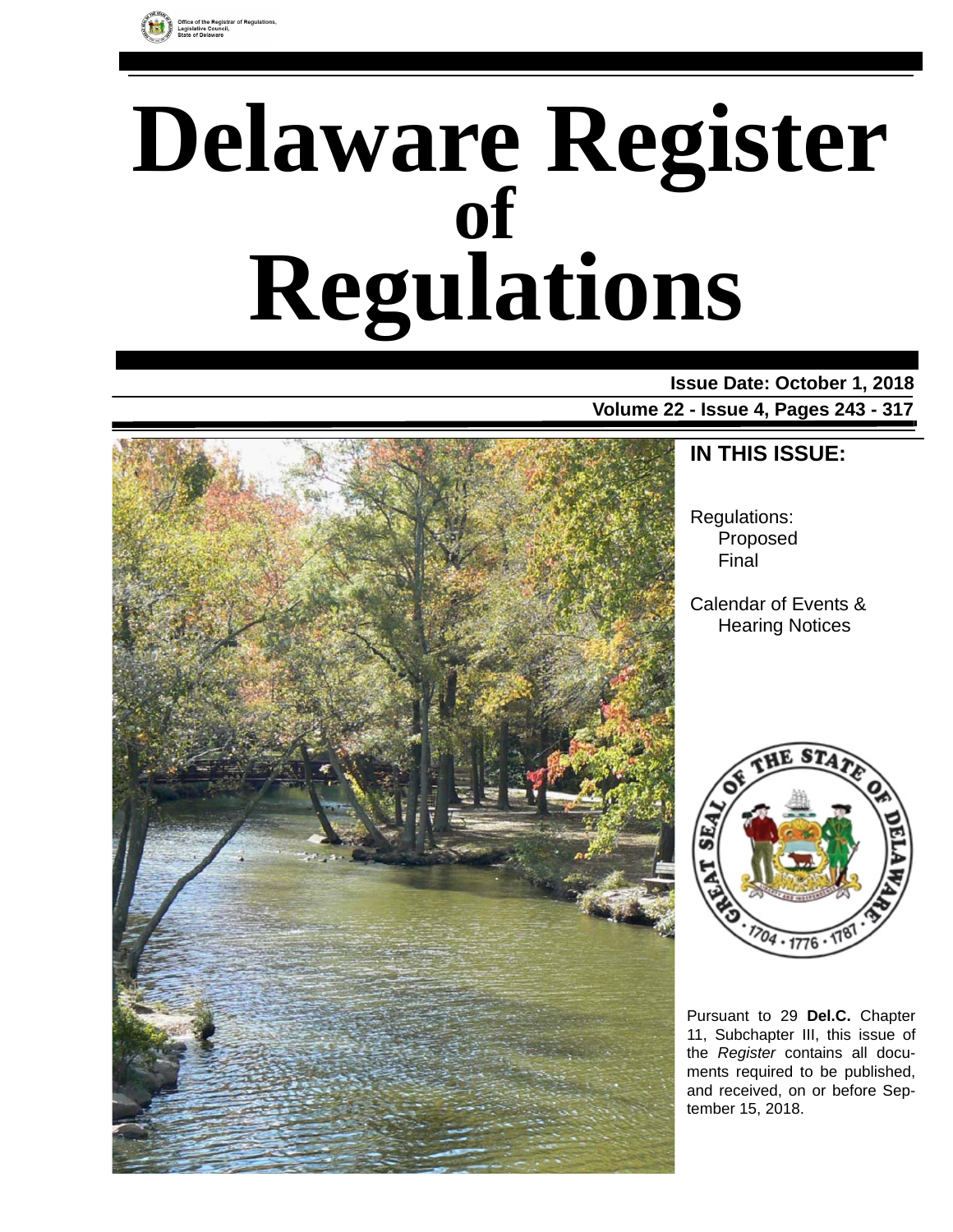**244**

# **INFORMATION ABOUT THE DELAWARE REGISTER OF REGULATIONS**

### **DELAWARE REGISTER OF REGULATIONS**

The *Delaware Register of Regulations* is an official State publication established by authority of 69 *Del. Laws*, c. 107 and is published on the first of each month throughout the year.

The *Delaware Register* will publish any regulations that are proposed to be adopted, amended or repealed and any emergency regulations promulgated.

The *Register* will also publish some or all of the following information:

- Governor's Executive Orders
- Governor's Appointments
- Agency Hearing and Meeting Notices
- Other documents considered to be in the public interest.

# **CITATION TO THE DELAWARE REGISTER**

The *Delaware Register of Regulations* is cited by volume, issue, page number and date. An example would be:

19 **DE Reg.** 1100 (06/01/16)

Refers to Volume 19, page 1100 of the *Delaware Register* issued on June 1, 2016.

# **SUBSCRIPTION INFORMATION**

The cost of a yearly subscription (12 issues) for the *Delaware Register of Regulations* is \$135.00. Single copies are available at a cost of \$12.00 per issue, including postage. For more information contact the Division of Research at 302-744-4114 or 1-800-282-8545 in Delaware.

# **CITIZEN PARTICIPATION IN THE REGULATORY PROCESS**

Delaware citizens and other interested parties may participate in the process by which administrative regulations are adopted, amended or repealed, and may initiate the process by which the validity and applicability of regulations is determined.

Under 29 **Del.C.** §10115 whenever an agency proposes to formulate, adopt, amend or repeal a regulation, it shall file notice and full text of such proposals, together with copies of the existing regulation being adopted, amended or repealed, with the Registrar for publication in the *Register of Regulations* pursuant to §1134 of this title. The notice shall describe the nature of the proceedings including a brief synopsis of the subject, substance, issues, possible terms of the agency action, a reference to the legal authority of the agency to act, and reference to any other regulations that may be impacted or affected by the proposal, and shall state the manner in which persons may present their views; if in writing, of the place to which and the final date by which such views may be submitted; or if at a public hearing, the date, time and place of the hearing. If a public hearing is to be held, such public hearing shall not be scheduled less than 20 days following publication of notice of the proposal in the *Register of Regulations*. If a public hearing will be held on the proposal, notice of the time, date, place and a summary of the nature of the proposal shall also be published in at least 2 Delaware newspapers of general circulation. The notice shall also be mailed to all persons who have made timely written requests of the agency for advance notice of its regulation-making proceedings.

**DELAWARE REGISTER OF REGULATIONS, VOL. 22, ISSUE 4, MONDAY, OCTOBER 1, 2018**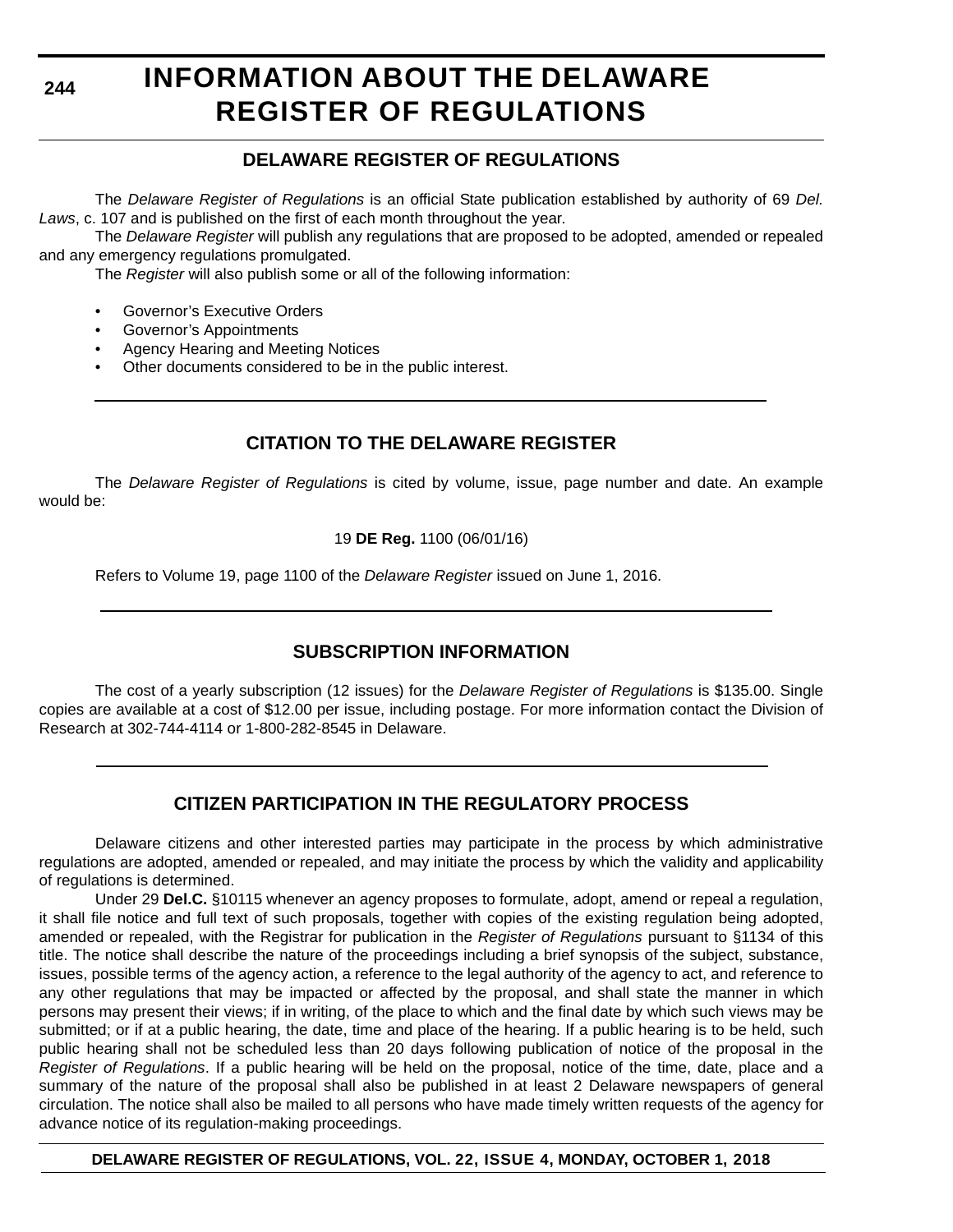# **INFORMATION ABOUT THE DELAWARE REGISTER OF REGULATIONS**

The opportunity for public comment shall be held open for a minimum of 30 days after the proposal is published in the *Register of Regulations*. At the conclusion of all hearings and after receipt, within the time allowed, of all written materials, upon all the testimonial and written evidence and information submitted, together with summaries of the evidence and information by subordinates, the agency shall determine whether a regulation should be adopted, amended or repealed and shall issue its conclusion in an order which shall include: (1) A brief summary of the evidence and information submitted; (2) A brief summary of its findings of fact with respect to the evidence and information, except where a rule of procedure is being adopted or amended; (3) A decision to adopt, amend or repeal a regulation or to take no action and the decision shall be supported by its findings on the evidence and information received; (4) The exact text and citation of such regulation adopted, amended or repealed; (5) The effective date of the order; (6) Any other findings or conclusions required by the law under which the agency has authority to act; and (7) The signature of at least a quorum of the agency members.

The effective date of an order which adopts, amends or repeals a regulation shall be not less than 10 days from the date the order adopting, amending or repealing a regulation has been published in its final form in the *Register of Regulations*, unless such adoption, amendment or repeal qualifies as an emergency under §10119.

Any person aggrieved by and claiming the unlawfulness of any regulation may bring an action in the Court for declaratory relief.

No action of an agency with respect to the making or consideration of a proposed adoption, amendment or repeal of a regulation shall be subject to review until final agency action on the proposal has been taken.

When any regulation is the subject of an enforcement action in the Court, the lawfulness of such regulation may be reviewed by the Court as a defense in the action.

Except as provided in the preceding section, no judicial review of a regulation is available unless a complaint therefor is filed in the Court within 30 days of the day the agency order with respect to the regulation was published in the *Register of Regulations*.

### **CLOSING DATES AND ISSUE DATES FOR THE DELAWARE REGISTER OF REGULATIONS**

| <b>CLOSING DATE</b> | <b>CLOSING TIME</b> |  |
|---------------------|---------------------|--|
| October 15          | 4:30 p.m.           |  |
| November 15         | 4:30 p.m.           |  |
| December 17         | 4:30 p.m.           |  |
| January 15          | 4:30 p.m.           |  |
| February 15         | 4:30 p.m.           |  |
|                     |                     |  |

### **DIVISION OF RESEARCH STAFF**

**Lori Christiansen**, Director; **Mark J. Cutrona**, Deputy Director; **Julie Fedele**, Joint Sunset Research Analyst; **Bethany Fiske**, Assistant Registrar of Regulations; **Deborah Gottschalk**, Legislative Attorney; **Robert Lupo**, Graphics and Printing Technician IV; **Colinda Marker**, Executive Secretary; **Kathleen Morris**, Human Resources/Financial Manager; **Nathan Poore**, Graphics and Print Technician; **Victoria Schultes**, Administrative Specialist II; **Don Sellers,** Print Shop Supervisor; **Yvette W. Smallwood**, Registrar of Regulations; **Holly Wagner**, Legislative Attorney; **Natalie White**, Administrative Specialist II; **Sara Zimmerman**, Legislative Librarian.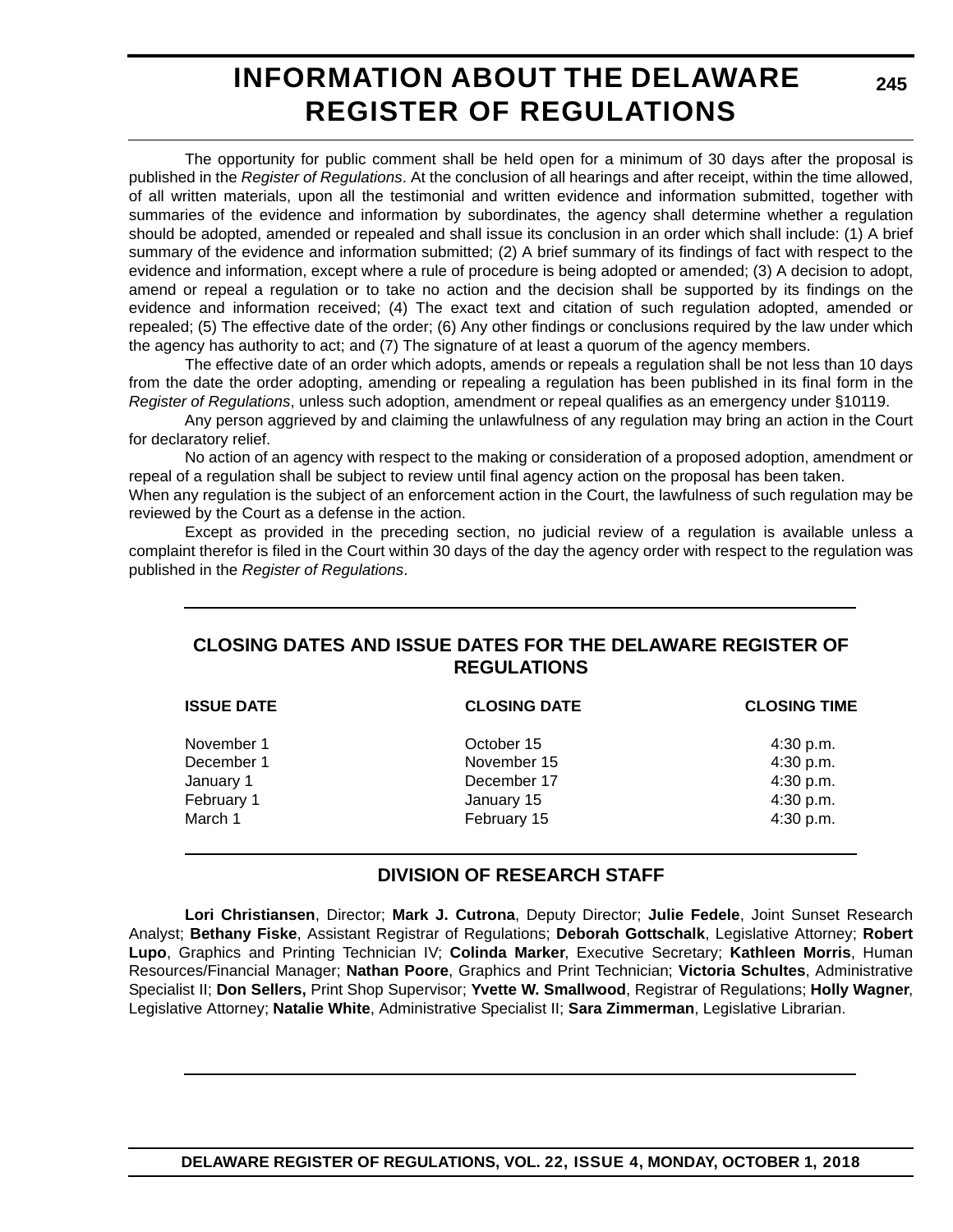<span id="page-3-0"></span>**246**

# **TABLE OF CONTENTS**

|                                                                                          | 248 |
|------------------------------------------------------------------------------------------|-----|
| <b>PROPOSED</b>                                                                          |     |
| <b>DELAWARE HEALTH INFORMATION NETWORK</b>                                               | 251 |
| <b>DEPARTMENT OF AGRICULTURE</b>                                                         |     |
| <b>Harness Racing Commission</b>                                                         |     |
| <b>Thoroughbred Racing Commission</b>                                                    | 253 |
|                                                                                          | 255 |
| <b>DEPARTMENT OF EDUCATION</b>                                                           |     |
| <b>Office of the Secretary</b>                                                           |     |
|                                                                                          | 256 |
| <b>Professional Standards Board</b>                                                      | 259 |
|                                                                                          |     |
| <b>DEPARTMENT OF FINANCE</b>                                                             |     |
| <b>Office of the State Lottery</b>                                                       |     |
|                                                                                          | 261 |
|                                                                                          | 261 |
| <b>DEPARTMENT OF HEALTH AND SOCIAL SERVICES</b>                                          |     |
| <b>Division of Medicaid and Medical Assistance</b>                                       |     |
|                                                                                          | 262 |
| <b>Division of Social Services</b>                                                       | 264 |
|                                                                                          |     |
| DEPARTMENT OF NATURAL RESOURCES AND ENVIRONMENTAL CONTROL                                |     |
| <b>Division of Fish and Wildlife</b>                                                     |     |
| 3505 Striped Bass Commercial Fishing Seasons; Quotas; Tagging and Reporting Requirements | 267 |
| <b>Division of Waste and Hazardous Substances</b>                                        | 270 |
|                                                                                          |     |
| <b>DEPARTMENT OF SAFETY AND HOMELAND SECURITY</b>                                        |     |
| <b>Sex Offender Management Board</b>                                                     |     |
|                                                                                          | 271 |
| <b>DEPARTMENT OF STATE</b>                                                               |     |
| <b>Division of Professional Regulation</b>                                               |     |
|                                                                                          | 272 |
|                                                                                          | 275 |
|                                                                                          | 280 |
| <b>DEPARTMENT OF TRANSPORTATION</b>                                                      |     |
| <b>Delaware Transit Corporation</b>                                                      |     |
|                                                                                          | 287 |
|                                                                                          | 288 |
| <b>Division of Transportation Solutions</b>                                              |     |
|                                                                                          | 289 |

**DELAWARE REGISTER OF REGULATIONS, VOL. 22, ISSUE 4, MONDAY, OCTOBER 1, 2018**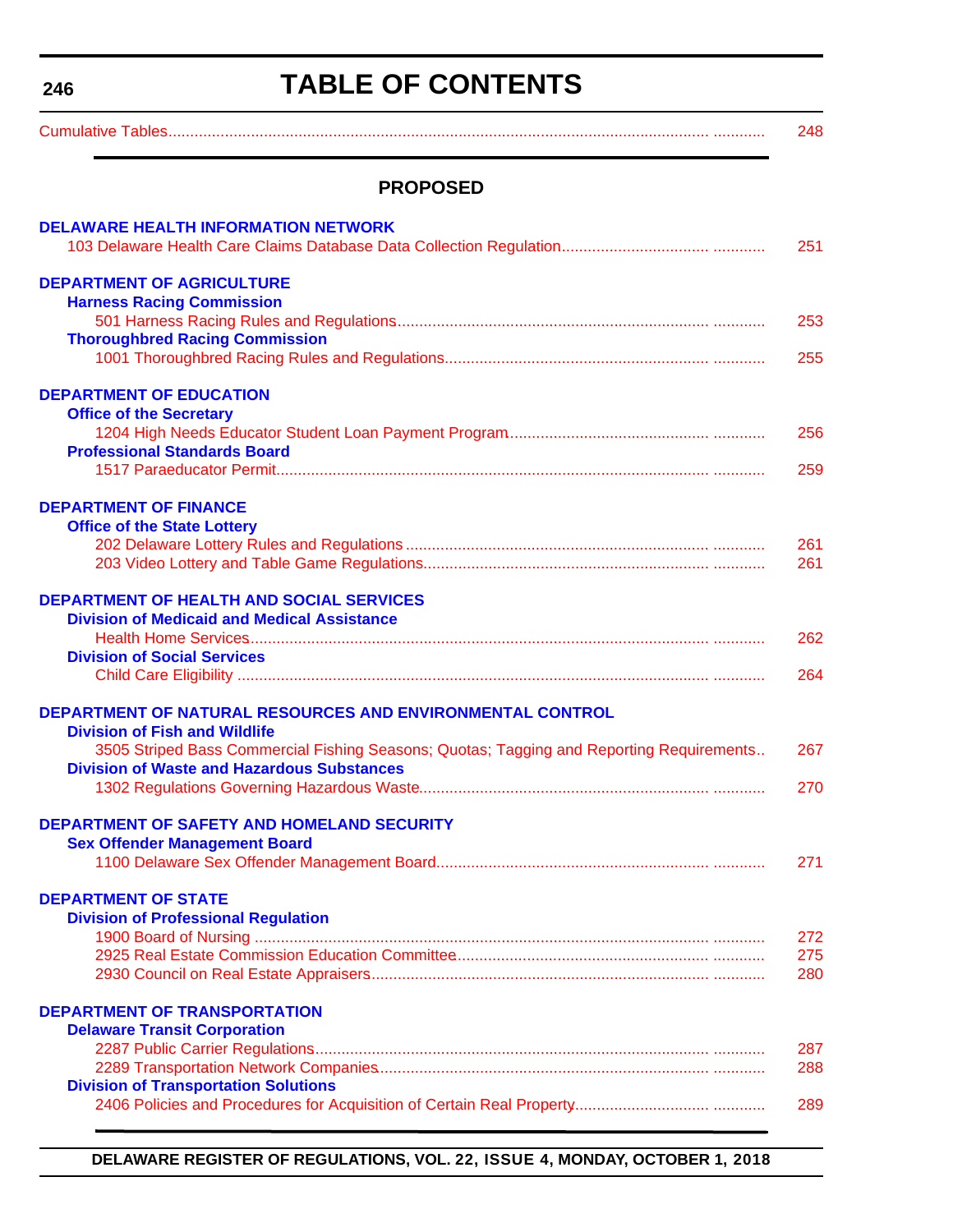# **TABLE OF CONTENTS**

### **FINAL**

| <b>DEPARTMENT OF AGRICULTURE</b>                                             |     |
|------------------------------------------------------------------------------|-----|
| <b>Thoroughbred Racing Commission</b>                                        |     |
|                                                                              | 295 |
| <b>DEPARTMENT OF EDUCATION</b>                                               |     |
| <b>Office of the Secretary</b>                                               |     |
|                                                                              | 296 |
|                                                                              | 297 |
| <b>DEPARTMENT OF HEALTH AND SOCIAL SERVICES</b>                              |     |
| <b>Division of Medicaid and Medical Assistance</b>                           |     |
|                                                                              | 299 |
|                                                                              | 301 |
| <b>DEPARTMENT OF NATURAL RESOURCES AND ENVIRONMENTAL CONTROL</b>             |     |
| <b>Division of Fish and Wildlife</b>                                         |     |
|                                                                              | 304 |
| <b>DEPARTMENT OF SAFETY AND HOMELAND SECURITY</b>                            |     |
| <b>Division of State Police</b>                                              |     |
|                                                                              | 306 |
| <b>Office of the Secretary</b>                                               |     |
| 102 Regulations Governing the Destructive Weapon Compensation Program (DWCP) | 307 |
|                                                                              |     |

### **CALENDAR OF EVENTS/HEARING NOTICES**

|                                                                                                                                                                                                    |             | 311 |
|----------------------------------------------------------------------------------------------------------------------------------------------------------------------------------------------------|-------------|-----|
| Dept. of Agriculture, Harness Racing Commission; Thoroughbred Racing Commission, Notices of Public                                                                                                 |             | 311 |
|                                                                                                                                                                                                    |             | 312 |
|                                                                                                                                                                                                    |             | 312 |
| Dept. of Health and Social Services, Div. of Medicaid and Medical Assistance; Div. of Social Services,                                                                                             |             | 313 |
| Dept. of Natural Resources and Environmental Control, Div. of Fish and Wildlife; Div. of Waste and<br>Hazardous Substances, Notices of Public Hearings and Public Comment Periods                  | $313 - 314$ |     |
| Dept. of Safety and Homeland Security, Sex Offender Management Board, Notice of Public Comment<br>Period                                                                                           |             | 315 |
| Dept. of State, Div. of Professional Regulation, Board of Nursing, Real Estate Commission Education<br>Committee; Council on Real Estate Appraisers, Notices of Public Hearings and Public Comment |             |     |
| <b>Periods</b>                                                                                                                                                                                     | $315 - 316$ |     |
| Dept. of Transportation, Delaware Transit Corp.; Div. of Transportation Solutions, Notices of Public                                                                                               |             |     |
|                                                                                                                                                                                                    | $316 - 317$ |     |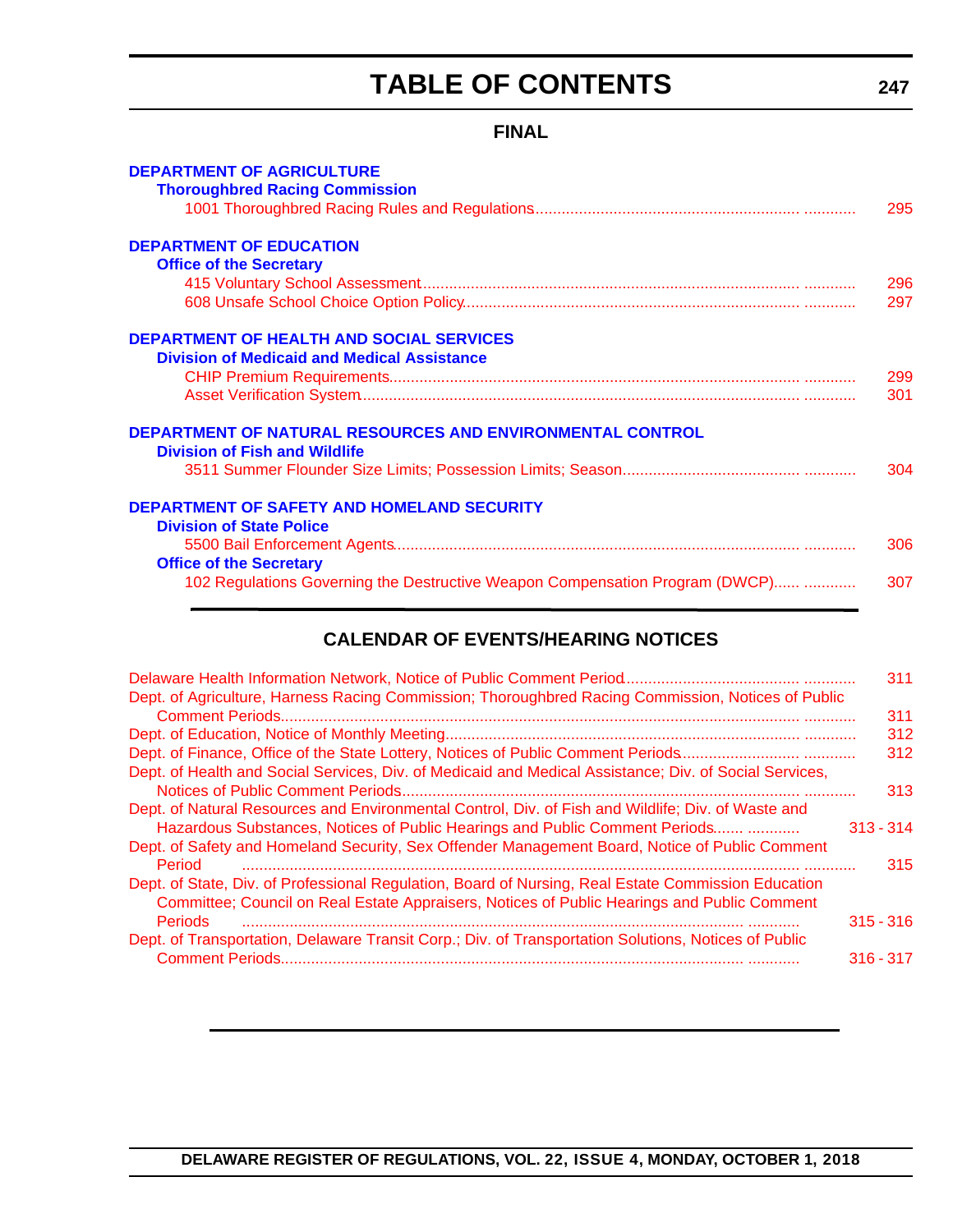#### <span id="page-5-0"></span>**248**

# **[CUMULATIVE TABLES](#page-3-0)**

The table printed below lists the regulations that have been proposed, adopted, amended or repealed in the preceding issues of the current volume of the *Delaware Register of Regulations*.

The regulations are listed alphabetically by the promulgating agency, followed by a citation to that issue of the *Register* in which the regulation was published. Proposed regulations are designated with (Prop.); Final regulations are designated with (Final); Emergency regulations are designated with (Emer.); and regulations that have been repealed are designated with (Rep.).

| <b>DEPARTMENT OF AGRICULTURE</b>                                        |                                                        |            |
|-------------------------------------------------------------------------|--------------------------------------------------------|------------|
| <b>Food Products Inspection</b>                                         |                                                        |            |
|                                                                         | 22 DE Reg. 183 (Prop.)                                 |            |
| <b>Harness Racing Commission</b>                                        |                                                        |            |
|                                                                         | 22 DE Reg.                                             | 47 (Final) |
|                                                                         | 22 DE Reg.                                             | 48 (Final) |
|                                                                         |                                                        |            |
| <b>DEPARTMENT OF EDUCATION</b>                                          |                                                        |            |
| <b>Office of the Secretary</b>                                          |                                                        |            |
| 106A Teacher Appraisal Process Delaware Performance Appraisal System    |                                                        |            |
|                                                                         | 22 DE Reg.                                             | 49 (Final) |
| 107A Specialist Appraisal Process Delaware Performance Appraisal System |                                                        |            |
|                                                                         | 22 <b>DE Reg.</b> 51 (Final)                           |            |
|                                                                         | 22 DE Reg. 11 (Prop.)                                  |            |
|                                                                         | 22 DE Reg. 219 (Final)                                 |            |
|                                                                         | 22 DE Reg 109 (Prop.)                                  |            |
|                                                                         | 22 DE Reg. 52 (Final)                                  |            |
|                                                                         | 22 DE Reg. 100(Emer.)                                  |            |
|                                                                         | 22 DE Reg. 161 (Final)<br>22 <b>DE Reg.</b> 55 (Final) |            |
| 1006 Delaware Interscholastic Athletic Association (DIAA)               | 22 DE Reg. 56 (Final)                                  |            |
|                                                                         | 22 DE Reg. 162 (Final)                                 |            |
| 1008 DIAA Junior High and Middle School Interscholastic Athletics       | 22 DE Reg. 60 (Final)                                  |            |
|                                                                         | 22 DE Reg. 186 (Prop.)                                 |            |
|                                                                         | 22 DE Reg. 61 (Final)                                  |            |
|                                                                         | 22 DE Reg. 187 (Prop.)                                 |            |
| <b>Professional Standards Board</b>                                     |                                                        |            |
|                                                                         | 22 DE Reg. 13 (Prop.)                                  |            |
|                                                                         | 22 DE Reg. 221 (Final)                                 |            |
|                                                                         | 22 DE Reg. 63 (Final)                                  |            |
|                                                                         | 22 DE Reg. 13 (Prop.)                                  |            |
|                                                                         | 22 DE Reg. 64 (Final)                                  |            |
|                                                                         |                                                        |            |
| <b>DEPARTMENT OF FINANCE</b>                                            |                                                        |            |
| <b>Office of the State Lottery</b>                                      |                                                        |            |
|                                                                         | 22 DE Reg. 163 (Final)                                 |            |
|                                                                         |                                                        |            |
| DEPARTMENT OF HEALTH AND SOCIAL SERVICES                                |                                                        |            |
| <b>Division of Medicaid and Medical Assistance</b>                      |                                                        |            |
|                                                                         | 22 DE Reg. 127 (Prop.)                                 |            |
|                                                                         | 22 DE Reg. 122 (Prop.)                                 |            |
|                                                                         | 22 DE Reg. 194 (Prop.)                                 |            |
| Long Term Care Medicaid: DSSM 20101, 20103, 20103.1.2 and 14100.3       | 22 DE Reg. 66 (Final)                                  |            |
|                                                                         | 22 DE Reg.                                             | 15 (Prop.) |
|                                                                         | 22 DE Reg. 222 (Final)                                 |            |
|                                                                         | 22 DE Reg. 6 (Errata)                                  |            |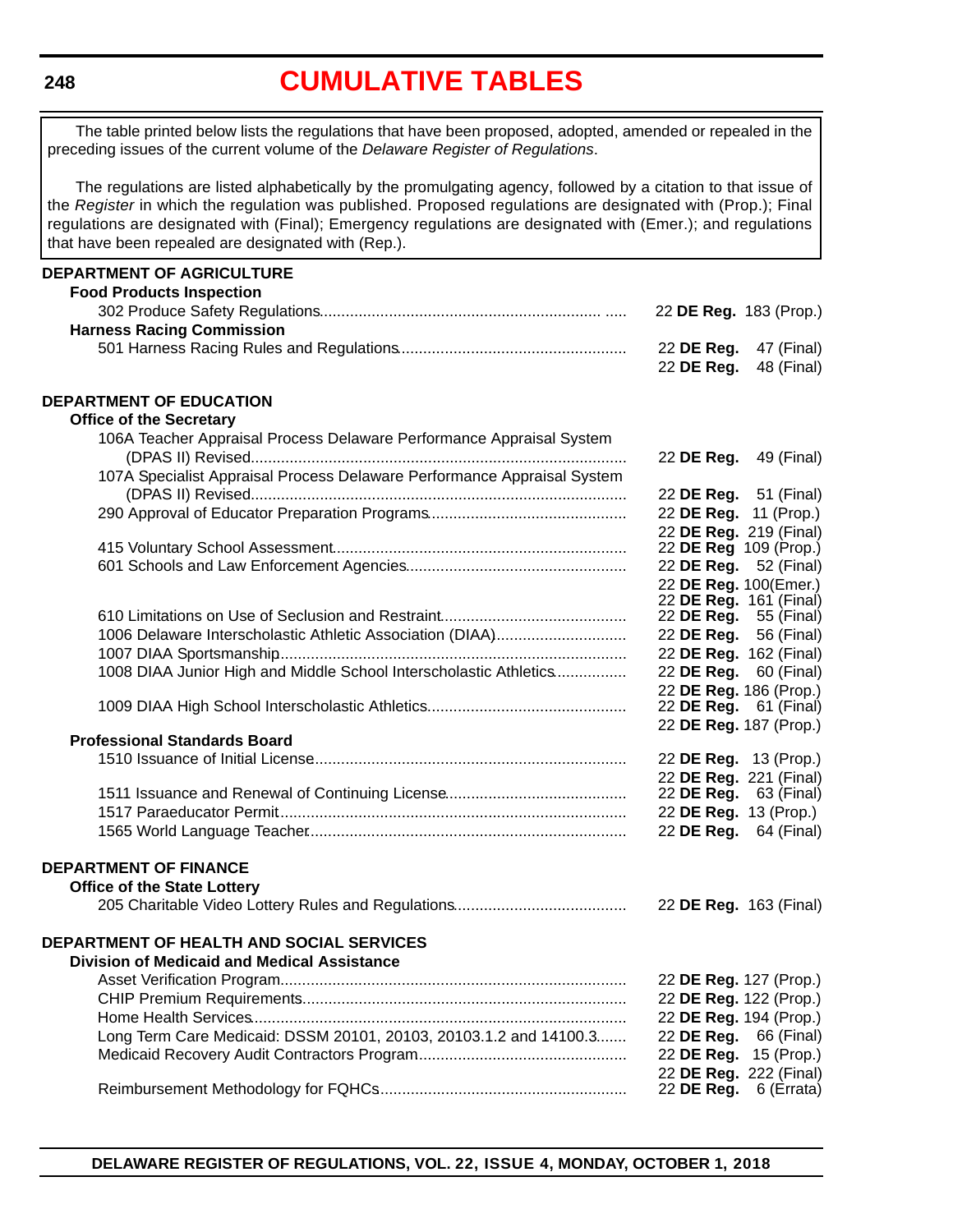# **CUMULATIVE TABLES**

| <b>Division of Public Health</b>                                             |                        |            |
|------------------------------------------------------------------------------|------------------------|------------|
| 4502 Regulations for Certification of Animal Welfare Officers                | 22 DE Reg. 197 (Prop.) |            |
|                                                                              | 22 DE Reg. 132 (Prop.) |            |
| <b>Division of Social Services</b>                                           |                        |            |
|                                                                              | 22 DE Reg. 138 (Prop.) |            |
|                                                                              | 22 DE Reg. 20 (Prop.)  |            |
| <b>DEPARTMENT OF INSURANCE</b>                                               |                        |            |
| <b>Office of the Commissioner</b>                                            |                        |            |
|                                                                              | 22 DE Reg. 164 (Final) |            |
| 1405 Filing Requirements for Multiple Employer Welfare Arrangements          | 22 DE Reg. 180 (Emer.) |            |
|                                                                              | 22 DE Reg. 202 (Prop.) |            |
|                                                                              |                        |            |
| <b>DEPARTMENT OF LABOR</b>                                                   |                        |            |
| <b>Division of Industrial Affairs</b>                                        |                        |            |
|                                                                              | 22 DE Reg. 203 (Prop.) |            |
| DEPARTMENT OF NATURAL RESOURCES AND ENVIRONMENTAL CONTROL                    |                        |            |
| <b>Division of Air Quality</b>                                               |                        |            |
|                                                                              | 22 DE Reg. 141 (Prop.) |            |
| Division of Climate, Coastal & Energy                                        |                        |            |
| 2105 Evaluation, Measurement and Verification Procedures and Standards       | 22 DE Reg. 210 (Prop.) |            |
| <b>Division of Fish and Wildlife</b>                                         |                        |            |
| 3507 Black Sea Bass Size Limit; Trip Limits, Seasons; Quotas                 | 22 DE Reg. 21 (Prop.)  |            |
|                                                                              | 22 DE Reg. 227 (Final) |            |
| 3511 Summer Flounder Size Limits; Possession Limits; Season                  | 22 DE Reg. 24 (Prop.)  |            |
|                                                                              | 22 DE Reg. 101 (Emer.) |            |
|                                                                              | 22 DE Reg. 103 (Emer.) |            |
| <b>Division of Water</b>                                                     | 22 DE Reg. 142 (Prop.) |            |
| 7102 Regulations Governing Underground Injection Control                     | 22 DE Reg. 10 (Errata) |            |
| <b>Division of Watershed Stewardship</b>                                     |                        |            |
|                                                                              | 22 DE Reg. 211 (Prop.) |            |
| <b>Office of the Secretary</b>                                               |                        |            |
| 109 Regulations Governing the Guidelines to Evaluate Land Being Considered   |                        |            |
|                                                                              | 22 DE Reg. 99 (Errata) |            |
|                                                                              |                        |            |
| DEPARTMENT OF SAFETY AND HOMELAND SECURITY                                   |                        |            |
| <b>Delaware Council on Police Training</b>                                   |                        |            |
| 801 Regulations of the Delaware Council on Police Training                   | 22 DE Reg. 26 (Prop.)  |            |
| <b>Division of State Police</b>                                              | 22 DE Reg. 230 (Final) |            |
| 1300 Board of Examiners of Private Investigators & Private Security Agencies | 22 DE Reg.             | 69 (Final) |
|                                                                              | 22 DE Reg. 212 (Prop.) |            |
|                                                                              | 22 DE Reg.             | 70 (Final) |
|                                                                              | 22 DE Reg. 214 (Prop.) |            |
| <b>Office of the Secretary</b>                                               |                        |            |
| 102 Regulations Governing the Destructive Weapon Compensation Program        |                        |            |
|                                                                              | 22 DE Reg. 105 (Emer.) |            |
|                                                                              | 22 DE Reg. 145 (Prop.) |            |
|                                                                              |                        |            |
| <b>DEPARTMENT OF STATE</b>                                                   |                        |            |
| <b>Division of Corporations</b>                                              |                        |            |
| Registered Agent Customer Entity Verification Requirements                   | 22 DE Reg. 215 (Prop.) |            |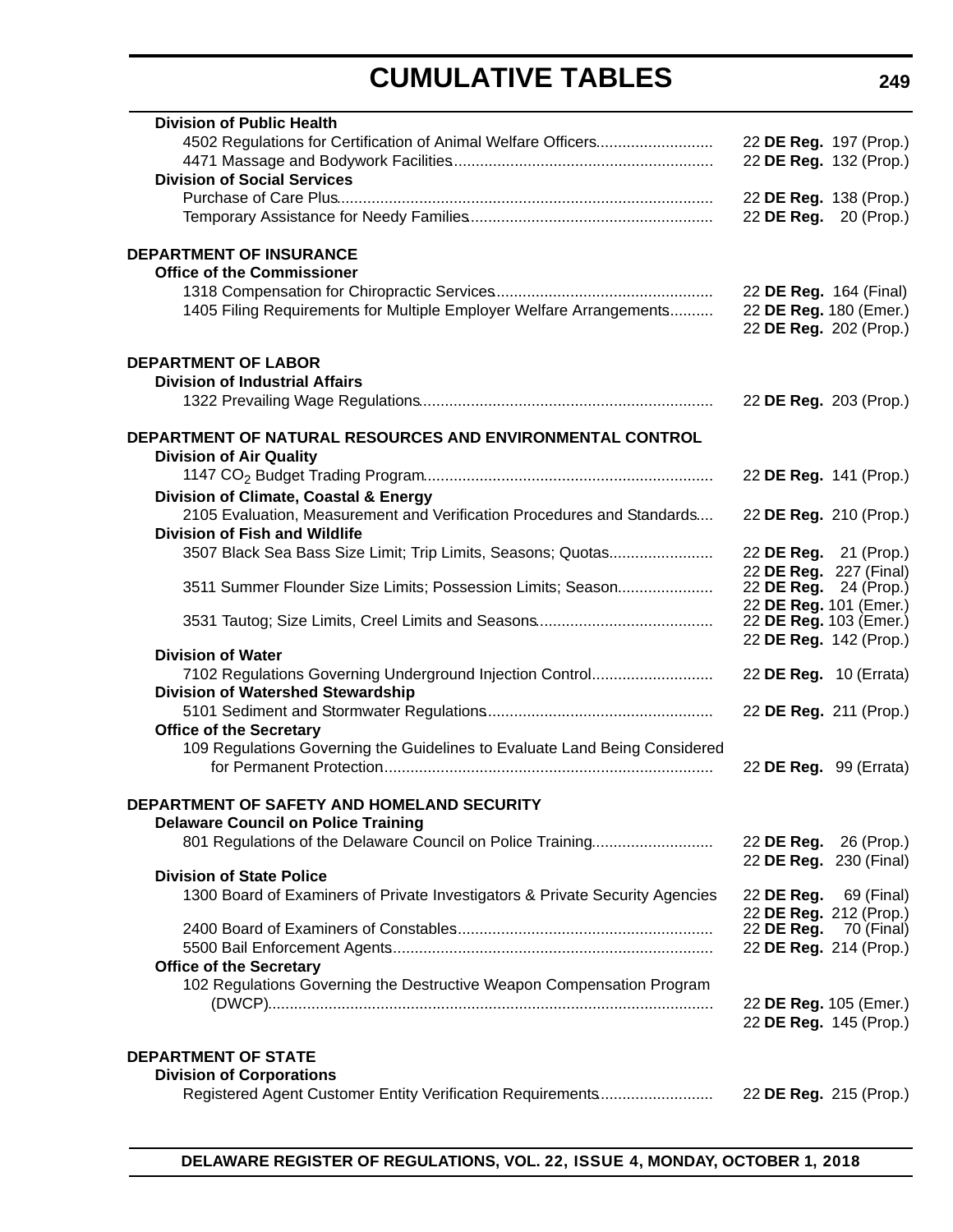# **CUMULATIVE TABLES**

| <b>Division of Historical and Cultural Affairs</b>                       |                              |            |
|--------------------------------------------------------------------------|------------------------------|------------|
|                                                                          | 22 DE Reg. 147 (Prop.)       |            |
|                                                                          | 22 <b>DE Reg.</b> 72 (Final) |            |
| <b>Division of Professional Regulation</b>                               |                              |            |
|                                                                          | 22 <b>DE Reg.</b> 27 (Prop.) |            |
|                                                                          | 22 DE Reg. 232 (Final)       |            |
|                                                                          | 22 DE Reg. 234 (Final)       |            |
|                                                                          | 22 DE Reg. 153 (Prop.)       |            |
| 3000 Board of Professional Counselors of Mental Health and Chemical      |                              |            |
|                                                                          | 22 DE Reg.                   | 78 (Final) |
| 3700 Board of Speech/Language Pathologists, Audiologists and Hearing Aid |                              |            |
|                                                                          | 22 DE Reg.                   | 30 (Prop.) |
|                                                                          | 22 DE Reg.                   | 79 (Final) |
| <b>Public Service Commission</b>                                         |                              |            |
| 3008 Rules and Procedures to Implement the Renewable Energy Portfolio    |                              |            |
|                                                                          | 22 DE Reg.                   | 37 (Prop.) |
| 3011 Rules for Certification of Electric Transmission Suppliers          | 22 DE Reg.                   | 80 (Final) |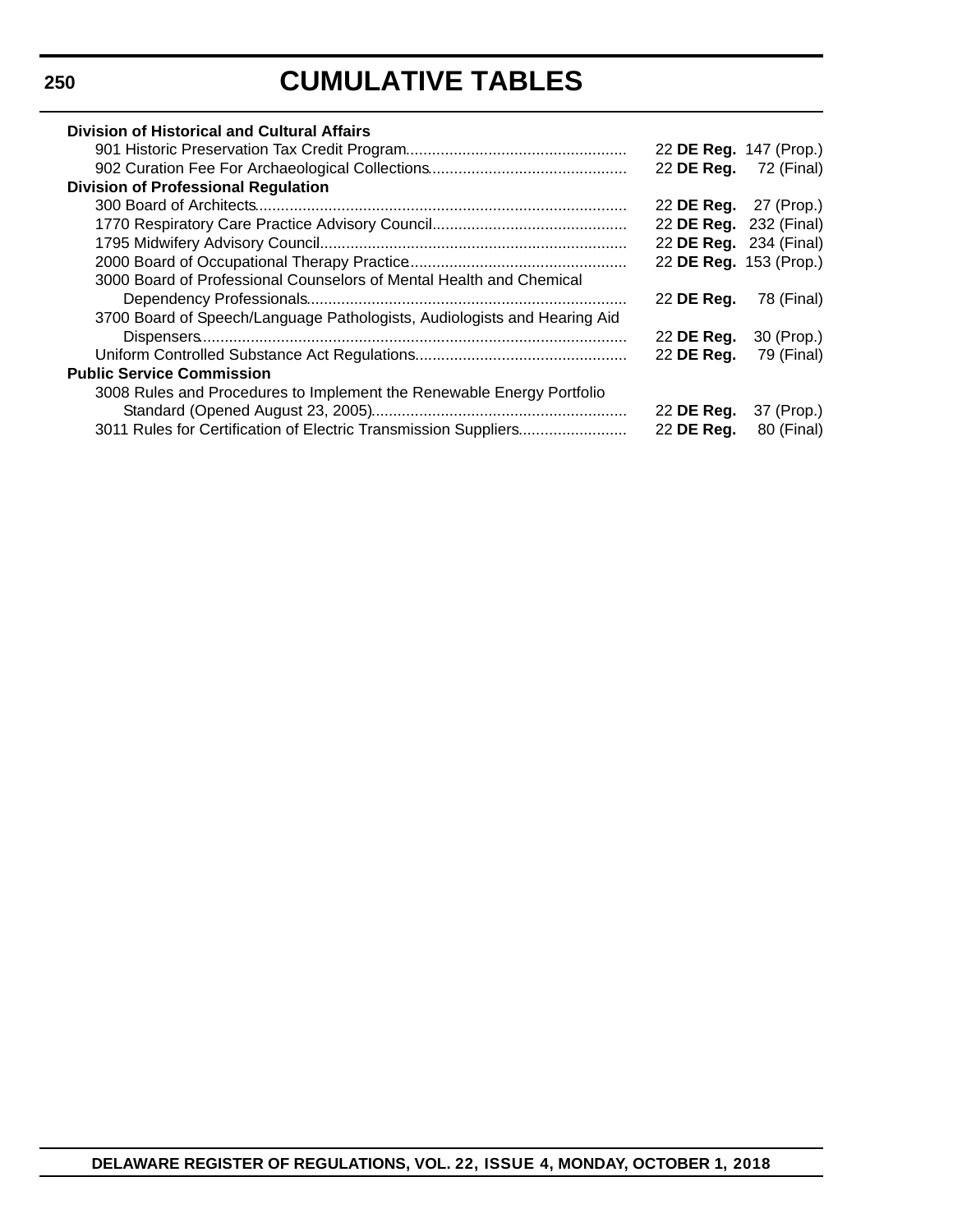### **Symbol Key**

<span id="page-8-0"></span>Arial type indicates the text existing prior to the regulation being promulgated. Underlined text indicates new text. Language which is stricken through indicates text being deleted.

### **Proposed Regulations**

Under 29 **Del.C.** §10115 whenever an agency proposes to formulate, adopt, amend or repeal a regulation, it shall file notice and full text of such proposals, together with copies of the existing regulation being adopted, amended or repealed, with the Registrar for publication in the *Register of Regulations* pursuant to §1134 of this title. The notice shall describe the nature of the proceedings including a brief synopsis of the subject, substance, issues, possible terms of the agency action, a reference to the legal authority of the agency to act, and reference to any other regulations that may be impacted or affected by the proposal, and shall state the manner in which persons may present their views; if in writing, of the place to which and the final date by which such views may be submitted; or if at a public hearing, the date, time and place of the hearing. If a public hearing is to be held, such public hearing shall not be scheduled less than 20 days following publication of notice of the proposal in the *Register of Regulations*. If a public hearing will be held on the proposal, notice of the time, date, place and a summary of the nature of the proposal shall also be published in at least 2 Delaware newspapers of general circulation. The notice shall also be mailed to all persons who have made timely written requests of the agency for advance notice of its regulation-making proceedings.

# **[DELAWARE HEALTH INFORMATION NETWORK](https://dhin.org/)**

### Statutory Authority: 16 Delaware Code, Section 10306 (16 **Del.C.** §10306) 1 **DE Admin. Code** 103

#### **PUBLIC NOTICE**

#### **[103 Delaware Health Care Claims Database Data Collection Regulation](#page-3-0)**

Agency: Delaware Health Information Network

Contact: Dr. Jan Lee Chief Executive Officer (302) 678-0220

Submit Comments by email to [info@dhin.org](mailto:info@dhin.org) by October 31, 2018

Title of Proposed Regulation: Delaware Health Care Claims Database Data Collection Regulation

Summary of the Regulation:

This regulation is promulgated under 16 **Del.C.** §10306 and supports implementation of 16 **Del.C.** Ch. 103, Subchapter II, The Delaware Health Care Claims Database. It summarizes the requirements for submission of claims data by a mandatory reporting entity, to include a reporting schedule and a template for a data submission and use agreement to be entered into between DHIN and each reporting entity.

The 149th General Assembly enacted SB 227 and the Governor signed it into law on August 29, 2018. This statute expands the definition of "Mandatory Reporting Entity" in 16 **Del.C.** §10312. Proposed amendments to the "Definitions" section of the Health Care Claims Database Data Collection Regulation remove language which merely quotes definitions established in the code and replaces it with a statement that the terms have the meaning assigned in the code. These changes will ensure that the regulation is always congruent with the governing statute.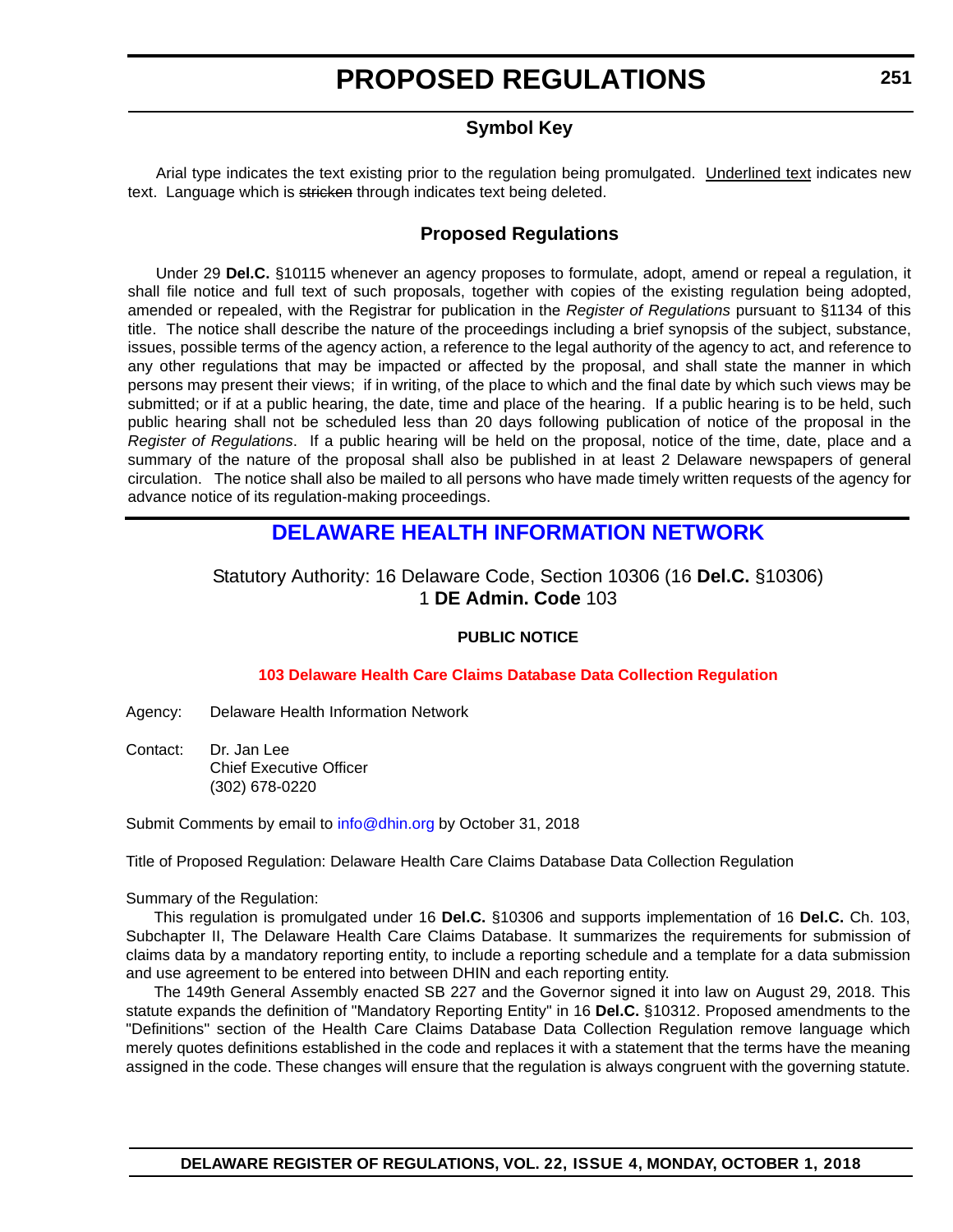**\*Please Note: The Regulatory Flexibility Analysis and Impact Statement for this regulation, as required by 29 Del.C. Ch. 104, is available at:**

**<http://regulations.delaware.gov/register/october2018/proposed/22 DE Reg 251RFA 10-01-18.pdf>**

#### **103 Delaware Health Care Claims Database Data Collection Regulation** *(Break in Continuity of Sections)*

#### **2.0 Definitions**

The following words, terms, and phrases, when used in this regulation, shall have the following meaning, and use of the singular shall include the plural, unless the context clearly indicates otherwise:

> "**Claims Data**" includes Required Claims Data and any additional health care information that a voluntary reporting entity elects, through entry into an appropriate Data Submission and Use Agreement, to submit to the Delaware Health Care Claims Database means as defined in 16 **Del.C.** §10312.

#### *(Break in Continuity Within Section)*

"**Health care services**" means as defined in 18 **Del.C.** §6403 means as defined in 16 **Del.C.** §10312. "**Health insurer**" shall mean as defined in 18 **Del.C.** §4004(b). "**Health insurer**" does not include providers of casualty insurance, as defined in 18 **Del.C.** §906; providers of group long-term care insurance or long-term care insurance, as defined in 18 **Del.C.** §7103; or providers of a dental plan or dental plan organization, as defined in 18 **Del.C.** §3802 means as defined in 16 **Del.C.** §10312.

"**Mandatory Reporting Entity**" means the following entities, except as prohibited under federal law: means as defined in 16 **Del.C.** §10312.

- The State Employee Benefits Committee and the Office of Management and Budget, under each entity's respective statutory authority to administer the State Group Health Insurance Program in 19 **Del.C.** Ch. 96, and any Health Insurer, Third Party Administrator, or other entity that receives or collects charges, contributions, or premiums for, or adjusts or settles health claims for, any State employee, or their spouses or dependents, participating in the State Group Health Insurance Program, except for any carrier, as defined in 29 **Del.C.** §5290, selected by the State Group Health Insurance Plan to offer supplemental insurance program coverage under 29 **Del.C.** Ch. 52C.
- The Division of Medicaid and Medical Assistance, with respect to services provided under programs administered under Titles XIX and XXI of the Social Security Act.
- Any Health Insurer or other entity that is certified as a qualified health plan on the Delaware Health Insurance Marketplace for plan year 2017 or any subsequent plan year.
- Any federal health insurance plan providing Health Care Services to a resident of this State, including Medicare fee for service, Medicare Part C/Medicare Advantage and Medicare Part D Prescription Drug plans and the Federal Employees Health Benefits Plan.

#### *(Break in Continuity Within Section)*

"**Provider**" means a hospital, facility, or any health care practitioner licensed, certified, or authorized under State law to provide Health Care Services and includes hospitals and health care practitioners participating in group arrangements, including accountable care organizations, in which the hospital or health care practitioners agree to assume responsibility for the quality and cost of health care for a designed group of beneficiaries means as defined in 16 **Del.C.** §10312.

"**Pricing information**" includes the pre-adjudicated price charged by a Provider to a Reporting Entity for Health Care Services, the amount paid by a Member or insured party, including co-pays and deductibles, and the post-adjudicated price paid by a Reporting Entity to a Provider for Health Care Services means as defined in 16 **Del.C.** §10312.

"**Reporting Date**" means a calendar deadline for test, historical and periodic update file submission to be scheduled on a regularly recurring basis, by which Required Claims Data must be submitted by a Reporting Entity to the Health Care Claims Database, as shown in the Data Submission Guide means as defined in 16 **Del.C.** §10312.

*(Break in Continuity Within Section)*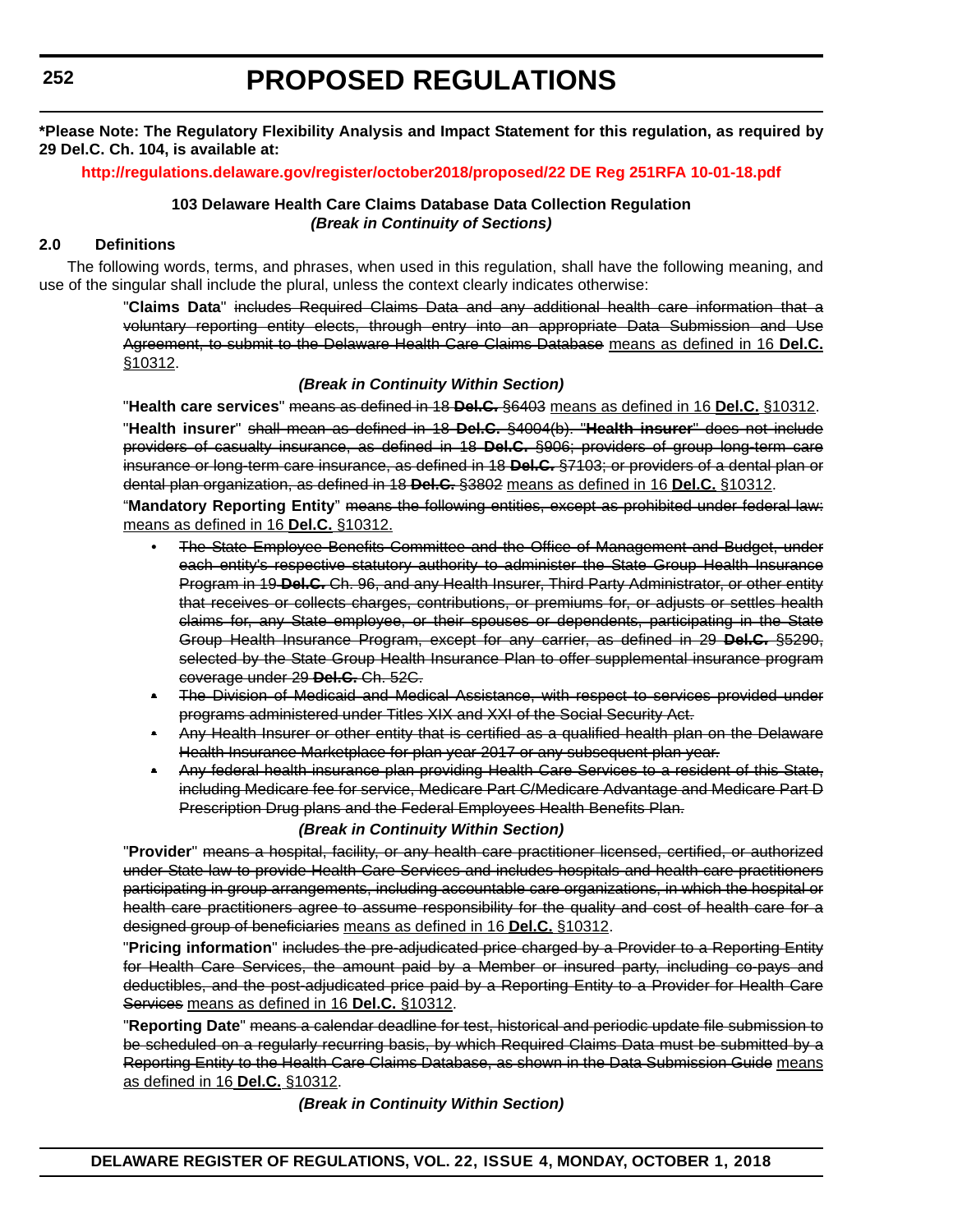<span id="page-10-0"></span>"**Voluntary Reporting Entity**" includes any of the following entities that has chosen to submit or has been instructed to submit data at the request of an employer or client and enters into a Data Submission and Use Agreement, unless such entity is a Mandatory Reporting Entity: means as defined in 16 **Del.C.** §10312.

- Any Health Insurer.
- Any Third Party Administrator not otherwise required to report.
- Any entity, which is not a Health Insurer or Third Party Administrator, when such entity receives or collects charges, contributions, or premiums for, or adjusts or settles health care claims for, residents of this State.

**\*Please Note: As the rest of the sections were not amended, they are not being published. A copy of the regulation is available at:**

**[103 Delaware Health Care Claims Database Data Collection Regulation](http://regulations.delaware.gov/register/october2018/proposed/22 DE Reg 251 10-01-18.htm)**

# **[DEPARTMENT OF AGRICULTURE](https://agriculture.delaware.gov/)**

**[HARNESS RACING COMMISSION](https://agriculture.delaware.gov/harness-racing-commission/)** Statutory Authority: 3 Delaware Code, Section 10005 (3 **Del.C.** §10005) 3 **DE Admin. Code** 501

#### **PUBLIC NOTICE**

#### **[501 Harness Racing Rules and Regulations](#page-3-0)**

The Delaware Harness Racing Commission (DHRC) pursuant to 3 **Del.C.** §10005, proposes to amend its rules and regulations. The proposed regulation changes address needed amendments to maintain compliance with the United States Trotting Association, particularly related to improvements in horse identification technology, and thereby allowing rules more favorable to the welfare of the horse.

After discussions, which included technical experts, regulatory officials, and harness racing stakeholders, on June 12, 2018, the DHRC Rules Committee voted to recommend this rule amendment package to the full DHRC. On August 29, 2018, at its regular monthly meeting, the DHRC unanimously approved these proposed amendments. The DHRC rules committee meetings and DHRC regular monthly meetings are publicly noticed open meetings. Subsequent to a 30-day comment period from October 1 to 31, 2018 and notice in the *Register of Regulations*, the DHRC plans to finalize the regulations on November 13, 2018 during its regularly scheduled monthly meeting. The meetings are held at the Delaware Department of Agriculture, 2320 South DuPont Highway Dover, DE at 10:00am. Written comments must be received by COB October 31, 2018. Those comments should be sent to the same address listed above for meeting location, attention Mr. Mark Davis.

#### **\*Please Note: The Regulatory Flexibility Analysis and Impact Statement for this regulation, as required by 29 Del.C. Ch. 104, is available at:**

**<http://regulations.delaware.gov/register/october2018/proposed/22 DE Reg 253RFA 10-01-18.pdf>**

#### **501 Harness Racing Rules and Regulations**

#### **1.0 Definitions**

#### *(Break in Continuity Within Section)*

"**Length**" is the distance defined as extending from a horse's nose to the posterior of the hindquarters. A length shall not include the space occupied by the driver or sulky beyond the horse's hindquarters. *(Break in Continuity of Sections)*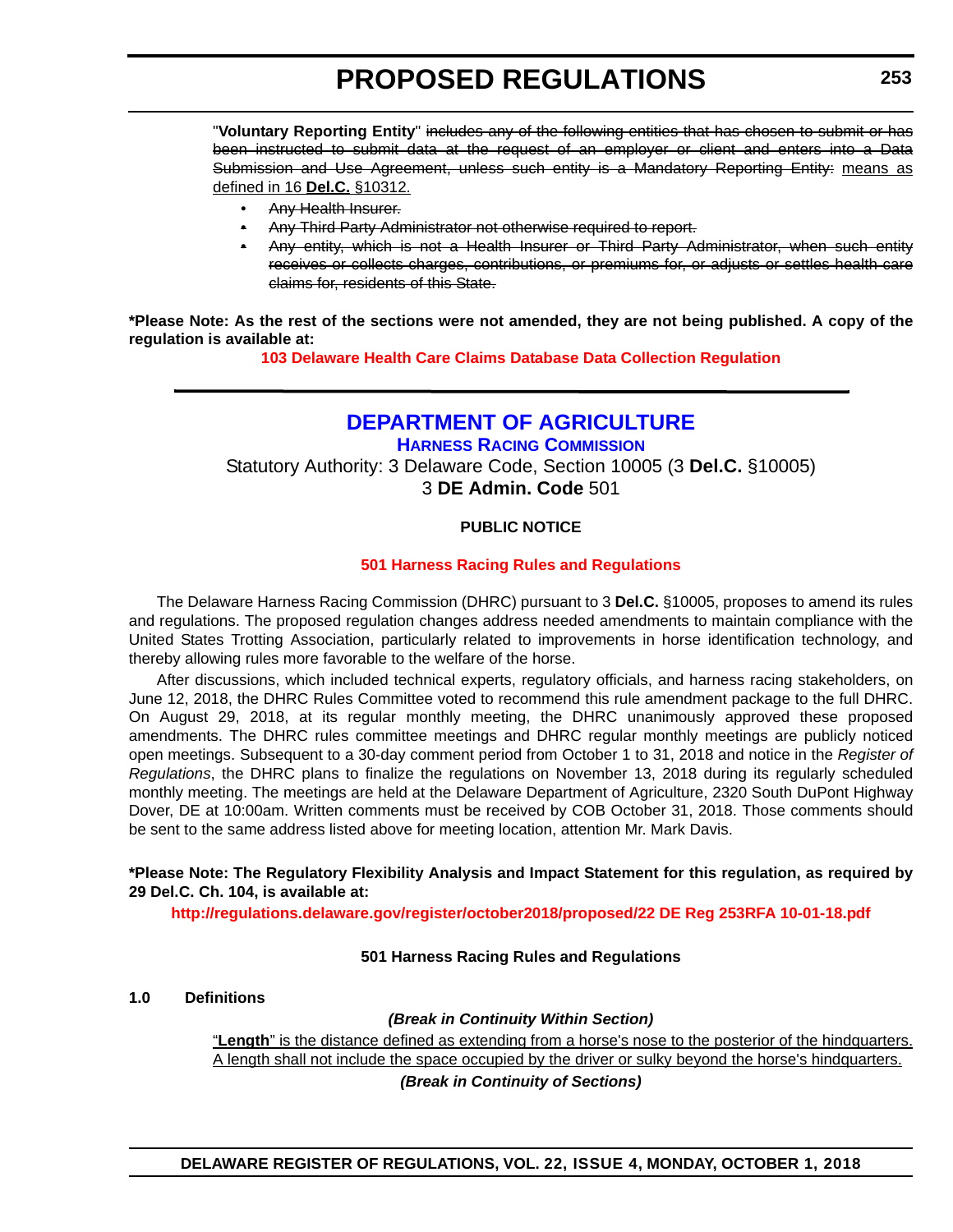#### **3.0 Officials**

#### *(Break in Continuity Within Section)*

- 3.5 Horse Identifier / Equipment Checker
	- 3.5.1 General Authority. The Horse Identifier / Equipment Checker shall be present for each race. The duties of the Horse Identifier / Equipment Checker are:
		- 3.5.1.1 Maintain a listing of all equipment worn, including shoes, and the tattoo or freeze brand, or Micro Chip number for each horse racing at the meeting;
		- 3.5.1.2 Each time a horse races, identify the horse by checking the lip tattoo or freeze brand, or Micro Chip: and
		- 3.5.1.3 Compare the type and condition of equipment actually being used by each horse for each race with the approved equipment listed; and
		- 3.5.1.4 Maintain and ensure the proper working condition of Micro Chip readers.
	- 3.5.2 Report Violations. The Horse Identifier / Equipment Checker shall report to the Paddock Judge immediately any discrepancies or faulty equipment discovered by the investigations specified in this Rule, which findings are to be reported immediately to the Presiding Judge. Such discrepancies shall be forwarded to the USTA. The Presiding Judge's ruling in these matters is final.

#### *(Break in Continuity of Sections)*

#### **7.0 Rules of the Race**

7.1 Declarations and Drawing

#### *(Break in Continuity Within Section)*

- 7.1.7 Scratches
	- 7.1.7.1 Once a horse is entered, it is the responsibility of the trainer to immediately notify the Board of Judges if that horse becomes unfit to race. A written notification must accompany the scratch request identifying: Horse name, tattoo (or Micro Chip Number), trainer name, date of event, reason for scratch (sick, lame, injured or deceased) and must be signed and dated by the trainer of record.

#### *(Break in Continuity Within Section)*

- 7.4 Horses Permitted to Race
	- 7.4.1 A horse shall be eligible to be declared in to race provided the following conditions have been met:

#### *(Break in Continuity Within Section)*

7.4.1.12 the horse has been lip tattooed or freeze-branded or Micro Chipped in accordance with the constitution and bylaws and regulations of the United States Trotting Association or Canadian Standardbred Horse Society.

#### *(Break in Continuity Within Section)*

7.6 Racing Rules

#### *(Break in Continuity Within Section)*

7.6.13 Conduct of the Race

#### *(Break in Continuity Within Section)*

- 7.6.13.24 In the event a driver is involved in an incident on or off the track that requires medical attention, the driver must provide medical clearance from a licensed medical professional or an on-track emergency medical technician (EMT) stating that he/she can resume his/ her duties.
- 7.6.13.247.6.13.25 If a horse is to warm up it must go its last warm-up on the same racing strip as it will compete on unless excused by the judges.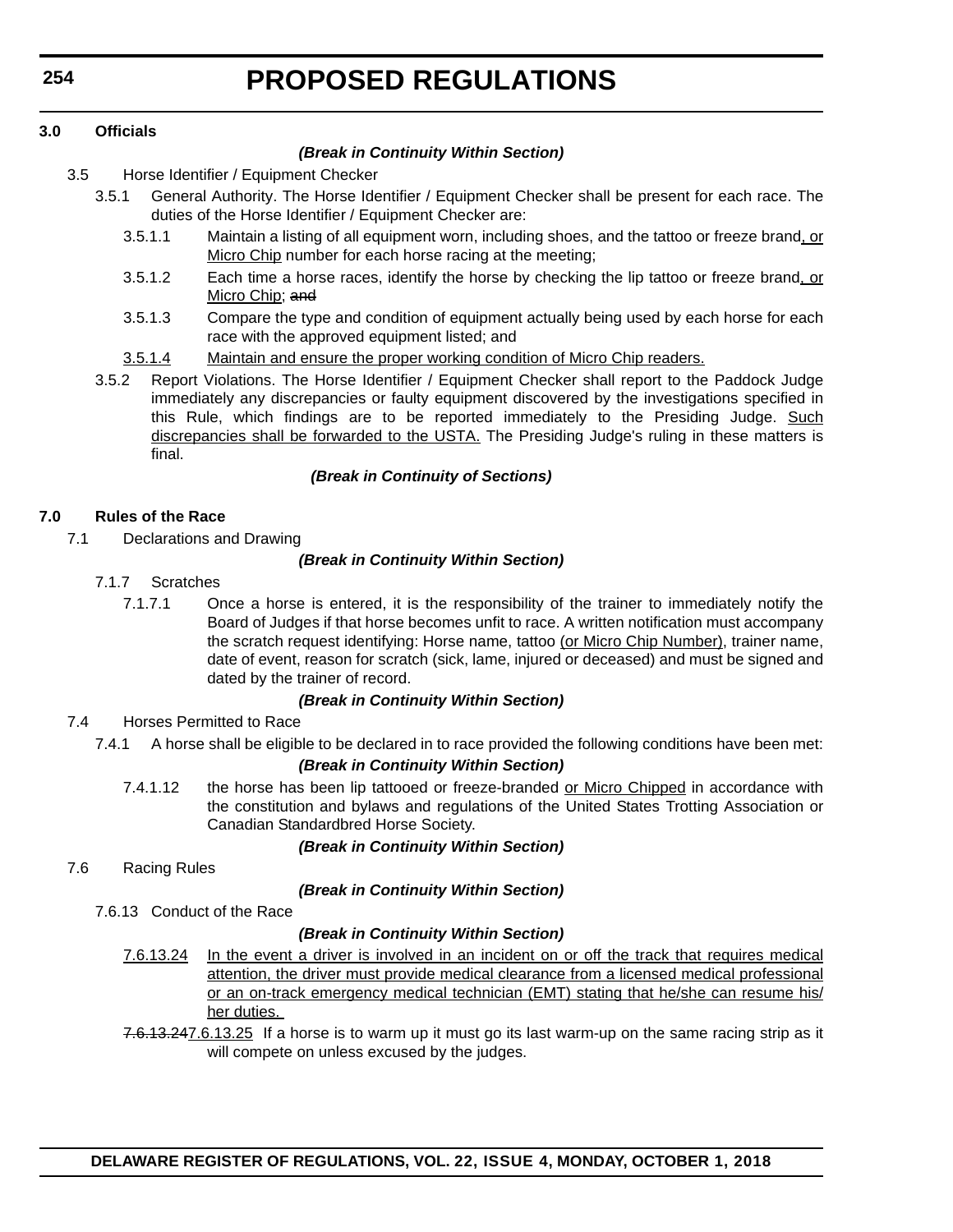<span id="page-12-0"></span>**\*Please Note: As the rest of the sections were not amended, they are not being published. A copy of the regulation is available at:**

#### **[501 Harness Racing Rules and Regulations](http://regulations.delaware.gov/register/october2018/proposed/22 DE Reg 253 10-01-18.htm)**

### **[THOROUGHBRED RACING COMMISSION](https://agriculture.delaware.gov/thoroughbred-racing-commission/)** Statutory Authority: 3 Delaware Code, Section 10103(c) (3 **Del.C.** §10103(c)) 3 **DE Admin. Code** 1001

#### **PUBLIC NOTICE**

#### **[1001 Thoroughbred Racing](#page-3-0) Rules and Regulations**

#### **Summary**

The Thoroughbred Racing Commission proposes to amend its Regulations adopted in accordance with Title 3, Chapter 101. The purpose of the amended regulations is to amend rule 8 Jockeys and Apprentice Jockeys to add new Rule 8.2.7 relating to Consent to Treatment forms for the athletic trainer and to revise Rule 8.10.2 to allow jockeys to use mobile electronic devices in the jockeys room subject to certain provisions. Other regulations issued by the Thoroughbred Racing Commission are not affected by this proposal. The Thoroughbred Racing Commission is issuing these proposed regulations in accordance with Title 3 of the Delaware Code. This notice is issued pursuant to the requirements of Chapter 101 of Title 29 of the Delaware Code.

#### **Comments**

A copy of the proposed regulations is being published in the October 1, 2018 edition of the Delaware *Register of Regulations*. A copy is also on file in the office of the Thoroughbred Racing Commission, 777 Delaware Park Boulevard, Wilmington, Delaware 19804 and is available for inspection during regular office hours. Copies are also published online at the *Register of Regulations* website: [http://regulations.delaware.gov/services/](http://regulations.delaware.gov/services/current_issue.shtml) [current\\_issue.shtml](http://regulations.delaware.gov/services/current_issue.shtml)

Interested parties may offer written comments on the proposed regulations or submit written suggestions, data, briefs or other materials to the Thoroughbred Racing Commission at the above address as to whether these proposed regulations should be adopted, rejected or modified. Pursuant to 29 **Del.C.** §10118(a), public comments must be received on or before November 1, 2018. Written materials submitted will be available for inspection at the above address.

#### **Adoption of Proposed Regulation**

On or after November 1, 2018, following review of the public comment, the Thoroughbred Racing Commission will determine whether to amend its regulations by adopting the proposed rules or make additional changes because of the public comments received.

**\*Please Note: The Regulatory Flexibility Analysis and Impact Statement for this regulation, as required by 29 Del.C. Ch. 104, is available at:**

**<http://regulations.delaware.gov/register/october2018/proposed/22 DE Reg 255RFA 10-01-18.pdf>**

#### **1001 Thoroughbred Racing Rules and Regulations**

*(Break in Continuity of Sections)*

#### **8.0 Jockeys and Apprentice Jockeys**

*(Break in Continuity Within Section)*

8.2 Qualification for Permit:

*(Break in Continuity Within Section)*

8.2.5 Must have ridden in at least two races; and

#### **DELAWARE REGISTER OF REGULATIONS, VOL. 22, ISSUE 4, MONDAY, OCTOBER 1, 2018**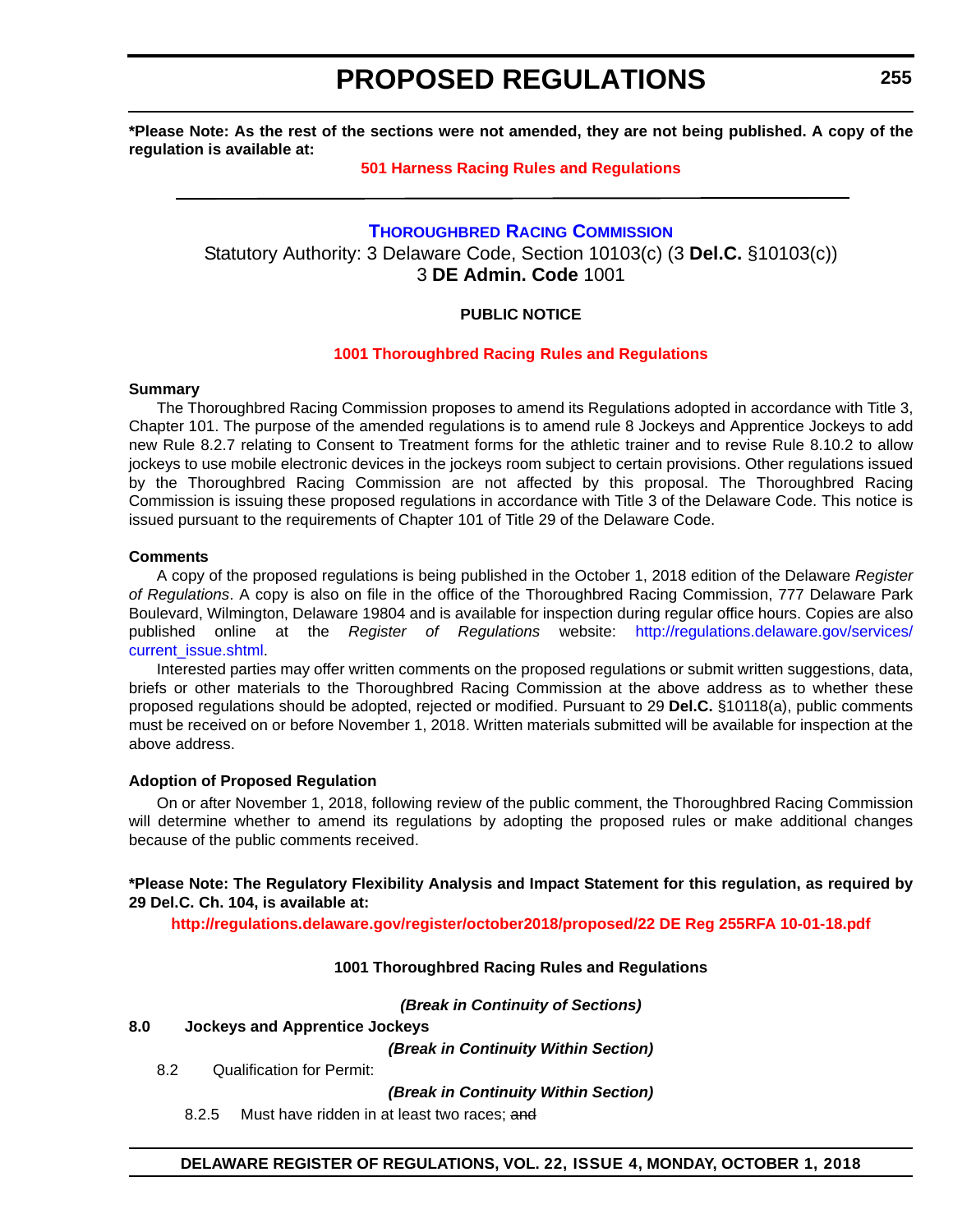- <span id="page-13-0"></span>8.2.6 Must, when required by the Stewards, provide a medical affidavit certifying he or she is physically and mentally capable of performing the activities and duties of a Jockey; and
- 8.2.7 Must provide a signed Consent to Treatment form as required by the athletic training contractor providing training services to jockeys at the track.

#### *(Break in Continuity Within Section)*

8.10 Presence in Jockey Room:

#### *(Break in Continuity Within Section)*

- 8.10.2 Each rider reporting to the Jockey room shall remain in the Jockey room until he or she has fulfilled all his riding engagements for the day, except to ride in a race or to view the running of a race from a location approved by the Stewards. Such rider shall have no contact or communication with any person outside the Jockey room other than an Owner or Trainer for whom he or she is riding, or a racing official, or a representative of Licensee, until such rider has fulfilled all his or her riding engagements for the day, except as provided in subsection 8.10.2.1.
	- 8.10.2.1 Each rider in the Jockey room may use a mobile electronic device in the confines of the Jockey room, provided that (i) for purposes of this subsection 8.10.2.1, the Jockey room does not include the balcony or any other area that might be in the view of the public; (ii) a Jockey's use of a mobile electronic device in the Jockey room signifies the Jockey's consent to a search of the mobile electronic device by or on behalf of the Commission; and (iii) a Jockey may not wear headphones while listening to a mobile electronic device if this does not allow the Jockey to hear when others are calling the Jockey to race.

**\*Please Note: As the rest of the sections were not amended, they are not being published. A copy of the regulation is available at:**

#### **[1001 Thoroughbred Racing](http://regulations.delaware.gov/register/october2018/proposed/22 DE Reg 255 10-01-18.htm) Rules and Regulations**

### **[DEPARTMENT OF EDUCATION](https://www.doe.k12.de.us/) OFFICE OF [THE SECRETARY](https://pubapps.doe.k12.de.us/EducationalDirectoryPublic/pages/Details/IndividualDetails.aspx?IndType=DOE&EmpID=10147)**

Statutory Authority: 14 Delaware Code, Section 1108A (14 **Del.C.** §1108A)

#### **PUBLIC NOTICE**

### **Education Impact Analysis Pursuant to 14 Del.C. Section 122(d)**

#### **[1204 High Needs Educator Student Loan Payment Program](#page-3-0)**

# **A. TYPE OF REGULATORY ACTION REQUIRED**

New Regulation

#### **B. SYNOPSIS OF SUBJECT MATTER OF THE REGULATION**

Pursuant to 14 **Del.C.** §1108A (House Substitute 1 to House Bill 346 with House Amendment 2 of the 149th General Assembly), the Secretary of Education intends to create 14 **DE Admin. Code** 1204 High Needs Educator Student Loan Payment Program. This regulation is being created to provide eligibility criteria for the High Needs Educator Student Loan Payment Program.

Persons wishing to present their views regarding this matter may do so in writing by the close of business on or before November 5, 2018 to Department of Education, Office of the Secretary, Attn: Regulation Review, 401 Federal Street, Suite 2, Dover, Delaware 19901 or email to [DOEregulations.comment@doe.k12.de.us](mailto:DOEregulations.comment@doe.k12.de.us). A copy of this regulation may be viewed online at the Registrar of Regulation's website, [http://regulations.delaware.gov/](http://regulations.delaware.gov/services/current_issue.shtml) [services/current\\_issue.shtml](http://regulations.delaware.gov/services/current_issue.shtml), or obtained at the Department of Education, located at the address listed above.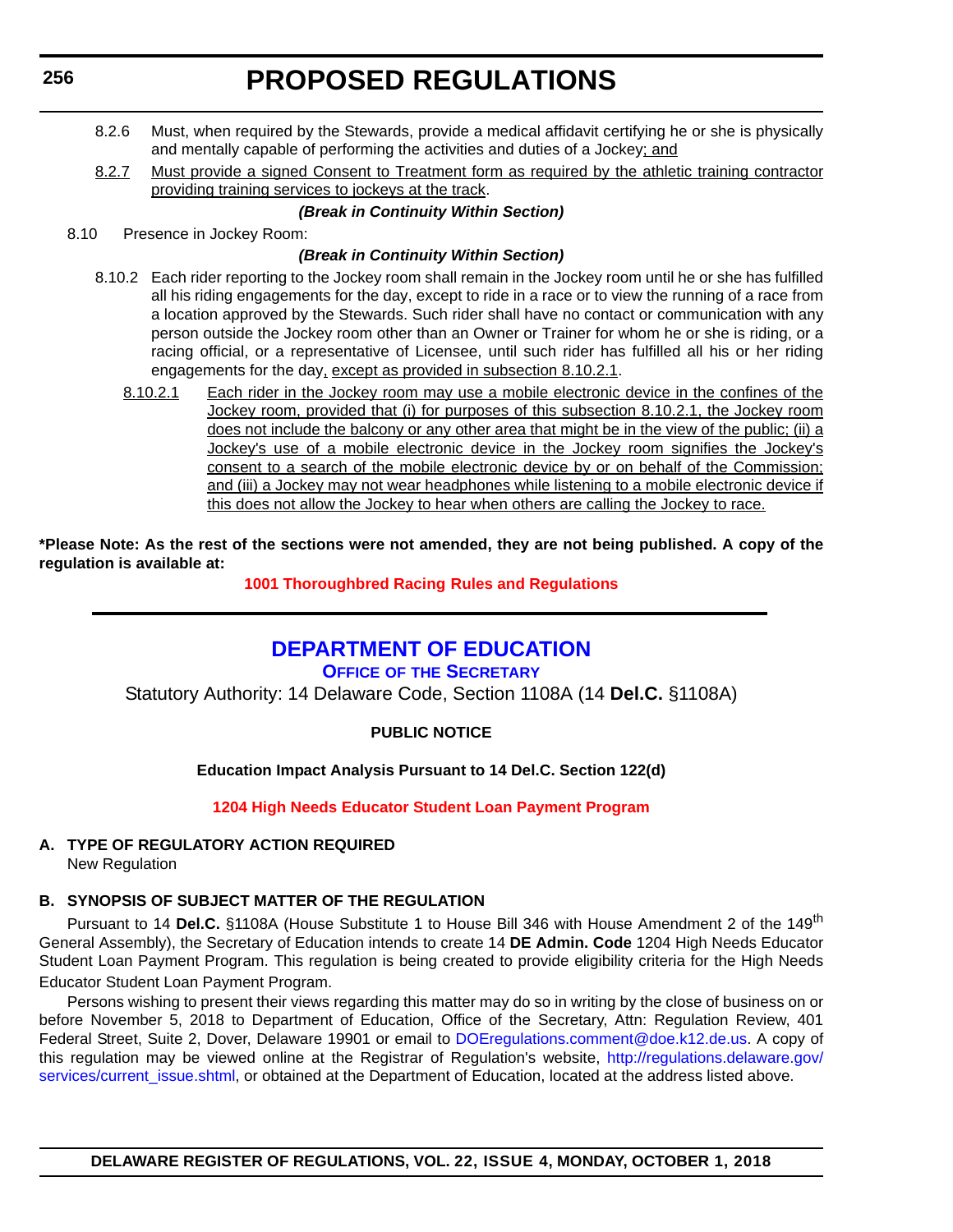#### **C. IMPACT CRITERIA**

1. Will the new regulation help improve student achievement as measured against state achievement standards? The new regulation does not address improving student achievement as measured against state achievement standards.

2. Will the new regulation help ensure that all students receive an equitable education? The new regulation is intended to continue to ensure all students receive an equitable education.

3. Will the new regulation help to ensure that all students' health and safety are adequately protected? The new regulation does not address students' health and safety.

4. Will the new regulation help to ensure that all students' legal rights are respected? The new regulation continues to ensure that all students' legal rights are respected.

5. Will the new regulation preserve the necessary authority and flexibility of decision making at the local board and school level? The new regulation does not change the decision making at the local board and school level.

6. Will the new regulation place unnecessary reporting or administrative requirements or mandates upon decision makers at the local board and school levels? The new regulation does not place any unnecessary reporting or administrative requirements on decision makers.

7. Will the decision making authority and accountability for addressing the subject to be regulated be placed in the same entity? The decision making authority and accountability for addressing the subject to be regulated does not change because of the new regulation.

8. Will the new regulation be consistent with and not an impediment to the implementation of other state educational policies, in particular to state educational policies addressing achievement in the core academic subjects of mathematics, science, language arts and social studies? The new regulation is consistent with and not an impediment to the implementation of other state educational policies.

9. Is there a less burdensome method for addressing the purpose of the regulation? There is not a less burdensome method for addressing the purpose of the new regulation.

10. What is the cost to the State and to the local school boards of compliance with the regulation? There is no expected cost to implementing this new regulation.

#### **\*Please Note: The Regulatory Flexibility Analysis and Impact Statement for this regulation, as required by 29 Del.C. Ch. 104, is available at:**

**<http://regulations.delaware.gov/register/october2018/proposed/22 DE Reg 256RFA 10-01-18.pdf>**

#### **1204 High Needs Educator Student Loan Payment Program**

#### **1.0 Purpose**

The purpose of this regulation is to provide eligibility criteria and to delineate the application process for the High Needs Educator Student Loan Payment Program, pursuant to 14 **Del.C.** Ch. 11A, §§1101A through 1111A.

#### **2.0 Definitions**

"**Award**" means the Department's decision to make a Loan Payment on an applicant's behalf.

"**Department**" means the Delaware Department of Education.

"**Educator**" means a person licensed and certified by the State to engage in the practice of instruction, administration or other related professional support services in Delaware public schools, including charter schools, pursuant to rules and regulations promulgated by the Standards Board and approved by the State Board of Education. For purposes of this regulation, Educator also includes teachers employed by the Delaware Division for the Visually Impaired who teach visually impaired students.

"**English Learner**" means a student with limited English proficiency and who meets the definition of English Leaner as defined by the Department's rules and regulations.

#### "**High Needs Area**" means:

(1) Any certification field the Department has identified as being difficult to staff or of critical need; or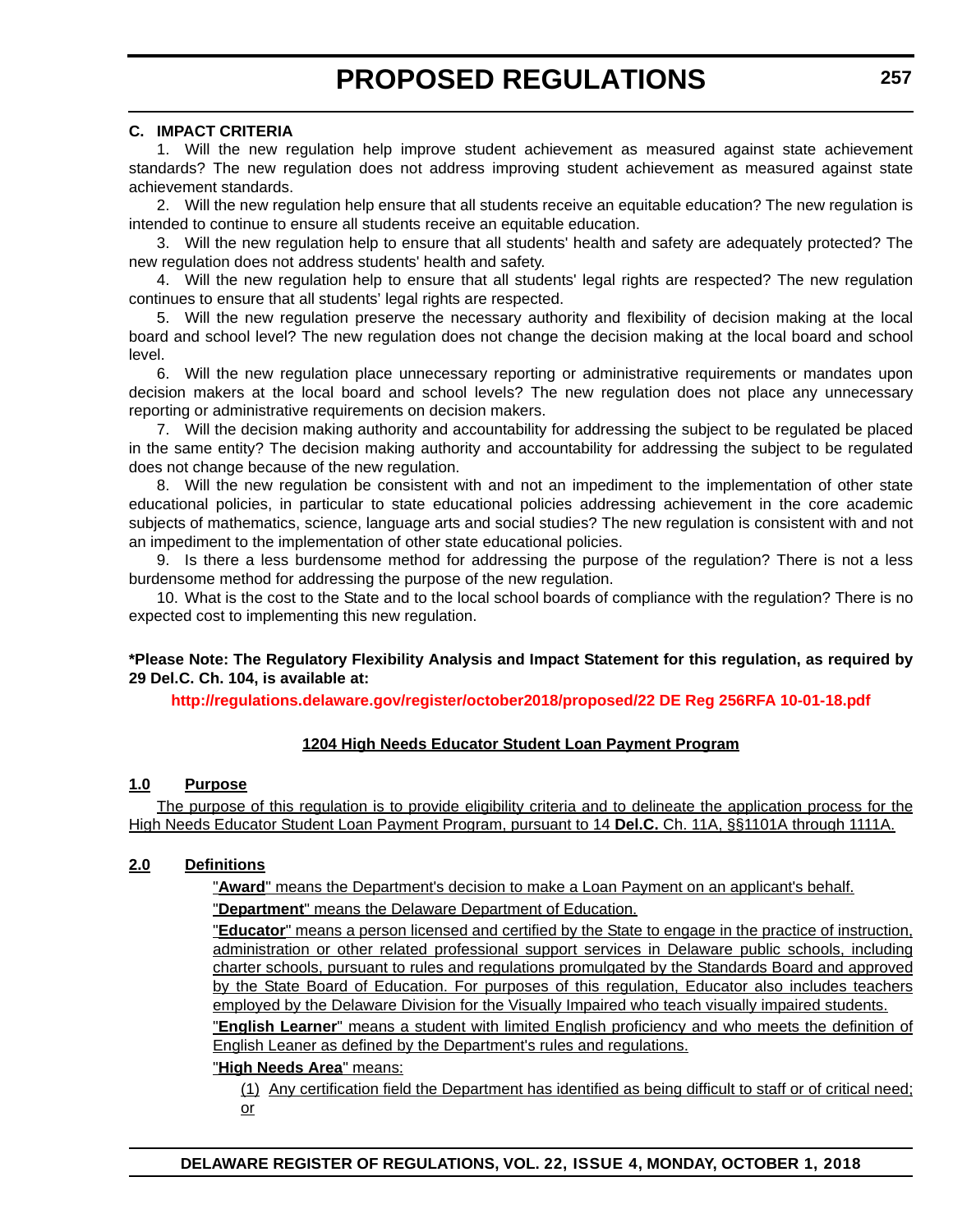#### (2) Any school either:

- (a) In the top quartile in three or more of the following:
	- (1) Percentage of Low-Income Students;
	- (2) Percentage of English Learners;
	- (3) Percentage of Students with Disabilities; or
	- (4) Percentage of Minority Students; or
- (b) Having 90% of its students classified as Low-Income, English Learners, or Minority;

(3) Any facility operated by the Department of Services for Children, Youth and Their Families in which education programs are provided.

"**Loan Payment**" means a payment by the Department to a successful applicant's lending agency to retire a portion of the applicant's Qualified Educational Loan.

"**Low Income Students**" means students within the statewide metric determined by the Department of Education utilizing direct certification for Temporary Assistance for Needy Families (TANF) and Supplemental Nutrition Assistance Program (SNAP).

"**Minority Students**" means students who are members of a racial or ethnic group other than the racial or ethnic group that represents the majority of the State of Delaware's population.

"**Program**" means the High Needs Educator Student Loan Payment Program.

"**Qualified Educational Loan**" means a government, commercial, or foundation loan for actual costs paid for tuition and reasonable educational expenses related to an Educator's undergraduate or graduate degree program.

"**School**" means a Delaware public school, including a vocational-technical school and a charter school.

"**Secretary**" means the Delaware Secretary of Education.

"**Students With Disabilities**" means students who because of mental, physical, emotional, developmental, speech or learning disability problems, as defined by the Department of Education, require special education and related services in order to develop their own capabilities.

### **3.0 Eligibility**

- 3.1 In order to qualify to participate in the Program all of the following must apply:
	- 3.1.1 The applicant shall be an Educator;
	- 3.1.2 The applicant shall have secured a Qualified Educational Loan prior to submitting an application;
	- 3.1.3 The applicant shall have obtained a license and certificate through Delaware;
	- 3.1.4 The applicant shall have received a rating of at least "effective" on the Delaware Performance Appraisal System II or an alternate state approved evaluation system in the most recent evaluation cycle;
	- 3.1.5 The applicant shall instruct or provide educational support in an identified High Needs Area; and
	- 3.1.6 The applicant shall not be in default of any federal or state education loan.

### **4.0 Application**

- 4.1 The application to participate in the Program shall require the applicant to certify that he or she meets all eligibility requirements.
- 4.2 The applicant must submit for review and approval a new, completed application each year, along with any additional information the Department may request.

#### **5.0 Award Decision and Disbursement**

5.1 The ability to make Awards each year is contingent upon the availability of funds.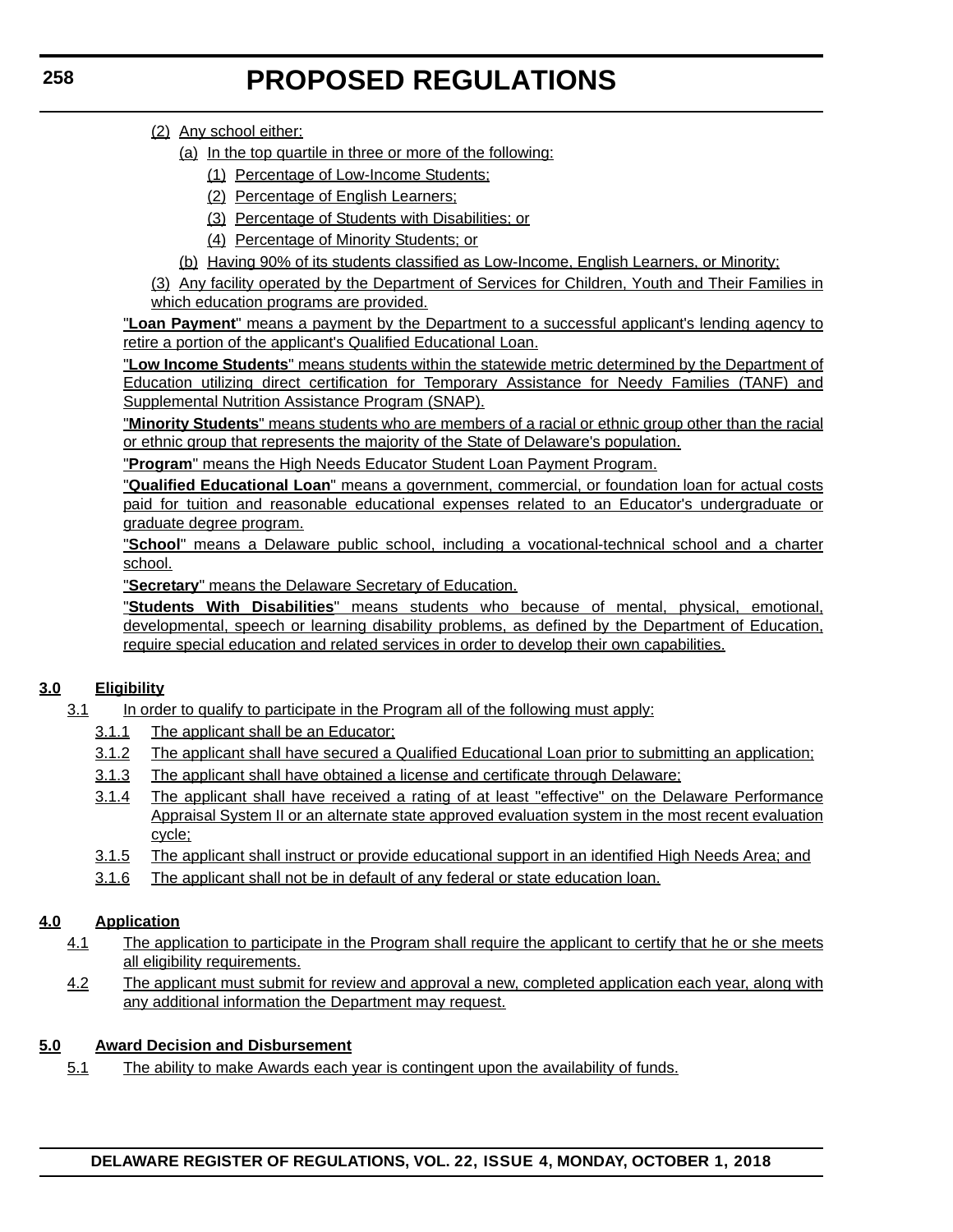- <span id="page-16-0"></span>5.2 If possible, the Department shall make an Award to every applicant who satisfies the requirements of this regulation, consistent with Section 6.0 Amount of Award of this regulation. Awards will be determined based on the pool of eligible applicants in the given year.
	- 5.2.1 Applicants seeking eligibility based on eligible school shall maintain continuous employment by the same School as in the previous school year in order to be eligible for the Award.
		- 5.2.1.1 Applicants shall still be eligible for an Award if they have separated from the School they were previously employed with if separation was involuntary, including reduction in force, or was otherwise beyond the applicant's control.
- 5.3 Where there are insufficient funds to make an Award to every applicant who satisfies Program requirements, the Secretary shall give priority to applicants who meet the following criteria:
	- 5.3.1 Applicants employed in both a certification field and a School, or a facility operated by the Department of Services for Children, Youth and Their Families, that the Department has identified as a High Needs Area as defined in this regulation.
	- 5.3.2 Applicants having the greatest financial need.
- 5.4 The applicants having the greatest financial need shall be determined at the sole discretion of the Secretary. Such decision shall be based upon:
	- 5.4.1 The applicant's income;
	- 5.4.2 The applicant's spousal income;
	- 5.4.3 The number of applicant's dependents; and
	- 5.4.4 The total amount of the applicant's Qualified Educational Loans.
- 5.5 The Secretary shall have the sole discretion to prioritize applications and determine Awards consistent with the requirements of the Program as noted in this regulation.
- 5.6 The Department shall make a Loan Payment directly to the applicant's lending agency on behalf of the applicant.
- 5.7 An applicant may receive only one Award per year, and may receive no more than five Awards in their lifetime.

### **6.0 Amount of Award**

An Award shall be a minimum of \$1,000 and shall not exceed \$2,000.

### **[PROFESSIONAL STANDARDS BOARD](https://pubapps.doe.k12.de.us/EducationalDirectoryPublic/pages/DDOE/WorkGroupStaff.aspx?page=branches&WGID=75&BID=1)**

Statutory Authority: 14 Delaware Code, Sections 1203 and 1205(b) (14 **Del.C.** §§1203 & 1205(b)) 14 **DE Admin. Code** 1517

### **PUBLIC NOTICE**

### **Education Impact Analysis Pursuant to 14 Del.C. Section 122(d)**

#### **[1517 Paraeducator Permit](#page-3-0)**

**A. TYPE OF REGULATORY ACTION REQUESTED** Amendment to Existing Regulation

### **B. SYNOPSIS OF SUBJECT MATTER OF REGULATION**

The Professional Standards Board ("Board"), acting in consultation and cooperation with the Delaware Department of Education ("Department"), developed amendments to 14 **DE Admin. Code** 1517 Paraeducator Permit. The regulation applies to the issuance of a paraeducator permit pursuant to 14 **Del.C.** §1205(b). On August 1, 2018, the Board published proposed changes. The Board did not receive any written comments on the changes

#### **DELAWARE REGISTER OF REGULATIONS, VOL. 22, ISSUE 4, MONDAY, OCTOBER 1, 2018**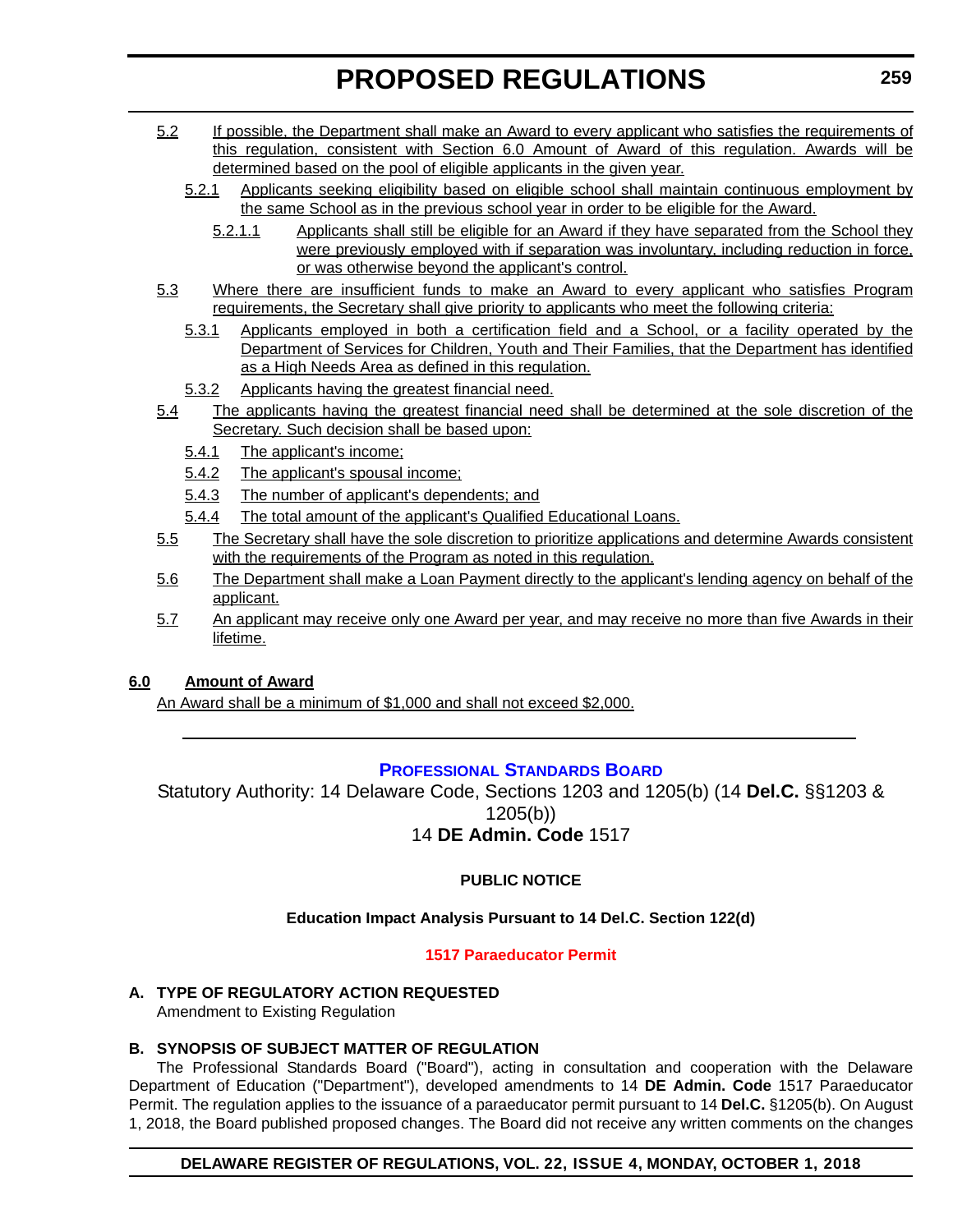that were published on August 1, 2018. However, the Board, in consultation and cooperation with the Department, made additional substantive changes, including adding definitions of the terms "DEEDS" and "PDMS" to Section 2.0; adding subsections 3.1.3.1, 4.1.3.1, and 5.1.3.1 concerning the requirements for paraeducators whose permits have expired more than one time; clarifying the requirements for renewal in Section 7.0; and clarifying the language concerning professional development transcripts in subsection 8.2. This regulation includes the changes that were published on August 1, 2018 and the additional changes.

Persons wishing to present their views regarding this matter may do so in writing by the close of business on or before October 31, 2018 to Mr. Chris Kenton, Executive Director, Delaware Professional Standards Board, The Townsend Building, 401 Federal Street, Suite 2, Dover, Delaware 19901. A copy of this regulation may be viewed online at the Registrar of Regulation's website, [http://regulations.delaware.gov/services/current\\_issue.shtml](http://regulations.delaware.gov/services/current_issue.shtml) or obtained at the Professional Standards Board's Office, located at the address above.

#### **C. IMPACT CRITERIA**

1. Will the amended regulation help improve student achievement as measured against state achievement standards? The amended regulation will help to improve student achievement as measured against state achievement standards.

2. Will the amended regulation help ensure that all students receive an equitable education? The amended regulation will help ensure that all students receive an equitable education.

3. Will the amended regulation help to ensure all student's health and safety are adequately protected? The amended regulation addresses permits for paraeducators, not students' health and safety.

4. Will the amended regulation help to ensure that all students' legal rights are respected? The amended regulation addresses permits for paraeducators, not students' legal rights.

5. Will the amended regulation preserve the necessary authority and flexibility of decision-makers at the local board and school level? The amended regulation does not change authority and flexibility of decision makers at the local board and school level.

6. Will the amended regulation place unnecessary reporting or administrative requirements or mandates upon decision makers at the local board and school levels? The amended regulation does not place unnecessary reporting or administrative requirements or mandates upon decision makers at the local board and school levels.

7. Will decision making authority and accountability for addressing the subject to be regulated be placed in the same entity? The Department implements the rules and regulations promulgated and adopted pursuant to 14 **Del.C.** Ch. 12 relating to licensure and certification of educators and paraprofessional qualifications and training.

8. Will the amended regulation be consistent with and not an impediment to the implementation of other state educational policies, in particular to state educational policies addressing achievement in the core academic subjects of mathematics, science, language arts, and social studies? The amended regulation is consistent with, and not an impediment to, the implementation of other state educational policies, and in particular to state educational policies addressing achievement in the core academic subjects of mathematics, science, language arts, and social studies.

9. Is there a less burdensome method for addressing the purpose of the amended regulation? There is not a less burdensome method for addressing the purpose of this amended regulation.

10. What is the cost to the state and to the local school boards of compliance with the adopted regulation? There is no expected cost to the state and to the local school boards of complying with this amended regulation.

#### **\*Please Note:**

**(1) The Regulatory Flexibility Analysis and Impact Statement for this regulation, as required by 29 Del.C. Ch. 104, is available at:**

#### **<http://regulations.delaware.gov/register/october2018/proposed/22 DE Reg 259RFA 10-01-18.pdf>**

**(2) Due to the size of the proposed regulation, it is not being published here. A copy of the regulation is available at:**

#### **[1517 Paraeducator Permit](http://regulations.delaware.gov/register/october2018/proposed/22 DE Reg 259 10-01-18.htm)**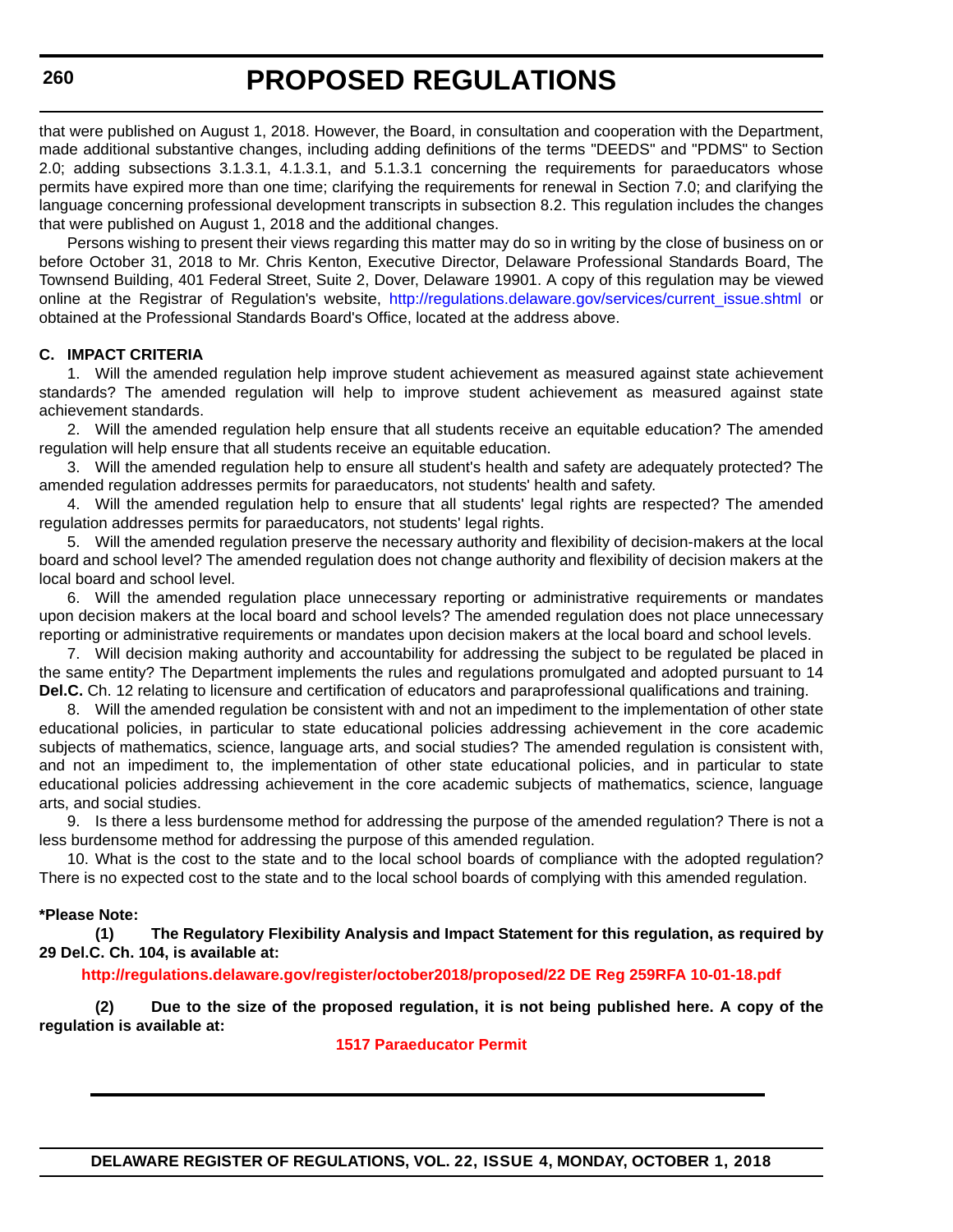# **[DEPARTMENT OF FINANCE](https://finance.delaware.gov/)**

**OFFICE OF [THE STATE LOTTERY](https://www.delottery.com/)**

<span id="page-18-0"></span>Statutory Authority: 29 Delaware Code, Sections 4805(a) (29 **Del.C.** §4805(a)) 10 **DE Admin. Code** 202

#### **PUBLIC NOTICE**

#### **[202 Delaware Lottery Rules and Regulations](#page-3-0)**

The Director of the Office of the State Lottery (Director) hereby gives notice of proposed amendments to 10 **DE Admin. Code** 202 relating to the Delaware Lottery Rules and Regulations.

The Director seeks to adopt general overall revisions to the main rules of the State Lottery's existing regulations, the Delaware Lottery Rules and Regulations (10 **DE Admin. Code** 202), to update and clarify these regulations. These collective changes are primarily administrative in nature. The revisions also serve in part to clarify the intent of the Director as enacted through these regulations. These revisions should not pose additional burdens on licensees or consumers. The Delaware Code authority for these proposed revisions is 29 **Del.C.** §§4805(a), 4805(b), 4806 to 4810, 4812 to 4814, 4818, 4823, and 4830.

The Office of the State Lottery does not plan to hold a public hearing on the proposed revisions to the existing regulation. The proposed revisions appear below. Members of the public may also request a copy of the revisions by visiting the Office of the State Lottery, 1575 McKee Road, Suite 102, Dover, Delaware 19904.

Any person may submit written comments, suggestions, or other materials regarding the proposed revisions to the existing regulation to the Office of the State Lottery at the same address noted above. Any written submission in response to this notice and the relevant proposed revisions to the existing regulation must be received by the Office of the State Lottery by no later than 4:30 p.m. (EST) on October 31, 2018.

**\*Please Note:** 

**(1) The Regulatory Flexibility Analysis and Impact Statement for this regulation, as required by 29 Del.C. Ch. 104, is available at:**

**<http://regulations.delaware.gov/register/october2018/proposed/22 DE Reg 261RFA 10-01-18.pdf>**

**(2) Due to the size of the proposed regulation, it is not being published here. A copy of the regulation is available at:**

**[202 Delaware Lottery Rules and Regulations](http://regulations.delaware.gov/register/october2018/proposed/22 DE Reg 261 10-01-18.htm)**

#### **OFFICE OF [THE STATE LOTTERY](https://www.delottery.com/)**

Statutory Authority: 29 Delaware Code, Section 4805(a)(14), (a)(31), and (b)(13) (29 **Del.C.** §4805(a)(14), (a)(31), and (b)(13))

10 **DE Admin. Code** 203

#### **PUBLIC NOTICE**

#### **[203 Video Lottery and Table Game Regulations](#page-3-0)**

The Director of the Office of the State Lottery (Director) hereby gives notice of amendments to 10 **DE Admin. Code** 203 relating to the Video Lottery and Table Games Regulations.

The Director seeks to adopt substantive and procedural revisions to the State Lottery's existing regulations on video lottery and table games (10 **DE Admin. Code** 203) to clarify certain sections of the Delaware Code, to update the regulations to allow exemptions for certain ownership interests in video lottery agents, and to allow waivers for institutional investors. These revisions should not pose additional burdens or costs on individual licensees or small business licensees. The statutory authority for these revisions is 29 **Del.C.** §4805(a)(14), (a)(31), and (b)(13). The Office of the State Lottery does not plan to hold a public hearing on the proposed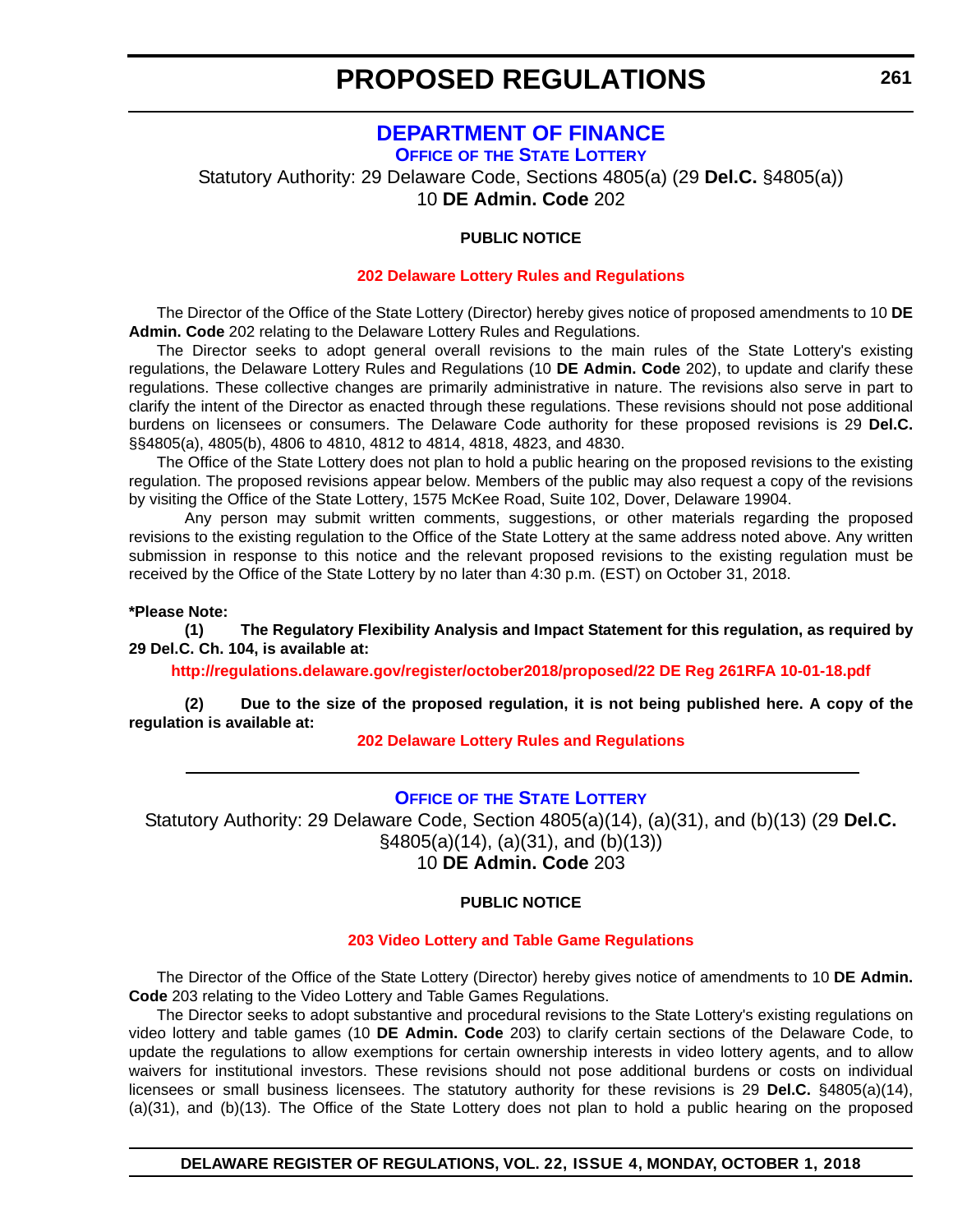<span id="page-19-0"></span>revisions to the existing regulations. The revisions appear below. Members of the public may also request a copy of the revisions by visiting the Office of the State Lottery, 1575 McKee Road, Suite 102, Dover, Delaware 19904.

Any person may submit written comments, suggestions, or other materials regarding the proposed revisions to the existing regulations to the Office of the State Lottery at the same address noted above. Any written submission in response to this notice and the relevant proposed revisions to the existing regulations must be received by the Office of the State Lottery by no later than 4:30 p.m. (EST) on October 31, 2018.

#### **\*Please Note:**

**(1) The Regulatory Flexibility Analysis and Impact Statement for this regulation, as required by 29 Del.C. Ch. 104, is available at:**

**<http://regulations.delaware.gov/register/october2018/proposed/22 DE Reg 261aRFA 10-01-18.pdf>**

**(2) Due to the size of the proposed regulation, it is not being published here. A copy of the regulation is available at:**

**[203 Video Lottery and Table Game Regulations](http://regulations.delaware.gov/register/october2018/proposed/22 DE Reg 261a 10-01-18.htm)**

### **[DEPARTMENT OF HEALTH AND SOCIAL SERVICES](https://www.dhss.delaware.gov/dhss/index.html) DIVISION OF MEDICAID [AND MEDICAL ASSISTANCE](https://www.dhss.delaware.gov/dhss/dmma/)**

Statutory Authority: 31 Delaware Code, Section 512 (31 **Del.C.** §512)

#### **PUBLIC NOTICE**

#### **[Health Home Services](#page-3-0)**

In compliance with the State's Administrative Procedures Act (APA - Title 29, Chapter 101 of the Delaware Code), 42 CFR §447.205, and under the authority of Title 31 of the Delaware Code, Chapter 5, Section 512, Delaware Health and Social Services (DHSS) / Division of Medicaid and Medical Assistance (DMMA) is proposing to amend Title XIX Medicaid State Plan regarding Health Home Services, specifically, *to expand Delaware's Assertive Community Integration Support Team (ACIST) program which supports individuals with Severe and Persistent Mental Illness (SPMI) and intellectual and developmental disabilities (I/DD)*.

Any person who wishes to make written suggestions, compilations of data, testimony, briefs or other written materials concerning the proposed new regulations must submit same to, Planning, Policy and Quality Unit, Division of Medicaid and Medical Assistance, 1901 North DuPont Highway, P.O. Box 906, New Castle, Delaware 19720-0906, by email to [Nicole.M.Cunningham@state.de.us](mailto:Nicole.M.Cunningham@state.de.us), or by fax to 302-255-4413 by 4:30 p.m. on October 31, 2018. Please identify in the subject line: Health Home Services.

The action concerning the determination of whether to adopt the proposed regulation will be based upon the results of Department and Division staff analysis and the consideration of the comments and written materials filed by other interested persons.

#### **SUMMARY OF PROPOSAL**

The purpose of this notice is to advise the public that Delaware Health and Social Services (DHSS)/Division of Medicaid and Medical Assistance (DMMA) is proposing to amend Health Home Services.

#### **Statutory Authority**

Section 1902(a) of the Social Security Act and 42 CFR 447

#### **Background**

Delaware's ACIST (Assertive Community Integration Support Team) program supports individuals with Severe and Persistent Mental Illness (SPMI) and intellectual and developmental disabilities (I/DD) or Autism to receive a comprehensive, holistic team-based approach to crisis intervention, intensive case management, behavior analysis, psychiatric supports and monitoring of medical conditions in a multi-disciplinary model. The ACIST Health

**DELAWARE REGISTER OF REGULATIONS, VOL. 22, ISSUE 4, MONDAY, OCTOBER 1, 2018**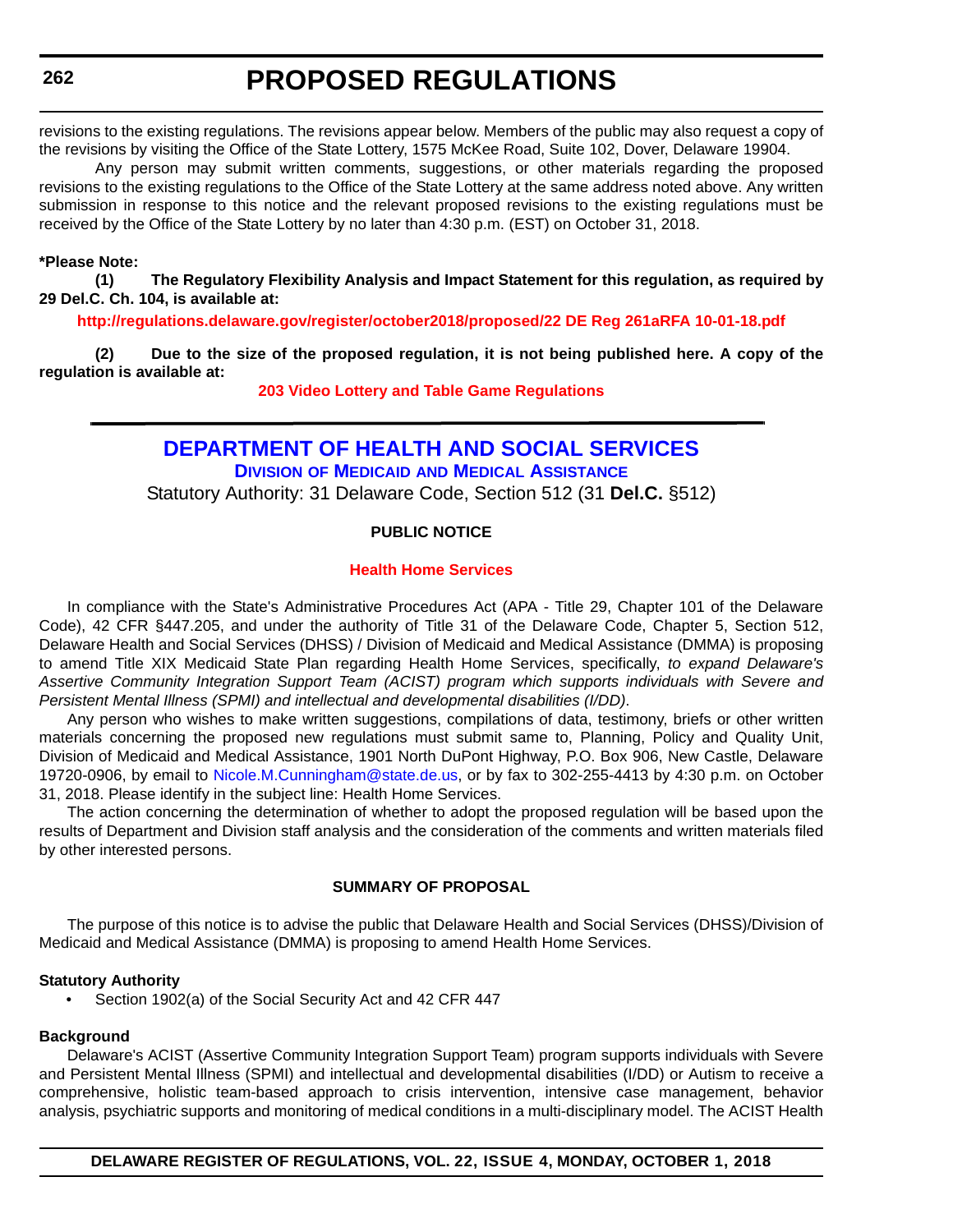Home program is designed to provide a whole-person approach to supports and services to individuals with dual diagnosis and to ensure strong integration across behavioral health, somatic health and long-term supports and services. The ACIST program is tailored to individuals with chronic conditions of SPMI and I/DD who may require additional and/or different services or modalities to ensure effective intervention. The goals of the ACIST Health Home are:

- a) To lessen or eliminate critical health and safety issues that each member might experience, working toward preventing or mitigating these signs, symptoms, and/or social issues that could lead to crisis situations and the need for hospitalization or re-hospitalization
- b) To provide transitional support and post psychiatric hospitalization follow along that will assist the individual in ameliorating the effects of their mental health condition and dual diagnosis and prevent avoidable readmissions
- c) To improve the overall medical and physical health of the individual
- d) To meet basic human needs and enhance quality of life
- e) To improve the person's opportunity to be successful in social and employment roles and activities
- f) To increase active participation in the person's community
- g) To partner with families, support systems and/or significant other in supporting the individual's recovery

#### **Summary of Proposal**

*Purpose*

The purpose of this proposed regulation is to expand Delaware's Assertive Community Integration Support Team (ACIST) program which supports individuals with Severe and Persistent Mental Illness (SPMI) and intellectual and developmental disabilities (I/DD).

#### *Summary of Proposed Changes*

Effective for services provided on and after October 1, 2018 Delaware Health and Social Services/Division of Medicaid and Medical Assistance (DHSS/DMMA) proposes to amend section 3.1-H and 4.19 B Page 28 of Title XIX Medicaid State Plan regarding Health Home Services.

#### *Public Notice*

In accordance with the *federal* public notice requirements established at Section 1902(a)(13)(A) of the Social Security Act and 42 CFR 447.205 and the state public notice requirements of Title 29, Chapter 101 of the Delaware Code, Delaware Health and Social Services (DHSS)/Division of Medicaid and Medical Assistance (DMMA) gives public notice and provides an open comment period for thirty (30) days to allow all stakeholders an opportunity to provide input on the proposed regulation. Comments must be received by 4:30 p.m. on October 31, 2018.

#### *Centers for Medicare and Medicaid Services Review and Approval*

The provisions of this state plan amendment (SPA) are subject to approval by the Centers for Medicare and Medicaid Services (CMS). The draft SPA page(s) may undergo further revisions before and after submittal to CMS based upon public comment and/or CMS feedback. The final version may be subject to significant change.

#### *Provider Manuals and Communications Update*

Also, there may be additional provider manuals that may require updates as a result of these changes. The applicable Delaware Medical Assistance Program (DMAP) Provider Policy Specific Manuals and/or Delaware Medical Assistance Portal will be updated. Manual updates, revised pages or additions to the provider manual are issued, as required, for new policy, policy clarification, and/or revisions to the DMAP program. Provider billing guidelines or instructions to incorporate any new requirement may also be issued. A newsletter system is utilized to distribute new or revised manual material and to provide any other pertinent information regarding DMAP updates. DMAP updates are available on the Delaware Medical Assistance Portal website: [https://](https://medicaid.dhss.delaware.gov/provider) [medicaid.dhss.delaware.gov/provider](https://medicaid.dhss.delaware.gov/provider)

#### **Fiscal Impact**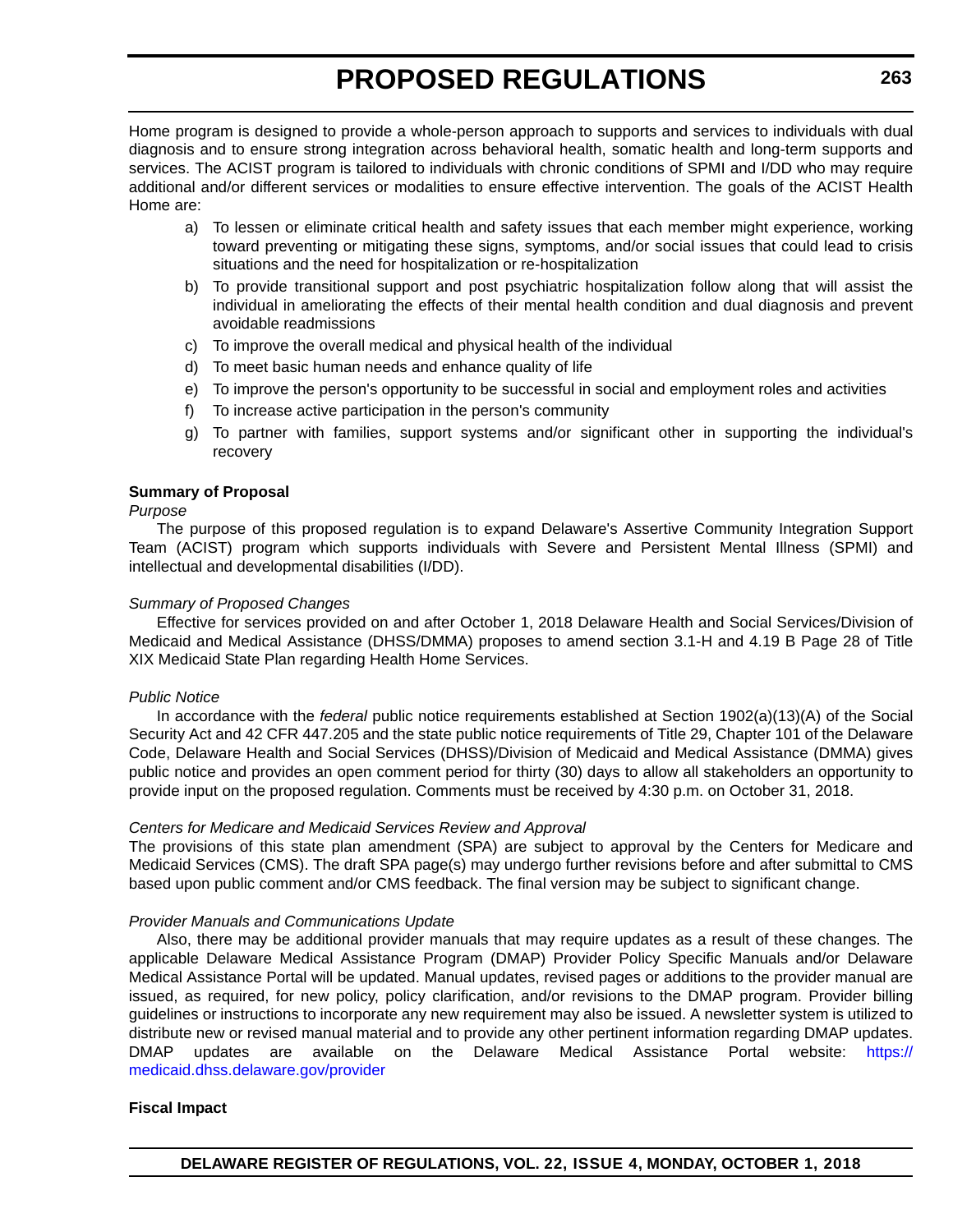<span id="page-21-0"></span>The following fiscal impact is projected:

|                       | State Fiscal Year 2019 | State Fiscal Year 2020 |
|-----------------------|------------------------|------------------------|
| General (State) funds | \$36,338               | I\$48.450              |
| Federal funds         | \$327,038              | 1\$436.050             |

#### **\*Please Note:**

**(1) The Regulatory Flexibility Analysis and Impact Statement for this regulation, as required by 29 Del.C. Ch. 104, is available at:**

**<http://regulations.delaware.gov/register/october2018/proposed/22 DE Reg 262RFA 10-01-18.pdf>**

**(2) Due to the size of the proposed regulation, it is not being published here. A copy of the regulation is available at:**

#### **[Health Home Services](http://regulations.delaware.gov/register/october2018/proposed/22 DE Reg 262 10-01-18.htm)**

#### **DIVISION [OF SOCIAL SERVICES](https://www.dhss.delaware.gov/dhss/dss/)**

Statutory Authority: 31 Delaware Code, Section 512 (31 **Del.C.** §512)

#### **PUBLIC NOTICE**

#### **[Child Care Eligibility](#page-3-0)**

In compliance with the State's Administrative Procedures Act (APA - Title 29, Chapter 101 of the Delaware Code), 42 CFR §447.205, and under the authority of Title 31 of the Delaware Code, Chapter 5, Section 512, Delaware Health and Social Services (DHSS) is proposing to amend the Division of Social Services Manual regarding Child Care Eligibility, specifically, to amend authorization requirements.

Any person who wishes to make written suggestions, compilations of data, testimony, briefs or other written materials concerning the proposed new regulations must submit same to, Planning, Policy and Quality Unit, Division of Medicaid and Medical Assistance, 1901 North DuPont Highway, P.O. Box 906, New Castle, Delaware 19720-0906, by email to [Nicole.M.Cunningham@state.de.us](mailto:Nicole.M.Cunningham@state.de.us), or by fax to 302-255-4413 by 4:30 p.m. on October 31, 2018. Please identify in the subject line: Child Care Eligibility.

The action concerning the determination of whether to adopt the proposed regulation will be based upon the results of Department and Division staff analysis and the consideration of the comments and written materials filed by other interested persons.

#### **SUMMARY OF PROPOSAL**

The purpose of this notice is to advise the public that Delaware Health and Social Services (DHSS)/Division of Social Services (DSS) is proposing to amend Division of Social Services Manual regarding Child Care Eligibility, specifically, to amend authorization requirements.

#### **Statutory Authority**

45 CFR 98.21 - Eligibility determination processes Child Care and Development Block Grant (CCDBG) Act

#### **Background**

The Child Care and Development Block Grant Act of 2014, requires authorization of 12 months of child care to any child who is determined eligible to receive subsidized child care and cases may only be closed based on limited changes in household circumstances. In 2014, the Child Care Development Block Grant Act was reauthorized with the focus on safety and continuity of care for children receiving child care subsidy funds. States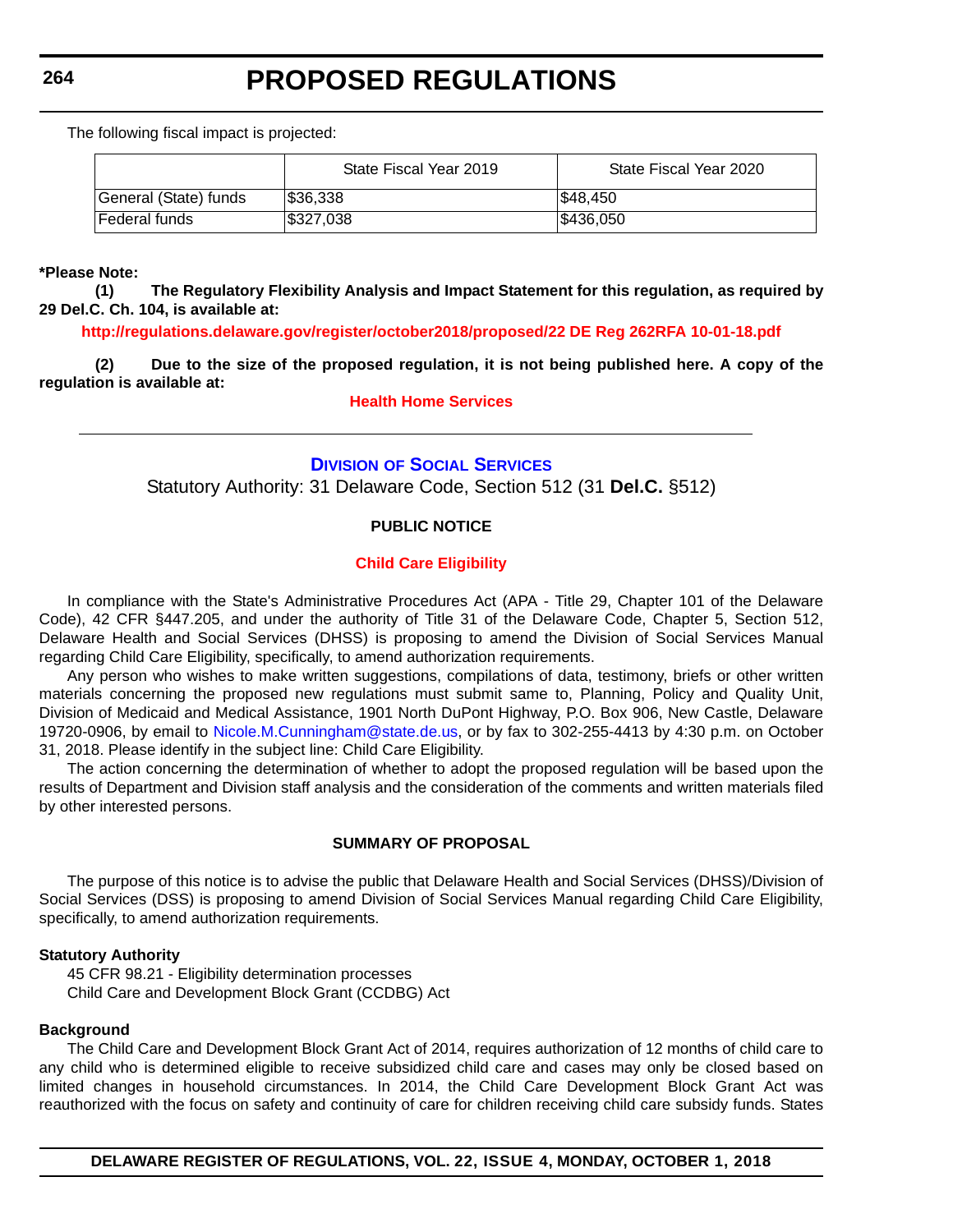are required to revise policies to support the requirements.

#### **Summary of Proposal**

#### *Purpose*

The policy amendments establish the requirement that child care cases are to be authorized for 12 months, the circumstances that would preclude a child from receiving a 12 month authorization, and the circumstances in which a child care case will close during the eligibility period.

#### *Summary of Proposed Changes*

Effective for services provided on and after December 12, 2018, Delaware Health and Social Services/Division of Social Services proposes to amend sections 11004.9.5 and 11004.12 of the Division of Social Service Manual regarding Child Care Eligibility, specifically, *to amend authorization requirements*.

#### *Public Notice*

In accordance with the *federal* public notice requirements established at Section 1902(a)(13)(A) of the Social Security Act and 42 CFR 447.205 and the state public notice requirements of Title 29, Chapter 101 of the Delaware Code, Delaware Health and Social Services (DHSS) gives public notice and provides an open comment period for thirty (30) days to allow all stakeholders an opportunity to provide input on the proposed regulation. Comments must be received by 4:30 p.m. on October 31, 2018.

#### **Fiscal Impact**

The policy amendment will have no fiscal impact since the purpose is to revise the requirements of the program. The policy amendment does not require any additional staff, system changes, agency costs, etc.

#### **\*Please Note: The Regulatory Flexibility Analysis and Impact Statement for this regulation, as required by 29 Del.C. Ch. 104, is available at:**

**<http://regulations.delaware.gov/register/october2018/proposed/22 DE Reg 264RFA 10-01-18.pdf>**

#### **AMENDED**

### **POLICY – AMENDMENT**

Delaware Health and Social Services Division of Social Services Policy and Program Development Unit

#### **11004.9.5 Establishing 12-Month Authorization for Child Care**

#### 45 CFR 98.21

Families approved for Purchase of Care must be authorized for 12 months of child care.

#### **1. DSS case workers must set Purchase of Care authorizations for a 12-month period.**

- **2. Purchase of Care authorizations may be set for a shorter period only if the client provides a written statement verifying the length of time requested for child care. The written statement may be from:**
	- The parent or caretaker;
	- A medical professional verifying the length of time child care is required for a special need;
	- The Delaware Division of Family Services (DFS) verifying the length of time child care is needed to prevent child abuse or neglect.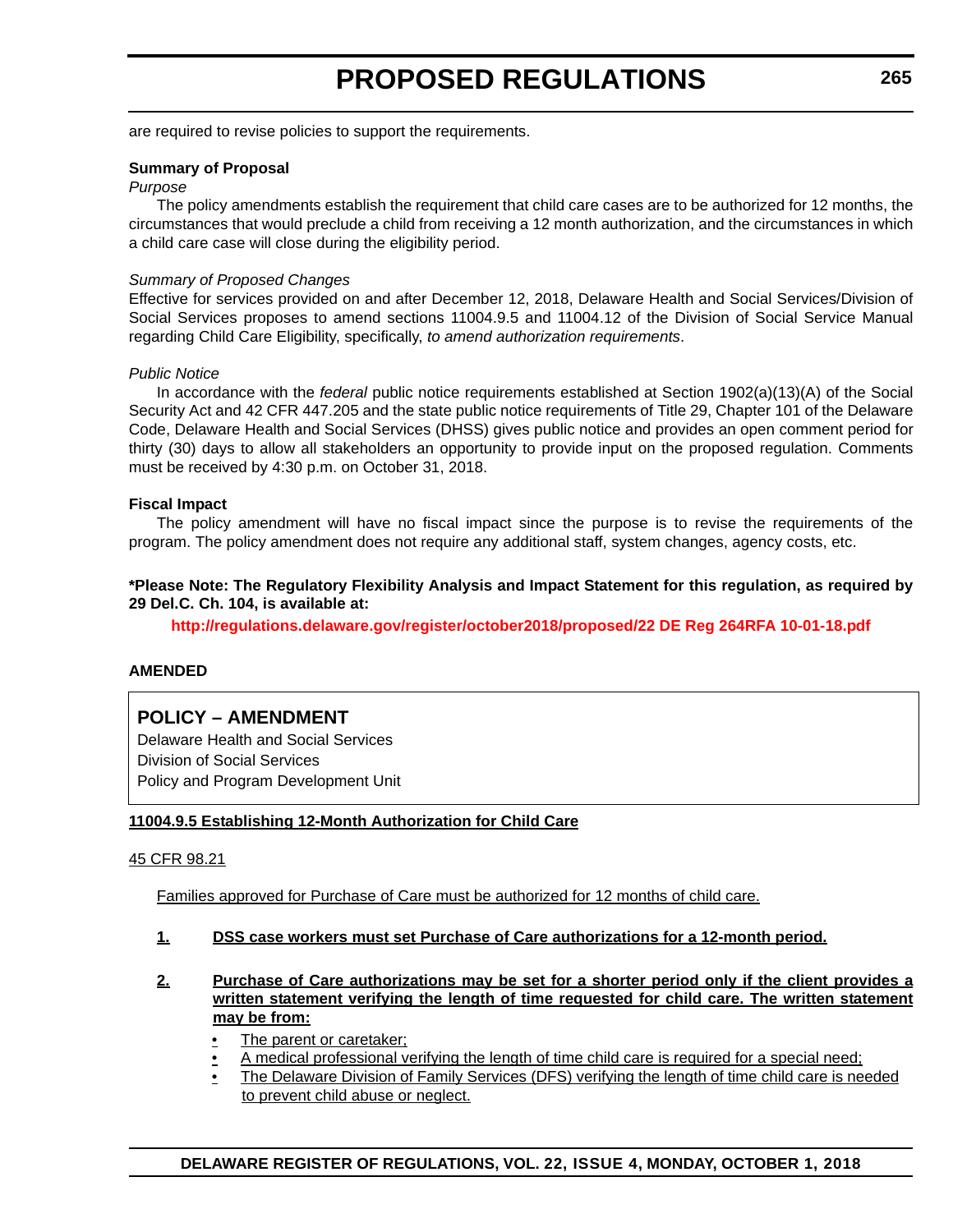#### **3. Purchase of Care authorizations must continue during the following circumstances:**

- The child turns 13 years old during the authorization period:
- The child is temporarily out of state;
- The parent or caretaker experiences a temporary change in work, education, or training, including an injury resulting in time off of work, a break from approved educational study, or a transition from past employment to new employment.

#### **AMENDED**

### **POLICY – AMENDMENT**

Delaware Health and Social Services Division of Social Services Policy and Program Development Unit

#### **11004.12 Closing Child Care Cases**

A parent/caretaker's authorization for service should end when any of the following occurs:

- A. the parent/caretaker need no longer exists,
- B. the parent/caretaker's income exceeds income limits,
- C. the parent/caretaker fails to pay the child care fees or fails to make

arrangements to pay past fees owed,

D. the parent/caretaker refuses to provide requested information or verification of

eligibility,

- E. the parent/caretaker is a Food Stamp Employment & Training (FS E&T) participant who is sanctioned,
- F. a protective case fails to follow the Division of Family Services case plan,
- G. at the request of the parent/caretaker,
- H. if program funds should be reduced, and,
- I. if a parent/caretaker is a TANF child care participant who is sanctioned.

When closing cases, send the appropriate closing notice which provides a ten day notice. DSS programmed the DCIS II Child Care Sub system to allow for ten day notice before an authorization closes, and informs the participant of his/her right to a Fair Hearing.

When a case and the authorization is closed the system will end date the case and authorization the last day of the current month or the next month if 10 day notice can not be given.

#### 45 CFR 98.21 (a)

This policy applies when DSS ends child care eligibility and authorization for services.

#### **1. DSS will close child care cases prior to redetermination or during graduated phase-out due to:**

- Excessive unexplained absences of the child from the child care site;
- A permanent change in the child's residency:
- The family's income exceeding 85% of the state median income (SMI);
- Substantiated fraud or intentional program violations;
- A written request to close the case or to authorize child care for a specific length of time (see DSSM 11004.9.5); or
- The death of the case head or of the authorized child.

#### **2. DSS case workers must complete the following steps prior to closing child care cases for excessive unexplained absences:**

**DELAWARE REGISTER OF REGULATIONS, VOL. 22, ISSUE 4, MONDAY, OCTOBER 1, 2018**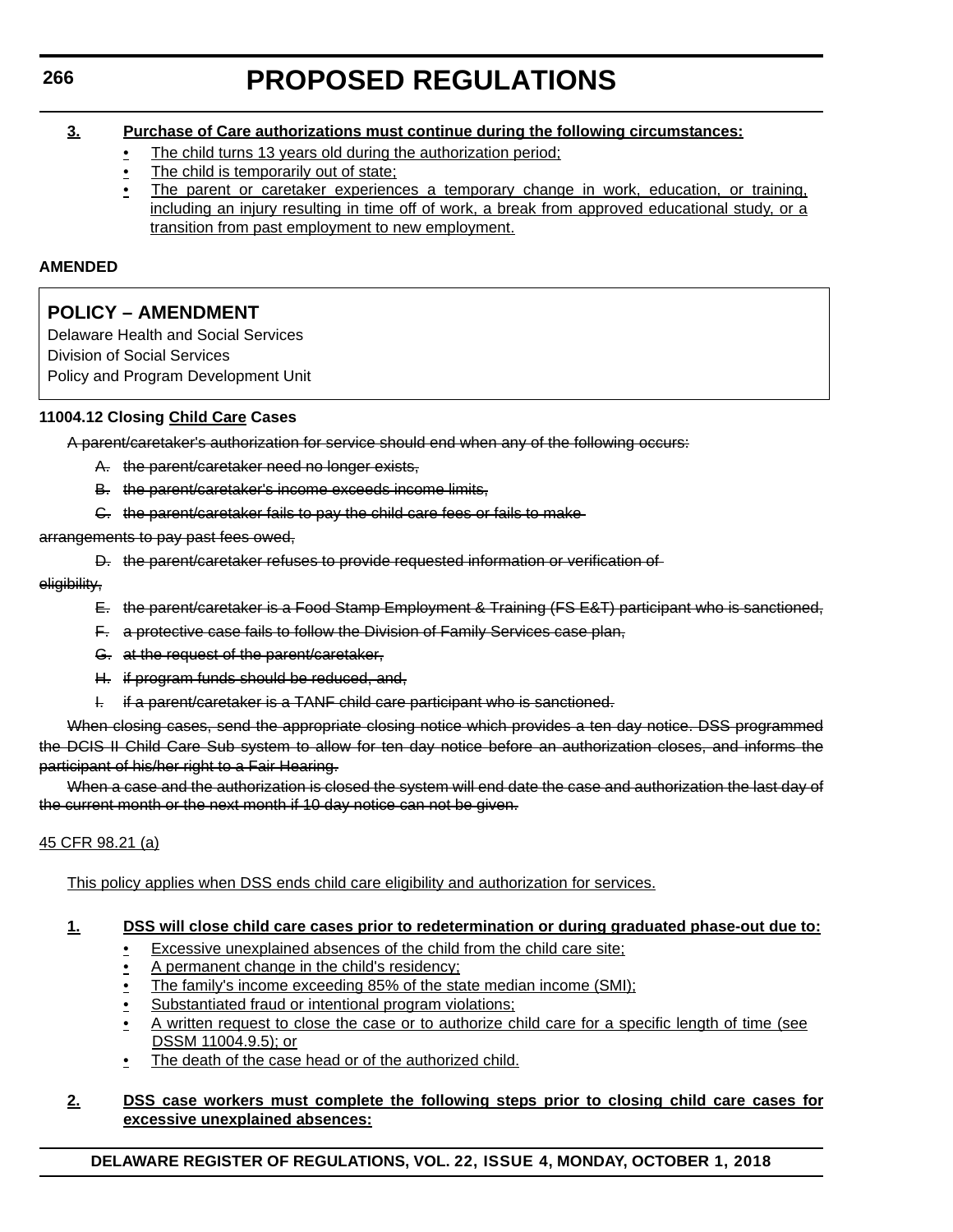- <span id="page-24-0"></span>• Mail Form 330 "Request for Contact" to the parent or caretaker to request clarification regarding the child's absences;
- Close the child care case if the parent or caretaker does not contact the DSS office by the requested due date.

#### **3. The DSS eligibility system will:**

- Provide a 10-day closing notice informing the parent or caretaker of their right to a fair hearing;
- End date the authorization on the last day of the current month. If a 10-day notice cannot be given, the authorization will end on the last day of the next month.

Note: Excessive unexplained absence is defined as 10 or more unexplained absences per month.

# **[DEPARTMENT OF NATURAL RESOURCES AND ENVIRONMENTAL](https://dnrec.alpha.delaware.gov/)  CONTROL**

### **DIVISION OF FISH [AND WILDLIFE](https://dnrec.alpha.delaware.gov/fish-wildlife/)**

Statutory Authority: 7 Delaware Code, Sections 901 and 903(a), (b), (e), (f) and (i) (7 **Del.C.**  §§901 & 903(a), (b), (e), (f) and (i))

7 **DE Admin. Code** 3505

#### **REGISTER NOTICE #2018-13**

#### **[3505 Striped Bass Commercial Fishing Seasons; Quotas; Tagging and Reporting Requirements](#page-3-0)**

#### **1. TITLE OF THE REGULATIONS:**

7 **DE Admin. Code** 3505 Striped Bass Commercial Fishing Seasons; Quotas; Tagging and Reporting Requirements.

#### **2. BRIEF SYNOPSIS OF THE SUBJECT, SUBSTANCE AND ISSUES:**

Delaware's commercial striped bass fishery is allocated through an annual quota in accordance with the Atlantic States Marine Fisheries Commission's (ASMFC) Interstate Fishery Management Plan for Atlantic Striped Bass. Delaware's annual commercial striped bass quota allocation is apportioned by regulation to two gear types commercial gill net (GN) and commercial hook and line (HL). These are managed as separate fisheries, with different size limits, seasons and allocations in an effort to maximize fishing opportunities for each fishery, minimize dead discards and prevent growth overfishing. Eligible participants in each fishery are provided with an allotment of tags based on the number of participants, predicted size of the fish and annual quota. Tags are used to assist the Department with quota tracking and accountability. During the period 1990 - 96, 90% of Delaware's quota was allocated to the GN fishery and 10% was allocated to the HL fishery. In 1997, to better ensure full use of Delaware's quota, the striped bass allocation to the GN fishery was increased to 95%, but the less efficient commercial HL fishery was kept at 10% to maintain individual H&L quotas. This over-allocation improved quota attainment as the GN fishery routinely landed its 95% while the HL fishery, for various reasons, never landed more than 3% of the quota. Despite the over-allocation, Delaware did not have any quota overages during 1997 through 2017 because quota could not be transferred between the GN and HL fisheries.

The recent adoption of 7 **Del.C.** §903A provides for the transfer of striped bass quota (tags) between the GN and HL fisheries. This resulted in improved landing efficiency and, ultimately, a commercial quota overage in 2018. To prevent subsequent overages, the Department is ending over-allocation of the quota and is proposing two alternative allocation strategies. Option 1 would allocate 90% of Delaware's striped bass commercial quota to the gill net fishery and 10% to the H&L fishery. This option would match the proportions used prior to 1997. Historically, this option resulted in an underutilization of the quota. Option 2 would allocate 95% of Delaware's striped bass commercial quota to the gill net fishery and 5% to the H&L fishery. Option 2 is the allocation strategy recommended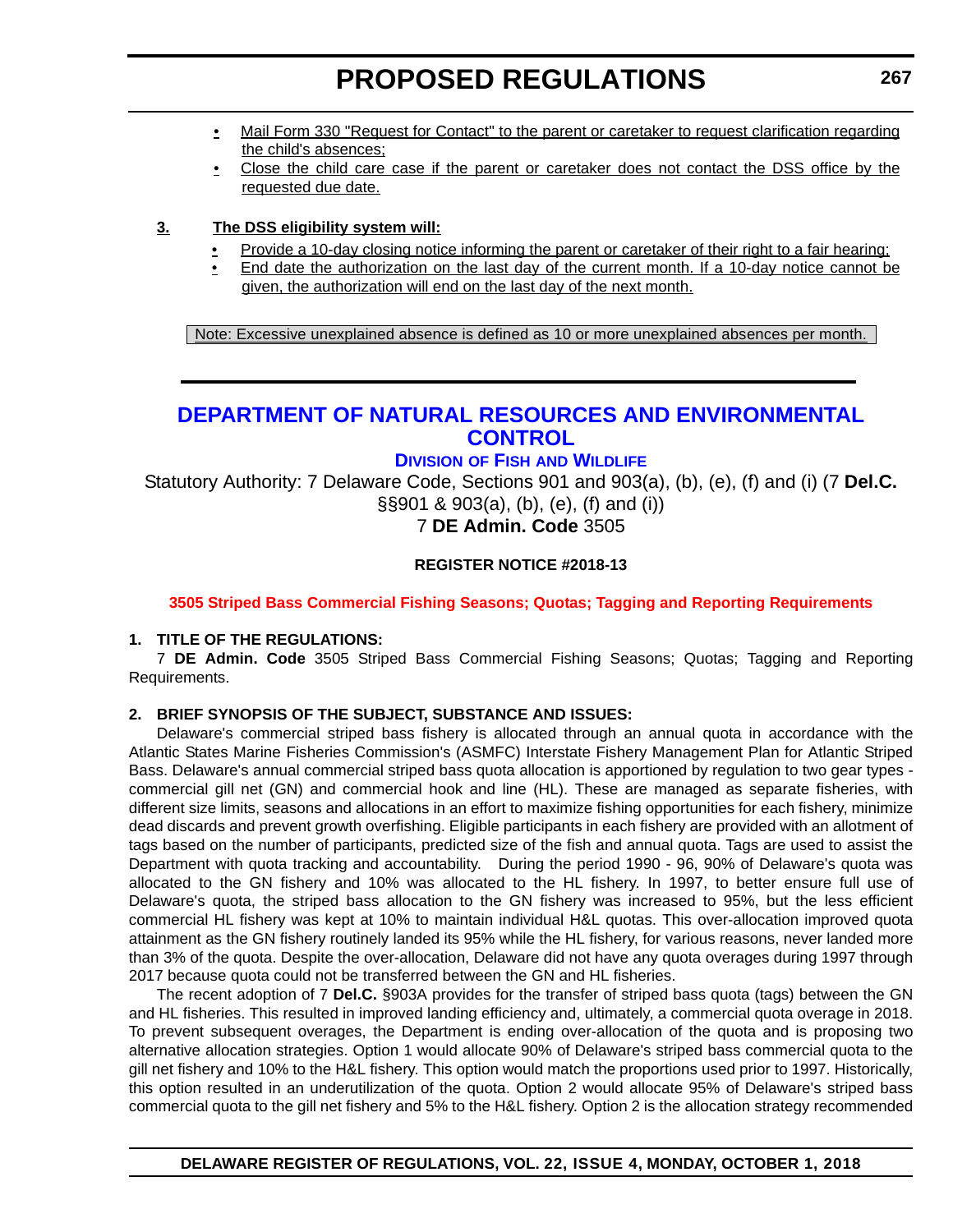by the Advisory Council on Tidal Fin Fisheries as a way to better ensure full use of Delaware's quota.

In addition, the Department proposes to adjust the required registration date to participate in the commercial HL fishery from March 15 to February 1 to align with the commercial GN fishery and better accommodate tag transfers.

**3. POSSIBLE TERMS OF THE AGENCY ACTION:**

None.

- **4. STATUTORY BASIS OR LEGAL AUTHORITY TO ACT:** 7 **Del.C.** §901 & §903(a), (b), (e), (f) & (i)
- **5. OTHER REGULATIONS THAT MAY BE AFFECTED BY THE PROPOSAL:** None.

#### **6. NOTICE OF PUBLIC COMMENT:**

The hearing record on the proposed changes to 7 **DE Admin. Code** 3505 Striped Bass Commercial Fishing Seasons; Quotas; Tagging and Reporting Requirements will open October 1, 2018. Individuals may submit written comments regarding the proposed changes via e-mail to [Lisa.Vest@state.de.us](mailto:Lisa.Vest@state.de.us) or via the USPS to Lisa Vest, Hearing Officer, DNREC, 89 Kings Highway, Dover, DE 19901. A public hearing on the proposed amendment will be held on Wednesday, October 31, 2018 beginning at 6:00 PM in the DNREC Auditorium, located at the Richardson & Robbins Building, 89 Kings Highway, Dover, DE 19901. Public comments will be received until close of business Thursday, November 15, 2018.

#### **7. PREPARED BY:**

Stewart Michels [Stewart.Michels@state.de.us](mailto:Stewart.Michels@state.de.us) (302) 739-9914

#### **\*Please Note: The Regulatory Flexibility Analysis and Impact Statement for this regulation, as required by 29 Del.C. Ch. 104, is available at:**

**<http://regulations.delaware.gov/register/october2018/proposed/22 DE Reg 267RFA 10-01-18.pdf>**

#### **3505 Striped Bass Commercial Fishing Seasons; Quotas; Tagging and Reporting Requirements.**

(Penalty Section 7 **Del.C.** §936(b)(2))

- 1.0 It is unlawful for any commercial food fisherman using a gill net to take and reduce to possession any striped bass at any time except when said commercial food fisherman is authorized by the Department to participate in a commercial gill net fishery for striped bass established herein. A commercial food fisherman may use a gill net to take and reduce to possession striped bass during the period beginning at 12:01 A.M. on February 15 and ending at 4:00 P.M. on May 31 next ensuing. It is unlawful to use any gill net having a stretched-mesh size greater than four (4) inches to take striped bass during the period February 15 until and including the last day in February unless the net is drifted. A commercial food fisherman may use a gill net to take and reduce to possession striped bass during the period beginning at 12:01 A.M. on November 15 and ending at 4:00 P.M. on December 31 next ensuing provided at least two (2) percent of the commercial allocation of striped bass for the gill net fishery, as determined by the Department, was not landed in the February - May gill net fishery. In order for a commercial food fisherman to be authorized by the Department to participate in a commercial gill net fishery, said commercial food fisherman shall have a valid food fishing equipment permit for a gill net and shall register in writing with the Department to participate in said fishery by February 1 for the February 15 - May 31 gill net fishery and by November 1 for the December gill net fishery.
- 2.0 It is unlawful for any commercial food fisherman using a hook and line to take and reduce to possession any striped bass at any time except when said commercial food fisherman is authorized by the Department to participate in a commercial hook and line fishery for striped bass established herein.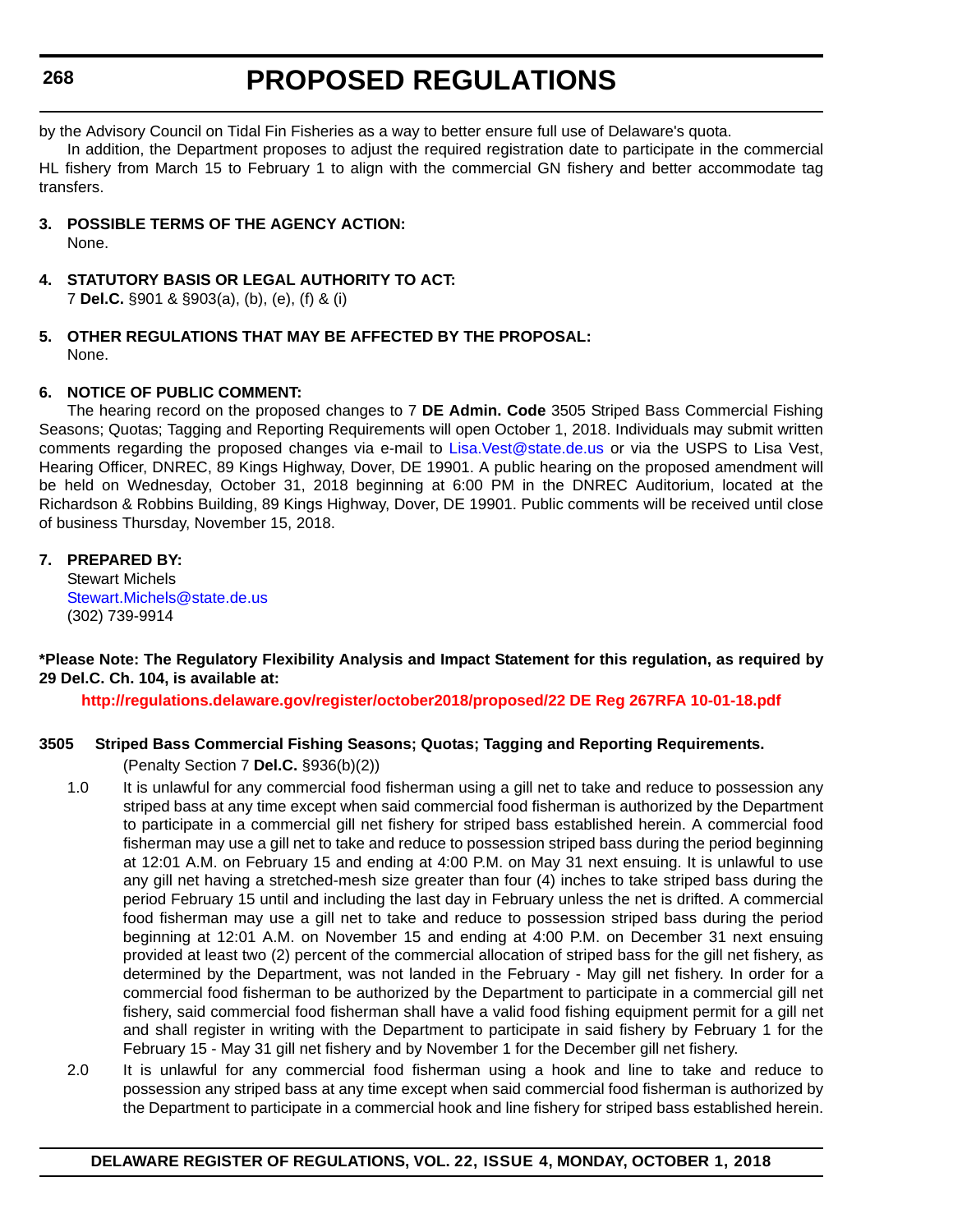Except as otherwise provided, a commercial food fisherman may use a hook and line to take and reduce to possession striped bass during the period beginning at 12:01 A.M. on April 1 and ending at 4:00 P.M. on December 31 next ensuing. In order for a commercial food fisherman to be authorized to participate in the commercial hook and line fishery, said commercial food fisherman shall register in writing with the Department to participate in said fishery by March 15 February 1.

- 3.0 It is unlawful for any commercial food fisherman using a hook and line, during the striped bass hook and line fishery established for subsection 2.0 herein, to land striped bass by means of a gill net or to have any gill net on board or to otherwise have in possession on or near his person any gill net.
- 4.03.0 The striped bass gill net fishery in February May, the striped bass gill net fishery in November December and the striped bass hook and line fishery in April - December shall be considered separate striped bass fisheries. Each participant in a striped bass fishery shall be assigned an equal share of the total pounds of striped bass allotted by the Department to that fishery. A share shall be determined by dividing the number of pre-registered participants in that fishery into the total pounds of striped bass allotted to that fishery by the Department. The total pounds of the State's ASMFC commercial striped bass quota will be allotted to each fishery by the Department as follows: 95[TBD from Table]% for the February 15 - May 31 gill net fishery, 40<sup>[TBD</sup> from Table]% for the April - December hook and line fishery and, provided that in excess of two (2)% of the February 15 - May 31 gill net fishery allocation was not landed, said remainder for the November - December gill net fishery. Any overage of the State's commercial quota will be subtracted from the next year's commercial quota proportionally to the appropriate fishery.

*Table. Annual quota allocation options for the commercial striped bass fishery pertaining to proposed amendments to 7 DE Admin. Code 3505 (3.0).*

| <b>Option</b> | <b>Commercial Gill</b><br><b>Net Allocation</b> | <b>Commercial Hook &amp;</b><br><b>Line Allocation</b> |
|---------------|-------------------------------------------------|--------------------------------------------------------|
|               |                                                 |                                                        |
|               |                                                 |                                                        |

- 
- 5.04.0 It is unlawful for any commercial food fisherman to land, during a striped bass fishing season, more than the total pounds assigned by the Department to said individual commercial food fisherman.
- 6.05.0 It is unlawful for any commercial food fisherman to possess any landed striped bass that does not have locked into place through the mouth and gill (operculum) opening a striped bass harvest tag issued to said commercial fisherman by the Department.
- 7.06.0 The Department may issue tags to commercial food fishermen who register in writing with the Department to participate in a striped bass fishery. Each participant shall initially be issued a quantity of striped bass harvest tags that is to be determined by the Department by dividing said participant's assigned share in pounds by the estimated weight of a striped bass expected to be landed. If a commercial food fisherman needs additional tags to fulfill his or her assigned share, the Department shall issue additional tags after verifying the balance of the share from reports submitted by an official weigh station to the Department.
- 8.07.0 It is lawful for a commercial food fisherman who is authorized to be issued striped bass harvest tags by the Department to transfer said tags to another commercial food fisherman, authorized to participate in the same striped bass fishery, provided said transfer is made prior to said tags being issued by the Department.
- 9.08.0 It is unlawful for any commercial food fisherman to apply a tag to a striped bass unless said tag had been issued or legally transferred to said commercial food fisherman by the Department.
- 40.09.0 It is unlawful to apply any striped bass tag issued by the Department to a striped bass if said tag had previously been applied to another striped bass.
- 11.010.0It is unlawful for any commercial food fisherman to sell, barter or trade any striped bass, to attempt to sell, barter or trade any striped bass or to transport, to have transported or to attempt to have transported any striped bass out of the State unless said striped bass has been weighed and tagged at an official weigh station.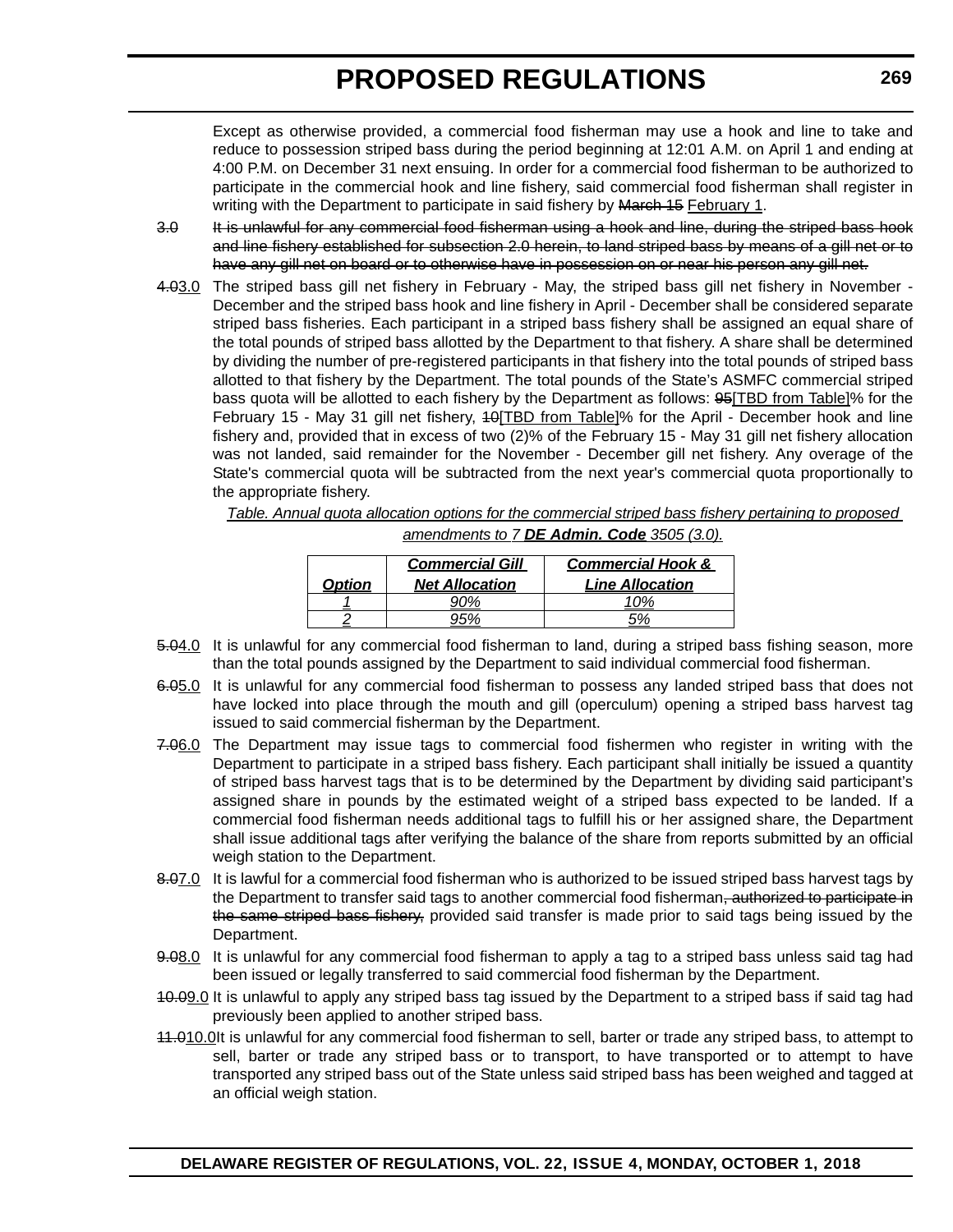- <span id="page-27-0"></span>12.011.0The Department may appoint individuals and their agents as official weigh stations to weigh and tag all striped bass landed in a commercial striped bass fishery. Official weigh stations, if requested, shall be compensated by the Department for each striped bass weighed and tagged. An official weigh station shall enter into an agreement with the Department to maintain records and report on a regular basis each commercial food fisherman's daily landings of striped bass weighed and tagged at said station. The Department shall provide official weigh stations with tags to be applied to each striped bass weighed.
- 43.012.0Each commercial food fisherman participating in a striped bass fishery shall file a complete and accurate report with the Department on forms provided by the Department on all striped bass landed during said fishery. Each report shall be filed with the Department within 30 days after the end date of each fishery. All unused tags issued or legally transferred to a commercial food fisherman shall be returned to the Department with said report. Failure to file a complete and accurate report or failure to return all unused tags may disqualify the commercial food fishermen from future striped bass fisheries.

#### **DIVISION OF WASTE [AND HAZARDOUS SUBSTANCES](https://dnrec.alpha.delaware.gov/waste-hazardous/)**

Statutory Authority: 7 Delaware Code, Sections 6010(a) and 6305(a); (7 **Del.C.** §§6010(a) and 6305(a))

### 7 **DE Admin. Code** 1302

#### **REGISTER NOTICE SAN # 2016-16**

#### **[1302 Regulations Governing Hazardous Waste](#page-3-0)**

#### **1. TITLE OF THE REGULATIONS:**

Delaware's *Regulations Governing Hazardous Waste* (DRGHW)

#### **2. BRIEF SYNOPSIS OF THE SUBJECT, SUBSTANCE AND ISSUES:**

To provide greater environmental protection and to reduce human health risks, the Solid and Hazardous Waste Management Section (SHWMS) proposes to modify the DRGHW to incorporate federal amendments into Delaware's hazardous waste management program. The State is required to adopt these amendments in order to maintain its Resource Conservation and Recovery Act (RCRA) program delegation and remain current with the federal hazardous waste program. The SHWMS is also making certain technical changes for the purpose of correcting errors and to add consistency or clarification to the existing regulations.

#### **3. POSSIBLE TERMS OF THE AGENCY ACTION:**

None

### **4. STATUTORY BASIS OR LEGAL AUTHORITY TO ACT:**

Amendments to DRGHW are proposed and amended in accordance with the provisions found at 7 Delaware Code, Sections 6010(a) and 6305(a).

**5. OTHER REGULATIONS THAT MAY BE AFFECTED BY THE PROPOSAL:** None

### **6. NOTICE OF PUBLIC COMMENT:**

A public hearing on the proposed amendments to DRGHW will be held on Monday, October 29, 2018 at 6:00 p.m. in the Richardson and Robbins Auditorium, 89 Kings Highway, Dover, DE. The hearing record on the proposed modifications will open on October 1, 2018. Interested parties shall submit comments in writing by November 13, 2018 and/or statements and testimony may be presented either orally or in writing at the October 29, 2018 public hearing. Written comments should be sent to: [lisa.vest@state.de.us](mailto:lisa.vest@state.de.us) or Lisa Vest, Hearing Officer,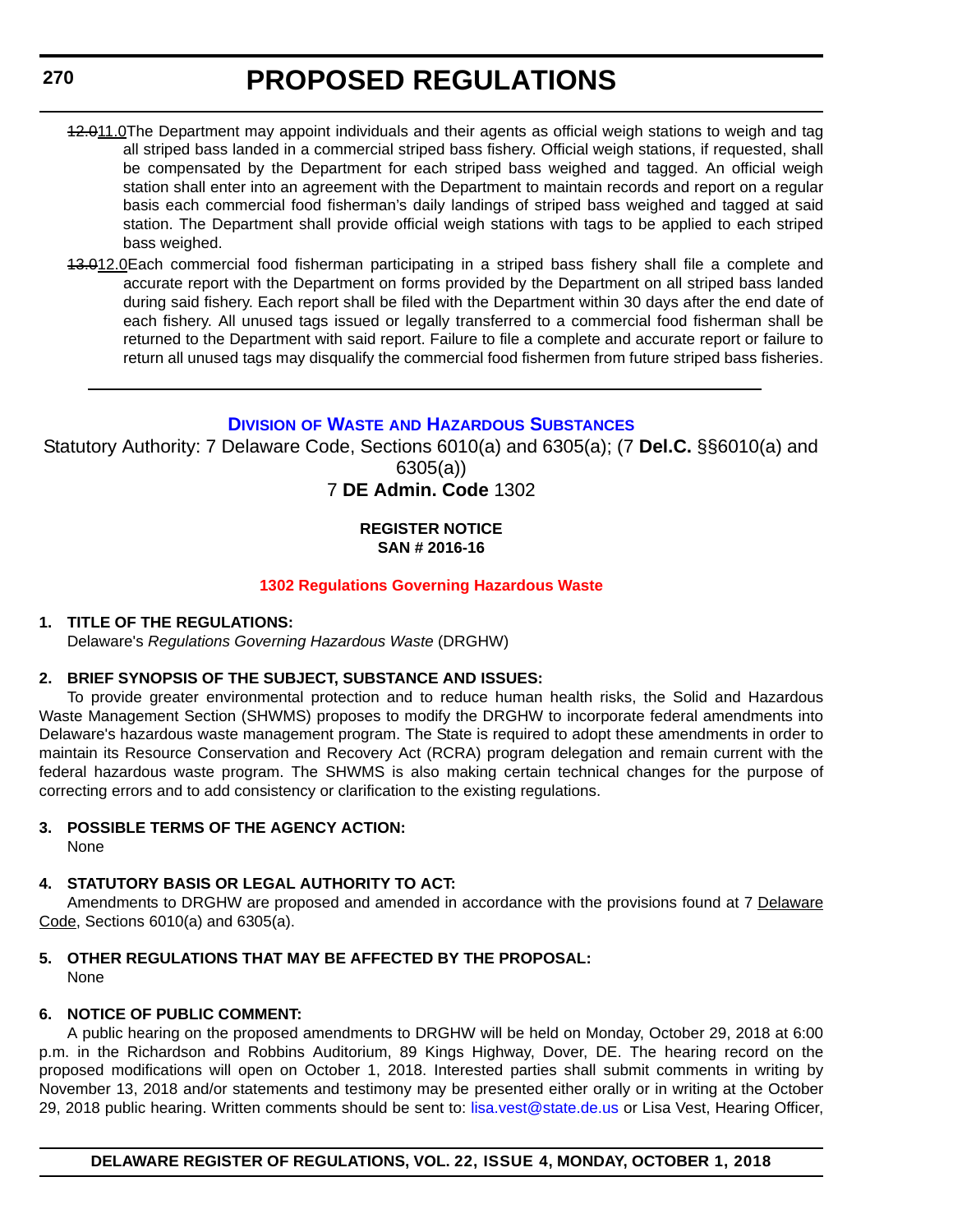<span id="page-28-0"></span>DNREC, 89 Kings Highway, Dover, DE 19901.

**7. PREPARED BY:**

Melissa Ferree, Engineer III, Solid and Hazardous Waste Management Section - (302) 739-9403

#### **\*Please Note:**

**(1) The Regulatory Flexibility Analysis and Impact Statement for this regulation, as required by 29 Del.C. Ch. 104, is available at:**

**<http://regulations.delaware.gov/register/october2018/proposed/22 DE Reg 270RFA 10-01-18.pdf>**

**(2) Due to the size of the proposed regulation, it is not being published here. A PDF version is available at the following location:**

**<http://regulations.delaware.gov/register/october2018/proposed/DRGHWProposedRegs.pdf>**

**Within the proposed regulation, selected tables are available in PDF format at the following locations: [Appendix IX to Part 264 - Groundwater Monitoring List](http://regulations.delaware.gov/register/october2018/proposed/Groundwater Monitoring List.pdf)**

**<http://regulations.delaware.gov/register/october2018/proposed/Groundwater Monitoring List.pdf> [DRGHW 268.40 - Treatment Standards For Hazardous Wastes Table](http://regulations.delaware.gov/register/october2018/proposed/Treatment Standards For Hazardous Wastes.pdf)**

**[http://regulations.delaware.gov/register/october2018/proposed/Treatment Standards For Hazardous](http://regulations.delaware.gov/register/october2018/proposed/Treatment Standards For Hazardous Wastes.pdf)  Wastes.pdf**

**[DRGHW 268.42 - Table 1 - Technology Codes and Description of Technology Based Standards](http://regulations.delaware.gov/register/october2018/proposed/Technology Codes and Description.pdf) <http://regulations.delaware.gov/register/october2018/proposed/Technology Codes and Description.pdf> [DRGHW 268.45 - Table 1 - Alternative Treatment Standards for Hazardous Debris](http://regulations.delaware.gov/register/october2018/proposed/Alternative Treatment Standards.pdf)**

**<http://regulations.delaware.gov/register/october2018/proposed/Alternative Treatment Standards.pdf> [DRGHW 268.48 - Table - Universal Treatment Standards](http://regulations.delaware.gov/register/october2018/proposed/Universal Treatment Standards.pdf)**

**<http://regulations.delaware.gov/register/october2018/proposed/Universal Treatment Standards.pdf> [Appendix VII to Part 268 - Table 1 - LDR Effective Dates of Surface Disposed Prohibited Hazardous](http://regulations.delaware.gov/register/october2018/proposed/LDR Effective Dates Surface Disposed.pdf)  Wastes**

**<http://regulations.delaware.gov/register/october2018/proposed/LDR Effective Dates Surface Disposed.pdf> [Appendix VIII to Part 268 - LDR Effective Dates of Injected Prohibited Hazardous Wastes](http://regulations.delaware.gov/register/october2018/proposed/LDR Effective Dates Injected.pdf)**

**<http://regulations.delaware.gov/register/october2018/proposed/LDR Effective Dates Injected.pdf> [Appendix XI to Part 268 - Metal Bearing Wastes Prohibited From Dilution in a Combustion Unit](http://regulations.delaware.gov/register/october2018/proposed/Metal Bearing Wastes.pdf)**

**<http://regulations.delaware.gov/register/october2018/proposed/Metal Bearing Wastes.pdf>**

#### **[DEPARTMENT OF SAFETY AND HOMELAND SECURITY](https://dshs.delaware.gov/) [DELAWARE SEX OFFENDER MANAGEMENT BOARD](http://somb.dshs.delaware.gov/#)**

Statutory Authority: 11 Delaware Code, Section 4120A(c)(8) (11 **Del.C.** §4120A(c)(8)) 1 **DE Admin. Code** 1100

#### **PUBLIC NOTICE**

#### **[1100 Delaware Sex Offender Management Board](#page-3-0)**

The Sex Offender Management Board (SOMB), pursuant to 11 **Del.C.** §4120A(c)(8), proposes to revise its regulations. The proposed amendments, which were voted on in a General Meeting by the SOMB on April 30, 2018, seek to update, clarify and provide more detailed information regarding qualifications for Sex Offense Service Providers and the credentialing process.

The SOMB will allow for the submission of written comments, suggestions, or other materials regarding the proposed rules to the Criminal Justice Council Attn: Bridget V. Poulle, Carvel State Office Building, 10th Floor, 820 N French Street, Wilmington, Delaware 19801-3590 or e-mail BridgetV. Poulle@state.de.us. Any written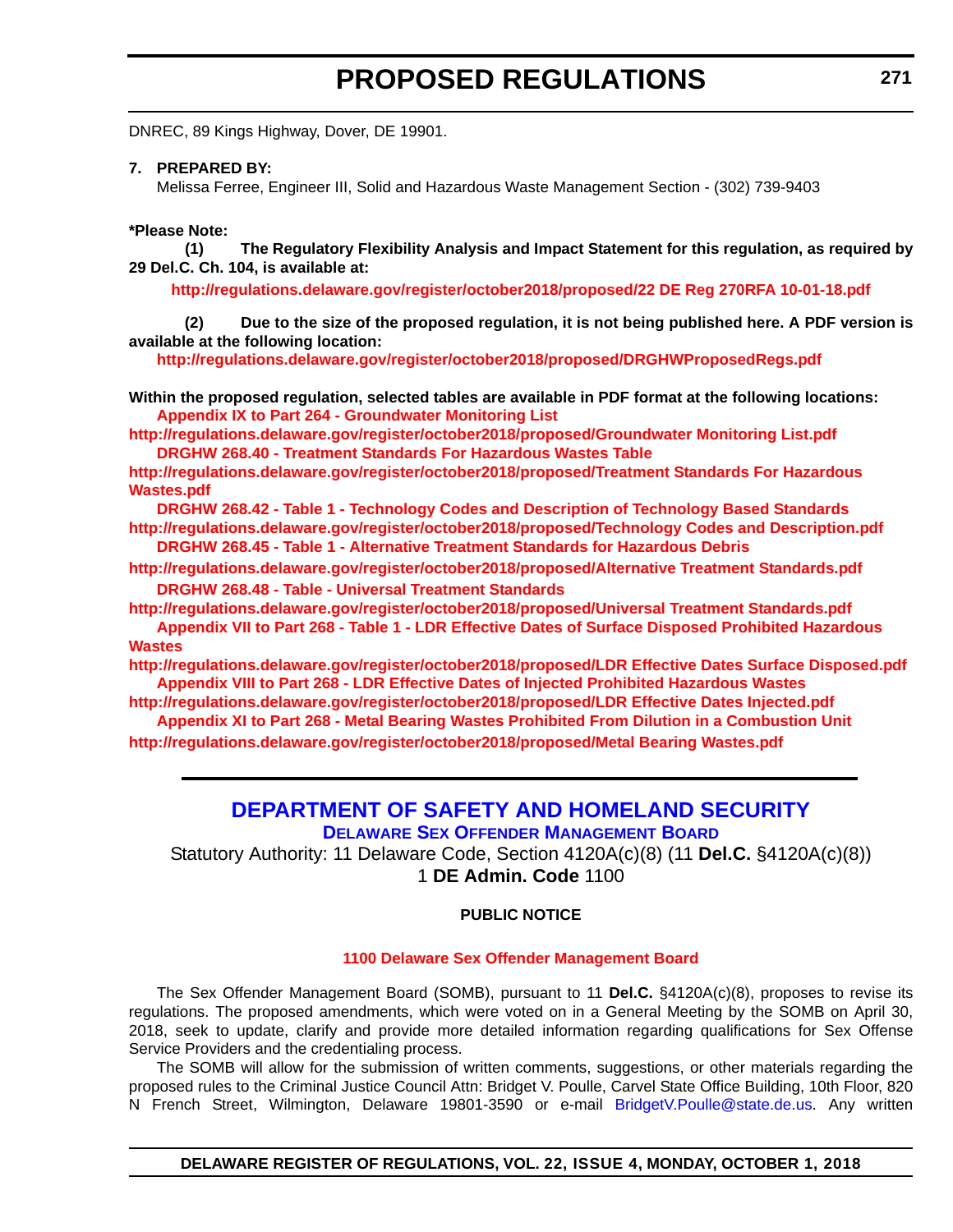<span id="page-29-0"></span>**272**

# **PROPOSED REGULATIONS**

submission in response to this notice and the relevant proposed regulations must be received by the Department of Safety and Homeland Security no later than 4:30 p.m. (EST) on October 31, 2018. A copy of this regulation may be viewed online at the Registrar of Regulation's website, [http://regulations.delaware.gov/services/](http://regulations.delaware.gov/services/current_issue.shtml) current\_issue.shtml

#### **DECISION AND ORDER CONCERNING THE REGULATIONS**

NOW THEREFORE, under the statutory authority and for the reasons sent forth above, the Sex Offender Management Board does hereby ORDER that the regulations be, and that they hereby are, proposed to be enacted as set forth below.

Robert M. Coupe, Chairman SOMB

**\*Please Note:** 

**(1) The Regulatory Flexibility Analysis and Impact Statement for this regulation, as required by 29 Del.C. Ch. 104, is available at:**

**<http://regulations.delaware.gov/register/october2018/proposed/22 DE Reg 271RFA 10-01-18.pdf>**

**(2) Due to the size of the proposed regulation, it is not being published here. A copy of the regulation is available at:**

**[1100 Delaware Sex Offender Management Board](http://regulations.delaware.gov/register/october2018/proposed/22 DE Reg 271 10-01-18.htm)**

### **[DEPARTMENT OF STATE](https://sos.delaware.gov/)**

**DIVISION [OF PROFESSIONAL REGULATION](https://dpr.delaware.gov/)**

**[1900 BOARD](https://dpr.delaware.gov/boards/nursing/) OF NURSING**

Statutory Authority: 24 Delaware Code, Section 1904(c) (24 **Del.C.** §1904(c)) 24 **DE Admin. Code** 1900

#### **PUBLIC NOTICE**

#### **[1900 Board of Nursing](#page-3-0)**

The Delaware Board of Nursing, pursuant to 24 **Del.C.** §1904(c), proposes to revise its regulations to bring them into conformity with the current enhanced Nurse Licensure Compact law, 24 **Del.C.** §1900A, *et. seq.* The proposed changes strike the outdated regulations and incorporate by reference the current enhanced Nurse Licensure Compact regulations.

The Board will hold a public hearing on the proposed regulation changes on November 14, 2018 at 9:00 a.m., Second Floor Conference Room A, Cannon Building, 861 Silver Lake Blvd., Dover, DE 19904. Written comments should be sent to Dr. Pamela Zickafoose, Executive Director of the Delaware Board of Nursing, Cannon Building, 861 Silver Lake Blvd., Dover, DE 19904. Written comments will be accepted until November 29, 2018 pursuant to 29 **Del.C.** §10118(a).

**\*Please Note: The Regulatory Flexibility Analysis and Impact Statement for this regulation, as required by 29 Del.C. Ch. 104, is available at:**

**<http://regulations.delaware.gov/register/october2018/proposed/22 DE Reg 272RFA 10-01-18.pdf>**

**1900 Board of Nursing**

*(Break in Continuity of Sections)*

**14.0 Nurse Licensure Compact Rules and Regulations**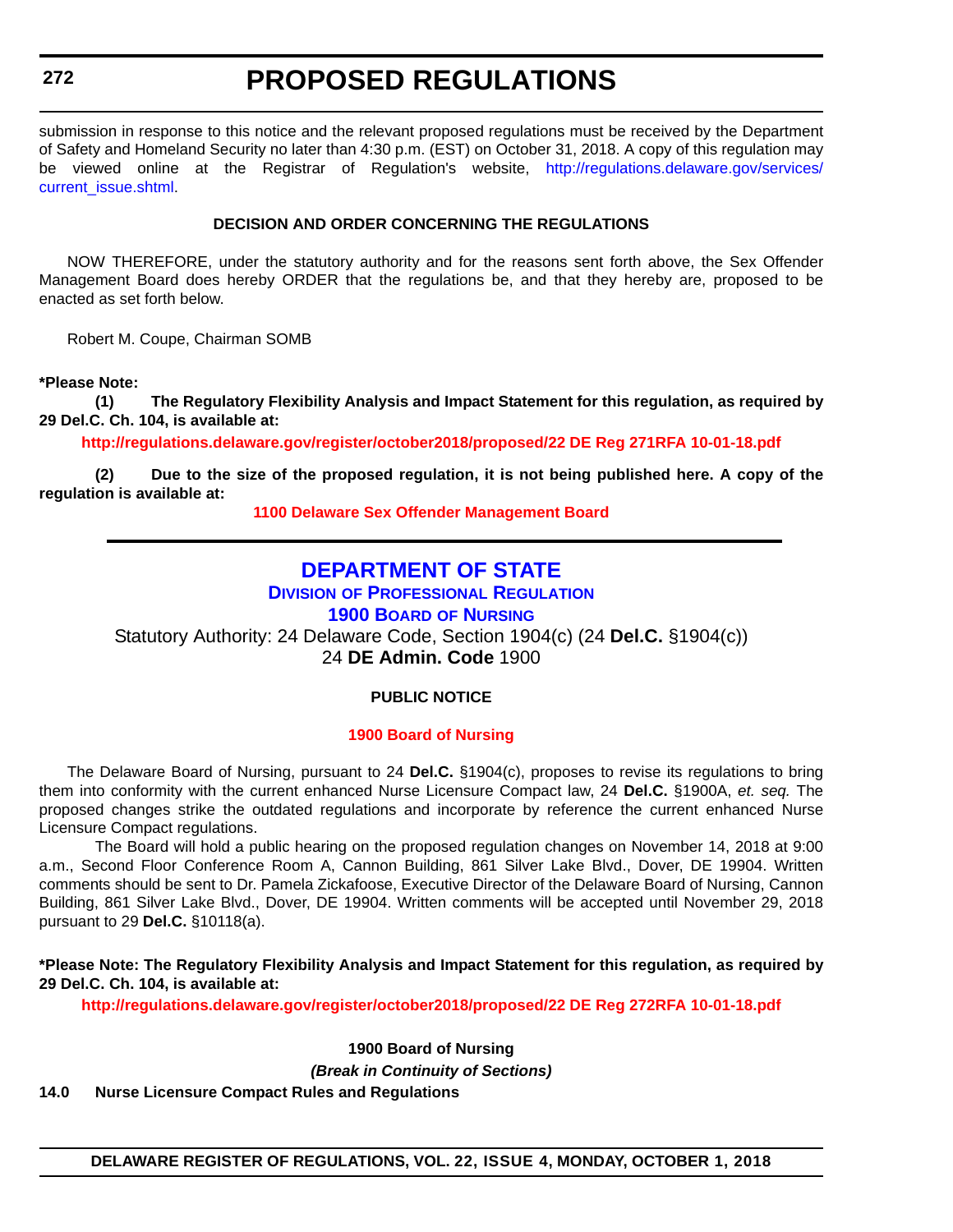24 **Del.C.** Ch. 19A, Articles 6D and 8C of the Nurse Licensure Compact grant authority to the Compact Administrators to develop uniform rules to facilitate and coordinate implementation of the Compact. The Board hereby incorporates by reference the enhanced Nurse Licensure Compact rules and

regulations as adopted on January 1, 2019 and found at [www.ncsbn.org/enlcrules.](www.ncsbn.org/enlcrules)

- 14.1 Definition of terms in the Compact:
	- 14.1.1 For the Purpose of the Compact:
		- 14.1.1.1 **"Board"** means party state's regulatory body responsible for issuing nurse licenses.
		- 14.1.1.2 **"Information System"** means the coordinated licensure information system.
		- 14.1.1.3 **"Primary State Of Residence"** means the state of a person's declared fixed permanent and principal home for legal purposes; domicile.
		- 14.1.1.4 **"Public"** means any individual or entity other than designated staff or representatives of party state Boards or the National Council of State Boards of Nursing, Inc.
		- 14.1.2 Other terms used in these rules are to be defined as in the Interstate Compact.
- 14.2 Issuance of a license by a Compact party state.
	- 14.2.1 For the purpose of this Compact:

As of July 1, 2005, no applicant for initial licensure will be issued a compact license granting a multi-state privilege to practice unless the applicant first obtains a passing score on the applicable NCLEX examination or any predecessor examination used for licensure.

- 14.2.1.1 A nurse applying for a license in a home party state shall produce evidence of the nurse's primary state of residence. Such evidence shall include a declaration signed by the licensee. Further evidence that may be requested may include but is not limited to:
	- 14.2.1.1.1 Driver's license with a home address;
	- 14.2.1.1.2 Voter registration card displaying a home address; or
	- 14.2.1.1.3 Federal income tax return declaring the primary state of residence.
	- 14.2.1.1.4 Military Form No. 2058 state of legal residence certificate; or
	- 14.2.1.1.5 W2 from US Government or any bureau, division or agency thereof indicating the declared state of residence.

#### (Statutory basis: 24 **Del.C.** Ch. 19A, Articles 2E, 4C, and 4D)

- 14.2.1.2 A nurse on a visa from another country applying for licensure in a party state may declare either the country of origin or the party state as the primary state of residence. If the foreign county is declared the primary state of residence, a single state license will be issued by the party state.
- 14.2.1.3 A license issued by a party state is valid for practice in all other party states unless clearly designated as valid only in the state which issued the license.
- 14.2.1.4 When a party state issues a license authorizing practice only in that state and not authorizing practice in other party states – a single state license, the license shall be clearly marked with words indicating that it is valid only in the state of issuance.
- 14.2.1.5 A nurse changing primary state of residence, from one party state to another party state, may continue to practice under the former home state license and multi-state licensure privilege during the processing of the nurse's licensure application in the new home state for a period not to exceed ninety days. (Statutory basis: 24 **Del.C.** Ch. 19A, Articles 4B, 4C, and 4D[1])
- 14.2.1.6 The licensure application in the new home state of a nurse under pending investigation by the former home state shall be held in abeyance and the ninety day processing period shall be stayed until resolution of the pending investigation.

(Statutory basis: 24 **Del.C.** Ch. 19A, Article 5[B])

14.2.1.7 The former home state license shall no longer be valid upon the issuance of a new home state license. (Statutory basis: 24 **Del.C.** Ch. 19A, Article 4D[1])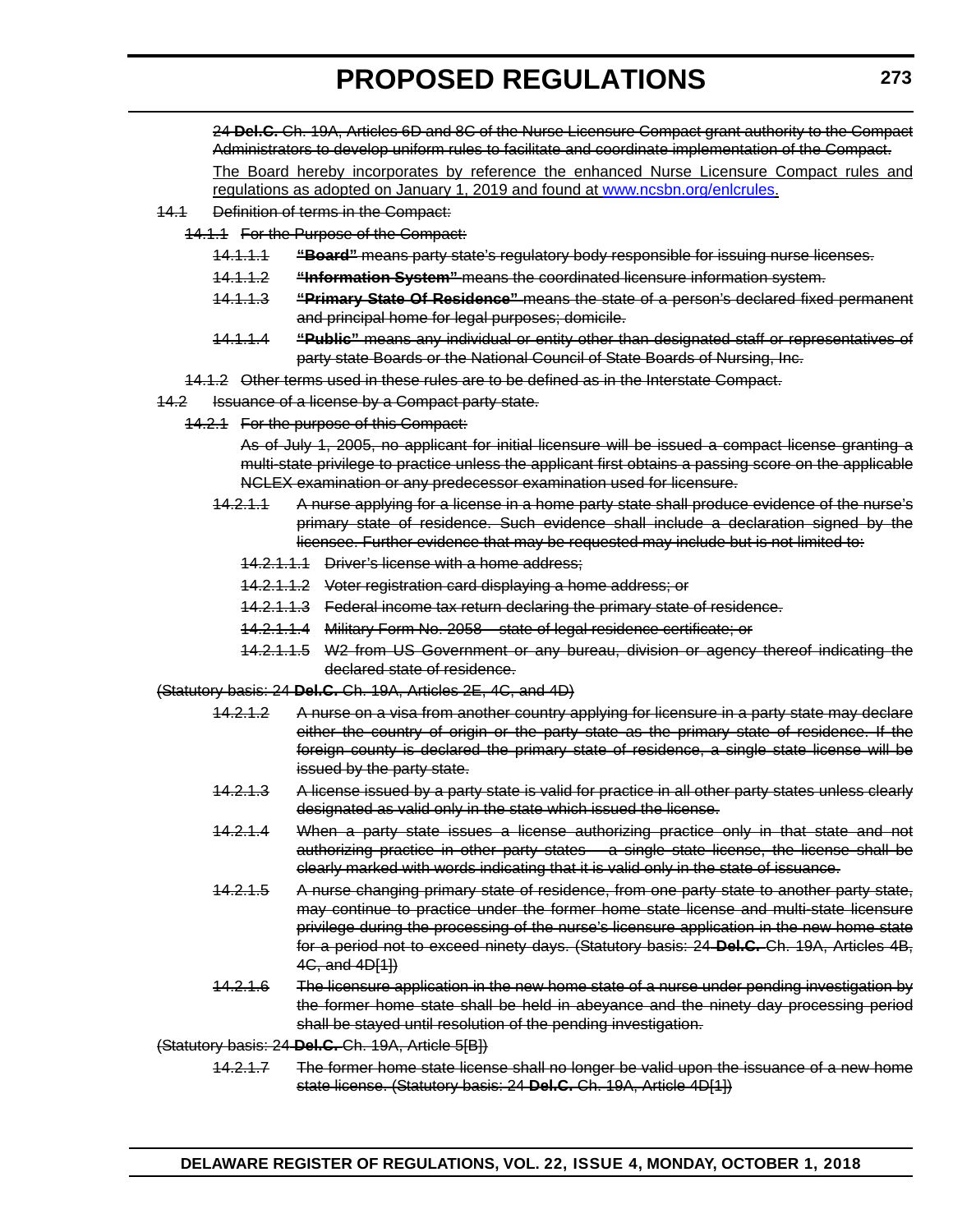- 14.2.1.8 If a decision is made by the new home state denying licensure, the new home state shall notify the former home state within ten (10) business days and the former home state may take action in accordance with that state's laws and rules.
- 14.3 Limitations on multi-state licensure privilege.

Home state Boards shall include in all licensure disciplinary orders and/or agreements that limit practice and/ or require monitoring the requirement that the licensee subject to said order and/or agreement will agree to limit the licensee's practice to the home state during the pendency of the disciplinary order and/or agreement. This requirement may, in the alternative, allow the nurse to practice in other party states with prior written authorization from both the home state and such other party state Boards. (Statutory basis: 24 **Del.C.** Ch. 1902A)

An individual who had a license which was surrendered, revoked, suspended, or an application denied for cause in a prior state of primary residence, may be issued a single state license in a new primary state of residence until such time as the individual would be eligible for an unrestricted license by the prior state(s) of adverse action. Once eligible for licensure in the prior state(s), a multistate license may be issued.

#### 14.4 Information System.

- 14.4.1 Levels of access
	- 14.4.1.1 The Public shall have access to nurse licensure information limited to:
		- 14.4.1.1.1 the nurse's name,
		- 14.4.1.1.2 jurisdiction(s) of licensure,
		- 14.4.1.1.3 license expiration date(s),
		- 14.4.1.1.4 licensure classification(s) and status(es),
		- 14.4.1.1.5 public emergency and final disciplinary actions, as defined by contributing state authority, and
		- 14.4.1.1.6 the status of multi-state licensure privileges.
	- 14.4.1.2 Non-party state Boards shall have access to all Information System data except current significant investigative information and other information as limited by contributing party state authority.
	- 14.4.1.3 Party state Boards shall have access to all Information System data contributed by the party states and other information as limited by contributing non-party state authority. (Statutory basis: 24 **Del.C.** Ch. 19A, Article 7G)
- 14.4.2 The licensee may request in writing to the home state Board to review the data relating to the licensee in the Information System. In the event a licensee asserts that any data relating to him or her is inaccurate, the burden of proof shall be upon the licensee to provide evidence that substantiates such claim. The Board shall verify and within ten (10) business days correct inaccurate data to the Information System. (Statutory basis: 24 **Del.C.** Ch. 19A, Article 7G)
- 14.4.3 The Board shall report to the Information System within ten (10) business days
	- 14.4.3.1 disciplinary action, agreement or order requiring participation in alternative programs or which limit practice or require monitoring (except agreements and orders relating to participation in alternative programs required to remain nonpublic by contributing state authority),
	- 14.4.3.2 dismissal of complaint, and
	- 14.4.3.3 changes in status of disciplinary action, or licensure encumbrance. (Statutory basis: 24 **Del.C.** Ch. 19A, Article 7B)
- 14.4.4 Current significant investigative information shall be deleted from the Information System within ten(10) business days upon report of disciplinary action, agreement or order requiring participation in alternative programs or agreements which limit practice or require monitoring or dismissal of a complaint. (Statutory basis: 24 **Del.C.** Ch. 19A, Articles 7B, 7F)
- 14.4.5 Changes to licensure information in the Information System shall be completed within ten (10) business days upon notification by a Board. (Statutory basis: 24 **Del.C.** Ch. 19A, Articles 7B, 7F)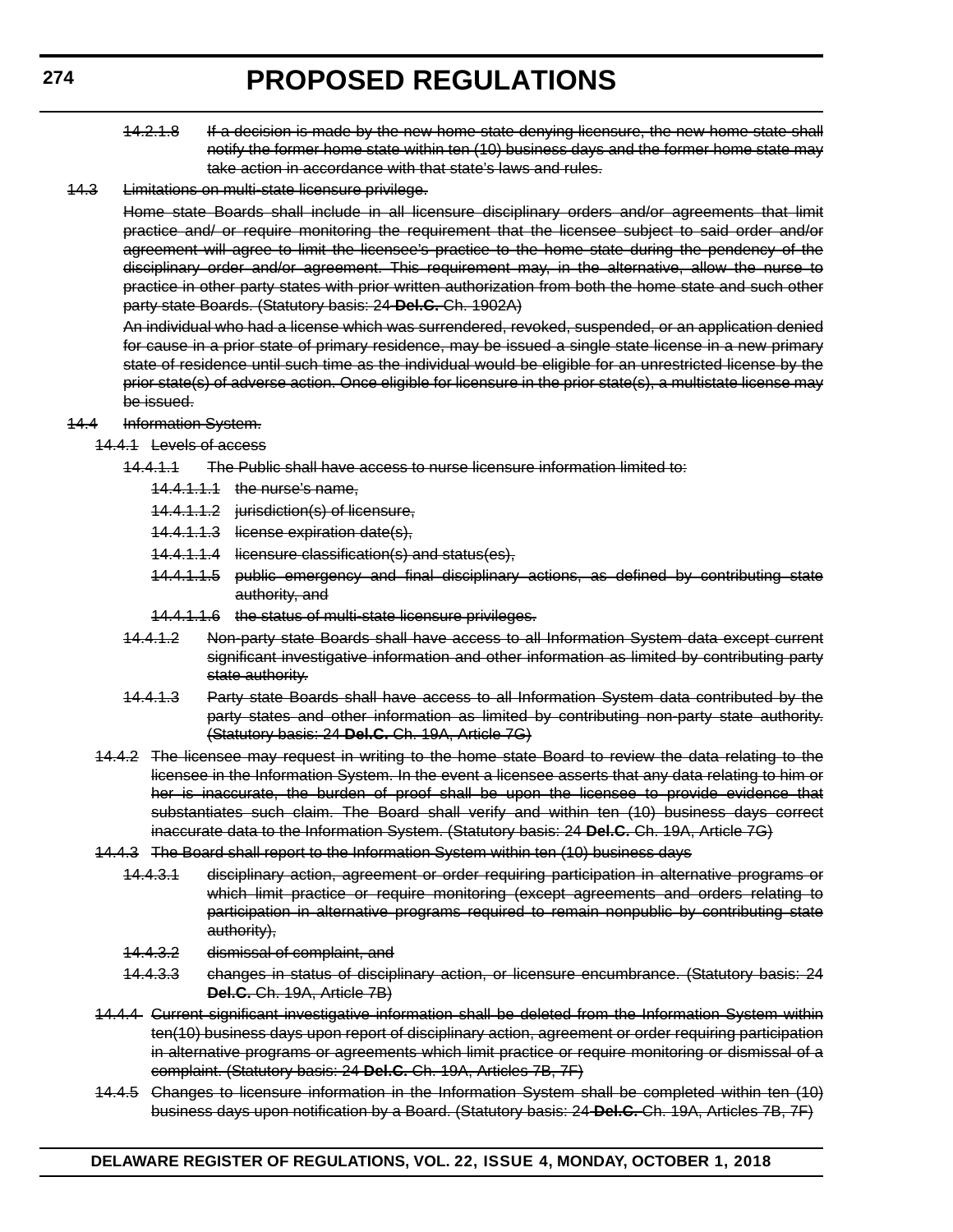<span id="page-32-0"></span>**\*Please Note: As the rest of the sections were not amended, they are not being published. A copy of the regulation is available at:**

#### **[1900 Board of Nursing](http://regulations.delaware.gov/register/october2018/proposed/22 DE Reg 272 10-01-18.htm)**

#### **DIVISION [OF PROFESSIONAL REGULATION](https://dpr.delaware.gov/)**

Statutory Authority: 24 Delaware Code, Section 2906(a)(1) (24 **Del.C.** §2906(a)(1)) 24 **DE Admin. Code** 2925

#### **PUBLIC NOTICE**

#### **[2925 Real Estate Commission Education Committee](#page-3-0)**

Pursuant to 24 **Del.C.** §2906(a)(1), the Delaware Real Estate Commission has proposed revisions to the Real Estate Commission Education Guidelines (the "Guidelines").

A public hearing will be held on November 8, 2018 at 9:00 a.m. in the second floor conference room A of the Cannon Building, 861 Silver Lake Boulevard, Dover, Delaware, where members of the public can offer comments. Anyone wishing to receive a copy of the proposed rules and regulations may obtain a copy from the Delaware Real Estate Commission, 861 Silver Lake Boulevard, Dover, Delaware 19904. Persons wishing to submit written comments may forward these to the Commission at the above address. Pursuant to 29 **Del.C.** §10118(a), the final date to receive written comments will be November 27, 2018. The Commission will deliberate on all of the public comments at its next regularly scheduled meeting, at which time the Commission will decide whether to adopt the revisions as proposed.

The Commission has proposed revisions to the Guidelines to provide that instructor and course application denials are subject to a written request for reconsideration. Instructor qualifications for pre-licensing, broker and continuing education courses have been revised to ensure instructor competence and experience. Pursuant to proposed amendments, continuing education programs must be a minimum of three hours and must be delivered in three hour increments. Finally, the proposed revisions emphasize that course sponsors and providers are responsible for the qualifications and conduct of course instructors.

#### **\*Please Note: The Regulatory Flexibility Analysis and Impact Statement for this regulation, as required by 29 Del.C. Ch. 104, is available at:**

**<http://regulations.delaware.gov/register/october2018/proposed/22 DE Reg 275RFA 10-01-18.pdf>**

#### **2925 Real Estate Commission Education Committee**

#### **1.0 Objective**

Through education, the licensee shall be reasonably current in real estate knowledge and shall have improved ability to provide greater protection and service to the real estate consumer, thereby supporting the Delaware Real Estate Commission's primary objective of protection of the public. This supplement to the Rules and Regulations of the Delaware Real Estate Commission shall set forth the guidelines Guidelines for all Real Estate Prelicensing Courses and Continuing Education as mandated under 24 **Del.C.** §2906(a)(6).

#### **2.0 Administration**

The Delaware Real Estate Commission has the governing powers to approve or disapprove educational course offerings and instructor approval and reserves the right to suspend or revoke the privilege of conducting any educational course to any course provider(s) or instructor(s) who fail to adhere to the educational guidelines as established by the Commission. Any Commission decision pursuant to this Section shall be subject to a written request for reconsideration. A request for reconsideration shall be submitted to the Commission no later than 30 days after the date of the letter setting forth the Commission's decision. The Commission's decision on a request for reconsideration is final and not subject to further review.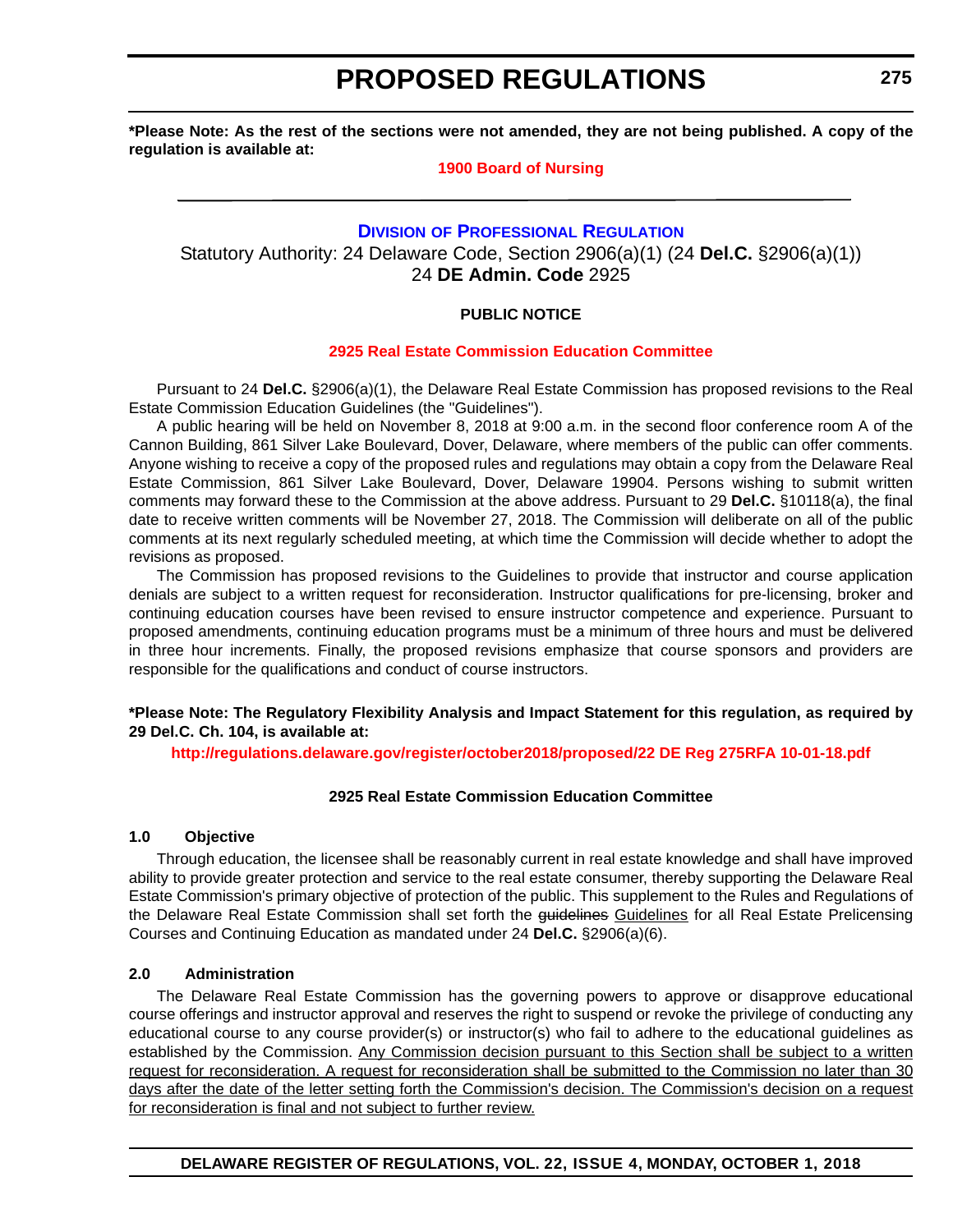#### **3.0 Education Committee**

#### *(Break in Continuity Within Section)*

#### 3.3 Term of Office

- 3.3.1 With the expiration of the terms of the members of the Committee in office as of the effective date of this Rule, each appointment shall be for three (3) full years. Each appointed committee member may succeed himself or herself for one (1) additional term. Committee members in office as of April 11, 2013, may serve an additional three (3) year term after completion of their current terms. No person who has been appointed to the Committee shall again be appointed to the Committee until an interim period of at least one (1) year has passed since such person last served.
- 3.3.2 As of the effective date of this Rule Guideline, a majority of the members holding appointed office at any given time members shall constitute a quorum; and no recommendation shall be effective without the affirmative vote of a majority of the quorum. Any member who fails to attend three (3) consecutive regular business meetings without a valid excuse, or who fails to attend at least half of all regular business meetings during any calendar year, shall automatically upon such occurrence be deemed to have resigned from office and a replacement shall be appointed by the Commission.

#### *(Break in Continuity Within Section)*

3.4 Committee Responsibilities

#### *(Break in Continuity Within Section)*

- 3.4.4 If the Commission denies a course or instructor application, the applicant may submit a written request for reconsideration to the Commission. Such request for reconsideration shall be submitted to the Commission no later than 30 days after the date of the denial letter. The Commission's decision on a request for reconsideration is final and not subject to further review.
- 3.4.43.4.5 The Education Committee shall undertake such other duties and responsibilities directly related to education as the Commission shall direct from time to time.
- 3.4.53.4.6 Committee meeting times and places shall be as necessary, but in all cases within two weeks prior to the next regularly scheduled meeting of the Commission. Committee meetings shall be conducted in accordance with the Administrative Procedures Act.
- 3.4.63.4.7 Notwithstanding any rule, regulation, or guideline to the contrary, members of the Education Committee who attend at least eighty percent (80%) of the meetings of the Education Committee during a biennial licensure period may receive one hour of continuing education for each meeting attended and said hour may be applied to any continuing education required for renewal.

#### *(Break in Continuity of Sections)*

#### **5.0 Requirements for the Salesperson Prelicensing Course** *(Break in Continuity Within Section)*

- 5.13 Coordinator: The institution or distance education program sponsoring the course shall appoint a course coordinator who shall have the following responsibilities:
	- 5.13.1 Selection of instructors as required by the guidelines these Guidelines

#### *(Break in Continuity Within Section)*

5.14 Instruction: Instruction

- 5.14.1 Three The following three individuals, each of whom shall have at least five years' experience in their area of expertise, are preferred required for instruction of the course:
	- 5.14.15.14.1.1 a Delaware attorney whose practice has an emphasis on real estate transactions, who has been practicing in the area of Delaware real estate law;
	- 5.14.25.14.1.2 a practicing Delaware licensed resident broker with a minimum of 5 years of experience as a Delaware licensee, or a practicing Delaware licensed nonresident broker with 5 years broker practice experience or Delaware associate broke; and
	- 5.14.35.14.1.3 an individual knowledgeable in performing real estate business mathematics. computations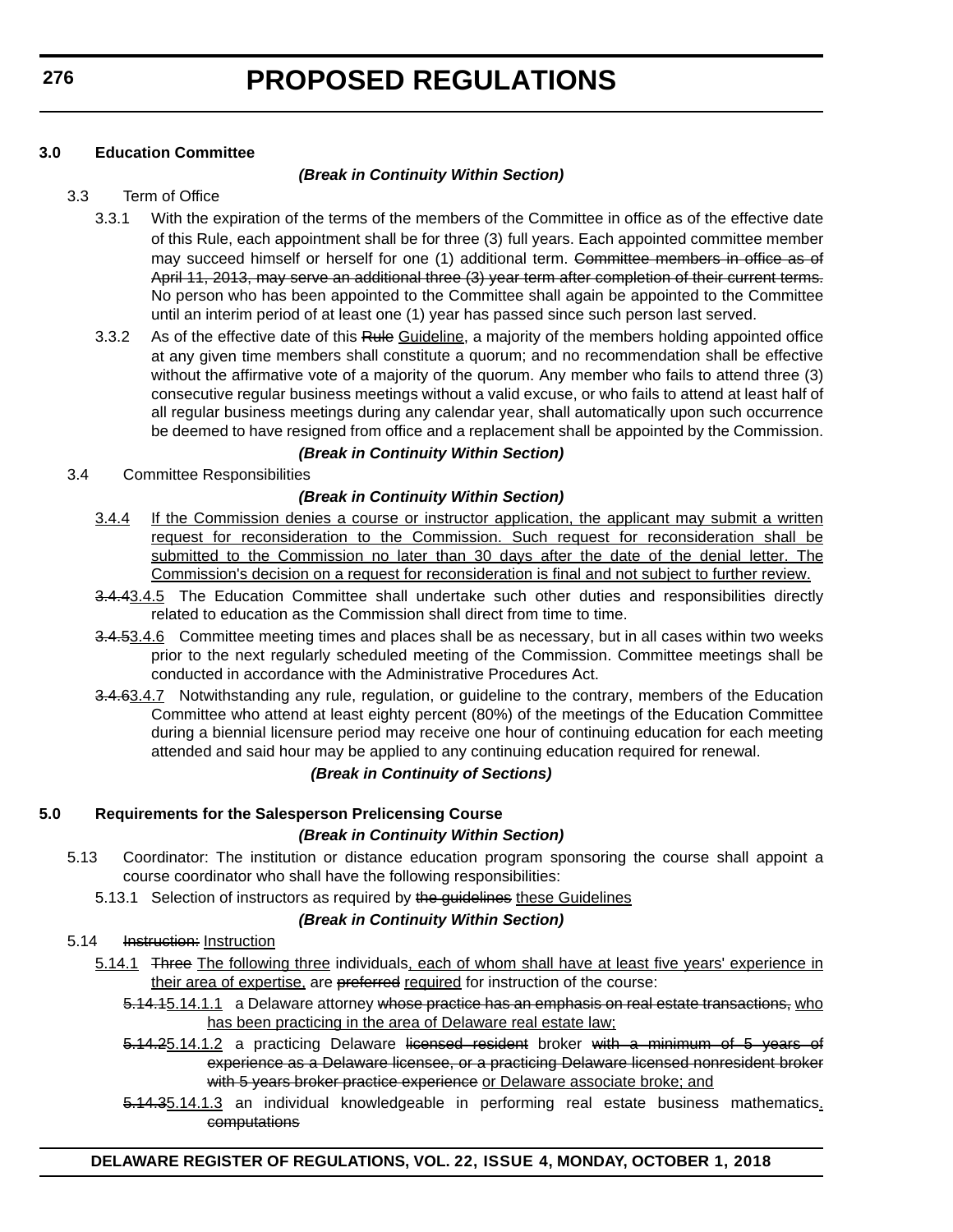- 5.14.4 no more than 1 primary instructor from any one real estate firm will be allowed. Additionally, when
- 5.14.2 When a specialized topic is presented, it is encouraged that a specialist be used for that particular session, e.g., an environmentalist to cover environmental concerns including soil analysis, septic systems, etc.
	- 5.14.2.1 No more than 10 hours of the 99 hour course may be taught by a specialist; and
	- 5.14.2.2 At least one approved instructor must be present when the specialist is providing instruction.
- 5.14.3 Except for a mathematics instructor, prior to making application, an applicant for approval to teach pre-licensing must have either taught at least three Commission-approved continuing education courses or obtained at least 60 positive instructor evaluations within the 5 years immediately preceding application.
- 5.14.55.14.4 Because there is some overlapping of material among the three major topics, it is desirable, where appropriate, that the course coordinator schedule a meeting of the instructors prior to orientation to: (1) coordinate the presentation of material, and (2) decide who will give major emphasis to specific topics. During this meeting, it must be remembered that some of the students may not, because of exemption, be attending the mathematics portion of the course.

#### *(Break in Continuity Within Section)*

5.21 Evaluation: At the conclusion of the course, the course coordinator shall conduct a student evaluation of the course, facilities, instructors and the coordination of the course on the form approved by the Commission. They shall submit those evaluations to the Delaware Real Estate Commission's Education Committee within fifteen (15) days of completion of the course with the evaluation summary report form mandated by Education Guideline subsection 9.5. Prelicensing providers will also conduct a regular post prelicensing survey on the form following as the final page of this course guideline. Completed forms received by the provider must be retained for a two year period. The provider must furnish the forms upon request from the Commission.

#### *(Break in Continuity Within Section)*

5.24 The License Law and the Rules and Regulations of the Commission are readily available on the Commission's web site at [www.dpr.delaware.gov.](www.dpr.delaware.gov) The current Delaware Code is available on line at www.delcode.state.de.us [www.delcode.delaware.gov.](www.delcode.delaware.gov) The Real Estate Candidate Handbook is available from the testing service at [www.pearsonvue.com.](www.pearsonvue.com)

# **6.0 Requirements for the Associate Broker and Broker Licensing Course**

#### *(Break in Continuity Within Section)*

6.9 Instructor and Coordinator: Refer to Sections 9.0 and 11.0.

#### 6.9 Instruction:

- 6.9.1 The following three individuals, each of whom shall have at least five years' experience in their area of expertise, are required for instruction of the course:
	- 6.9.1.1 a Delaware attorney who has been practicing in the area of Delaware real estate law or real estate transactions;
	- 6.9.1.2 a practicing Delaware broker or Delaware associate broker; and
	- 6.9.1.3 an individual knowledgeable in performing real estate business mathematics.
- 6.9.2 When a specialized topic is presented, it is encouraged that a specialist be used for that particular session, e.g., an environmentalist to cover environmental concerns including soil analysis, septic systems, etc.
	- 6.9.2.1 No more than 20 hours of the 99 hour course may be taught by a specialist; and
	- 6.9.2.2 At least one approved instructor must be present when the specialist is providing instruction.
- 6.9.3 Except for a mathematics instructor, prior to making application, an applicant for approval to teach pre-licensing must have either taught at least three Commission-approved continuing education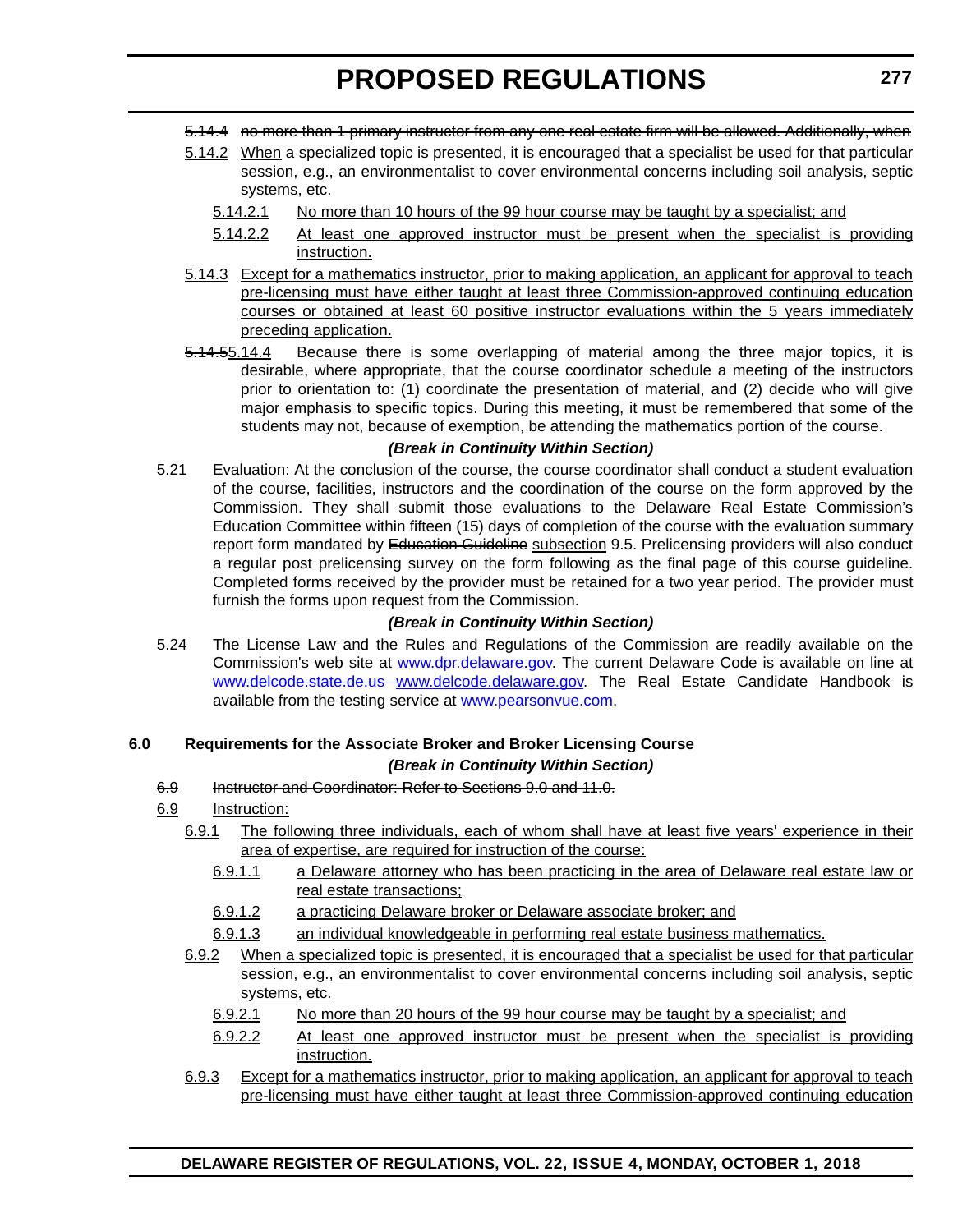courses or obtained at least 60 positive instructor evaluations within the 5 years immediately preceding application.

6.9.4 Because there is some overlapping of material among the three major topics, it is desirable, where appropriate, that the course coordinator schedule a meeting of the instructors prior to orientation to: (1) coordinate the presentation of material, and (2) decide who will give major emphasis to specific topics. During this meeting, it must be remembered that some of the students may not, because of exemption, be attending the mathematics portion of the course.

#### *(Break in Continuity Within Section)*

6.11 The License Law and the Rules and Regulations of the Commission are readily available on the Commission's web site at [www.dpr.delaware.gov.](www.dpr.delaware.gov) The current Delaware Code is available on line at www.delcode.state.de.us [www.delcode.delaware.gov.](www.delcode.delaware.gov)

#### *(Break in Continuity Within Section)*

#### **7.0 Continuing Education Course Criteria**

#### *(Break in Continuity Within Section)*

7.4 Programs shall be a minimum of  $\theta$  one (1) hour three (3) hours and delivered in  $\theta$  one (1) three (3) hour increments.

#### *(Break in Continuity of Sections)*

#### **9.0 Provider Responsibilities**

#### *(Break in Continuity Within Section)*

- 9.3 Sponsors or providers of all education courses shall be wholly and completely responsible for the qualifications, including Commission approval status, and conduct of course instructors.
- 9.4 Advertising: Course sponsors or providers shall not advertise or market a course until the course and all instructors have been approved by the Commission.
- 9.39.5 A course may be approved for a period of two (2) calendar years, provided the course is conducted by the sponsor or provider making application, the curriculum and course length remains exactly as approved, and approved instructors are utilized. The Education Committee may recommend a shorter or probationary approval where good cause for limited approval can be demonstrated. Courses cannot be automatically renewed. Sponsors or providers will need to reapply by the course expiration date before conducting further courses. The Education Committee may recommend to the Commission that a provider's privilege of conducting an approved course be revoked for the remainder of the approval period, if the Education Committee determines that the provider is not maintaining the standards.
- 9.49.6 Sponsors or providers of all education courses shall be wholly and completely responsible for the conduct of their attendees, including faithful and complete student attendance as well as facilities management. Faithful and complete attendance is attentive presence for at least fifty (50) minutes of each credit hour. The course sponsor or provider shall determine whether students may use electronic devices during the course. Students shall be advised whether electronic devices are permitted before the course begins. A student who arrives after the instruction has begun or leaves before instruction is complete shall not be given continuing education credit.
	- 9.4.19.6.1 Sponsors and providers shall arrange for an on-site monitor in addition to the approved instructor for each course. At no time will self-monitoring be permitted for Continuing Education Course.
	- 9.4.29.6.2 Monitors are appointed to assist the course sponsors or providers and instructors. As a minimum, monitors will ensure students provide their own signatures on the course roster and advise the provider of those students who do not comply with faithful and complete attendance.
	- 9.4.39.6.3 Monitors may be students for educational credit for that course.
	- 9.4.49.6.4 The course sponsor or provider will supply to the student at the completion of the course or program, DREC approved certificate of completion. This certificate must contain, but is not limited to, the following information: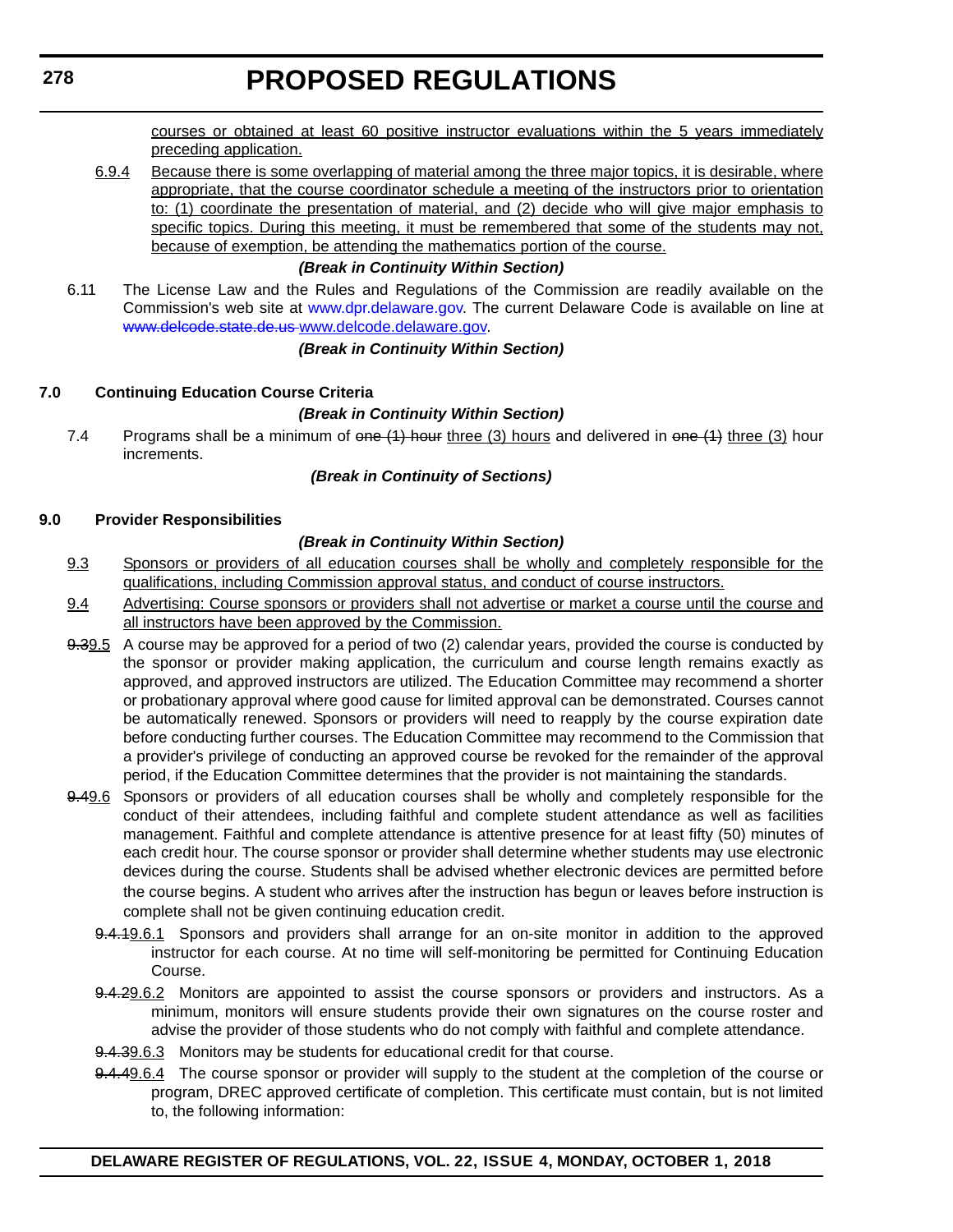- **Student Name**
- Sponsors Name
- Module Number
- Course Title
- Date course was completed
- Number of Credit Hours
- Course Approval Number
- Instructor Name(s)
- Instructor Approval Number(s)
- Student License Number
- Licensure Period
- 9.59.7 The organization offering the course, shall, within fifteen (15) days after the completion of the course, provide a list of participants, their real estate license numbers (if applicable) and a copy of each student's course and instructor evaluation form and an evaluation summary report form to the Commission's Office. The evaluation summary report form shall be signed by any instructors who participated in the delivery of the course thus indicating each has had the opportunity to review the evaluation result. Failure of the organization to provide this information may be grounds to suspend the approval of that course or educational course, in the absence of a showing of good cause for that failure.
- 9.69.8 Where the provider is a prelicensing school, the administrator thereof is responsible to apply to the Delaware Department of Education for certification and to maintain such certification. Proof of current certification must be attached to the application for course approval submitted to the Education Committee.
- 9.79.9 By the second class meeting, Prelicensing schools are to solicit the names of students interested in being contacted by recruiters. Any students joining after the first class must be informed of the opportunity to be a part of the recruiting roster at the first class attended. Schools must supply the recruiting roster within seven (7) days of receiving a request from a broker.
- 9.89.10 Prelicensing schools will also furnish each student with current information regarding the prelicensing examination to include the "Real Estate Candidate Handbook" which is available to prelicensing schools through the testing service for this purpose.
- 9.99.11 Members of the Real Estate Commission, Education Committee or Division of Professional regulation staff shall have the right to audit any approved course without notice.

#### **10.0 Instructor Qualifications**

- 10.1 The instructor qualifications set forth in this Section apply to all instructors teaching salesperson prelicensing, broker and continuing education courses. In addition:
	- 10.1.1 Instructors teaching salesperson pre-licensing must also comply with the requirements of subsection 5.14.
	- 10.1.2 Instructors teaching the broker course must also comply with the requirements of subsection 6.9.
- 10.110.2 It is the stated policy of the Delaware Real Estate Commission that qualified Qualified instructors must be directly involved in presenting any professional educational course. Qualifications are determined by:
	- 10.1.110.2.1 Competence in the subject matter. Factors demonstrating competence include, but are not limited to, (may be evidenced by experience in which command of the subject matter is as recognized by the individual's peers, and/or by a formal education or training, and/or by demonstrated knowledge through publication in professional journals or appropriate media); ability to demonstrate knowledge and skill in the instructional methodology. and
	- 10.1.210.2.2 Ability to demonstrate knowledge and skill in instructional methodology and ability to effectively communicate the educational material to the participants. Factors demonstrating these abilities include, but are not limited to, as determined by student evaluations and/or test results from previous instructional assignments and/or teaching experience;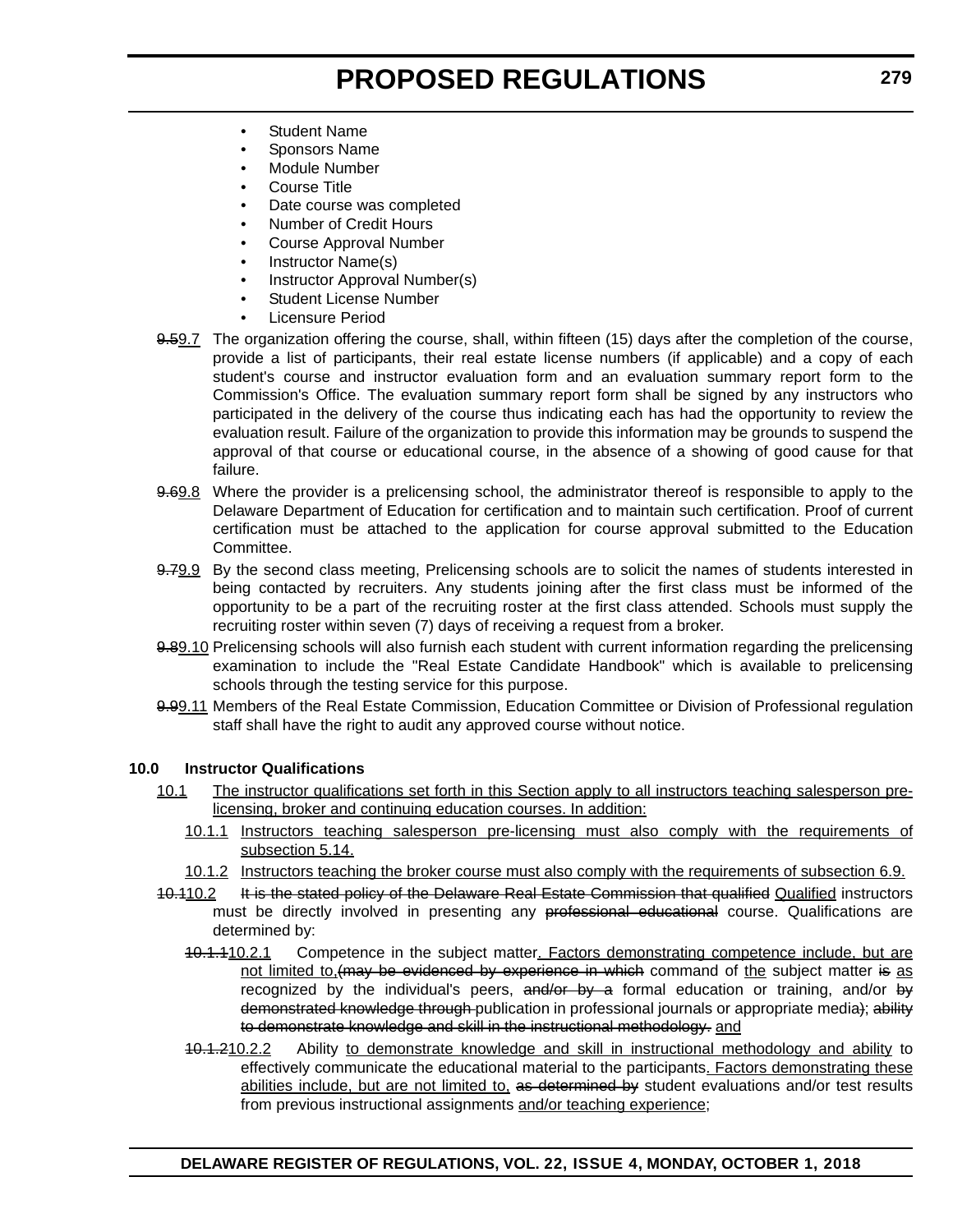- 10.210.3 The person applying for instructor approval must have a minimum of five years full time experience in a their real estate related topic in their area of expertise, plus one of the following:
	- 10.2.110.3.1 A Bachelor's degree, with the exception of pre-licensing law which must have a Juris Doctorate degree except that a person teaching real estate law, either for pre-licensing, the broker course or continuing education, must be an active member of the Delaware Bar for at least five years; or
	- 10.2.210.3.2 A Broker's or Associate Broker Brokers' License; or
	- 10.2.310.3.3 Possession of a valid teaching credential or certificate issued in the State of Delaware (or any State with qualifications that are equal to, or that exceed the qualification standards of the State of Delaware), and/or five (5) years of teaching experience in an accredited public, private, or parochial school; and/or five (5) years teaching experience in an accredited junior college, college or university.
- 40.310.4 The Commission may waive or make an exception of the above requirements contingent upon review of proof of collateral experience in related fields of real estate. The Commission reserves the right to exercise its discretion in denying any applicant who has had a disciplinary action taken against him/her either by the Commission or by another real estate licensing authority.
- 10.410.5 In addition to the qualifications listed above, the Commission shall take into consideration evaluations from previous programs that the applicant has instructed. The Commission will also take into consideration recommendations or absence thereof of course providers, course coordinators, administrators and institutions that have employed the applicant.

#### **11.0 Instructor Approval Process**

#### *(Break in Continuity Within Section)*

- 11.4 The Education Committee shall have the right to recommend to the Commission that an approved instructor lose their approval for the remainder of the approval period should the Education Committee determines that the instructor is not maintaining the standards and/or policies required in these guidelines Guidelines. If the Commission accepts the Education Committee's recommendation, the instructor may submit a written request for reconsideration to the Commission. Such request for reconsideration shall be submitted to the Commission no later than 30 days after the date of the Commission's notification letter to the instructor. The Commission's decision on a request for reconsideration is final and not subject to further review.
- 11.5 It is the Stated Policy of the Delaware Real Estate Commission that at At no time during periods of instruction shall any person involved in any approved real estate educational course, use, or attempt to use, the position of instructor, sponsor or provider etc., to solicit employees or licensees.

#### **\*Please Note: As the rest of the sections were not amended, they are not being published. A copy of the regulation is available at:**

#### **[2925 Real Estate Commission Education Committee](http://regulations.delaware.gov/register/october2018/proposed/22 DE Reg 275 10-01-18.htm)**

**DIVISION [OF PROFESSIONAL REGULATION](https://dpr.delaware.gov/)** Statutory Authority: 24 Delaware Code, Section 4006(a)(1) (24 **Del.C.** §4006(a)(1)) 24 **DE Admin. Code** 2930

#### **PUBLIC NOTICE**

#### **[2930 Council on Real Estate Appraisers](#page-3-0)**

Pursuant to 24 **Del.C.** §4006(a)(1), the Delaware Council on Real Estate Appraisers has proposed revisions to its rules and regulations. The rules pertaining to licensing qualifications are proposed to be amended to conform to new Appraisal Qualifications Board criteria.

**DELAWARE REGISTER OF REGULATIONS, VOL. 22, ISSUE 4, MONDAY, OCTOBER 1, 2018**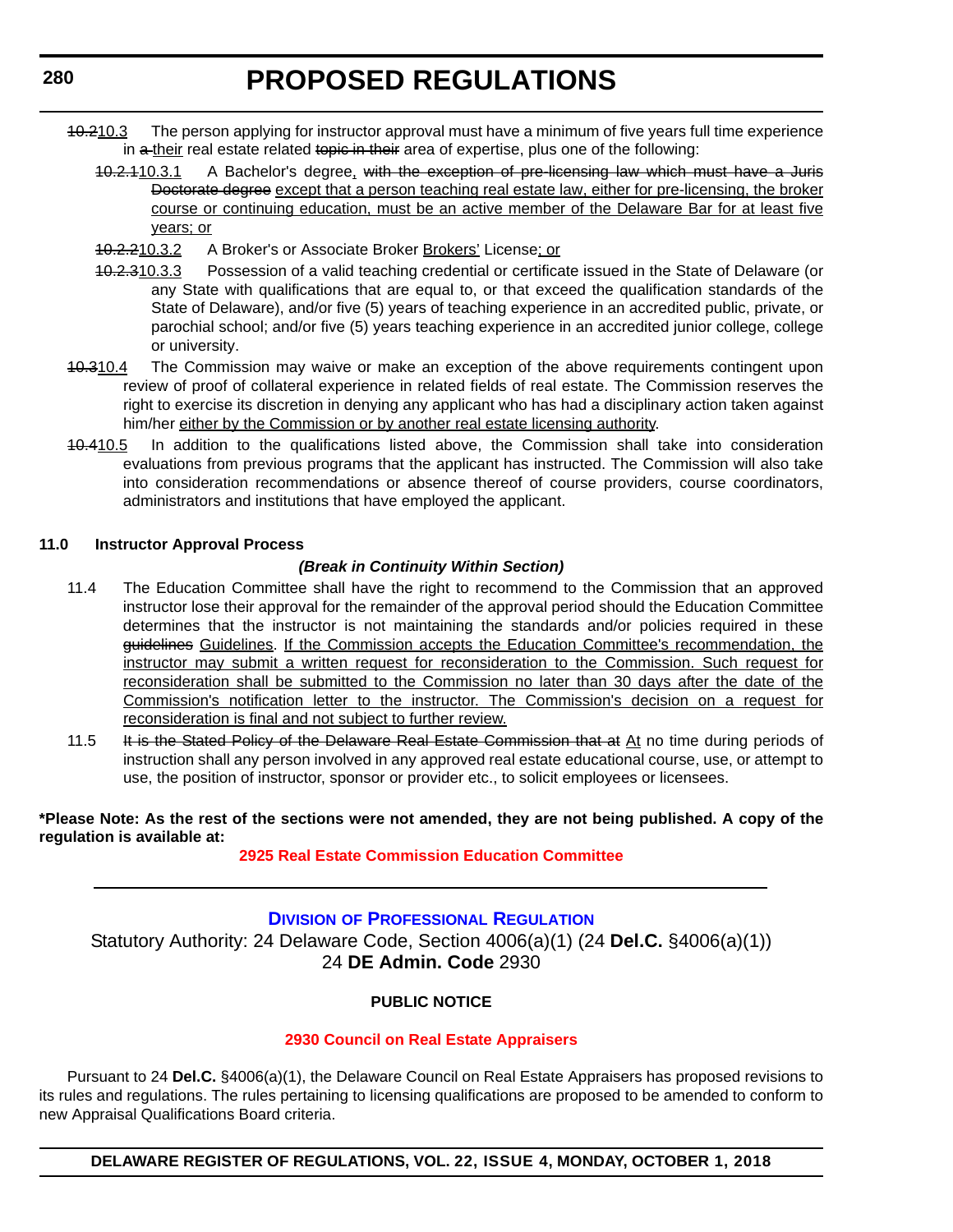A public hearing will be held on November 20, 2018 at 9:30 a.m. in the second floor conference room A of the Cannon Building, 861 Silver Lake Boulevard, Dover, Delaware, where members of the public can offer comments on the amendments to the rules and regulations. Anyone wishing to receive a copy of the proposed rules and regulations may obtain a copy from the Delaware Council on Real Estate Appraisal, 861 Silver Lake Boulevard, Dover, Delaware 19904. Persons wishing to submit written comments may forward these to the Board at the above address in accordance with 29 **Del.C.** §10118(a) by December 5, 2018.

#### **\*Please Note: The Regulatory Flexibility Analysis and Impact Statement for this regulation, as required by 29 Del.C. Ch. 104, is available at:**

**<http://regulations.delaware.gov/register/october2018/proposed/22 DE Reg 280RFA 10-01-18.pdf>**

#### **2930 Council on Real Estate Appraisers**

#### **1.0 Application for Appraiser License or Certificate**

- 1.1 Application
	- 1.1.1 A person who wishes to file an application for a real property appraiser license or certificate may obtain the required form upon request to the Council. In general, the form calls for information such as the applicant's name and address, the applicant's social security number, places of residence and employment, experience, education, and other information as may be necessary to identify the applicant and review the applicant's qualifications for licensure or certification.

#### **2.0 Appraiser Licensing and Certification**

2.1 Qualifications for Appraiser Licensure and Certification

#### *(Break in Continuity Within Section)*

2.1.4 Licensed residential real property appraiser: The qualifications for licensure of a licensed residential real property appraiser shall be the criteria established by the Appraisal Qualifications Board (AQB) of the Appraisal Foundation as follows:

#### *(Break in Continuity Within Section)*

2.1.4.2 Examination:

#### *(Break in Continuity Within Section)*

- 2.1.4.2.2 The prerequisites for taking the AQB-approved examination are completion of:
	- 2.1.4.2.2.1 One hundred fifty (150) creditable class hours as specified in the Required Core Curriculum; and
	- 2.1.4.2.2.2 Completion of the college-level education requirements specified in III.A. subsection 2.1.5.3 "Qualifying Education"; and
	- 2.1.4.2.2.3 Two One thousand (2,000 1,000) hours of qualifying experience in no fewer than twelve (12) six (6) months.

#### 2.1.4.3 Qualifying Education:

- 2.1.4.3.1 Applicants for the Licensed Residential credential shall hold an Associate degree, or higher, from an accredited college, junior college, community college, or university.
	- 2.1.4.3.1.1 Applicants with a college degree from a foreign country may have their education evaluated for "equivalency" by one of the following:
		- An accredited, degree-granting domestic college or university;
		- The American Association of Collegiate Registrars and Admissions Officers (AACRAO);
		- A foreign degree credential evaluation service company that is a member of the National Association of Credential Evaluation Services (NACES); or
		- A foreign degree credential evaluation service company that provides equivalency evaluation reports accepted by an accredited degree-granting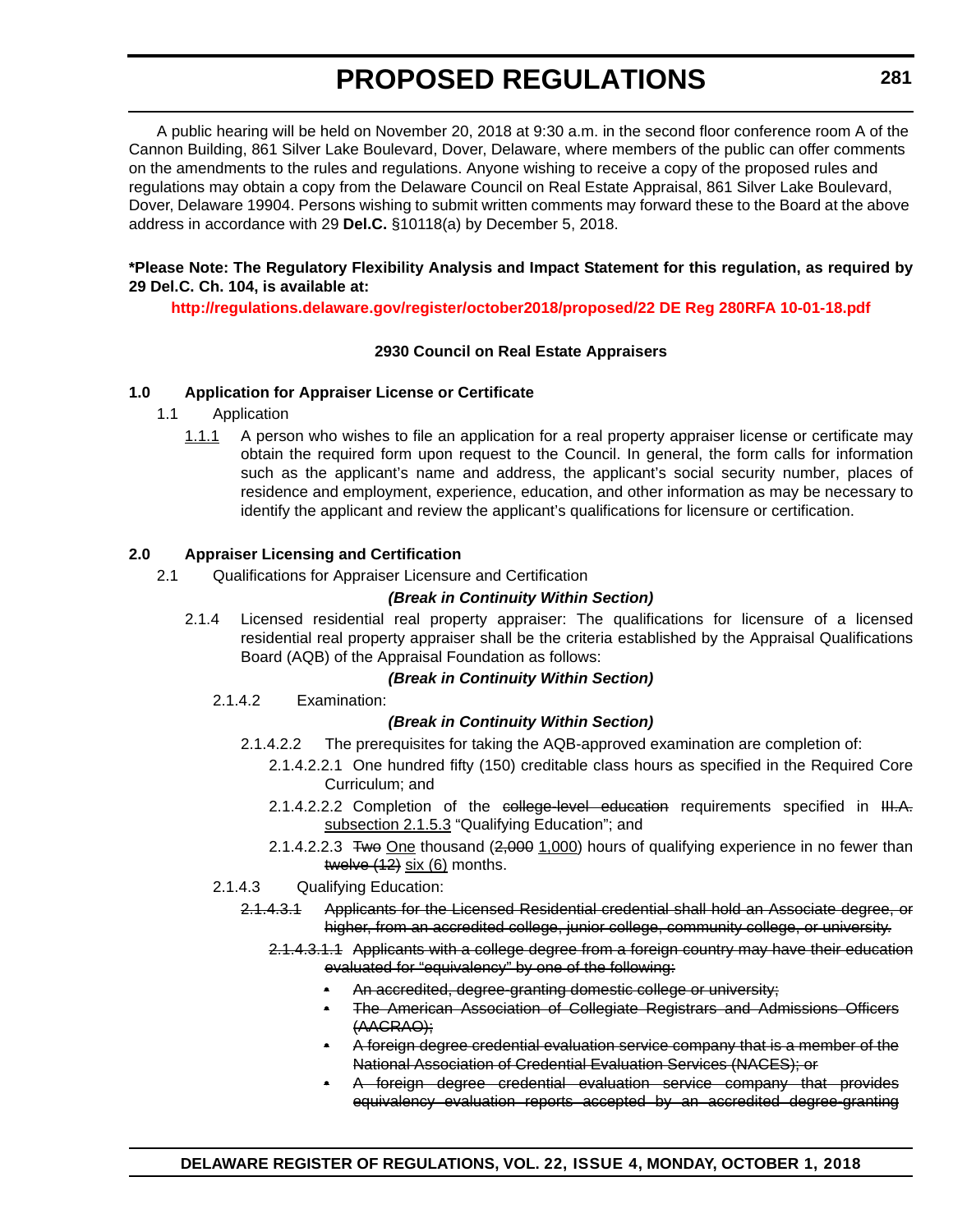domestic college or university or by a state licensing board that issues credentials in another discipline.

- 2.1.4.3.22.1.4.3.1 The Licensed Residential Real Property Appraiser classification requires completion of one hundred fifty (150) creditable class hours as specified in the Required Core Curriculum. As part of the 150 required hours, the applicant shall successfully complete the 15-Hour National USPAP Course, or its AQB-approved equivalent, and the examination. There is no alternative to successful completion of the USPAP Course and examination.
- 2.1.4.3.32.1.4.3.2 Appraisers holding a valid **Trainee Appraiser** credential may satisfy the educational requirements for the Licensed Residential Real Property Appraiser credential by completing the following additional educational hours:
	- Residential Market Analysis and Highest and Best Use 15 Hours
	- Residential Appraiser Site Valuation and Cost Approach 15 Hours
	- Residential Sales Comparison and Income Approaches 30 Hours
	- Residential Report Writing and Case Studies 15 Hours

TOTAL 75 Hours

- 2.1.4.3.42.1.4.3.3 Trainee Appraisers wishing to change to the Licensed Residential Real Property Appraiser classification must also satisfy the college level education requirements as specified in subsection 2.1.4.2.1.
- 2.1.4.3.52.1.4.3.4 Appraisers holding a valid Certified Residential Real Property Appraiser credential satisfy the educational requirements for the Licensed Residential Real Property Appraiser credential.
- 2.1.4.3.62.1.4.3.5 Appraisers holding a valid Certified General Real Property Appraiser credential satisfy the educational requirements for the Licensed Residential Real Property Appraiser credential.
- 2.1.4.4 Experience
	- 2.1.4.4.1 Two thousand  $(2,000)$  One thousand (1,000) hours of experience are required to be obtained in no fewer than 42 6 months.
- 2.1.5 Certified Residential Real Property Appraiser:

#### *(Break in Continuity Within Section)*

2.1.5.2 Examination

#### *(Break in Continuity Within Section)*

2.1.5.2.2 The prerequisites for taking the AQB-approved examination are completion of:

#### *(Break in Continuity Within Section)*

- 2.1.5.2.2.2 Completion of the college-level education requirements specified in III.A. subsection 2.1.5.3 "Qualifying Education"; and
- 2.1.5.2.2.3 Two thousand five hundred (2,500) One thousand five hundred (1,500) hours of qualifying experience obtained in no fewer than twenty-four (24) twelve (12) months. While the hours may be cumulative, the required number of months must accrue before an individual can be certified.

#### 2.1.5.3 Qualifying Education

#### *(Break in Continuity Within Section)*

- 2.1.5.3.2 Applicants with a college degree from a foreign country may have their education evaluated for "equivalency" by one of the following:
	- An accredited, degree-granting domestic college or university;
	- The American Association of Collegiate Registrars and Admissions Officers (AACRAO);
	- A foreign degree credential evaluation service company that is a member of the National Association of Credential Evaluation
	- Services (NACES); or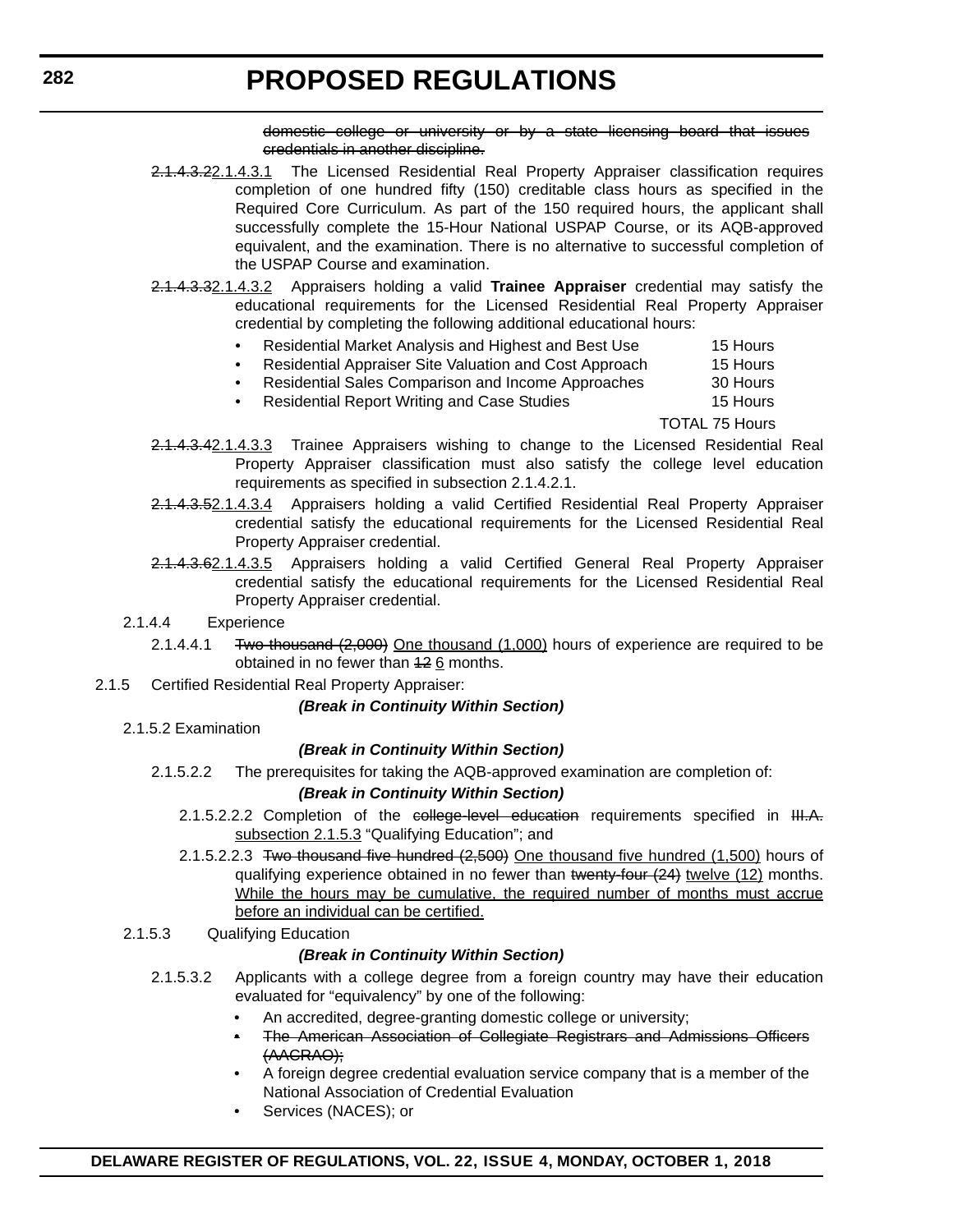• A foreign degree credential evaluation service company that provides equivalency evaluation reports accepted by an accredited degree-granting domestic college or university or by a state licensing board that issues credentials in another discipline.

#### *(Break in Continuity Within Section)*

- 2.1.5.3.4 Applicants for Certified Residential credential must satisfy at least one of the following five options:
	- 2.1.5.3.4.1 Possession of a Bachelor's Degree in any field of study;
	- 2.1.5.3.4.2 Possession of an Associate's Degree in a field of study related to:
		- Business Administration;
		- Accounting;
		- Finance;
		- Economics; or
		- Real estate.
	- 2.1.5.3.4.3 Successful completion of 30 semester hours of college-level courses that cover each of the following specific topic areas and hours:
		- English Composition (3 semester hours);
		- Microeconomics (3 semester hours);
		- Macroeconomics (3 semester hours);
		- Finance (3 semester hours);
		- Algebra, Geometry, or higher mathematics (3 semester hours);
		- Statistics (3 semester hours);
		- Computer Science (3 semester hours);
		- Business or Real Estate Law (3 semester hours); and
		- Two elective courses in any of the topics listed above or in accounting, geography, agricultural economics, business management, or real estate (3 semester hours each).
	- 2.1.5.3.4.4 Successful completion of at least 30 hours of College Level Examination Program (CLEP) examinations from each of the following subject matter areas:
		- College Algebra (3 semester hours);
		- College Composition (6 semester hours);
		- College Composition Modular (3 semester hours);
		- College Mathematics (6 semester hours);
		- Principles of Macroeconomics (3 semester hours);
		- Principles in Microeconomics (3 semester hours);
		- Introductory Business Law (3 semester hours);
		- Information Systems (3 semester hours).
	- 2.1.5.3.4.5 Any combination of 2.1.5.3.4.2 above that ensures coverage of all topics and hours identified in 2.1.5.3.4.3 or 2.1.5.3.4.4.
- 2.1.5.3.5 As an alternative to the requirements in subsection 2.1.5.3.4 above, individuals who have held a Licensed Residential credential for a minimum of five (5) years may qualify for a Certified Residential credential by satisfying all of the following:
	- 2.1.5.3.5.1 No record of any adverse, final, and non-appealable disciplinary action affecting the Licensed Residential appraiser's legal ability to engage in appraisal practice within the five (5) years immediately preceding the date of application for a Certified Residential credential;
	- 2.1.5.3.5.2 Successful completion of the additional required qualifying education as specified in subsection 2.1.5.3;
	- 2.1.5.3.5.3 Successful completion of the required experience as specified in subsection 2.1.5;
	- 2.1.5.3.5.4 Successful completion of the Certified Residential Real Property Appraiser examination as specified in subsection 2.1.5.2.1.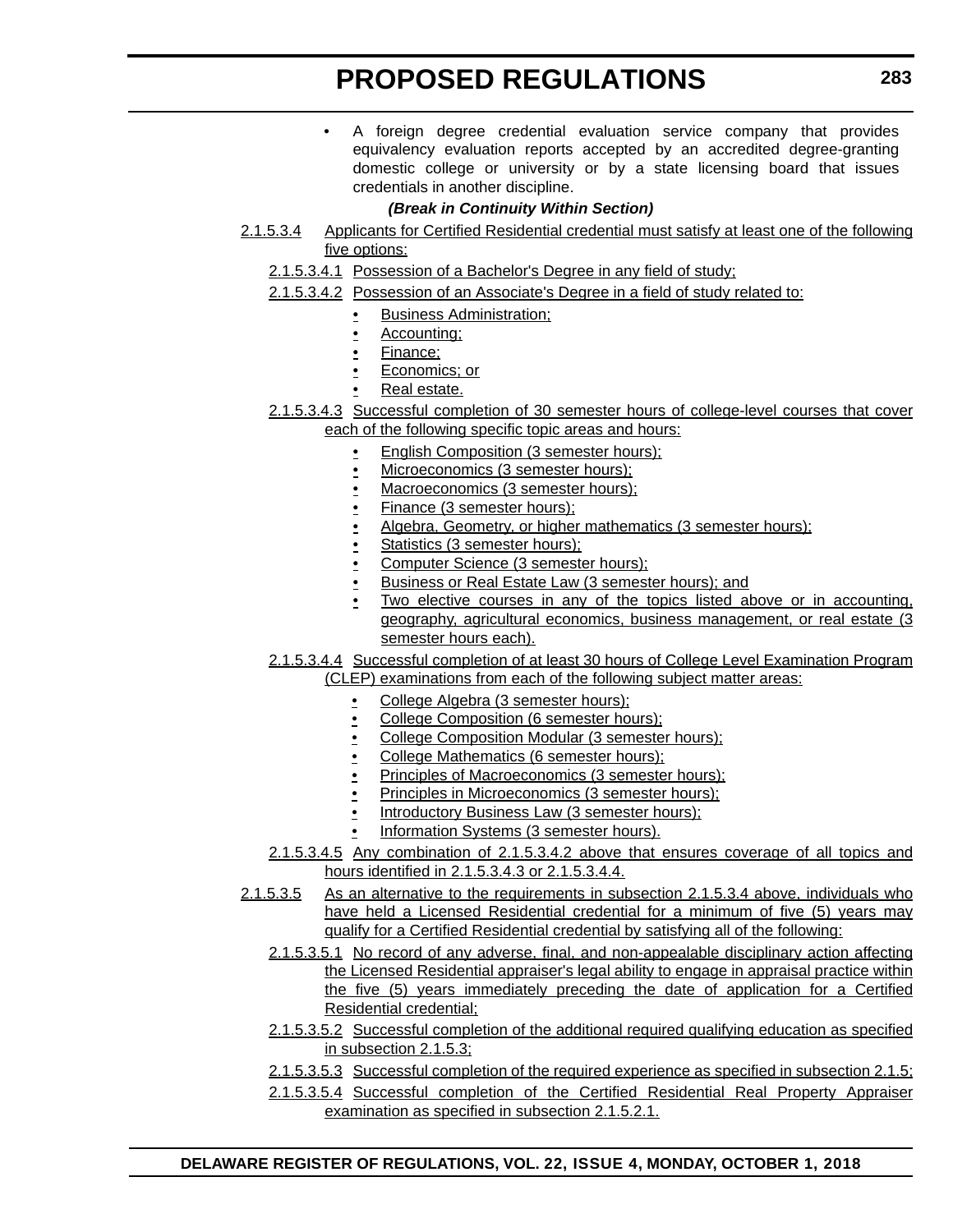2.1.5.3.42.1.5.3.6 Appraisers holding a valid Trainee Appraiser credential may satisfy the educational requirements for the Certified Residential Real Property Appraiser credential by completing the following additional educational hours:

| 4.    | Residential Market Analysis and Highest and Best Use                                                                                                                                                                                                                                                                                             | 15 Hours                                                             |
|-------|--------------------------------------------------------------------------------------------------------------------------------------------------------------------------------------------------------------------------------------------------------------------------------------------------------------------------------------------------|----------------------------------------------------------------------|
| 2.    | <b>Residential Appraiser Site Valuation and Cost Approach</b>                                                                                                                                                                                                                                                                                    | <del>15 Hours</del>                                                  |
| З.    | Residential Sales Comparison and Income Approaches                                                                                                                                                                                                                                                                                               | <del>30 Hours</del>                                                  |
| 4.    | <b>Residential Report Writing and Case Studies</b>                                                                                                                                                                                                                                                                                               | <del>15 Hours</del>                                                  |
| 5.    | <b>Statistics, Modeling and Finance</b>                                                                                                                                                                                                                                                                                                          | 15 Hours                                                             |
| 6.    | <b>Advanced Residential Applications and Case Studies</b>                                                                                                                                                                                                                                                                                        | <del>15 Hours</del>                                                  |
| $7 -$ | <b>Appraisal Subject Matter Electives</b>                                                                                                                                                                                                                                                                                                        | $20$ Hours                                                           |
|       |                                                                                                                                                                                                                                                                                                                                                  | TOTAL 125 Hours                                                      |
|       | <b>Residential Market Analysis and Highest and Best Use</b><br><b>Residential Appraiser Site Valuation and Cost Approach</b><br>Residential Sales Comparison and Income Approaches<br><b>Residential Report Writing and Case Studies</b><br><b>Statistics, Modeling and Finance</b><br><b>Advanced Residential Applications and Case Studies</b> | 15 Hours<br>15 Hours<br>30 Hours<br>15 Hours<br>15 Hours<br>15 Hours |
|       | <b>Appraisal Subject Matter Electives</b>                                                                                                                                                                                                                                                                                                        | 20 Hours                                                             |

2.1.5.3.52.1.5.3.7 Appraisers holding a valid Licensed Residential Real Property Appraiser credential may satisfy the educational requirements for the Certified Residential Real Property Appraiser credential by completing the following additional educational hours:

| 1. Statistics, Modeling and Finance                                         | <del>15 Hours</del>       |
|-----------------------------------------------------------------------------|---------------------------|
| 2. Advanced Residential Applications and Case Studies                       | 15 Hours                  |
| 3. Appraisal Subject Matter Electives                                       | 20 Hours                  |
|                                                                             | <del>TOTAL 50 Hours</del> |
| Statistics, Modeling and Finance<br>٠                                       | 15 Hours                  |
| Advanced Residential Applications and Case Studies                          | 15 Hours                  |
| <b>Appraisal Subject Matter Electives</b>                                   | 20 Hours                  |
|                                                                             | <b>TOTAL 50 Hours</b>     |
| Trainee Approjecte and Licensed Posidential Real Property Approjects wishin |                           |

- 2.1.5.3.6 Trainee Appraisers and Licensed Residential Real Property Appraisers wishing to change to the Certified Residential Real Property Appraiser classification must also satisfy the college degree requirements as specified in III.A.
- 2.1.5.3.7 Appraisers holding a valid Certified General Real Property Appraiser credential satisfy the educational requirements for the Certified Residential Real Property Appraiser credential.
- 2.1.5.3.8 Appraisers holding a valid Trainee Appraiser credential wishing to change to the Certified Residential Real Property Appraiser classification must also satisfy the college-level education requirements as specified in 2.1.5.3.4.
- 2.1.5.3.9 Appraisers holding a valid Licensed Residential Real Property Appraiser credential wishing to change to the Certified Residential Real Property Appraiser classification who do not meet the requirements outlined in 2.1.5.3.5 must also satisfy the must also satisfy the college-level education requirements as specified in 2.1.5.3.4.
- 2.1.5.3.10 Appraisers holding a valid Licensed Residential Real Property Appraiser credential wishing to change to the Certified Residential Real Property Appraiser classification who meet the requirements outlined in 2.1.5.3.5 do not need to satisfy the collegelevel education requirements as specified in 2.1.5.3.4.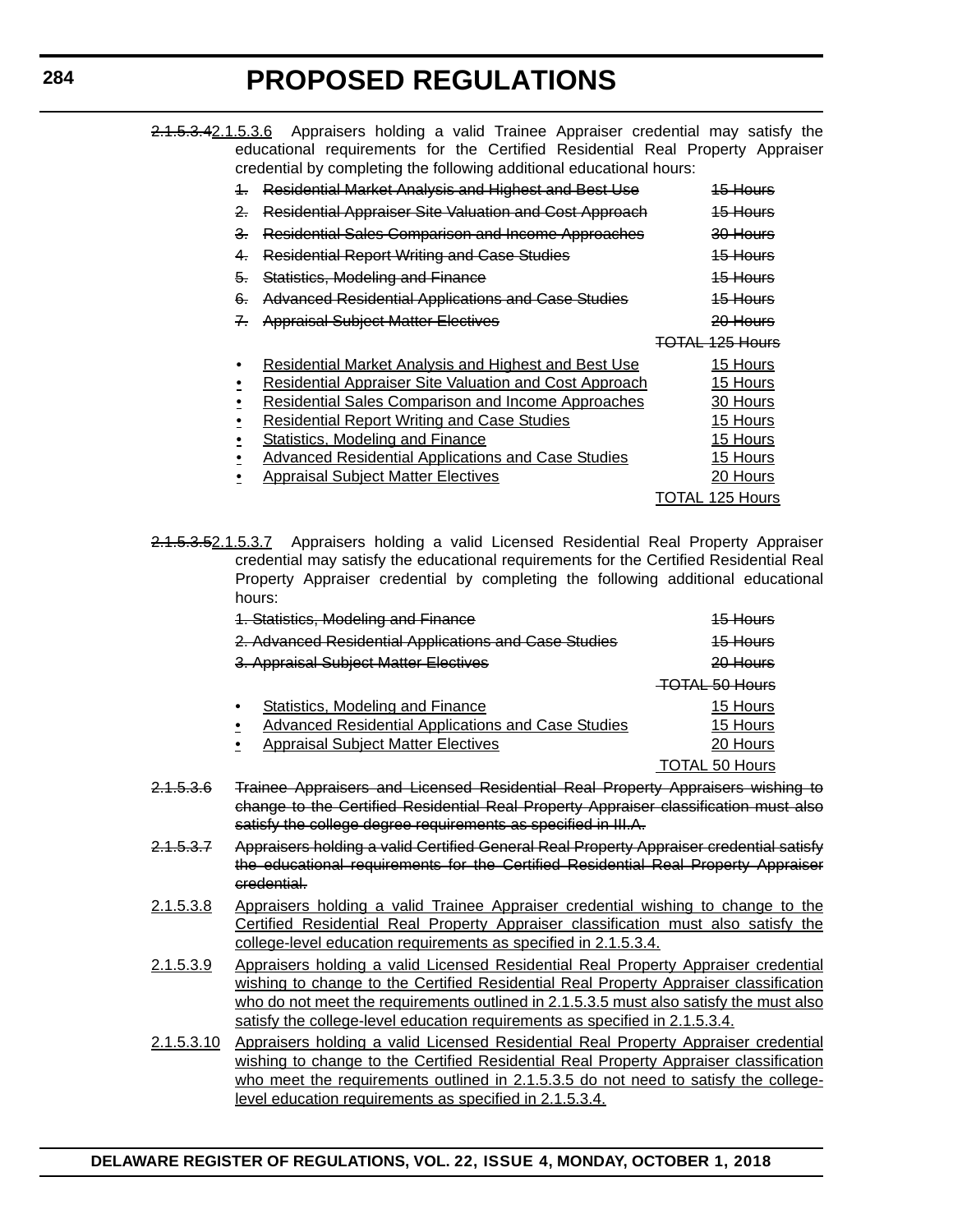- 2.1.5.3.11 Appraisers holding a valid Certified General Real Property Appraiser credential satisfy the educational requirements for the Certified General Real Property Appraiser credential.
- 2.1.6 Certified General Real Property Appraiser

#### *(Break in Continuity Within Section)*

2.1.6.2 Examination

#### *(Break in Continuity Within Section)*

2.1.6.2.2 The prerequisites for taking the AQB-approved examination are completion of:

#### *(Break in Continuity Within Section)*

- 2.1.6.2.2.2 Completion of the college-level education requirements specified in III.A. subsection 2.1.5.3 "Qualifying Education"; and
- 2.1.6.2.2.3 Three thousand (3,000) hours of qualifying experience obtained in no fewer than thirty (30) eighteen (18) months, where a minimum of one thousand five hundred (1,500) hours must be obtained in non-residential appraisal work.
- 2.1.6.3 Qualifying Education
	- 2.1.6.3.1 Applicants for the Certified General credential must hold a Bachelor's degree or higher from an accredited college or university. The college or university must be a degree-granting institution accredited by the Commission on Colleges, a national or regional accreditation association, or by an accrediting agency that is recognized by the U.S. Secretary of Education. Applicants with a college degree from a foreign country may have their education evaluated for "equivalency" by one of the following:
		- An accredited, degree-granting domestic college or university; or
		- The American Association of Collegiate Registrars and Admissions Officers (AACRAO);
		- A foreign degree credential evaluation service company that is a member of the National Association of Credential Evaluation Services (NACES); or
		- A foreign degree credential evaluation service company that provides equivalency evaluation reports accepted by an accredited degree-granting domestic college or university or by a state licensing board that issues credentials in another discipline.

#### *(Break in Continuity Within Section)*

2.1.6.3.4 Appraisers holding a valid Trainee Appraiser credential may satisfy the educational requirements for the Certified General Real Property Appraiser credential by completing the following additional educational hours:

|                | General Appraiser Market Analysis and Highest and Best Use | <del>30 Hours</del>        |
|----------------|------------------------------------------------------------|----------------------------|
| $\overline{2}$ | Statistics, Modeling and Finance                           | 15 Hours                   |
| 3.             | <b>General Appraiser Sales Comparison Approach</b>         | <del>30 Hours</del>        |
| 4.             | <b>General Appraiser Site Valuation and Cost Approach</b>  | 30 Hours                   |
| 5.             | General Appraiser Income Approach                          | 60 Hours                   |
| 6.             | <b>General Appraiser Report Writing and Case Studies</b>   | <del>30 Hours</del>        |
| $\mathcal{I}$  | <b>Appraisal Subject Matter Electives</b>                  | 30 Hours                   |
|                |                                                            | <del>TOTAL 225 Hours</del> |
|                | General Appraiser Market Analysis and Highest and Best Use | 30 Hours                   |
|                | <b>Statistics, Modeling and Finance</b>                    | 15 Hours                   |
|                | <b>General Appraiser Sales Comparison Approach</b>         | 30 Hours                   |
|                | <b>General Appraiser Site Valuation and Cost Approach</b>  | 30 Hours                   |
|                | <b>General Appraiser Income Approach</b>                   | 60 Hours                   |
|                | <b>General Appraiser Report Writing and Case Studies</b>   | 30 Hours                   |
|                | <b>Appraisal Subject Matter Electives</b>                  | 30 Hours                   |
|                |                                                            | TOTAL 225 Hours            |
|                |                                                            |                            |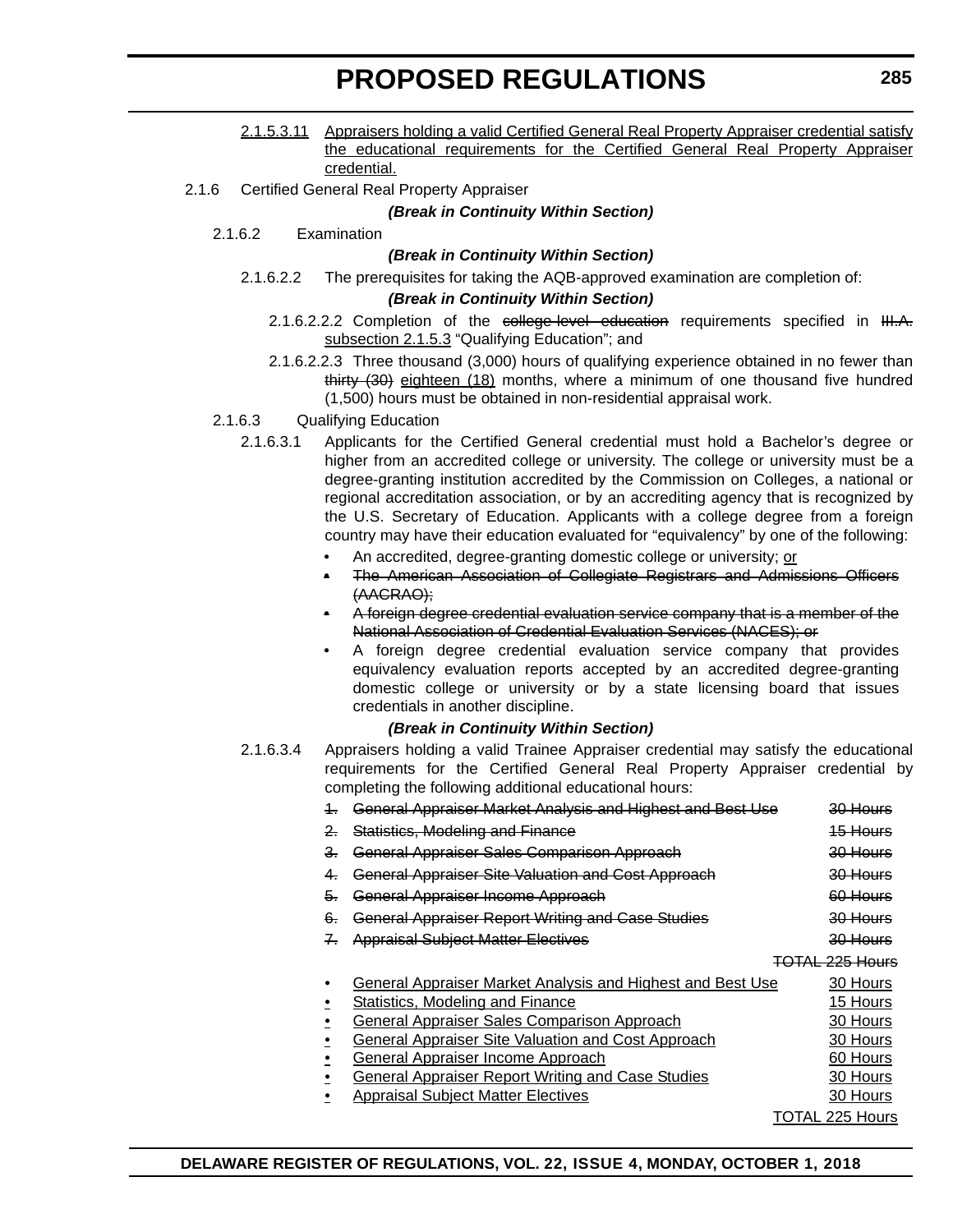| 2.1.6.3.5<br>Appraisers holding a valid Licensed Residential Real Property Appraiser credential<br>may satisfy the educational requirements for the Certified General Real Property<br>Appraiser credential by completing the following additional educational hours: |                                                                                     |                        |
|-----------------------------------------------------------------------------------------------------------------------------------------------------------------------------------------------------------------------------------------------------------------------|-------------------------------------------------------------------------------------|------------------------|
|                                                                                                                                                                                                                                                                       | 1. General Appraiser Market Analysis and Highest and Best Use                       | 15 Hours               |
|                                                                                                                                                                                                                                                                       | Statistics, Modeling and Finance<br>$2 -$                                           | 15 Hours               |
|                                                                                                                                                                                                                                                                       | 3. General Appraiser Sales Comparison Approach                                      | 15 Hours               |
|                                                                                                                                                                                                                                                                       | General Appraiser Site Valuation and Cost Approach<br>$4-$                          | 15 Hours               |
|                                                                                                                                                                                                                                                                       | General Appraiser Income Approach<br>5.                                             | 45 Hours               |
|                                                                                                                                                                                                                                                                       | 6. General Appraiser Report Writing and Case Studies                                | 15 Hours               |
|                                                                                                                                                                                                                                                                       | <b>Appraisal Subject Matter Electives</b><br>$\mathcal{F}$                          | 30 Hours               |
|                                                                                                                                                                                                                                                                       |                                                                                     | <b>TOTAL 150 Hours</b> |
|                                                                                                                                                                                                                                                                       | <b>General Appraiser Market Analysis and Highest and Best Use</b>                   | 15 Hours               |
|                                                                                                                                                                                                                                                                       | <b>Statistics, Modeling and Finance</b>                                             | 15 Hours               |
|                                                                                                                                                                                                                                                                       | <b>General Appraiser Sales Comparison Approach</b>                                  | 15 Hours               |
|                                                                                                                                                                                                                                                                       | <b>General Appraiser Site Valuation and Cost Approach</b>                           | 15 Hours               |
|                                                                                                                                                                                                                                                                       | <b>General Appraiser Income Approach</b>                                            | 45 Hours               |
|                                                                                                                                                                                                                                                                       | <b>General Appraiser Report Writing and Case Studies</b>                            | 15 Hours               |
|                                                                                                                                                                                                                                                                       | <b>Appraisal Subject Matter Electives</b>                                           | 30 Hours               |
|                                                                                                                                                                                                                                                                       |                                                                                     | <b>TOTAL 150 Hours</b> |
| 2.1.6.3.6                                                                                                                                                                                                                                                             | Appraisers holding a valid Certified Residential Real Property Appraiser credential |                        |
|                                                                                                                                                                                                                                                                       | may satisfy the educational requirements for the Certified General Real Property    |                        |
|                                                                                                                                                                                                                                                                       | Appraiser credential by completing the following additional educational hours:      |                        |
|                                                                                                                                                                                                                                                                       | 1. General Appraiser Market Analysis and Highest and Best Use                       | <del>15 Hours</del>    |
|                                                                                                                                                                                                                                                                       | 2. General Appraiser Sales Comparison Approach                                      | 15 Hours               |
|                                                                                                                                                                                                                                                                       | 3. General Appraiser Site Valuation and Cost Approach                               | 15 Hours               |
|                                                                                                                                                                                                                                                                       | 4. General Appraiser Income Approach                                                | 45 Hours               |
|                                                                                                                                                                                                                                                                       | 5. General Appraiser Report Writing and Case Studies                                | 10 Hours               |
|                                                                                                                                                                                                                                                                       |                                                                                     | <b>TOTAL 100 Hours</b> |
|                                                                                                                                                                                                                                                                       | General Appraiser Market Analysis and Highest and Best Use                          | 15 Hours               |
|                                                                                                                                                                                                                                                                       | <b>General Appraiser Sales Comparison Approach</b>                                  | 15 Hours               |
|                                                                                                                                                                                                                                                                       | <b>General Appraiser Site Valuation and Cost Approach</b>                           | 15 Hours               |
|                                                                                                                                                                                                                                                                       | <b>General Appraiser Income Approach</b>                                            | 45 Hours               |
|                                                                                                                                                                                                                                                                       | <b>General Appraiser Report Writing and Case Studies</b>                            | 10 Hours               |
|                                                                                                                                                                                                                                                                       |                                                                                     | <b>TOTAL 100 Hours</b> |
| 2.1.6.3.7                                                                                                                                                                                                                                                             | Trainee Appraisers, Licensed Residential Real Property Appraisers, and Certified    |                        |

Residential Real Property Appraisers wishing to change to the Certified General Real Property Appraiser classification must also satisfy the requirements in III.A. and III.C subsections 2.1.6.3.1 and 2.1.6.3.3.

#### 2.1.6.4 Experience

2.1.6.4.1 Three thousand (3,000) hours of experience obtained during no fewer than thirty (30) eighteen (18) months is required, of which one thousand five hundred (1,500) hours must be in non-residential appraisal work. While the hours may be cumulative, the required number of months must accrue before an individual can be certified.

#### *(Break in Continuity Within Section)*

2.5 All licensees and certificate holders, except as provided in subsection 2.3.1.1, must complete as a condition of each renewal:

#### *(Break in Continuity Within Section)*

2.5.2 **Beginning November 1, 2009, and thereafter three (3) two (2) hours of education on Delaware Law, Rules and Regulations.**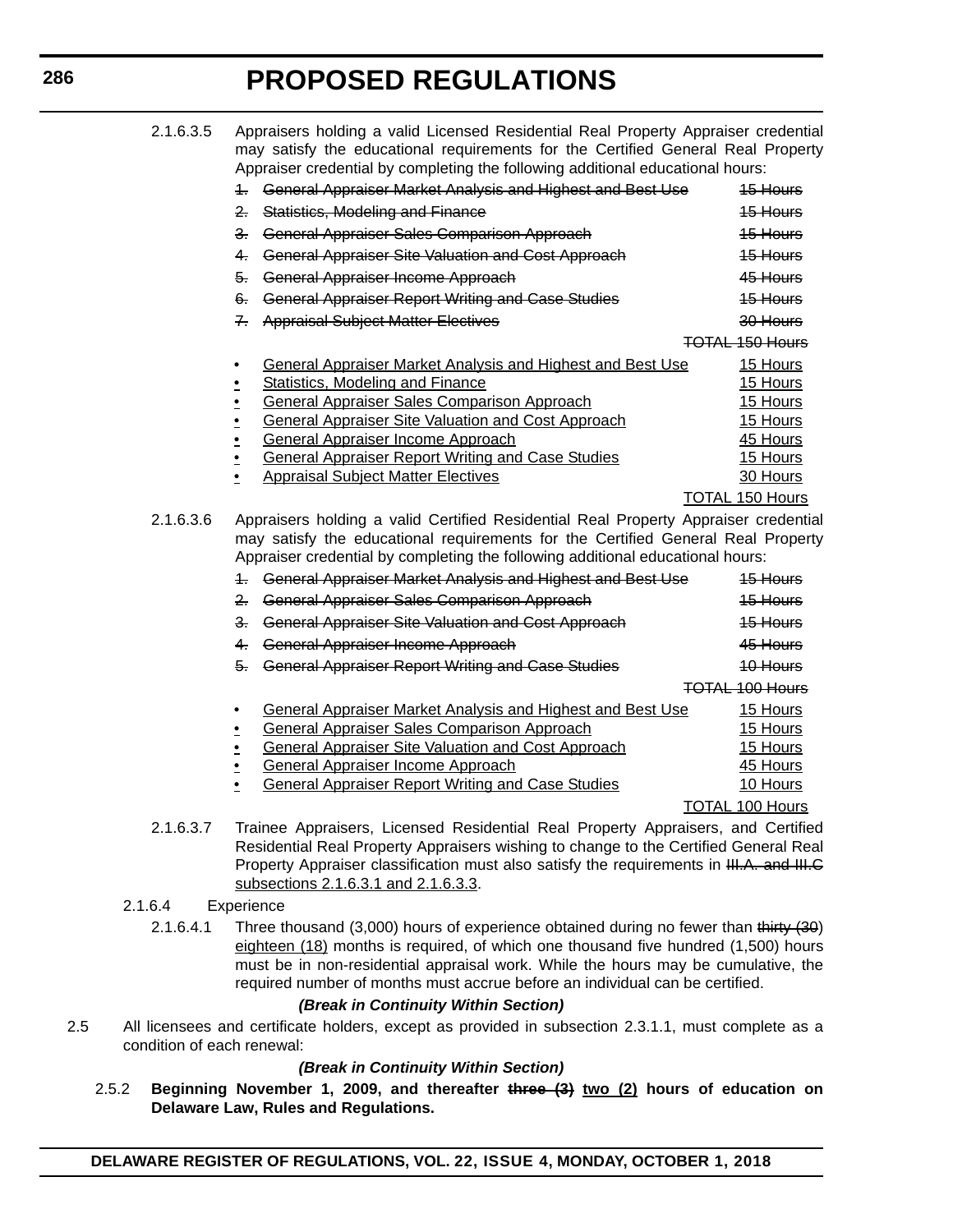#### *(Break in Continuity of Sections)*

#### EXHIBIT A (for illustrative purposes only)

| <b>License/Certification Minimum Requirements Matrix</b> |                                      |                              |                                |
|----------------------------------------------------------|--------------------------------------|------------------------------|--------------------------------|
| <b>License Level</b>                                     | <b>Qualifying Education</b>          | <b>Minimum Experience</b>    | <b>Education</b>               |
| Trainee                                                  | Seventy-five (75) hours of           | None                         | No College-Level Education     |
|                                                          | qualifying education as specified in |                              | Required                       |
|                                                          | the Required Core Curriculum,        |                              |                                |
|                                                          | including the 15-Hour National       |                              |                                |
|                                                          | USPAP Course (or its AQB-            |                              |                                |
|                                                          | approved equivalent) and             |                              |                                |
|                                                          | examination.                         |                              |                                |
| <b>Licensed Residential</b>                              | One Hundred Fifty (150) creditable   | 1,000 hours in no fewer than | No College-Level Education     |
|                                                          | class hours as specified in the      | six (6) months               | Required.                      |
|                                                          | <b>Required Core Curriculum,</b>     |                              |                                |
|                                                          | including the 15-Hour National       |                              |                                |
|                                                          | USPAP Course (or its AQB-            |                              |                                |
|                                                          | approved equivalent) and             |                              |                                |
|                                                          | examination.*                        |                              |                                |
| <b>Certified Residential</b>                             | Two Hundred (200) creditable class   | 1.500 hours in no fewer than | One of six options as noted in |
|                                                          | hours as specified in the Required   | twelve (12) months           | Section XXXX.                  |
|                                                          | Core Curriculum, including the 15-   |                              |                                |
|                                                          | Hour National USPAP Course (or its   |                              |                                |
|                                                          | AQB-approved equivalent) and         |                              |                                |
|                                                          | examination.*                        |                              |                                |
| <b>Certified General</b>                                 | Three Hundred (300) creditable       | 3.000 hours in no fewer than | Bachelor's degree or higher    |
|                                                          | class hours as specified in the      | eighteen (18) months, of     | from an accredited college or  |
|                                                          | Required Core Curriculum,            | which one thousand five      | university.                    |
|                                                          | including the 15-Hour National       | hundred (1,500) hours must   |                                |
|                                                          | USPAP Course (or its AQB-            | be in non-residential        |                                |
|                                                          | approved equivalent) and             | appraisal work               |                                |
|                                                          | examination.*                        |                              |                                |

\* Includes credit for any previously completed creditable course hours from Required Core Curriculum

**\*Please Note: As the rest of the sections were not amended, they are not being published. A copy of the regulation is available at:**

#### **[2930 Council on Real Estate Appraisers](http://regulations.delaware.gov/register/october2018/proposed/22 DE Reg 280 10-01-18.htm)**

### **[DEPARTMENT OF TRANSPORTATION](https://www.deldot.gov/index.shtml)**

**[DELAWARE TRANSIT CORPORATION](http://web.dscc.com/Transportation-Passenger/Delaware-Transit-Corporation-519)**

Statutory Authority: 2 Delaware Code, Section 1802(b) (2 **Del.C.** §1802(b)) 2 **DE Admin. Code** 2287

#### **PUBLIC NOTICE**

#### **[2287 Public Carrier Regulations](#page-3-0)**

Pursuant to the authority provided by 2 **Del.C.** §1802(b), the Delaware Department of Transportation (DelDOT), adopted the Public Carrier Regulations.

The Department, through the Delaware Transit Corporation, Office of Public Carrier Regulation, seeks to adopt general revisions to its existing regulation, Public Carrier Regulations, to address procedural changes and public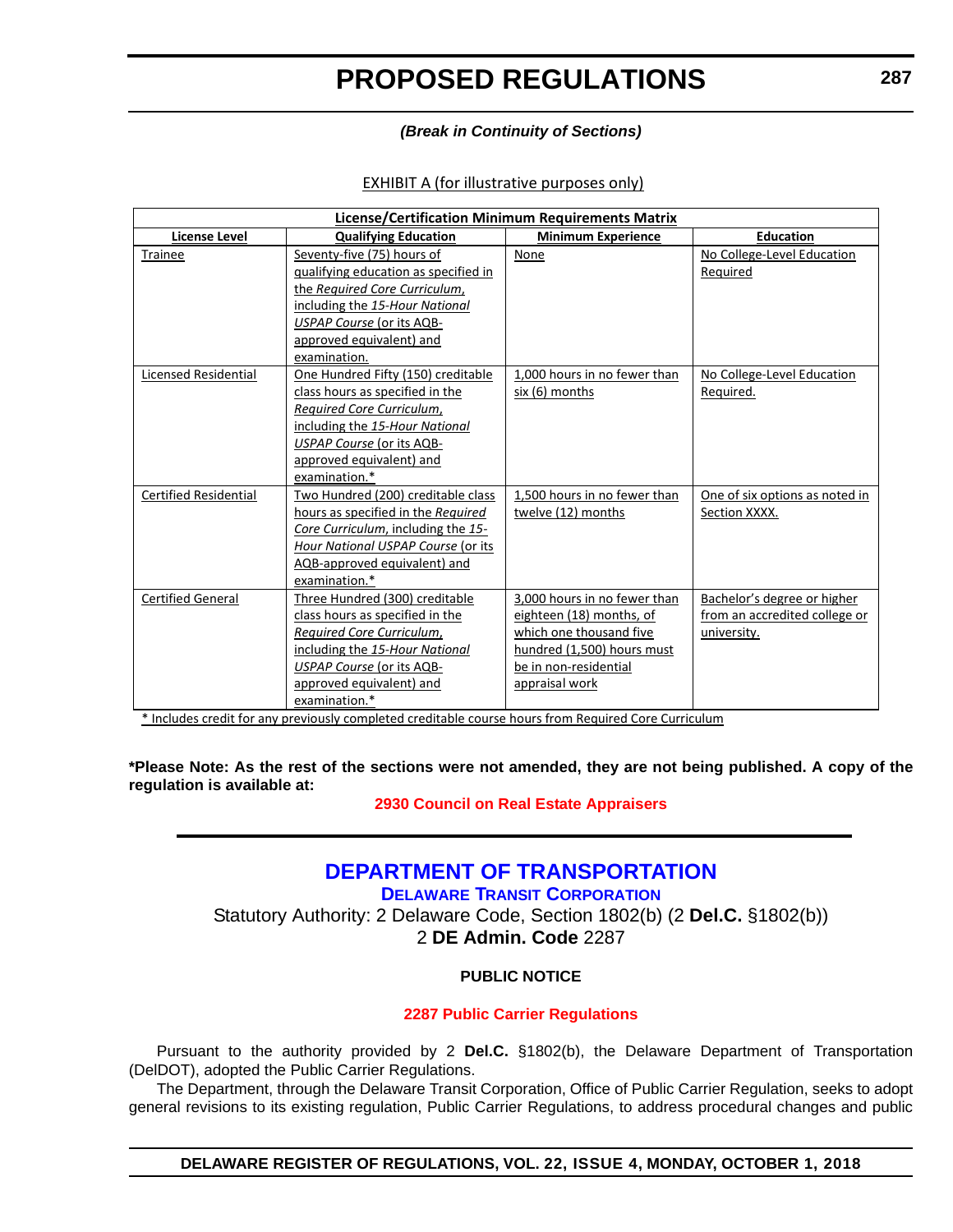#### **288**

## **PROPOSED REGULATIONS**

safety concerns. These collective changes are promote public safety and serve, in part, to clarify the intent of the Department as enacted through these regulations.

#### **Public Comment Period**

DelDOT will take written comments on these proposed general revisions to 2 **DE Admin. Code** 2287, from October 1, 2018 through October 31, 2018. The public may submit their comments to:

Bruce R. Demeter, Director, Office of Public Carrier Regulation [\(Bruce.Demeter@state.de.us\)](mailto:Bruce.Demeter@state.de.us) or in writing to his attention, Delaware Transit Corporation Office of Public Carrier Regulation 119 Lower Beech Street

Wilmington, DE 19805

#### **\*Please Note:**

**(1) The Regulatory Flexibility Analysis and Impact Statement for this regulation, as required by 29 Del.C. Ch. 104, is available at:**

**<http://regulations.delaware.gov/register/october2018/proposed/22 DE Reg 287RFA 10-01-18.pdf>**

**(2) Due to the size of the proposed regulation, it is not being published here. A copy of the regulation is available at:**

#### **[2287 Public Carrier Regulations](http://regulations.delaware.gov/register/october2018/proposed/22 DE Reg 287 10-01-18.htm)**

#### **[DELAWARE TRANSIT CORPORATION](http://web.dscc.com/Transportation-Passenger/Delaware-Transit-Corporation-519)**

Statutory Authority: 2 Delaware Code, Section 1922 and 21 Delaware Code, Section 302 (2 **Del.C.** §1922 & 21 **Del.C.** §302) 2 **DE Admin. Code** 2289

#### **PUBLIC NOTICE**

#### **[2289 Transportation Network Companies](#page-3-0)**

Pursuant to the authority provided by 2 **Del.C.** §1922 and 21 **Del.C.** §302, the Delaware Department of Transportation (DelDOT), adopted the Transportation Network Companies regulation.

The Department, through the Delaware Transit Corporation, Office of Public Carrier Regulation, seeks to adopt general revisions to its existing regulation, Transportation Network Companies, to safeguard public safety through a regular review of Transportation Network Company engaged vehicles. These collective changes are promote public safety and serve, in part, to clarify the intent of the Department as enacted through these regulations.

#### **Public Comment Period**

DelDOT will take written comments on these proposed general revisions to 2 **DE Admin. Code** 2289 from October 1, 2018 through October 31, 2018. The public may submit their comments to:

Bruce R. Demeter, Director, Office of Public Carrier Regulation [\(Bruce.Demeter@state.de.us\)](mailto:Bruce.Demeter@state.de.us) or in writing to his attention, Delaware Transit Corporation Office of Public Carrier Regulation 119 Lower Beech Street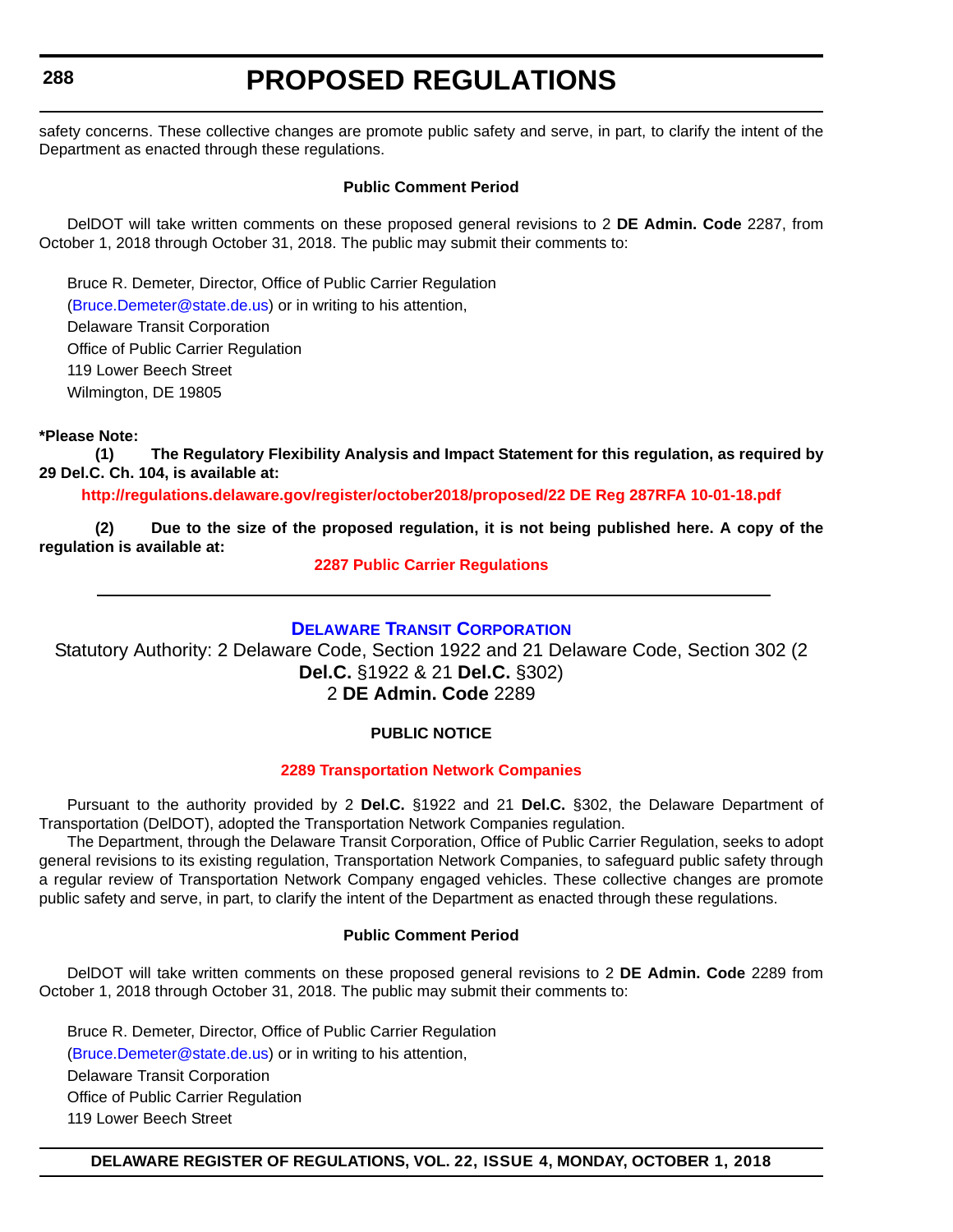Wilmington, DE 19805

**\*Please Note:** 

**(1) The Regulatory Flexibility Analysis and Impact Statement for this regulation, as required by 29 Del.C. Ch. 104, is available at:**

**<http://regulations.delaware.gov/register/october2018/proposed/22 DE Reg 288RFA 10-01-18.pdf>**

**(2) Due to the size of the proposed regulation, it is not being published here. A copy of the regulation is available at:**

#### **[2289 Transportation Network Companies](http://regulations.delaware.gov/register/october2018/proposed/22 DE Reg 288 10-01-18.htm)**

#### **DIVISION [OF TRANSPORTATION SOLUTIONS](https://www.deldot.gov/About/divisions/index.shtml)**

Statutory Authority: 17 Delaware Code, Section 137 (17 **Del.C.** §137) 2 **DE Admin. Code** 2406

#### **PUBLIC NOTICE**

#### **[2406 Policies and Procedures for Acquisition of Certain Real Property](#page-3-0)**

Pursuant to the authority provided by 17 **Del.C.** §137, the Delaware Department of Transportation (DelDOT), adopted the 2406 Policy and Procedures for Acquisition of Certain Real Property.

The Department, through its Division of Transportation Solutions, seeks to adopt general revisions to its existing regulation, to address changes made to 17 **Del.C.** §137 by 2018 Delaware Laws Chapter 225 (H.B. 144) and Chapter 374 (H.B. 432). The changes clarify the process for DelDOT, the Advanced Acquisition Committee and the public to follow when acquiring property in advance of final plans being completed. The changes also establish a Dispute Resolution Process which allows the impacted owners the ability to go to arbitration if they so desire. These collective changes are administrative in nature and serve in part to clarify the intent of the Department as enacted through these regulations.

#### **Public Comment Period**

DelDOT will take written comments on these proposed general revisions to Section 2406 of Title 2, Delaware Administrative Code, from October 1, 2018 through October 31, 2018. The public may submit their comments to:

Robert M. Cunningham, Chief of Right of Way, Division of Transportation Solutions

[\(Robert.cunningham3@state.de.us\)](mailto:Robert.cunningham3@state.de.us) or in writing to his attention,

Chief of Right of Way Delaware Department of Transportation P.O. Box 778 Dover, De. 19903

#### **\*Please Note: The Regulatory Flexibility Analysis and Impact Statement for this regulation, as required by 29 Del.C. Ch. 104, is available at:**

**<http://regulations.delaware.gov/register/october2018/proposed/22 DE Reg 289RFA 10-01-18.pdf>**

#### **2406 Policies and Procedures for Acquisition of Certain Real Property**

#### **1.0 Purpose**

1.1 The Department of Transportation has broad limited statutory authority to acquire public or private property and property rights in connection with the Department's jurisdiction. Traditionally, the Department has acquired the necessary property rights upon final right-of-way plan approval for a

#### **DELAWARE REGISTER OF REGULATIONS, VOL. 22, ISSUE 4, MONDAY, OCTOBER 1, 2018**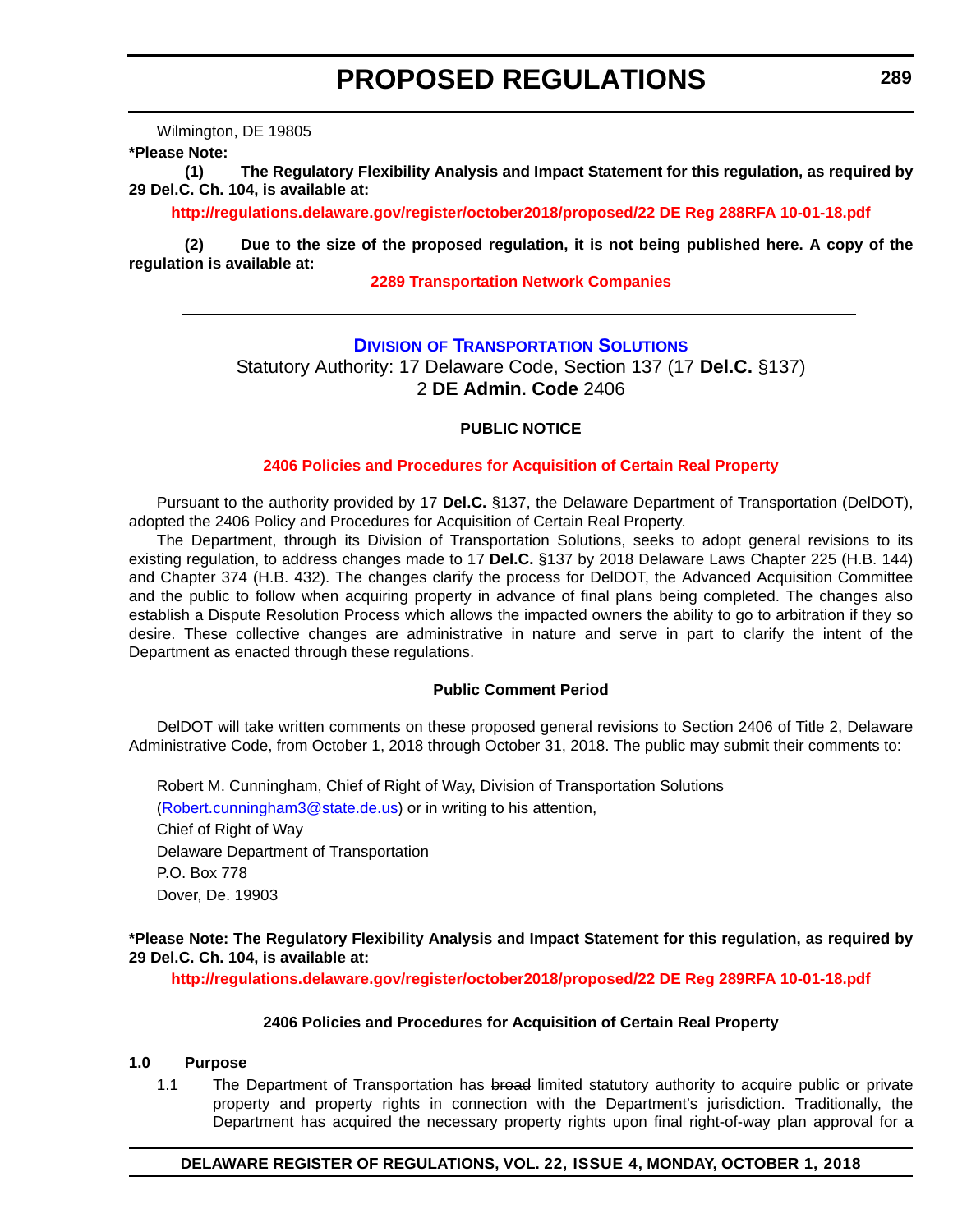project. In certain instances, the best interests of the state and individual property owners may be better served if such interests are either acquired or reserved by the Department prior to final right-ofway plan approval. The purpose of this regulation is to enumerate the specific policies and procedures governing the advanced acquisition and reservation of certain of real property by the Department, as contemplated by 17 **Del.C.** §137(a)(2).

- 1.2 In addition, the Property acquisitions pursued in accordance with an approved final right-of-way plan prepared for a Department desires to have certain project as defined herein are specifically exempt from this regulation.
- 1.3 The Department, when acting as the agent of the Delaware Transportation Authority for special property transactions reviewed and approved by acquisitions in accordance with 2 **Del.C.** §1309(5), shall seek a consistency review from the Committee established under  $\S$ 137(a)(2), that are not necessarily tied to a highway project location. Furthermore, certain other transportation facility acquisitions are carried out pursuant to 2 **Del.C.** §1309(5), which are not prior to settlement with owners to verify the transaction is in the public interest, unless otherwise subject to approval by any other another public body or federal agency. Nonetheless, for these transactions, the Department believes it would be in the public interest to obtain a review and comment about the proposed acquisition from the Committee.

#### **2.0 Definitions**

"**Advanced acquisition**" means the acquisition by the Department of any interest in real property prior to final design approval of final right-of-way plans for the project for which such interest real property interest is being acquired. For purposes of this regulation and the Department's Real Estate Manual, "advanced acquisitions" shall include, without limitation, reservation agreements.

"**Advanced Acquisition Committee**" or "**Committee**" means the committee created pursuant to 17 **Del.C.** §137(a)(2) and comprised of the Secretary of the Department of Natural Resources and Environmental Control; the Secretary of the Department of Transportation, the Secretary of the Department of Agriculture; the Director of the Delaware Economic Development Office; the Governor's Chief of Staff; a member of the Senate designated by the President Pro Tempore of the Senate; a member of the House of Representatives designated by the Speaker of the House of Representatives; a member of the public designated by the President Pro Tempore of the Senate; and a member of the public designated by the Speaker of the House of Representatives and defined pursuant to 17 **Del.C.** §137(a)(2).

"**Consistency review**" shall mean the review by the Committee to determine the consistency of such action with the State's overall goals for land use planning pursuant to 17 **Del.C.** §137(a)(2) of acquisitions for new corridors, expansion of existing corridors, the Department's Corridor Capacity Preservation Program, or certain Special Property Acquisitions.

"**Corridor**" means a particular route of one or more highways of this State, serving predominantly statewide and/or regional travel needs. By way of example and not limitation, State Routes 1, 2, and 141, and U.S. Routes 13, 113, and 202 are corridors under this definition.

"**Department**" means the Delaware Department of Transportation.

"**Expansion of existing corridors**" means the proposed construction of additional through lanes for a minimum of three miles, such as to significantly increase the traffic-carrying capacity of a corridor already in existence at the time of the proposed capital improvement. By way of example and not limitation, the dualization of U.S. Route 113 between Milford and Georgetown, and the State Route 1 Third Lane Project between Rehoboth Avenue Extended and the Five Points Intersection with U.S. Route 9, would have been considered expansions of existing corridors under this definition at the time of their planning and construction.

"**Hardship acquisition**" shall mean an advanced acquisition to resolve a specific hardship imposed upon the owner as a result of a project, including, without limitation, long term leases and reservations between an owner and the Department. Hardship acquisitions shall include situations in which an owner must demonstrate the need to relocate for personal reasons (e.g., job transfer, death in the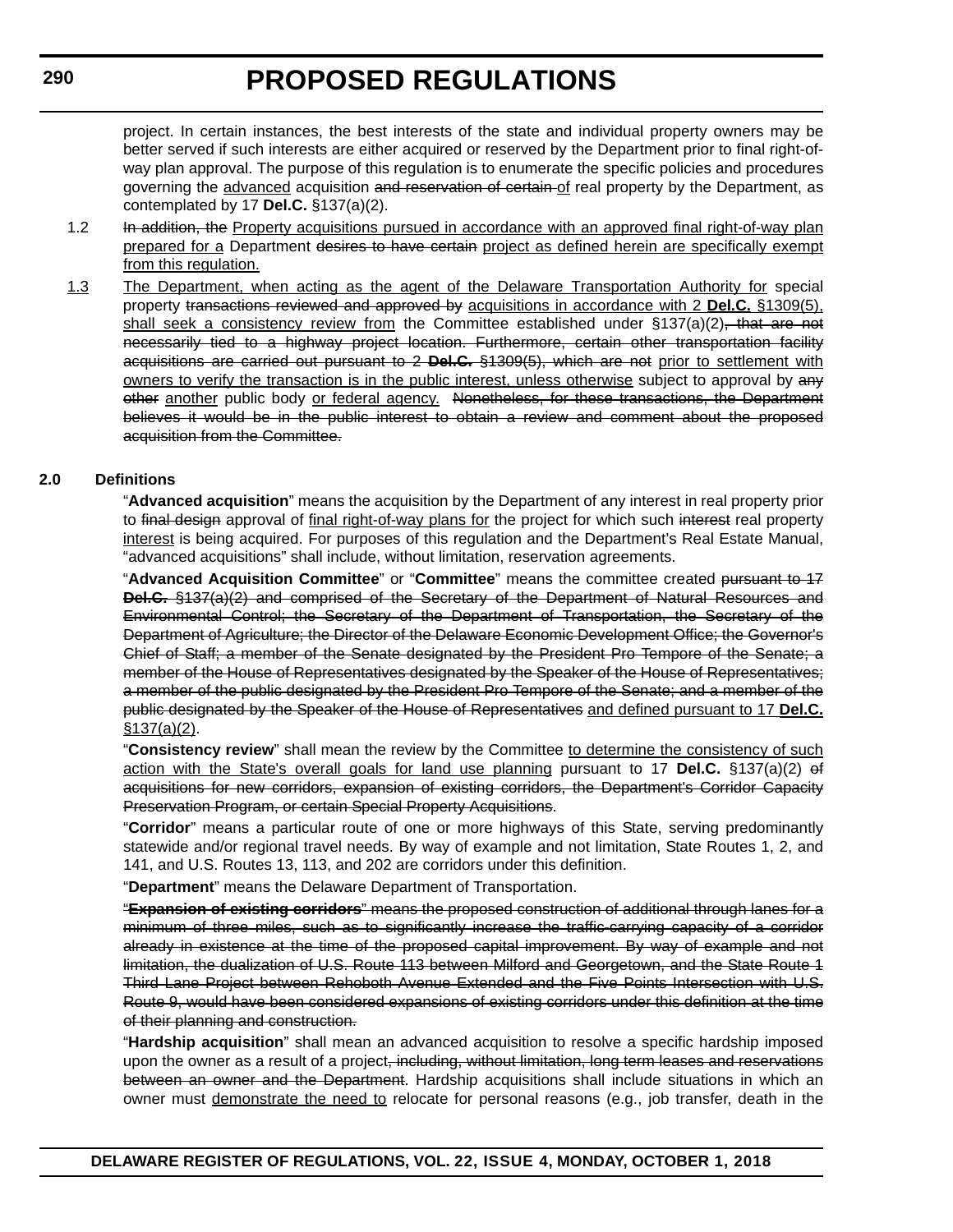family, retirement plans, or medical reasons) and is unable to sell his or her property as a result of a project.

"**New corridor**" means a proposed capital improvement for a corridor-level highway, all or substantially all of which is to be built on previously unused alignment. By way of example and not limitation, the tolled portion of State Route 1 through Kent and New Castle Counties would have been considered a new corridor under this definition, at the time of its planning and eventual construction.

"**Owner**" shall mean the owner of the real property interest which the Department seeks to acquire or reserve.

"**Preferred Alternative**" means the alternative that the Department believes would fulfill its statutory mission and responsibilities, giving consideration to economic, environmental, technical, and other factors.

"**Project**" means an undertaking for a capital improvement by the Department for a new corridor, expansion of an existing corridor, acquisition of real property as part of the Corridor Capacity Preservation Program, or certain Special Property Acquisitions, and which uses state and/or federal funds.

"**Protective acquisition**" shall mean an advanced acquisition to allow the Department to protect from development real property within a project area, in instances where development would increase the eventual cost of property acquisition to taxpayers, or would limit location alternatives for the project. Protective acquisitions shall include, without limitation, long-term leases and reservations to allow the Department to protect from development real property within a project area.

"**Real Property**" means a fee simple interest in real estate for any such acquisition, and shall also include any lesser property interest proposed for acquisition under the Corridor Capacity Preservation Program (17 **Del.C.** §145).

"**Reservation**" means a commitment by the Department to compensate an owner of any interest in real property, in exchange for an agreement by the owner to refrain from further developing his or her property or designated portions thereof.

"**Special Property Acquisitions**" shall mean the acquisition of real property in fee simple or lesser interest for Department transportation projects that are not necessarily related to the highways and streets under its jurisdiction and control. By way of example and not limitation, these include a transit maintenance facility for the Delaware Transit Corporation, a park-and-ride lot for the convenience of commuters, or the acquisition of land to provide clear space for runway approaches for publicly-owned or public use airports. These acquisitions may be made pursuant to either 2 **Del.C.** §1309(5) or other legal authority, including but not limited to 17 **Del.C.** §137 pursuant to 2 **Del.C.** §1309(5).

#### **3.0 Hardship Acquisition**

- 3.1 Depending upon the availability of funding, the Department may consider requests by owners for hardship acquisitions.
- 3.2 Written Request The owner of the real property must submit to the Department a written request for a hardship acquisition. A request for hardship acquisition of property shall be submitted to the:

Delaware Department of Transportation Right-of-Way Section Chief of Right-of-Way P.O. Box 778 Dover, DE 19903

- 3.3 Criteria. Upon receipt of a written request for a hardship acquisition, the Department and its legal counsel shall initiate an internal review process to determine whether the property meets the criteria set forth herein. At a minimum, the request must demonstrate to the Department's satisfaction that:
	- 3.3.1 The property has been marketed for at least six (6) months; and
	- 3.3.2 The realtor, or owner in absence of a realtor, must certify and provide evidence that he or she is unable to sell the property at a reasonable price as a result of the proposed project; and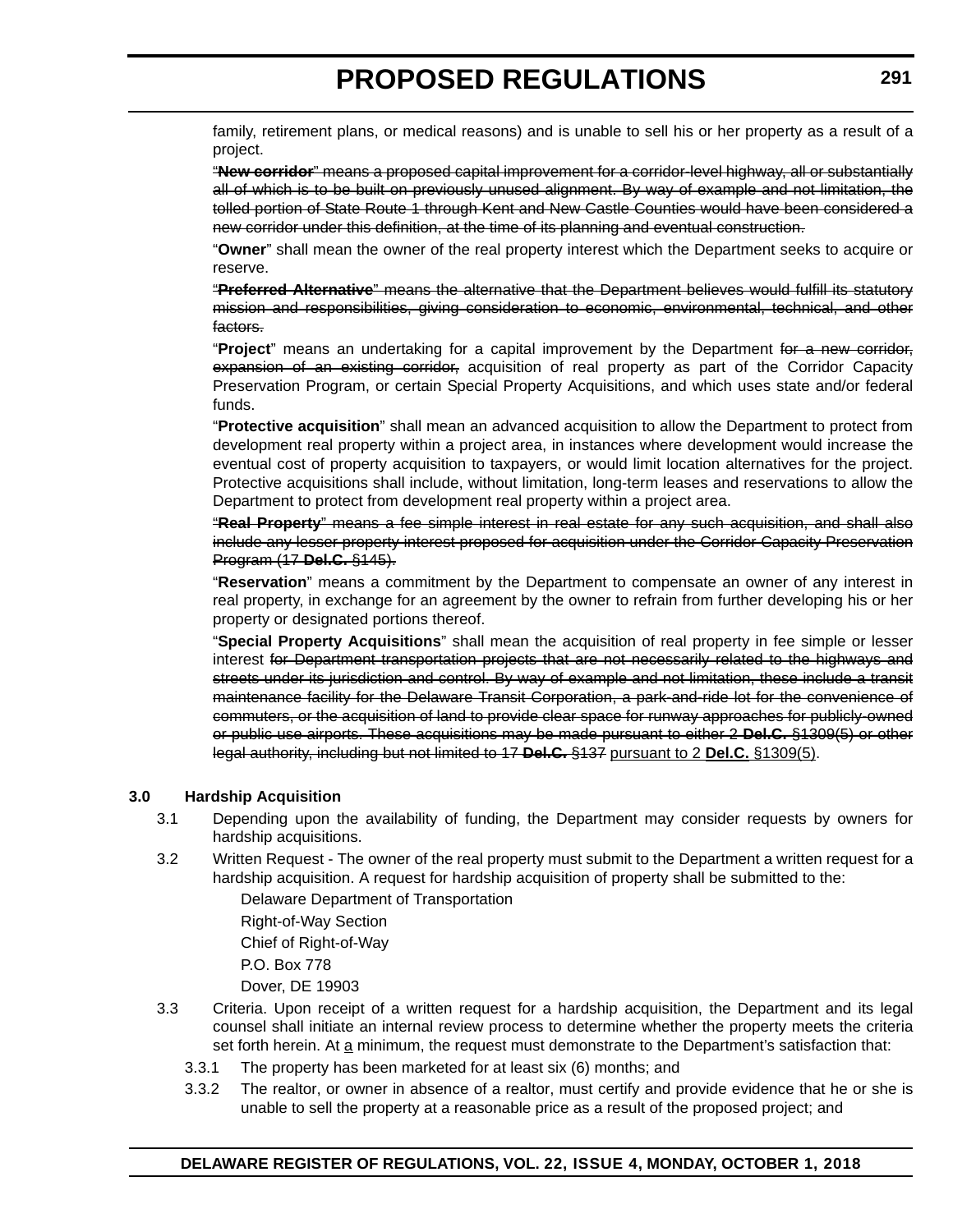- 3.3.3 The owner must be able to document a compelling reason for his or her move from the property, e.g., job transfer, death in the family, retirement plans or for medical reasons.
- 3.4 If an owner demonstrates to the Department's satisfaction that a hardship acquisition is appropriate, then such proposed acquisition shall be considered in accordance with the procedures set forth in Section 5.06.0.

#### **4.0 Protective Acquisition by Owner**

- 4.1 Depending upon the availability of funding, the Department may consider requests for protective acquisitions from owners to purchase all or a portion of their property. The Department will consider such requests when there is an anticipated need for the property as part of a planned project and acquiring it prior to final right-of-way plan approval would protect the availability of the property for use by the project.
- 4.2 Written Request All requests for a protective acquisition by an owner must be in writing. A request for protective acquisition of property shall be submitted to the:

Delaware Department of Transportation Right-of-Way Section Chief of Right-of-Way P.O. Box 778 Dover, DE 19903

- 4.3 Criteria. Upon receipt of a written request for a protective acquisition, the Department and its legal counsel shall initiate an internal review process to determine whether the property meets the criteria for a protective acquisition. At minimum, the request must demonstrate to the Department's satisfaction that:
	- 4.3.1 Development would increase the ultimate cost of the acquisition to taxpayers; or
	- 4.3.2 Development would limit location alternatives for a project.

#### **5.0 Protective Acquisition Recommended by DelDOT**

- 5.1 Depending upon the availability of funding, in instances where development would increase the eventual cost of property acquisition to taxpayers, or would limit location alternatives for the project, the Department may consider contacting property owners for possible protective acquisitions.
- 5.2 Recommendation. Prior to contacting owners of potential protective acquisition properties, the Chief Engineer must certify that all or part of the property will be required for a future project which complies with the purpose of this regulation as stated in Section 1.0 of this regulation.
- 5.3 Criteria. Upon the certification of need for a protective acquisition, the Department and its legal counsel shall initiate an internal review process to determine whether the property meets the criteria for a protective acquisition. At minimum, the request must demonstrate to the Department's satisfaction that:
	- 5.3.1 Development would increase the ultimate cost of the acquisition to taxpayers; or
	- 5.3.2 Development would limit location alternatives for a project;
	- 5.3.3 The request does not violate the National Environmental Policy Act (NEPA) or other Federal or State Regulations.

#### **5.06.0 Procedures for Review and Approval of Advanced Acquisitions**

- 5.16.1 For advanced acquisitions satisfying the criteria set forth in §§3.2 or 4.2 subsection 3.3, 4.3 or 5.3 or for Special Property Acquisitions, as the case may be, the Department shall have an appraisal performed by its an independent appraisers appraiser in accordance with the Department's Real Estate Manual.
- 5.26.2 Following receipt of the appraisal, the Department and its legal counsel shall discuss the potential terms of an agreement and the justifications therefor, including the nature of the interest to be acquired (i.e., acquisition, reservation, leasehold); the necessity of acquiring such interest and the existence of

#### **DELAWARE REGISTER OF REGULATIONS, VOL. 22, ISSUE 4, MONDAY, OCTOBER 1, 2018**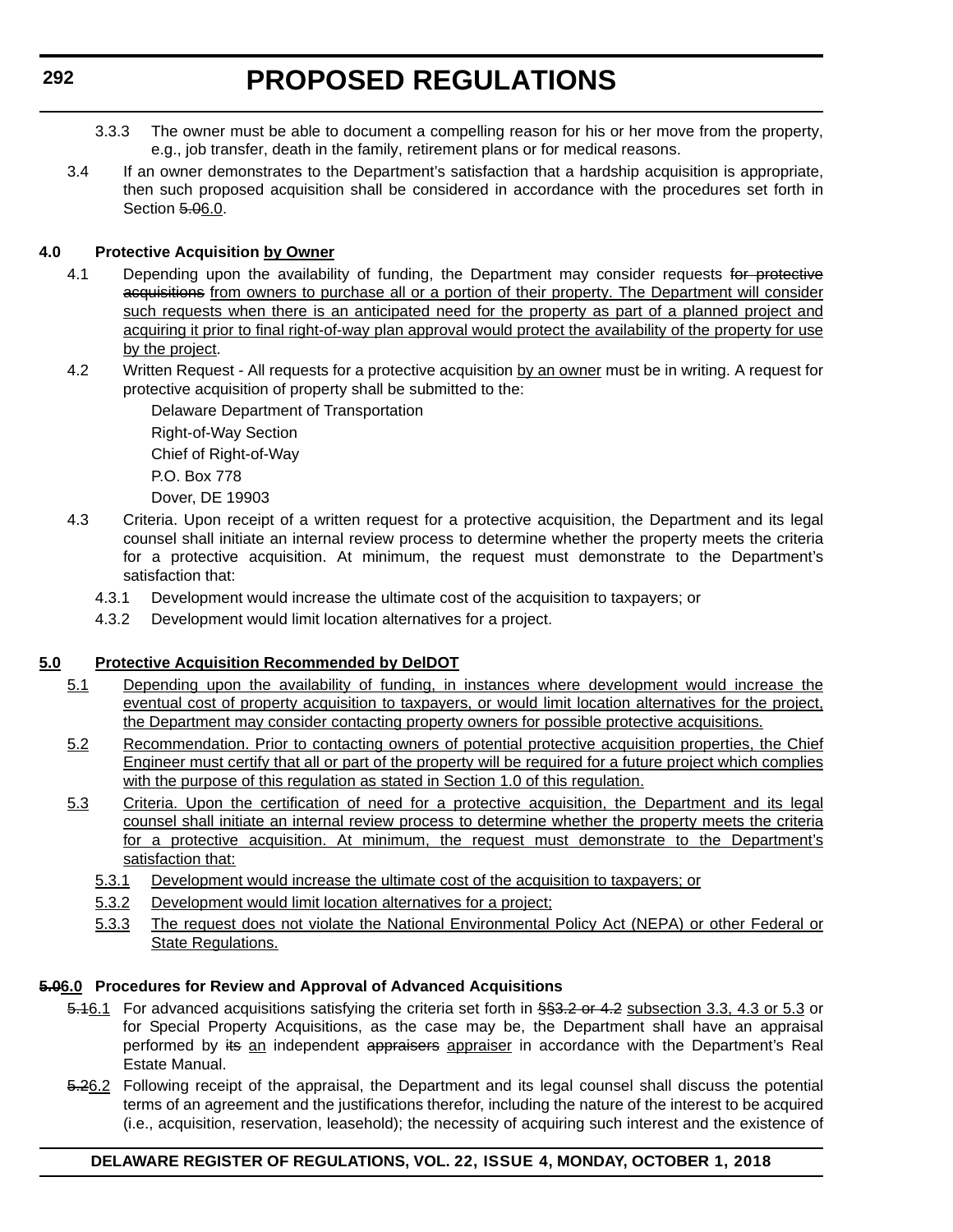any alternative transactions; the fair market value of such interest; the amount of land required; the duration of the agreement; and such other factors as may be relevant. Following such discussion, counsel shall prepare a detailed term sheet reflecting the material terms of the proposed transaction.

- 5.36.3 The Department will present the term sheet to the Advanced Acquisition Committee at a scheduled meeting as soon as reasonably practicable. The Committee shall consider the terms of and rationale for the proposed transaction and may either approve, approve with conditions, or reject such transaction. If the Committee approves the proposed transaction or approves with conditions, the Department shall negotiate the final terms with the owner.
	- 5.3.16.3.1 For Special Property Acquisitions made under the authority of 2 **Del.C.** §1309(5), the Committee's review shall be considered an advisory opinion.
- 5.46.4 The material terms of all advanced acquisitions shall be reflected in an agreement prepared or reviewed by the Department's legal counsel and signed by the owner and an authorized representative of the Department.

#### **6.07.0 Consistency Review of Certain DelDOT Real Property Proposed Advanced Acquisitions**

- 6.17.1 The Committee shall conduct a consistency review for certain of proposed real property advanced acquisitions by the Department. These acquisitions consist of those real properties determined by the Department as necessary for its projects for new corridors, expansion prior to approval of existing eorridors final right-of-way plans, real property affected acquisitions by the Corridor Capacity Preservation Program, and for Special Property Acquisitions. This review shall be conducted under the following time frames:
	- 6.1.1 For the preferred alternative for existing corridors or the expansion of existing corridors: After the projects are approved by the Council on Transportation.
	- 6.1.2 For the Department's Corridor Capacity Preservation Program, and Special Property Acquisitions: Prior to prior to initiating any real property acquisitions with owners.
- 6.2 The consistency review shall confirm that the Department's proposed real property acquisitions further the State's overall goals for land use planning, as expressed by project authorizations and appropriations adopted by the General Assembly.
- 6.37.2 At the scheduled meeting for the consistency review, the Department shall present to the Committee such evidence as it deems necessary to demonstrate that the proposed acquisitions are consistent with state planning goals. This evidence shall include:
	- 6.3.17.2.1 a detailed visual depiction of the proposed acquisitions;
	- 6.3.27.2.2 the relevant project pages from the Capital Improvement Program adopted by the Council on Transportation, pursuant to 29 **Del.C.** §§8409 and 8419;
	- 6.3.37.2.3 the relevant project authorizations as described in the relevant Bond and Capital Improvements Acts adopted by the General Assembly;
	- 6.3.47.2.4 where applicable, the Department's adopted Corridor Capacity Preservation plan for the corridor adopted in accordance with the procedures set forth in 17 **Del.C.** §145(d) for which the proposed acquisition would be made, along with other evidence showing how the acquisition furthers the Department's goals under that Program;
	- 6.3.5 where applicable, the relevant project approvals obtained from the Federal Highway Administration;
	- 6.3.67.2.5 for Special Property Acquisitions, evidence showing how the proposed acquisition furthers the Department's goals for the particular project purpose, including a cost/benefit analysis and other relevant data;
	- 6.3.77.2.6 a description of the State's Strategies for Policies and Spending, and how the project fits with those strategies; and strategies.
	- 6.3.8 documentation of the State Planning Office's approval of the project.
- 6.47.3 If the Committee determines that the proposed acquisition is consistent with state planning goals, it shall then notify the Department in writing. The Committee shall conclude its consistency review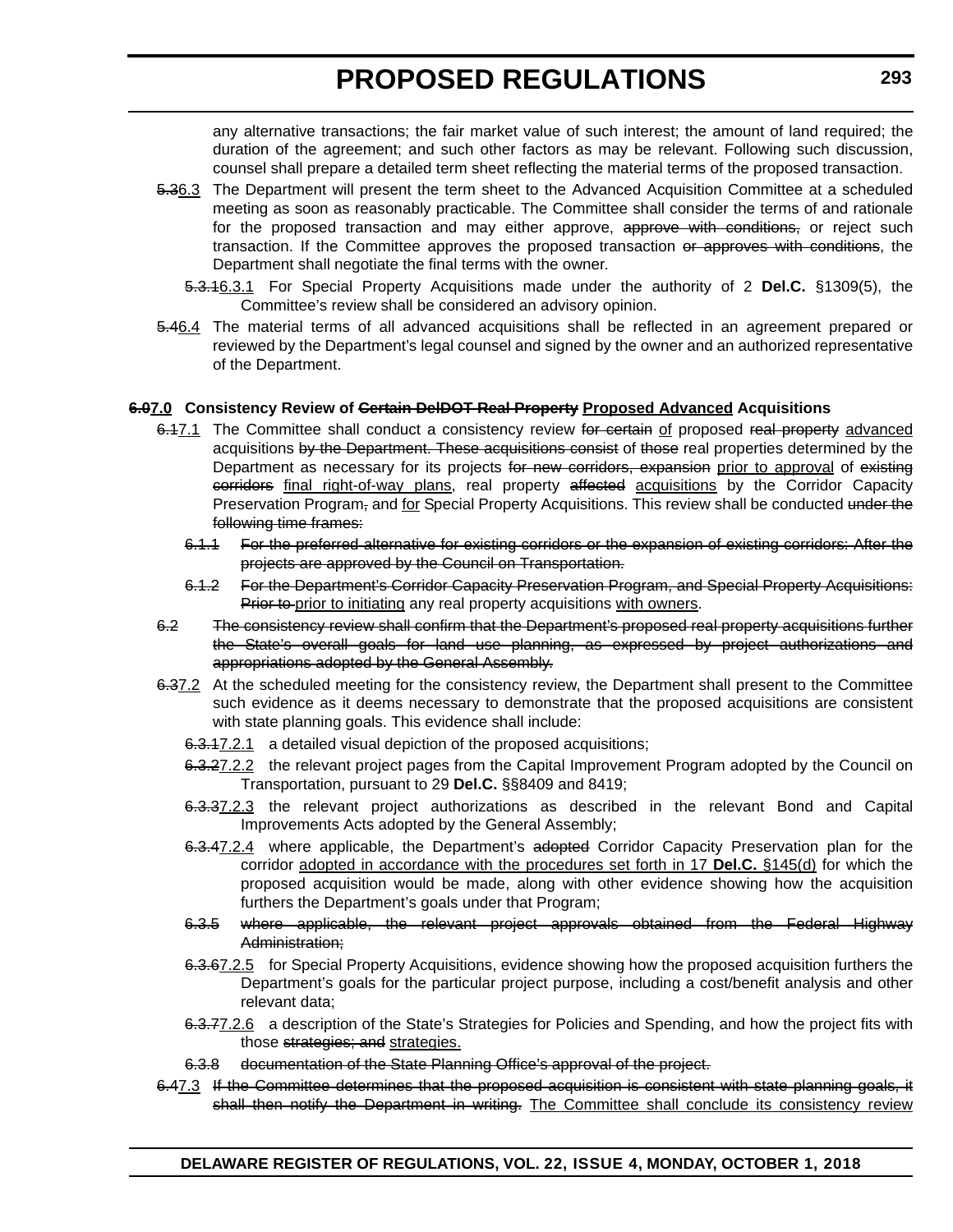indicating its support or denial of the proposed acquisition by simple majority vote of its members. A quorum must be present. The vote shall be recorded in the meeting minutes.

6.4.17.3.1 For Special Property Acquisitions made under the authority of 2 **Del.C.** §1309(5), the Committee's determination shall be considered an advisory opinion.

#### **8.0 Dispute Resolution Process**

- 6.58.1 If the Committee determines that the proposed acquisition is not consistent with state planning goals, it shall then notify the Department in writing, with an explanation of the basis for the Committee's determination. If after negotiations with the owner as identified above for advanced acquisitions satisfying the criteria set forth in subsection 3.3, 4.3 or 5.3 or for Special Property Acquisitions, the Department and the owner cannot reach an agreement upon the acquisition price or terms, the owner may request the following options:
	- 6.5.1 For Special Property Acquisitions made under the authority of 2 **Del.C.** §1309(5), the Committee's determination shall be considered an advisory opinion.
	- 8.1.1 Alternative Dispute Resolution
		- 8.1.1.1 Upon notification from the Department that an impasse has been reached, the owner may request to follow the Alternative Dispute Resolution (ADR) process as identified in DelDOT Regulation 2407.
		- 8.1.1.2 As per Regulation 2407, the owner and the Department will agree prior to commencing the ADR if the process shall be binding or non-binding. If the process is non-binding, the owner shall retain their rights under subsection 8.1.2
	- 8.1.2 Ceasing Advanced Acquisition
		- 8.1.2.1 Upon notification from the Department that an impasse has been reached, the owner may notify the Department that they are no longer interested in an Advanced Acquisition and do not wish to continue with either negotiations or ADR. The Department at that time shall cease all acquisition activities and notify the Advanced Acquisition Committee.
		- 8.1.2.2 If the Department ceases advanced acquisition activities at the request of the owner, advanced acquisition activities may not be re-initiated without first obtaining approval of the Advanced Acquisition Committee.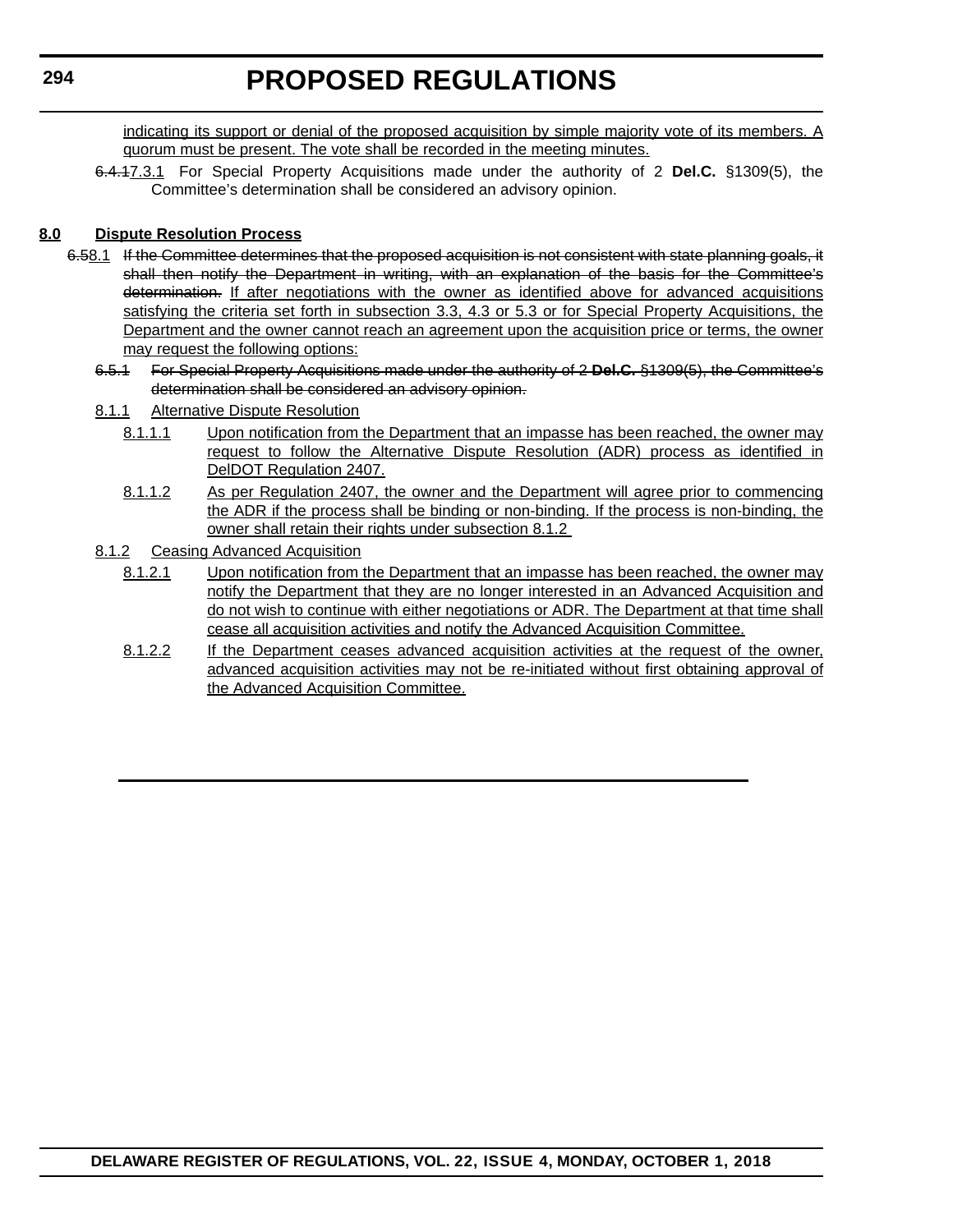### **Symbol Key**

Arial type indicates the text existing prior to the regulation being promulgated. Underlined text indicates new text added at the time of the proposed action. Language which is stricken through indicates text being deleted. **Bracketed Bold language]** indicates text added at the time the final order was issued. **Bracketed bold stricken through]** indicates language deleted at the time the final order was issued.

### **Final Regulations**

The opportunity for public comment shall be held open for a minimum of 30 days after the proposal is published in the *Register of Regulations*. At the conclusion of all hearings and after receipt within the time allowed of all written materials, upon all the testimonial and written evidence and information submitted, together with summaries of the evidence and information by subordinates, the agency shall determine whether a regulation should be adopted, amended or repealed and shall issue its conclusion in an order which shall include: (1) A brief summary of the evidence and information submitted; (2) A brief summary of its findings of fact with respect to the evidence and information, except where a rule of procedure is being adopted or amended; (3) A decision to adopt, amend or repeal a regulation or to take no action and the decision shall be supported by its findings on the evidence and information received; (4) The exact text and citation of such regulation adopted, amended or repealed; (5) The effective date of the order; (6) Any other findings or conclusions required by the law under which the agency has authority to act; and (7) The signature of at least a quorum of the agency members.

The effective date of an order which adopts, amends or repeals a regulation shall be not less than 10 days from the date the order adopting, amending or repealing a regulation has been published in its final form in the *Register of Regulations*, unless such adoption, amendment or repeal qualifies as an emergency under §10119.

#### **[DEPARTMENT OF AGRICULTURE](https://agriculture.delaware.gov/) [THOROUGHBRED RACING COMMISSION](https://agriculture.delaware.gov/thoroughbred-racing-commission/)**

Statutory Authority: 3 Delaware Code, Section 10103(c) (3 **Del.C.** §10103(c)) 3 **DE Admin. Code** 1001

#### **ORDER**

#### **[1001 Thoroughbred Racing](#page-4-0) Rules and Regulations**

The Thoroughbred Racing Commission ("Commission") issues this Order to take effect ten (10) days after the publication of this Order in the Delaware *Register of Regulations*:

1. Pursuant to its statutory authority, the Commission proposed for adoption revisions to the Commission's rule 15 to add new Rule 15.25 relating to the adoption by reference of the ARCI definition of the responsible person for an adverse finding in an out-of-competition test, new Rule 15.26 relating to the adoption by reference of the ARCI requirement for trainers to keep up-to-date records of all medications and treatments administered and to maintain 30-day records documenting all corticosteroid or other intra-articular injections to horses in their care, and new Rule 15.27 relating to the adoption by reference of the ARCI requirement for any veterinarian who treats a race horse on Commission grounds to submit a Veterinarian's Medication Report to the Commission Veterinarian. Other regulations issued by the Thoroughbred Racing Commission are not affected by this Order.

2. A copy of the proposed regulations was published in the June 1, 2018 edition of the Delaware *Register of Regulations* and has been available for inspection in the office of the Commission at 777 Delaware Park Boulevard, Wilmington, Delaware 19804 during regular office hours.

3. The Commission did not receive any written comments on the proposed regulations during the 30 day period following publication of the proposed regulations on June 1, 2018.

4. THEREFORE, IT IS ORDERED, that the proposed regulations are adopted and shall become effective October 11, 2018, after publication of the final regulation in the Delaware *Register of Regulations*.

#### **BY ORDER OF THE DELAWARE THOROUGHBRED RACING COMMISSION**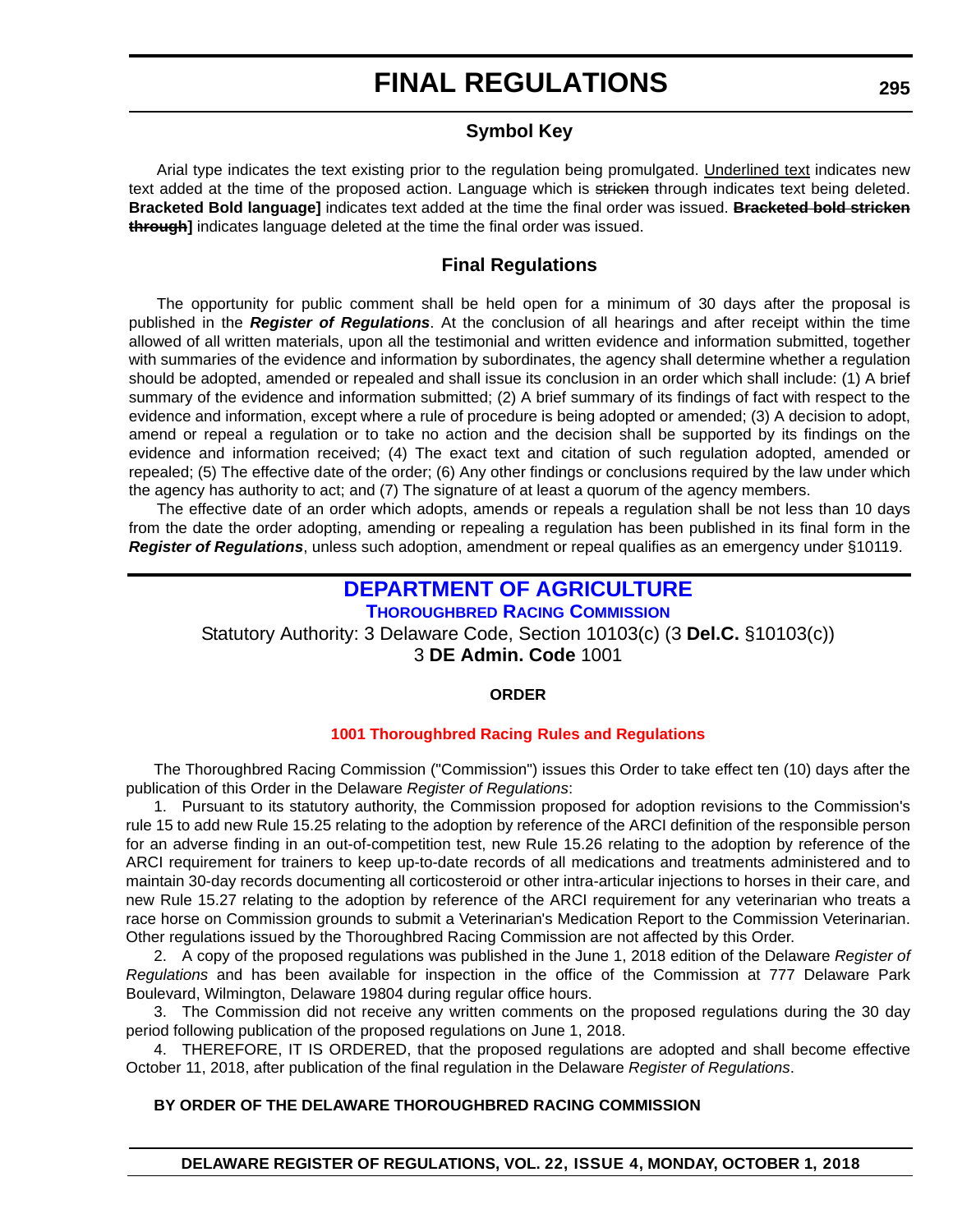W. Duncan Patterson, Chairman

**\*Please note that no changes were made to the regulation as originally proposed and published in the June 2018 issue of the** *Register* **at page 939 (21 DE Reg. 939). Therefore, the final regulation is not being republished. A copy of the final regulation is available at:**

**[1001 Thoroughbred Racing](http://regulations.delaware.gov/register/october2018/final/22 DE Reg 295 10-01-18.htm) Rules and Regulations**

### **[DEPARTMENT OF EDUCATION](https://www.doe.k12.de.us/)**

**OFFICE OF [THE SECRETARY](https://pubapps.doe.k12.de.us/EducationalDirectoryPublic/pages/Details/IndividualDetails.aspx?IndType=DOE&EmpID=10147)** Statutory Authority: 14 Delaware Code, Section 122(a) (14 **Del.C.** §122(a)) 14 **DE Admin. Code** 415

#### **REGULATORY IMPLEMENTING ORDER**

#### **[415 Voluntary School Assessment](#page-4-0)**

#### **I. SUMMARY OF THE EVIDENCE AND INFORMATION SUBMITTED**

Pursuant to 14 **Del.C.** §122(a), the Secretary of Education intends to amend 14 **DE Admin. Code** 415 Voluntary School Assessment. The regulation is being amended to delete unnecessary language that merely restates Delaware Code, delete language that conflicted with Delaware Code, and clarify the Department's definition of "adequate capacity."

Notice of the proposed regulation was published in the *News Journal* and *Delaware State New*s on August 1, 2018, in the form hereto attached as *Exhibit "A"*. No comments were received for this regulation.

#### **II. FINDINGS OF FACTS**

The Secretary finds that it is appropriate to amend 14 **DE Admin. Code** 415 Voluntary School Assessment in order to delete unnecessary language that merely restates Delaware Code, delete language that conflicted with Delaware Code, and clarify the Department's definition of "adequate capacity."

#### **III. DECISION TO AMEND THE REGULATION**

For the foregoing reasons, the Secretary concludes that it is appropriate to amend 14 **DE Admin. Code** 415 Voluntary School Assessment. Therefore, pursuant to 14 **Del.C.** §122(a), 14 **DE Admin. Code** 415 Voluntary School Assessment attached hereto as *Exhibit "B"* is hereby amended. Pursuant to the provision of 14 **Del.C.** §122(e), 14 **DE Admin. Code** 415 Voluntary School Assessment hereby amended shall be in effect for a period of five years from the effective date of this order as set forth in Section V. below.

#### **IV. TEXT AND CITATION**

The text of 14 **DE Admin. Code** 415 Voluntary School Assessment amended hereby shall be in the form attached hereto as *Exhibit "B"*, and said regulation shall be cited as 14 **DE Admin. Code** 415 Voluntary School Assessment in the *Administrative Code of Regulations* for the Department of Education.

#### **V. EFFECTIVE DATE OF ORDER**

The actions hereinabove referred to were taken by the Secretary pursuant to 14 **Del.C.** §122(a) on September 14, 2018. The effective date of this Order shall be ten (10) days from the date this Order is published in the Delaware *Register of Regulations*.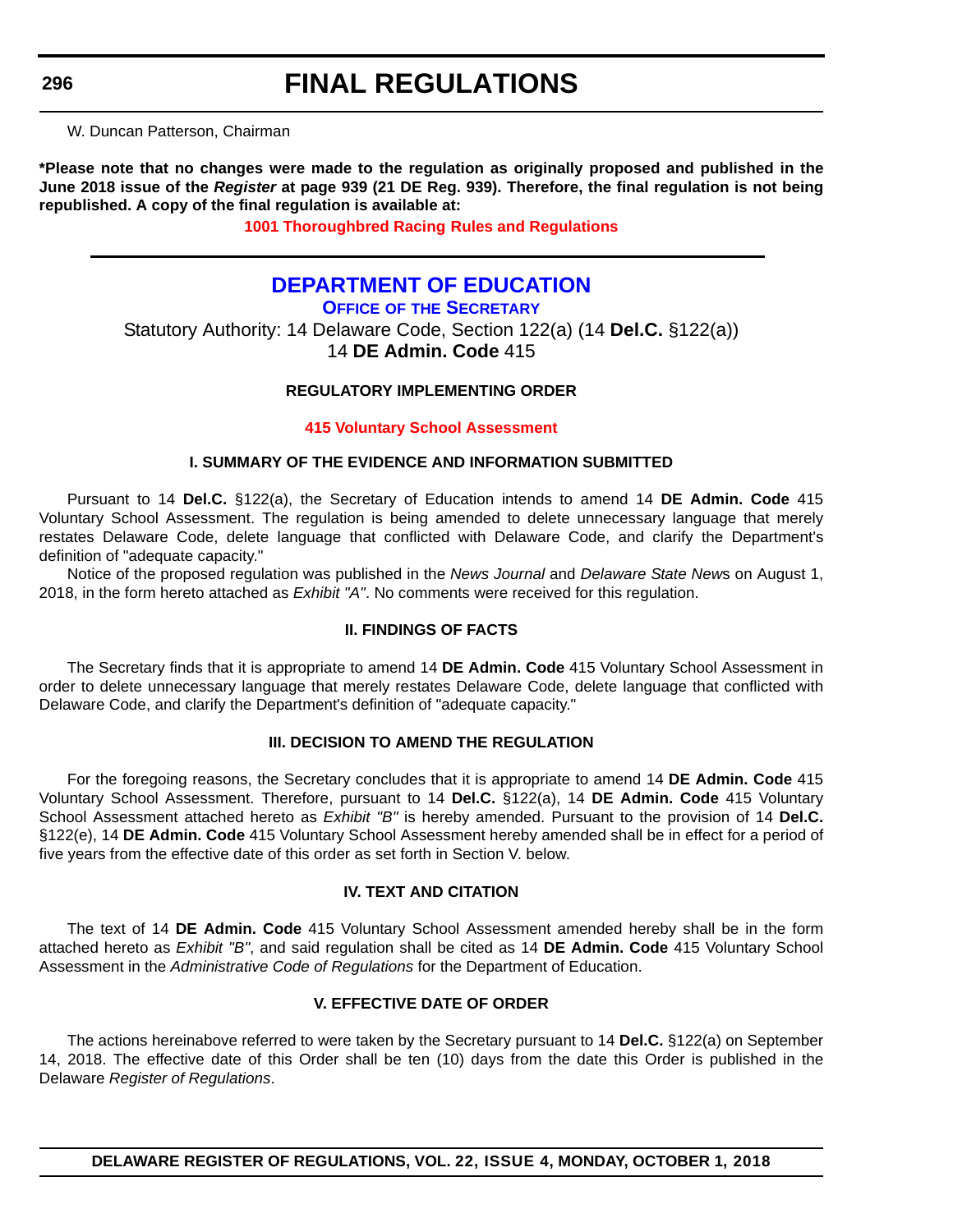**IT IS SO ORDERED** the 14<sup>th</sup> day of September 2018.

**Department of Education** Susan S. Bunting, Ed.D., Secretary of Education Approved this 14<sup>th</sup> day of September 2018

**\*Please note that no changes were made to the regulation as originally proposed and published in the August 2018 issue of the** *Register* **at page 109 (22 DE Reg. 109). Therefore, the final regulation is not being republished. A copy of the final regulation is available at:**

#### **[415 Voluntary School Assessment](http://regulations.delaware.gov/register/october2018/final/22 DE Reg 296 10-01-18.htm)**

#### **OFFICE OF [THE SECRETARY](https://pubapps.doe.k12.de.us/EducationalDirectoryPublic/pages/Details/IndividualDetails.aspx?IndType=DOE&EmpID=10147)**

Statutory Authority: 14 Delaware Code, Sections 122(a) and 4112(b) (14 **Del.C.** §§122(a) and 4112(b))

### 14 **DE Admin. Code** 608

#### **REGULATORY IMPLEMENTING ORDER**

#### **[608 Unsafe School Choice Option Policy](#page-4-0)**

#### **I. SUMMARY OF THE EVIDENCE AND INFORMATION SUBMITTED**

Pursuant to 14 **Del.C.**, Chapter 1, § 122 and Chapter 41, §4112(b), the Secretary of Education intends to amend 14 **DE Admin. Code** 608 Unsafe School Choice Option Policy. This regulation is being amended to provide the current federal statutory reference, remove language that is no longer included in the amended federal statute, including Adequate Yearly Progress (AYP), modify language for school choice when a school is identified as persistently dangerous, and remove the definition of Terroristic Threatening as it is no longer a mandatory criminal report under 14 **Del.C.** §4112(b).

Notice of the proposed regulation was published in the *News Journal* and *Delaware State News* on June 1, 2018, in the form hereto attached as *Exhibit "A"*. Comments were received from the Governor's Advisory Council for Exceptional Citizens and State Council for Persons with Disabilities noting that: (1) the criteria to qualify as an unsafe school is too high, making it easier to avoid being labeled "persistently dangerous." The Department notes that, based on a national review of other states' thresholds of being an "unsafe school," Delaware's definition is consistent and therefore does not need to be amended; and (2) the removal of the definition of "Terroristic Threatening" could have a large impact on the number of "unsafe incidents." The Department believes that the removal of the definition of "Terroristic Threatening" as a basis for an unsafe incident is consistent with most other states. Additionally, the Department added some clarifying language and made several grammatical corrections within this regulation to comply with drafting and style protocol.

#### **II. FINDINGS OF FACTS**

The Secretary finds that it is appropriate to amend 14 **DE Admin. Code** 608 Unsafe School Choice Option Policy in order to provide the current federal statutory reference, remove language that is no longer included in the amended federal statute including Adequate Yearly Progress (AYP), modify language for school choice when a school is identified as persistently dangerous, and remove the definition of Terroristic Threatening as it is no longer a mandatory criminal report under 14 **Del.C.** §4112(b).

#### **III. DECISION TO AMEND THE REGULATION**

For the foregoing reasons, the Secretary concludes that it is appropriate to amend 14 **DE Admin. Code** 608 Unsafe School Choice Option Policy. Therefore, pursuant to 14 **Del.C.** §122, 14 **DE Admin. Code** 608 Unsafe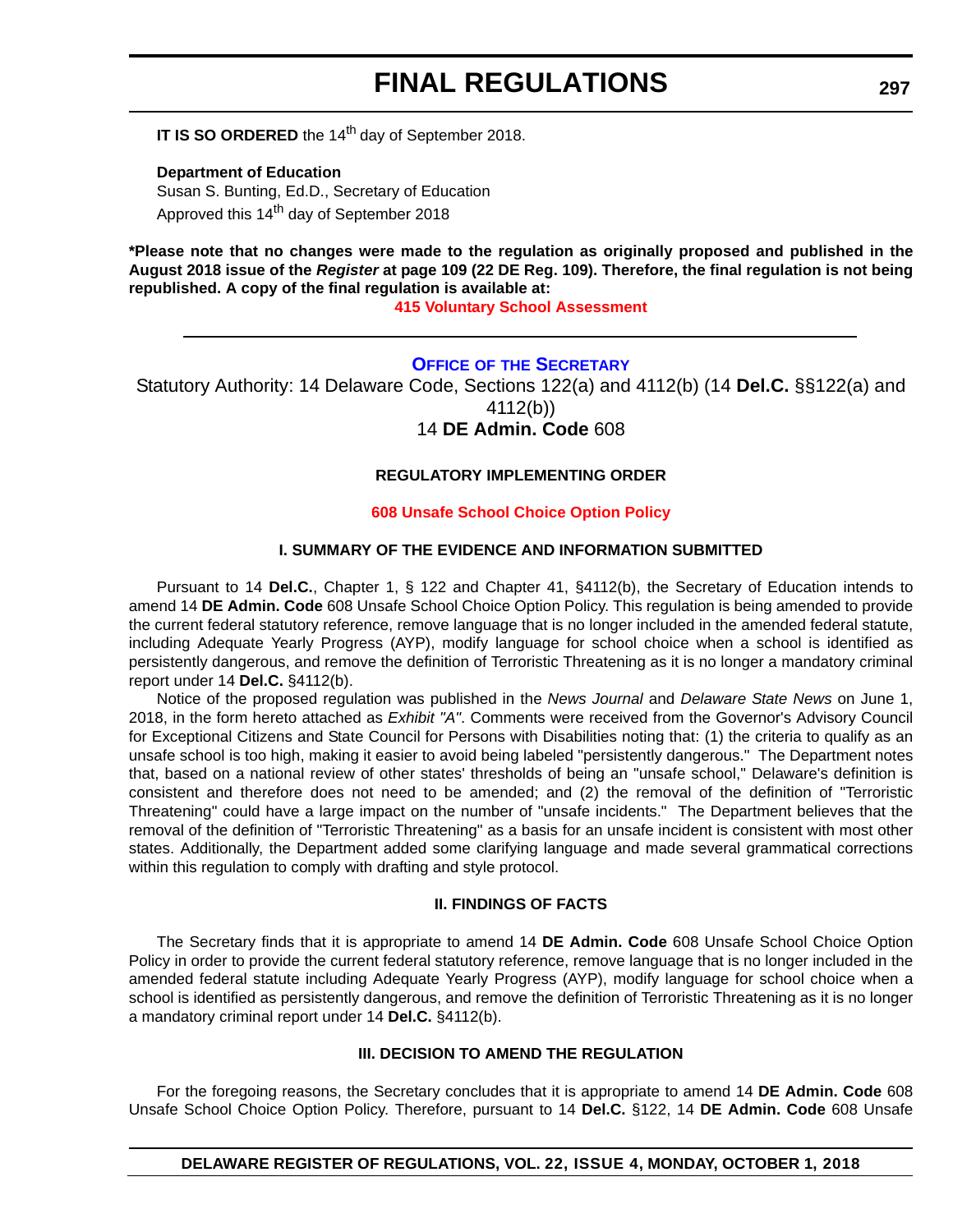**298**

## **FINAL REGULATIONS**

School Choice Option Policy attached hereto as *Exhibit "B"* is hereby amended. Pursuant to the provision of 14 **Del.C.** §122(e), 14 **DE Admin. Code** 608 Unsafe School Choice Option Policy hereby amended shall be in effect for a period of five years from the effective date of this order as set forth in Section V. below.

#### **IV. TEXT AND CITATION**

The text of 14 **DE Admin. Code** 608 Unsafe School Choice Option Policy amended hereby shall be in the form attached hereto as *Exhibit "B"*, and said regulation shall be cited as 14 **DE Admin. Code** 608 Unsafe School Choice Option Policy in the *Administrative Code of Regulations* for the Department of Education.

#### **V. EFFECTIVE DATE OF ORDER**

The actions hereinabove referred to were taken by the Secretary pursuant to 14 **Del.C.** §122 on September 14, 2018. The effective date of this Order shall be ten (10) days from the date this Order is published in the Delaware *Register of Regulations*.

**IT IS SO ORDERED** the 14<sup>th</sup> day of September 2018.

#### **Department of Education**

Susan S. Bunting, Ed.D., Secretary of Education Approved this 14<sup>th</sup> day of September 2018

#### **608 Unsafe School Choice Option Policy** *(Break in Continuity of Sections)*

#### **2.03.0 Identification of Persistently Dangerous Schools**

- 2.13.1 The Department of Education shall identify each **[persistently dangerous school Persistently Dangerous School]** using the data reported to it pursuant to the provisions of 14 **Del.C.** §4112**,** 14 **DE Admin. Code** 601, and any expulsion and suspension data as required by the Department.
- 2.23.2 Notwithstanding any provision herein to the contrary, any year that a **[school School]** fails to comply with the reporting mandates, as set forth in  $2.13.1$  above, to the Delaware Department of Education or to the appropriate police agency as set forth above, the Department of Education will consider the **[school School]** as if it otherwise met the criteria to be classified as a **[persistently dangerous school Persistently Dangerous School]** for that year until such time as it may be determined, in the sole discretion of the Department, that the **[school School]** has met such reporting requirements.
- 2.33.3 A **[school School]** identified as **[persistently dangerous a Persistently Dangerous School]** will retain that designation for the entire fiscal year.

#### **3.04.0 Students Attending Schools Labeled as Persistently Dangerous**

- 3.14.1 A student attending a **[persistently dangerous school Persistently Dangerous School]** shall be allowed to choice to a safe Safe **[school School]** in the same school district, including a charter school**[;]** provided **[such an that a charter school]** option exists in **[the district that school district's boundaries]**, the student should be permitted to transfer to a school that is making adequate yearly progress and has not been identified as being in school improvement, corrective action or restructuring.
- 3.24.2 Each public school district having one or more **[persistently dangerous schools Persistently Dangerous Schools]** and any charter school identified as a **[persistently dangerous school Persistently Dangerous School]** shall develop a plan and time line that describes the process for notifying parents of the **[school's School's]** status and for relocating any student who exercises the right to choice to a safe Safe **[school School]**. The plan shall also describe the corrective actions that will be implemented. The plan shall be forwarded to the Department of Education no later than September 15th of the year that the **[school School]** is identified.

#### **DELAWARE REGISTER OF REGULATIONS, VOL. 22, ISSUE 4, MONDAY, OCTOBER 1, 2018**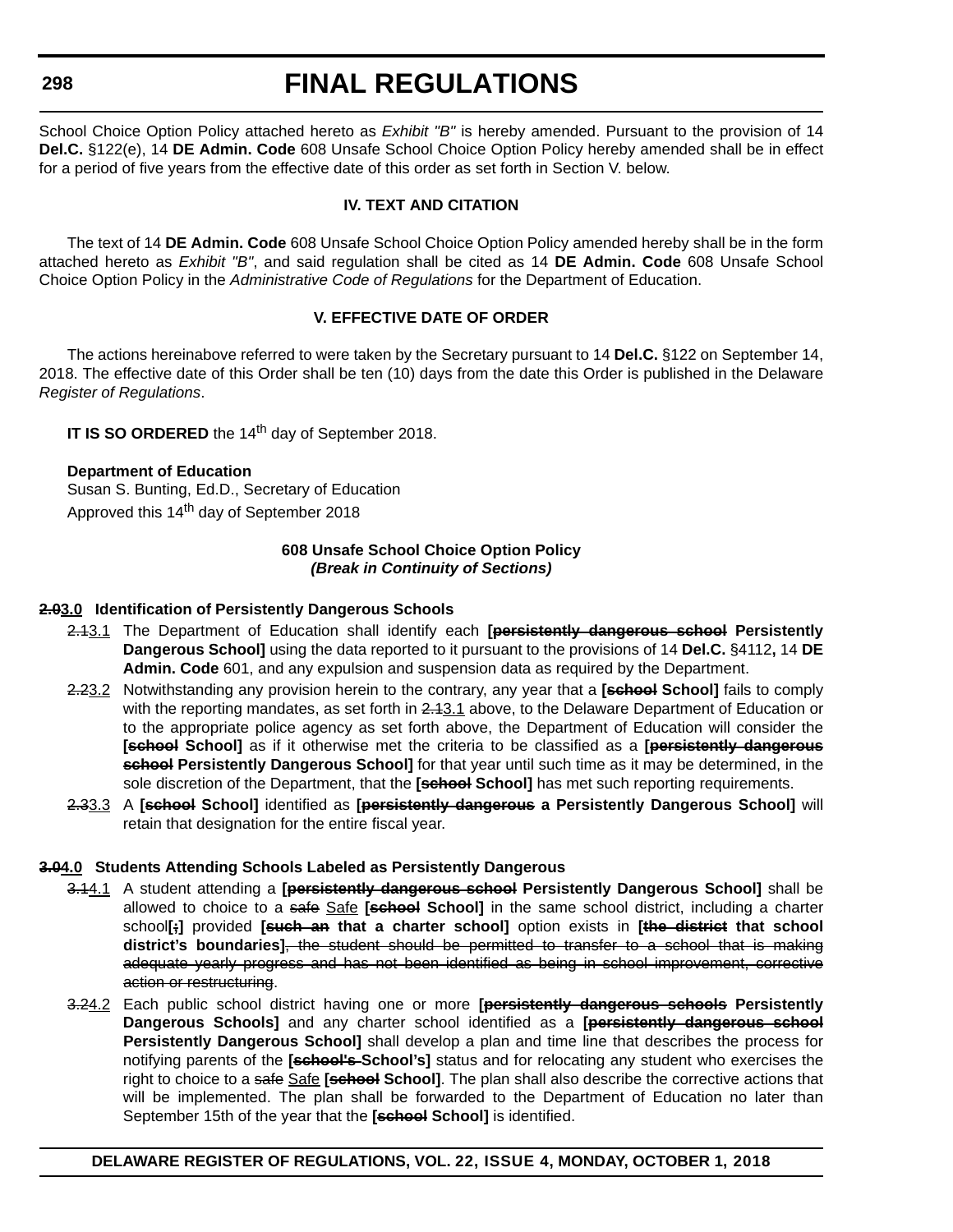#### **4.05.0 Students Who are Victims of a Violent Felony**

- 4.15.1 A student who is the victim of a Violent Felony while in or on the grounds of a **[seheel School]** in which the student is enrolled shall be allowed to choice to a safe Safe **[school School]** in the same school district, including a charter school **[provided that a charter school option exists in that school district's boundaries]**; the student should be permitted to transfer to a school that is making adequate yearly progress and has not been identified as being in school improvement, corrective action or restructuring. Each school district and charter school shall have an electronic copy of the current policies and procedures on file with the Department of Education.
- 4.25.2 All school districts and charter schools shall establish a plan that describes their policies and procedures for providing school choice options to a student who is the victim of a **[violent felony Violent Felony]**, including the process for notifying parents.
- 4.35.3 Each school district and charter school shall provide an electronic copy of any new or revised policies and procedures within ninety (90) days of any revision(s) regardless of whether said revisions were made as a result of changes to Federal, state or local law, regulations, guidance or policies post the policy and procedures on the **[school]** district's or charter school's website, with hard **[copy copies]** provided to any requesting parties.

**\*Please note that no additional changes were made to the regulation as originally proposed and published in the June 2018 issue of the** *Register* **at page 947 (21 DE Reg. 947). Therefore, the final regulation is not being republished here in its entirety. A copy of the final regulation is available at: [608 Unsafe School Choice Option Policy](http://regulations.delaware.gov/register/october2018/final/22 DE Reg 297 10-01-18.htm)**

### **[DEPARTMENT OF HEALTH AND SOCIAL SERVICES](https://www.dhss.delaware.gov/dhss/index.html) DIVISION OF MEDICAID [AND MEDICAL ASSISTANCE](https://www.dhss.delaware.gov/dhss/dmma/)**

Statutory Authority: 31 Delaware Code, Section 512 (31 **Del.C.** §512) 16 **DE Admin. Code** 18700

#### **ORDER**

#### **[CHIP Premium Requirements](#page-4-0)**

#### **NATURE OF THE PROCEEDINGS:**

Delaware Health and Social Services ("Department") / Division of Medicaid and Medical Assistance initiated proceedings to amend Title XIX Medicaid State Plan and the Delaware Social Services Manual (DSSM) regarding Cost Sharing and Payment, specifically, *to update CHIP Premium Requirements*. The Department's proceedings to amend its regulations were initiated pursuant to 29 Delaware Code Section 10114 and its authority as prescribed by 31 Delaware Code Section 512.

The Department published its notice of proposed regulation changes pursuant to 29 Delaware Code Section 10115 in the August 2018 Delaware *Register of Regulations*, requiring written materials and suggestions from the public concerning the proposed regulations to be produced by August 31, 2018 at which time the Department would receive information, factual evidence and public comment to the said proposed changes to the regulations.

#### **SUMMARY OF PROPOSAL**

Effective for services provided on and after July 1, 2018 Delaware Health and Social Services/Division of Medicaid and Medical Assistance (DHSS/DMMA) proposes to amend XXI Delaware Healthy Children Program State Plan sections 8.2. & 8.5 and Delaware Social Services Manual (DSSM) 18700, specifically, to update CHIP Premium Requirements.

#### **Background**

The Balanced Budget Act of 1997, enacted on August 5, 1997, established the "State Children's Health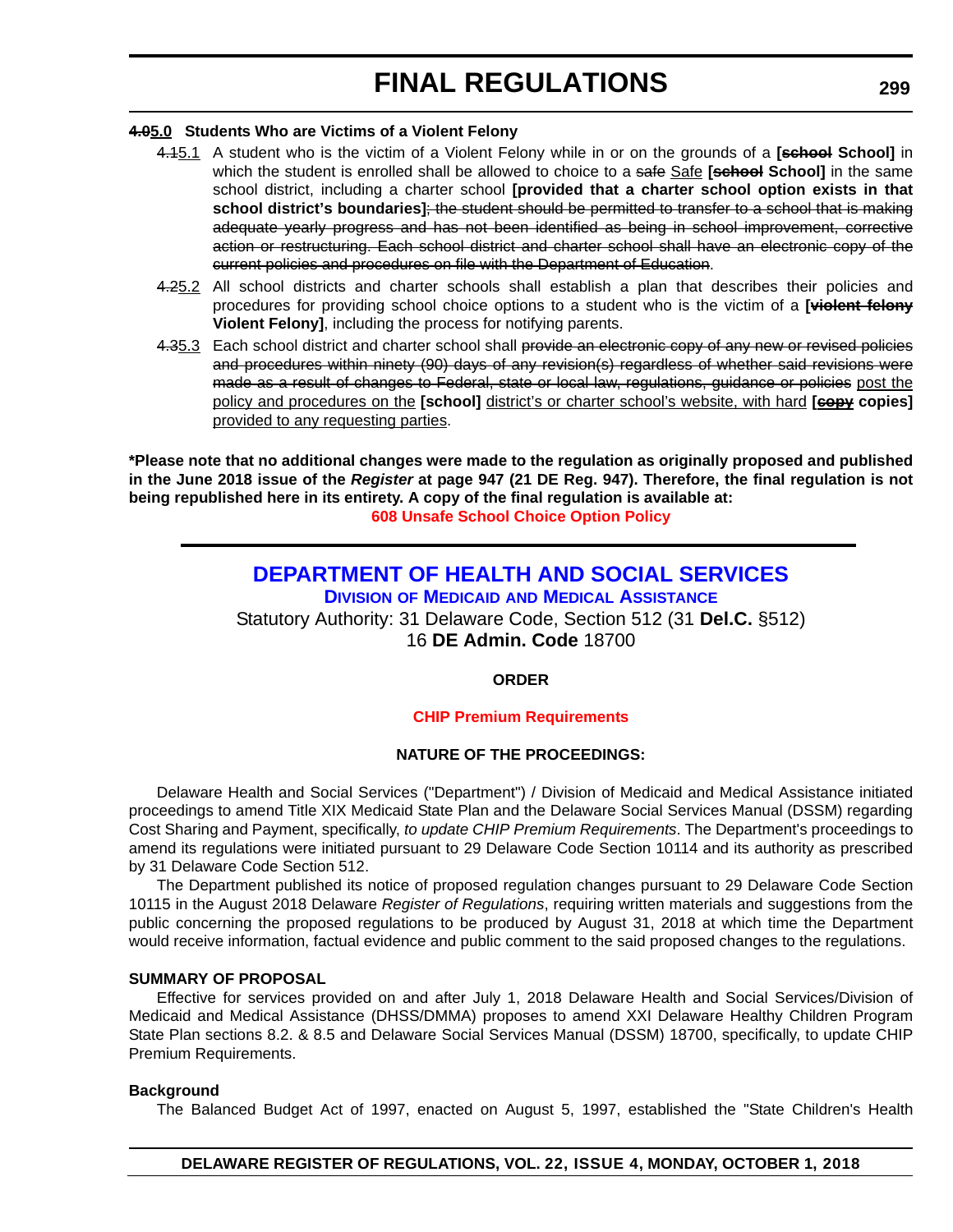#### **300**

## **FINAL REGULATIONS**

Insurance Program (SCHIP)" by adding Title XXI to the Social Security Act. The purpose of this program is to provide funds to States to enable them to initiate and expand the provision of child health assistance to uninsured, low-income children in an effective and efficient manner that is coordinated with other sources of health benefits coverage for children. Delaware's SCHIP program called the Delaware Healthy Children Program (DHCP) is authorized under Title 19, Chapter 99, and Section 9905 of the Delaware Code.

#### *Modified Adjusted Gross Income (MAGI) Conversion Plan*

Under the Affordable Care Act, to complete the transition to the MAGI-based methodology, states developed MAGI-based income eligibility standards for the applicable eligibility groups that "are not less than the effective income levels" that were used to determine Medicaid and CHIP income eligibility as of the enactment of the Affordable Care Act. The conversion of current income eligibility standards to equivalent MAGI-based income eligibility standards account for any income disregards now used. Finally, under section 1902(e)(14)(E) of the Act, each state must submit to the Secretary for approval its proposed MAGI-equivalent income eligibility standards and the methodologies and procedures that support those proposed standards, for each applicable eligibility group. This submission is referred to as the state's "MAGI Conversion Plan". Delaware's conversion plan was approved on September 17, 2013.

The conversion to MAGI-based income eligibility standards impacts the percentages of the Federal Poverty Level (FPL) used to set the premium levels under CHIP. The Centers for Medicare and Medicaid Services (CMS) advised Delaware that the State needed to amend the Delaware's Children's Health Insurance Program (CHIP) State Plan to update the premium levels to account for the MAGI-based conversion standards. Therefore, Delaware Health and Social Services (DHSS)/Division of Medicaid and Medical Assistance (DMMA) drafted a proposed CHIP State Plan Amendment (SPA) to change the percentages of the Federal Poverty Level (FPL) applied to the premium levels and to describe the incentives for pre-payment of premiums. The proposed regulation was published in the September 2014 Delaware *Register of Regulations* for public comment. The final regulation was published in the November 2014 Delaware *Register of Regulations* and the SPA was submitted to CMS on December 17, 2014. DMMA worked with CMS over the course of two (2) years to re-work the language in Delaware's CHIP State Plan to reflect the new ACA requirements, and update the CHIP family premium cost sharing amounts to be consistent with the state's approved Modified Gross Income conversion plan. The SPA was approved on May 19, 2016.

#### **Statutory Authority**

- Patient Protection and Affordable Care Act (Pub. L. No. 111-148 as amended by the Health Care and Education Reconciliation Act of 2010 (Pub. L. No. 111-152), together known as the Affordable Care Act
- Title XXI of the Social Security Act, *State Children's Health Insurance Program*
- 42 CFR Part 457, *State Children's Health Insurance Programs (SCHIPs)*
- 16 Delaware Code, Section 9909

#### **Purpose**

The purpose of this SPA is to update the CHIP family premium structure to align with federal regulation.

#### *Public Notice*

In accordance with the *federal* public notice requirements established at Section 1902(a)(13)(A) of the Social Security Act and 42 CFR 447.205 and the state public notice requirements of Title 29, Chapter 101 of the Delaware Code, Delaware Health and Social Services (DHSS)/Division of Medicaid and Medical Assistance (DMMA) gives public notice and provides an open comment period for thirty (30) days to allow all stakeholders an opportunity to provide input on the proposed regulation. Comments were to have been received by 4:30 p.m. on August 31, 2018.

#### *Centers for Medicare and Medicaid Services Review and Approval*

The provisions of this state plan amendment (SPA) are subject to approval by the Centers for Medicare and Medicaid Services (CMS). The draft SPA page(s) may undergo further revisions before and after submittal to CMS based upon public comment and/or CMS feedback. The final version may be subject to significant change.

#### *Provider Manuals and Communications Update*

Also, there may be additional provider manuals that may require updates as a result of these changes. The

#### **DELAWARE REGISTER OF REGULATIONS, VOL. 22, ISSUE 4, MONDAY, OCTOBER 1, 2018**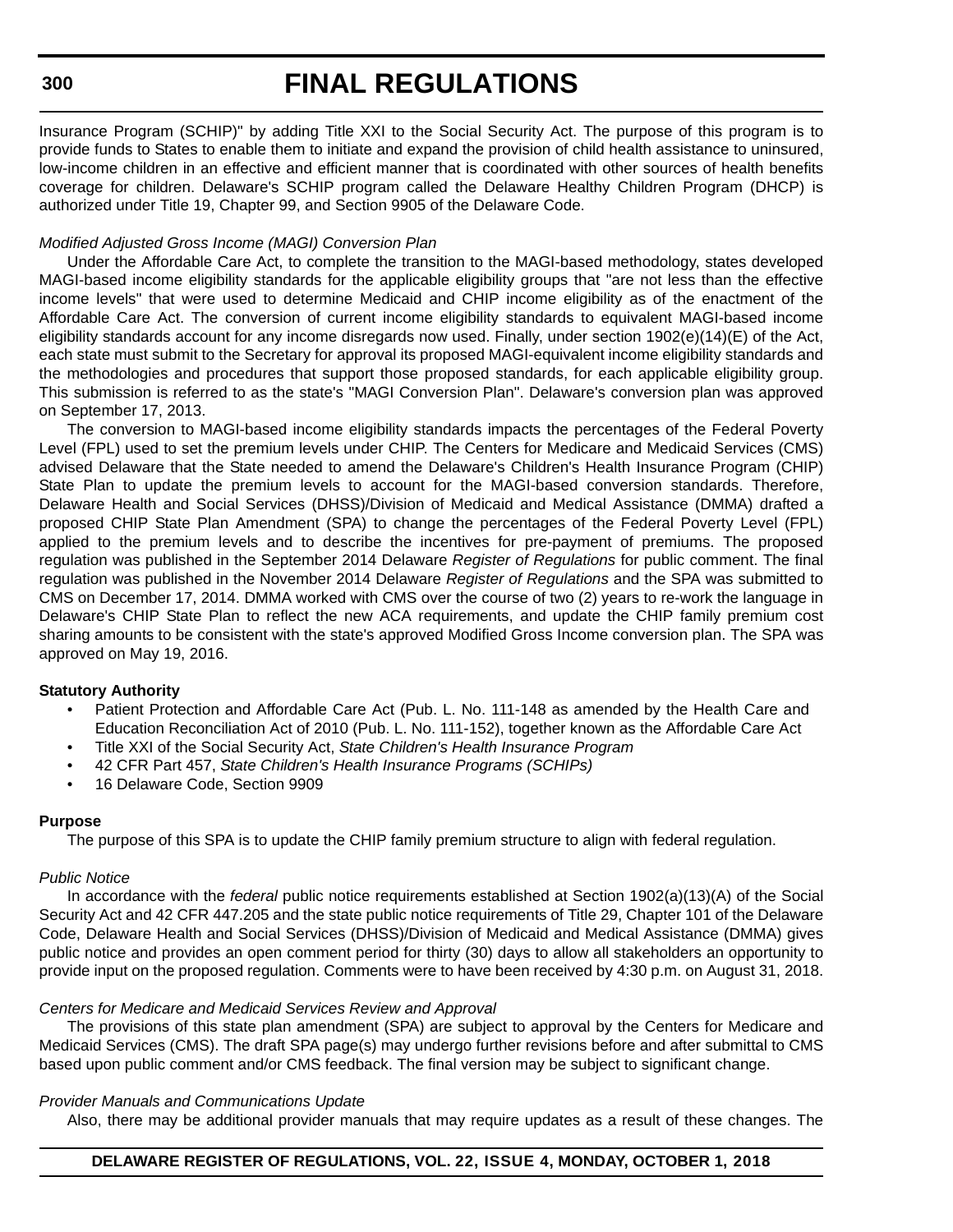applicable Delaware Medical Assistance Program (DMAP) Provider Policy Specific Manuals and/or Delaware Medical Assistance Portal will be updated. Manual updates, revised pages or additions to the provider manual are issued, as required, for new policy, policy clarification, and/or revisions to the DMAP program. Provider billing guidelines or instructions to incorporate any new requirement may also be issued. A newsletter system is utilized to distribute new or revised manual material and to provide any other pertinent information regarding DMAP updates. DMAP updates are available on the Delaware Medical Assistance Portal website: [https://](https://medicaid.dhss.delaware.gov/provider) [medicaid.dhss.delaware.gov/provider](https://medicaid.dhss.delaware.gov/provider)

#### **Fiscal Impact Statement**

The following fiscal impact is projected:

|                       | lFederal Fiscal Year 2019 | Federal Fiscal Year 2020 |
|-----------------------|---------------------------|--------------------------|
| <b>IFederal funds</b> | \$46,179                  | \$40.432                 |
| General (State) funds | \$3,321                   | \$9,068                  |

#### **Summary of Comments Received with Agency Response and Explanation of Changes**

There were no comments received during the comment period.

#### **FINDINGS OF FACT:**

The Department finds that the proposed changes as set forth in the August 2018 *Register of Regulations* should be adopted.

THEREFORE, IT IS ORDERED, that the proposed regulation to amend Title XIX Medicaid State Plan and the Delaware Social Services Manual (DSSM) regarding Cost Sharing and Payment, specifically, *to update CHIP Premium Requirements*, is adopted and shall be final effective October 12, 2018.

Date of Signature: 9/17/18 Kara Odom Walker, MD, MPH, MSHS Secretary, DHSS

**\*Please note that no changes were made to the regulation as originally proposed and published in the August 2018 issue of the** *Register* **at page 122 (22 DE Reg. 122). Therefore, the final regulation is not being republished. A copy of the final regulation is available at:**

#### **[CHIP Premium Requirements](http://regulations.delaware.gov/register/october2018/final/22 DE Reg 299 10-01-18.htm)**

**DIVISION OF MEDICAID [AND MEDICAL ASSISTANCE](https://www.dhss.delaware.gov/dhss/dmma/)** Statutory Authority: 31 Delaware Code, Section 512 (31 **Del.C.** §512)

#### **ORDER**

#### **[Asset Verification System](#page-4-0)**

#### **NATURE OF THE PROCEEDINGS:**

Delaware Health and Social Services ("Department") / Division of Medicaid and Medical Assistance initiated proceedings to amend Title XIX Medicaid State Plan regarding the Asset Verification System, specifically, to identify the contractor selected to implement the system. The Department's proceedings to amend its regulations were initiated pursuant to 29 Delaware Code Section 10114 and its authority as prescribed by 31 Delaware Code Section 512.

The Department published its notice of proposed regulation changes pursuant to 29 Delaware Code Section 10115 in the August 2018 Delaware *Register of Regulations*, requiring written materials and suggestions from the public concerning the proposed regulations to be produced by August 31, 2018 at which time the Department would receive information, factual evidence and public comment to the said proposed changes to the regulations.

#### **DELAWARE REGISTER OF REGULATIONS, VOL. 22, ISSUE 4, MONDAY, OCTOBER 1, 2018**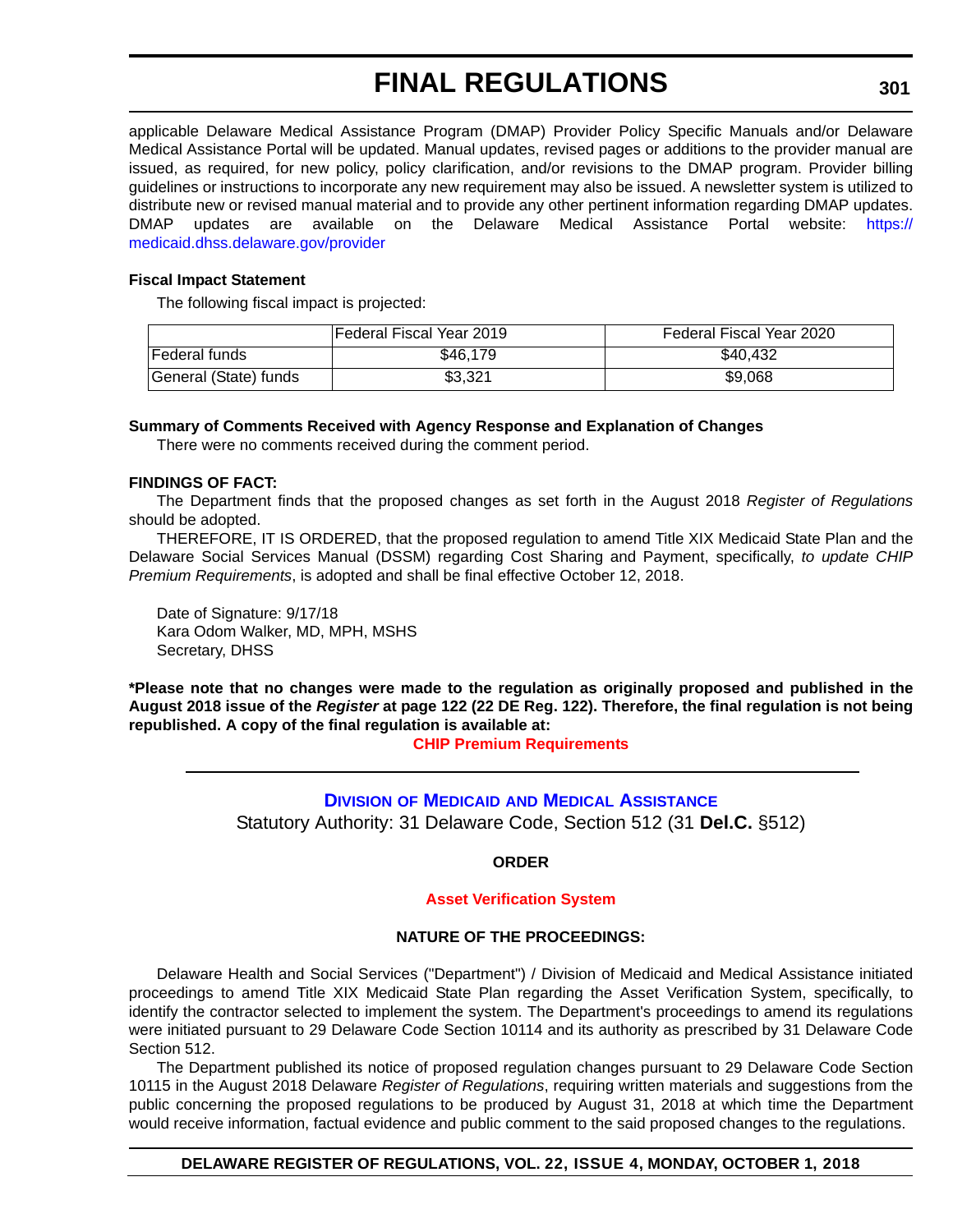#### **SUMMARY OF PROPOSAL**

Effective for services provided on and after October 1, 2018 Delaware Health and Social Services/Division of Medicaid and Medical Assistance (DHSS/DMMA) proposes to amend Title XIX Medicaid State Plan pages Supplement 16 to Attachment 2.6 A Pages 1 - 3 regarding the Asset Verification System, specifically, to identify the contractor selected to implement the system.

#### **Background**

In a letter dated February 8, 2012, CMS approved DE SPA# 11-011 which proposed to implement an Asset Verification System, a system for verifying the assets of aged, blind or disabled applicants for and recipients of Medicaid.

Individuals whose eligibility is being determined or redetermined (and others whose finances are relevant to eligibility) must authorize the State agency to obtain records from any financial institution in connection with the eligibility determination in order to verify the individual's assets. The verification program is to be "consistent with the approach of the Commissioner of Social Security" under Section 1631 of the SSA, i.e., an electronic verification system. Individuals who refuse or revoke their authorization may be determined ineligible for medical assistance.

For purposes of implementing an asset verification program under this section, a State may select and enter into a contract with a public or private entity. The DE SPA# 11-011 did not identify a contractor.

Although Delaware has been complying with and meeting the requirements of AVS, in an effort to provide increased efficiency and oversight, a Request for Proposal was issued in 2017 and a contractor identified.

#### **Statutory Authority**

- Supplemental Appropriations Act of 2008, Public Law 111-148, Title VII, Section 7001(d)
- Social Security Act §1940, A*sset Verification through Access to Information Held By Financial Institutions*

#### **Purpose**

The purpose of this proposed regulation is to identify the contractor selected to implement the Asset Verification System.

#### *Public Notice*

In accordance with the *federal* public notice requirements established at Section 1902(a)(13)(A) of the Social Security Act and 42 CFR 447.205 and the *state* public notice requirements of Title 29, Chapter 101 of the Delaware Code, Delaware Health and Social Services (DHSS)/Division of Medicaid and Medical Assistance (DMMA) gives public notice and provides an open comment period for thirty (30) days to allow all stakeholders an opportunity to provide input on the proposed regulation. Comments were to have been received by 4:30 p.m. on August 31, 2018.

#### *Centers for Medicare and Medicaid Services Review and Approval*

The provisions of this state plan amendment (SPA) are subject to approval by the Centers for Medicare and Medicaid Services (CMS). The draft SPA page(s) may undergo further revisions before and after submittal to CMS based upon public comment and/or CMS feedback. The final version may be subject to significant change.

#### *Provider Manuals and Communications Update*

Also, there may be additional provider manuals that may require updates as a result of these changes. The applicable Delaware Medical Assistance Program (DMAP) Provider Policy Specific Manuals and/or Delaware Medical Assistance Portal will be updated. Manual updates, revised pages or additions to the provider manual are issued, as required, for new policy, policy clarification, and/or revisions to the DMAP program. Provider billing guidelines or instructions to incorporate any new requirement may also be issued. A newsletter system is utilized to distribute new or revised manual material and to provide any other pertinent information regarding DMAP updates. DMAP updates are available on the Delaware Medical Assistance Portal website: [https://](https://medicaid.dhss.delaware.gov/provider) [medicaid.dhss.delaware.gov/provider](https://medicaid.dhss.delaware.gov/provider)

#### **Fiscal Impact Statement**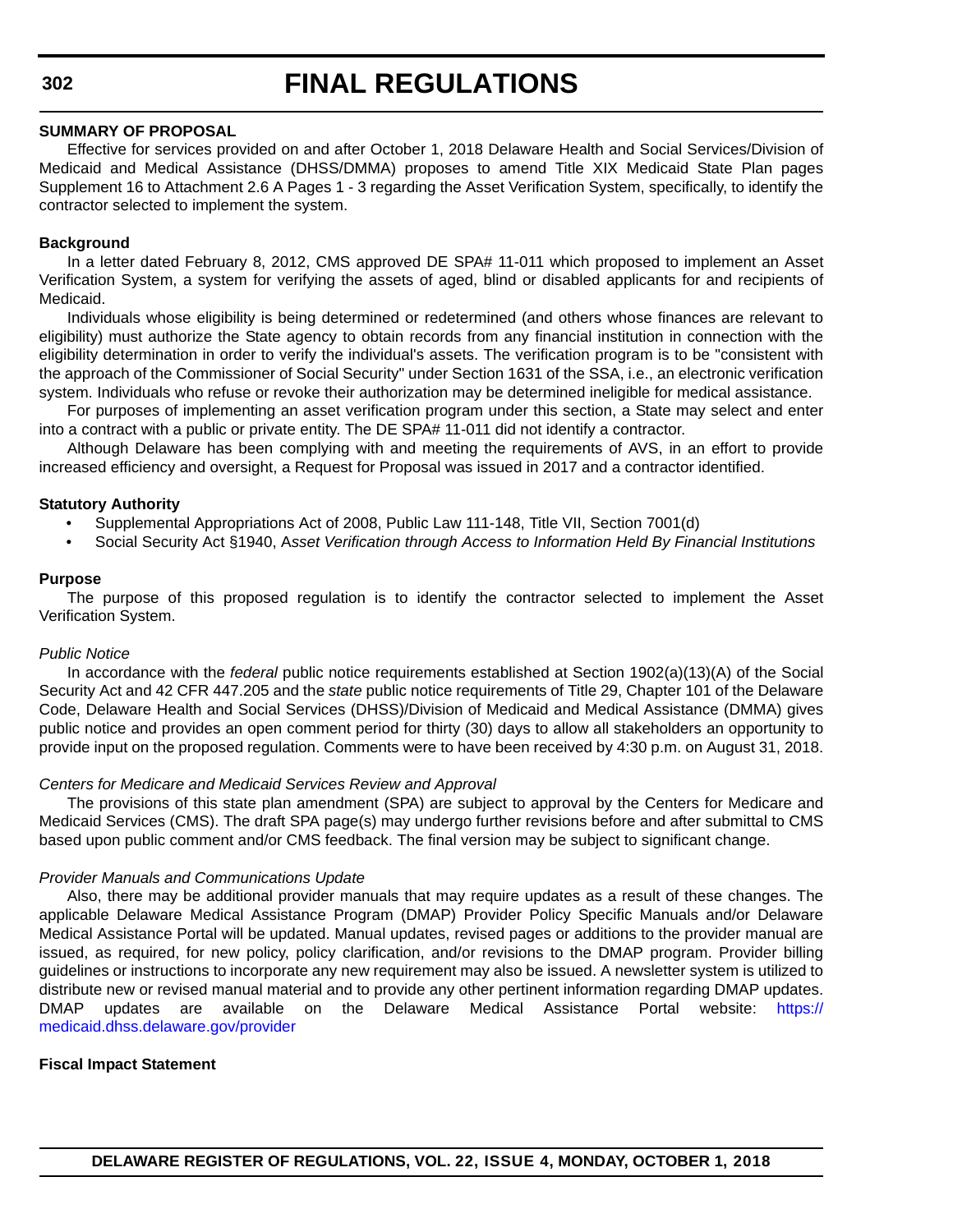The following fiscal impact is projected:

|                       | Federal Fiscal Year 2018 | Federal Fiscal Year 2019 |
|-----------------------|--------------------------|--------------------------|
| Federal funds         | \$570,906                | \$217,536                |
| General (State) funds | \$91.137                 | \$72.512                 |

#### **Summary of Comments Received with Agency Response and Explanation of Changes**

There were no comments received during the comment period.

#### **FINDINGS OF FACT:**

The Department finds that the proposed changes as set forth in the August 2018 *Register of Regulations* should be adopted.

THEREFORE, IT IS ORDERED, that the proposed regulation to amend Title XIX Medicaid State Plan regarding the Asset Verification System, specifically, to identify the contractor selected to implement the system, is adopted and shall be final effective October 12, 2018.

Date of Signature: 9/18/18 Kara Odom Walker, MD, MPH, MSHS Secretary, DHSS

#### *(Break in Continuity of Sections)*

FINAL Supplement 16 to Attachment 2.6 A Page 3

#### STATE PLAN UNDER TITLE XIX OF THE SOCIAL SECURITY ACT STATE/TERRITORY: **DELAWARE**

#### ASSET VERIFICATION SYSTEM

**[2.3.]**Provide the AVS implementation description and other information requested for the implementation approach checked in Section 2.

#### *The contractor is not known at this time.*

*The Agency will select a contractor through the Request for Proposal (RFP) process.*

*Delaware has contracted with Public Consulting Group Incorporated to provide an Asset Verification System (AVS), to identify assets of Medicaid applicants and recipients held at various Financial Institutions (FI's). This system complies The system and entity chosen will be able to comply with the following requirements of Supplement 16 to Attachment 2.6-A, Page 1:*

*A. An electronic request and response process for asset verification;*

- *B. A database of financial institutions (FIs) that provide data to the entity meeting the geographic requirements of the entity;*
- *C. A 5-year look-back of the assets on individual applicants, recipients, spouses and partners;*
- *D. A secure system based on a recognized industry standard as defined by the United States Commerce Department's National Institute of Standards and Technology, or NIST;*
- *E. Verification request will include both open and closed asset account information as determined by the State*;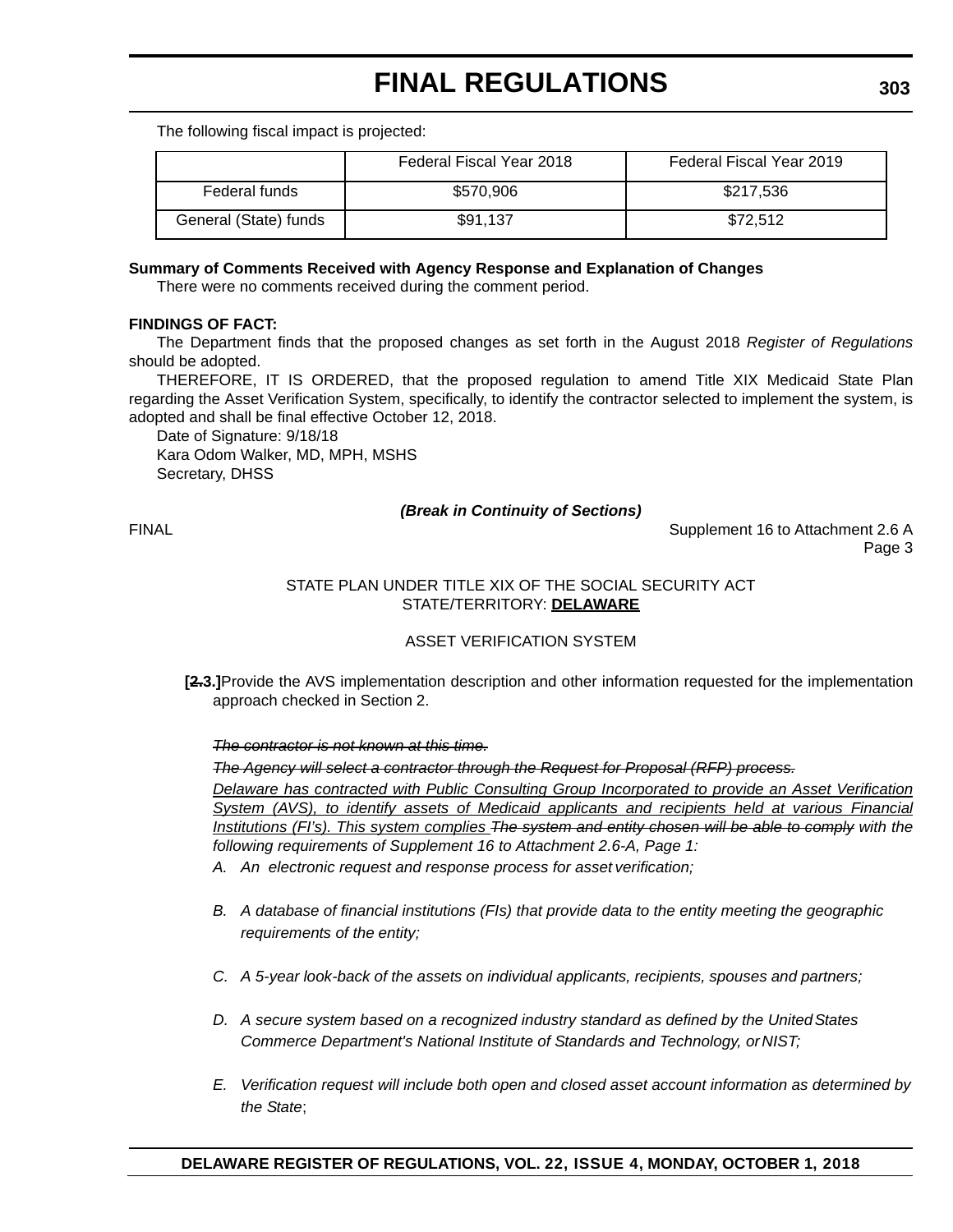*F. The acceptable asset verification entity will provide adequate data for the generation of all required reports expected to meet federal reporting requirements such as the number of requests, number of responses and amounts of undisclosed assets found.*

| TN No. SPA 18-026 | <b>Approval Date</b>        |
|-------------------|-----------------------------|
| TN No. SPA 11-011 | Effective Date July 1, 2018 |

**\*Please note that no additional changes were made to the regulation as originally proposed and published in the August 2018 issue of the** *Register* **at page 127 (22 DE Reg. 127). Therefore, the final regulation is not being republished here in its entirety. A copy of the final regulation is available at: [Asset Verification System](http://regulations.delaware.gov/register/october2018/final/22 DE Reg 301 10-01-18.htm)**

### **[DEPARTMENT OF NATURAL RESOURCES AND ENVIRONMENTAL](https://dnrec.alpha.delaware.gov/)  CONTROL**

#### **DIVISION OF FISH [AND WILDLIFE](https://dnrec.alpha.delaware.gov/fish-wildlife/)**

Statutory Authority: 7 Delaware Code, Sections 901 and 903 (7 **Del.C.** §§901 and 903) 7 **DE Admin. Code** 3511

> **Secretary's Order No.: 2018-F-0051 Date of Issuance: September 19, 2018 Effective Date of the Amendment: October 11, 2018 [3511 Summer Flounder Size Limits; Possession Limits; Season](#page-4-0)**

Under the authority vested in the Secretary of the Department of Natural Resources and Environmental Control ("Department" or "DNREC"), pursuant to 7 **Del.C.** §§6006 and 6010, and any other relevant statutory authority, the following findings of fact based on the record, reasons and conclusions are entered as an Order of the Secretary in the above-referenced regulatory proceeding.

#### **Background, Procedural History and Findings of Fact**

This Order relates to proposed regulation amendments ("Amendments") to 7 **DE Admin. Code** 3511: *Summer Flounder Size Limits; Possession Limits; Seasons*. This action is being taken by the Department to adopt provisions consistent with federal measures proposed for the recreational Summer Flounder management, in compliance with Addendum XXVIII to the Atlantic States Marine Fisheries Commission's ("ASMFC") Interstate Fishery Management Plan for Summer Flounder, Scup and Black Sea Bass. Specifically, the proposed action will allow Delaware to reduce its Summer Flounder minimum size limit by a half-inch to 16.5 inches.

The Atlantic States Marine Fisheries Commission ("ASMFC") and Mid Atlantic Fisheries Management Council ("MAFMC") extended the regional approach to recreational Summer Flounder management outlined in Addendum XXVIII to the Interstate Fishery Management Plan (FMP) for Summer Flounder, Scup, and Black Sea Bass through 2018. Addendum XXVIII allows states or regions to develop measures that will achieve the coast wide recreational harvest limit of 4.42 M pounds. Based on Summer Flounder stock status, states or regions may liberalize their 2017 recreational Summer Flounder regulations to allow for up to a 17% harvest increase in 2018.

By extending the provisions of Addendum XXVIII, Delaware continued to be grouped in a region ("DelMarVa") with Maryland and Virginia. The DelMarVa region submitted an analysis to the ASMFC Summer Flounder Technical Committee for a four (4) fish possession limit, a 365-day season, and a 16.5-inch minimum size limit that is estimated to result in a 16.4% harvest increase. This proposed management strategy was approved by the ASMFC's Management Board in February 2018, and allowed Delaware to reduce its Summer Flounder minimum

### **DELAWARE REGISTER OF REGULATIONS, VOL. 22, ISSUE 4, MONDAY, OCTOBER 1, 2018**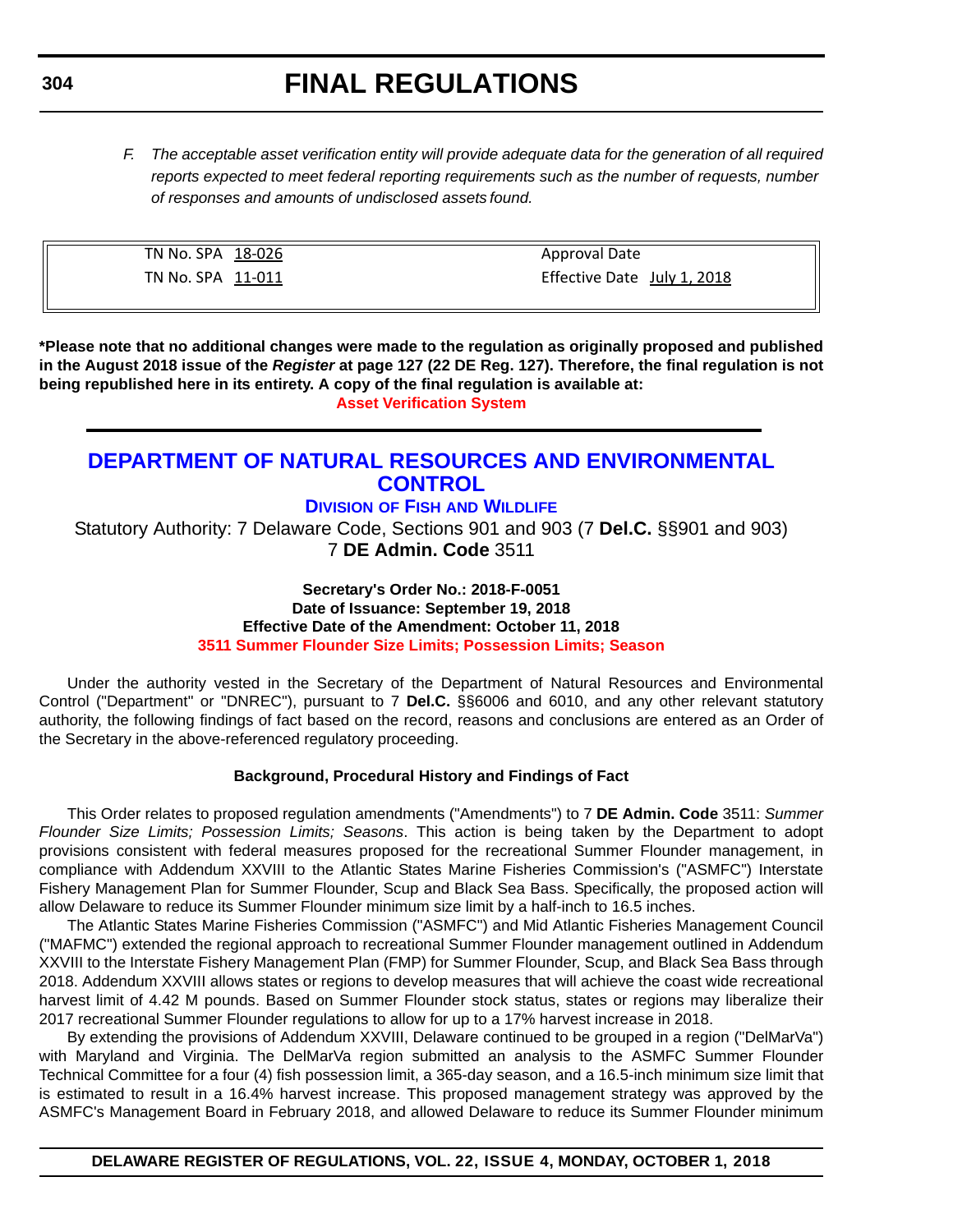size limit by a half inch.

The procedural requirements of 29 **Del.C.** §§10115 - 10118 did not afford the Department sufficient time to complete its formal regulatory amendment process prior to the beginning of the 2018 Summer Flounder recreational fishery. Therefore, pursuant to 29 **Del.C.** §10119 and 7 **Del.C.** §903(h), the Department adopted emergency regulations with the issuance of Secretary's Order No. 2018-F-0026 on April 13, 2018, in order to immediately implement the aforementioned necessary regulatory change. Shortly thereafter, the Department commenced its formal regulatory amendment process with Start Action Notice #2018-10 (May 15, 2018). It should be noted that the Department renewed its emergency regulations on Summer Flounder for an additional ninety (90) days with the issuance of Secretary's Order No. 2018-F-0041 (July 18, 2018), in order to ensure that the provisions of the aforementioned emergency regulations would not expire prior to the formal finalization of these proposed Amendments.

The Department has the statutory basis and legal authority to act with regard to the proposed amendments to 7 **DE Admin. Code** 3511: *Summer Flounder Size Limits; Possession Limits; Seasons*, pursuant to 7 **Del.C.** §901 and §903(a), (b), and (e). The Department published its initial proposed regulation Amendments in the July 1, 2018 Delaware *Register of Regulations*. Thereafter, the public hearing regarding this matter was held on July 26, 2018. No members of the public attended that public hearing. Pursuant to Delaware law, the record remained open for fifteen (15) additional days subsequent to the date of the public hearing for receipt of public comment. The hearing record formally closed with regard to public comment at close of business on August 10, 2018, with no comment having been received by the Department during any phase of this proposed regulatory promulgation. It should be noted that all notification and noticing requirements concerning this matter were met by the Department. Proper notice of the hearing was provided as required by law.

Hearing Officer Vest prepared a Hearing Officer's Report dated September 14, 2018 ("Report"). The Report documents the proper completion of the required regulatory amendment process, establishes the record, and recommends the adoption of the proposed Amendments as attached to the Report as Appendix "A."

#### **Reasons and Conclusions**

Based on the record developed by the Department's experts and established by the Hearing Officer's Report, I find that the proposed regulatory amendments to 7 **DE Admin. Code** 3511: *Summer Flounder Size Limits; Possession Limits; Seasons* are well-supported. Therefore, the recommendations of the Hearing Officer are hereby adopted, and I direct that the proposed regulatory Amendments be promulgated as final. I further find that the Department's experts in the Division of Fish and Wildlife fully developed the record to support adoption of these revised regulatory Amendments.

In conclusion, the following reasons and conclusions are entered:

1. The Department has the statutory basis and legal authority to act with regard to the proposed amendments to 7 **DE Admin. Code** 3511: *Summer Flounder Size Limits; Possession Limits; Seasons*, pursuant to 7 **Del.C.** §901 and §903(a), (b), and (e);

2. The Department has jurisdiction under its statutory authority, pursuant to 7 **Del.C.** Ch. 60, to issue an Order adopting these revised proposed Amendments as final;

3. The Department provided adequate public notice of the initial proposed Amendments and all proceedings in a manner required by the law and regulations, and provided the public with an adequate opportunity to comment on the same, including at the time of the public hearing held on July 26, 2018, and during the 15 days subsequent to the hearing (through August 10, 2018), before making any final decision;

4. Promulgation of the revised proposed Amendments to 7 **DE Admin. Code** 3511: *Summer Flounder Size Limits; Possession Limits; Seasons* will enable the Department to bring Delaware's existing Summer Flounder Regulations into compliance with current federal measures proposed for the recreational Summer Flounder fishery, consistent with Addendum XXVIII to the ASMFC's Interstate Fishery Management Plan for Summer Flounder, Scup and Black Sea Bass, specifically, by allowing Delaware to reduce its Summer Flounder minimum size limit by a half inch to 16.5 inches;

5. The Department has reviewed the proposed Amendments in the light of the Regulatory Flexibility Act, consistent with 29 **Del.C.** Ch. 104, and has selected Exemption "B1" regarding same, as this promulgation is not substantially likely to impose additional costs or burdens upon individuals and/or small businesses;

6. The Department's Hearing Officer's Report, including its established record and the recommended proposed Amendments as set forth in Appendix "A," are hereby adopted to provide additional reasons and findings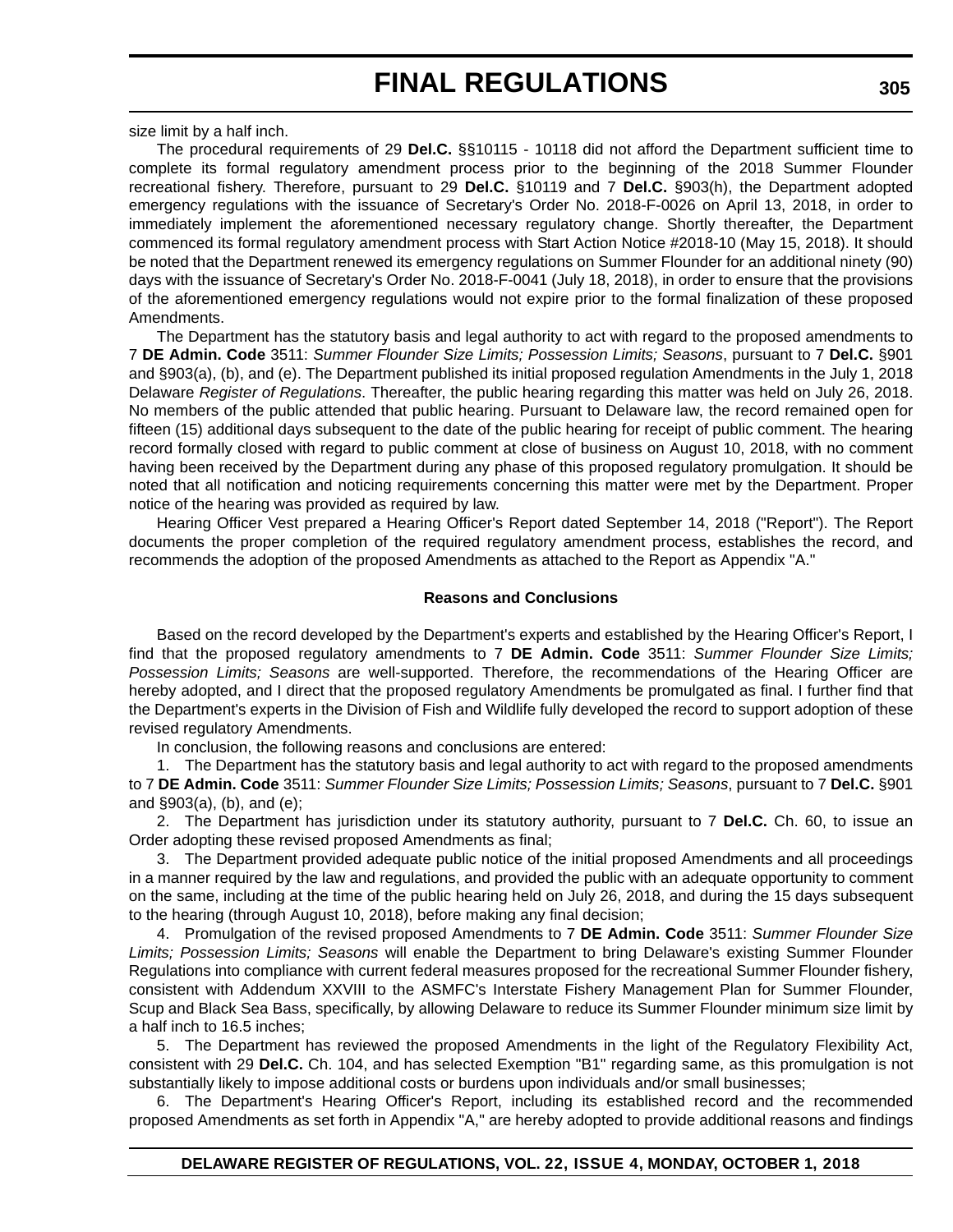**306**

## **FINAL REGULATIONS**

for this Order;

7. The Department's proposed regulatory Amendments, as initially published in the July 1, 2018 Delaware *Register of Regulations*, and as set forth in Appendix "A" hereto, are adequately supported, are not arbitrary or capricious, and are consistent with the applicable laws and regulations. Consequently, they are approved as final regulatory Amendments, which shall go into effect ten days after their publication in the next available issue of the Delaware *Register of Regulations*; and

8. The Department shall submit this Order approving as final the proposed Amendments to 7 **DE Admin. Code** 3511: *Summer Flounder Size Limits; Possession Limits, Seasons* to the Delaware *Register of Regulations* for publication in its next available issue, and provide such other notice as the law and regulation require and the Department determines is appropriate.

Shawn M. Garvin, **Secretary** 

**\*Please note that no changes were made to the regulation as originally proposed and published in the July 2018 issue of the** *Register* **at page 24 (22 DE Reg. 24). Therefore, the final regulation is not being republished. A copy of the final regulation is available at:**

**[3511 Summer Flounder Size Limits; Possession Limits; Season](http://regulations.delaware.gov/register/october2018/final/22 DE Reg 304 10-01-18.htm)**

### **[DEPARTMENT OF SAFETY AND HOMELAND SECURITY](https://dshs.delaware.gov/) DIVISION [OF STATE POLICE](https://dsp.delaware.gov/)**

**[5500 BAIL ENFORCEMENT AGENTS](https://dsp.delaware.gov/bail-enforcement-agents/)**

Statutory Authority: 24 Delaware Code, Section 5503(d) (24 **Del.C.** §5503(d)) 24 **DE Admin. Code** 5500

**ORDER**

#### **[5500 Bail Enforcement Agents](#page-4-0)**

Pursuant to the Guidelines in 29 **Del.C.** §10118(a)(1)-(7), the Board of Examiners of Bail Enforcement Agents ("Board") hereby issues this Order. The proposed change was published in the Delaware *Register of Regulations* on March 1, 2018 (Vol. 21, Issue 9). Following notice and a public hearing on the proposed adoption of amendments to Rule 5.0 Baton, Inflammatory Agent Sprays, Chemical Sprays and Handcuffs, the Board makes the following Findings and Conclusions:

#### **Summary of Evidence and Information Submitted**

1. The Board did not receive written evidence or information pertaining to the proposed adoption.

2. The Board expressed its desire to adopt the amendment to eliminate the approval of those instructors by Professional Licensing.

#### **Findings of Fact**

3. The public was given notice and the opportunity to provide the Board with comments, in writing and by oral testimony, on proposed amendments. The written comments and oral testimony received are described in paragraph 1.

4. The Board finds that the adoption of this rule will eliminate the approval of those instructors by Professional Licensing.

5. The Board finds that the adoption will have no adverse impact on the public.

6. The Board finds that the amendment is well written and describes its intent to adopt the rule to eliminate the approval of those instructors by Professional Licensing.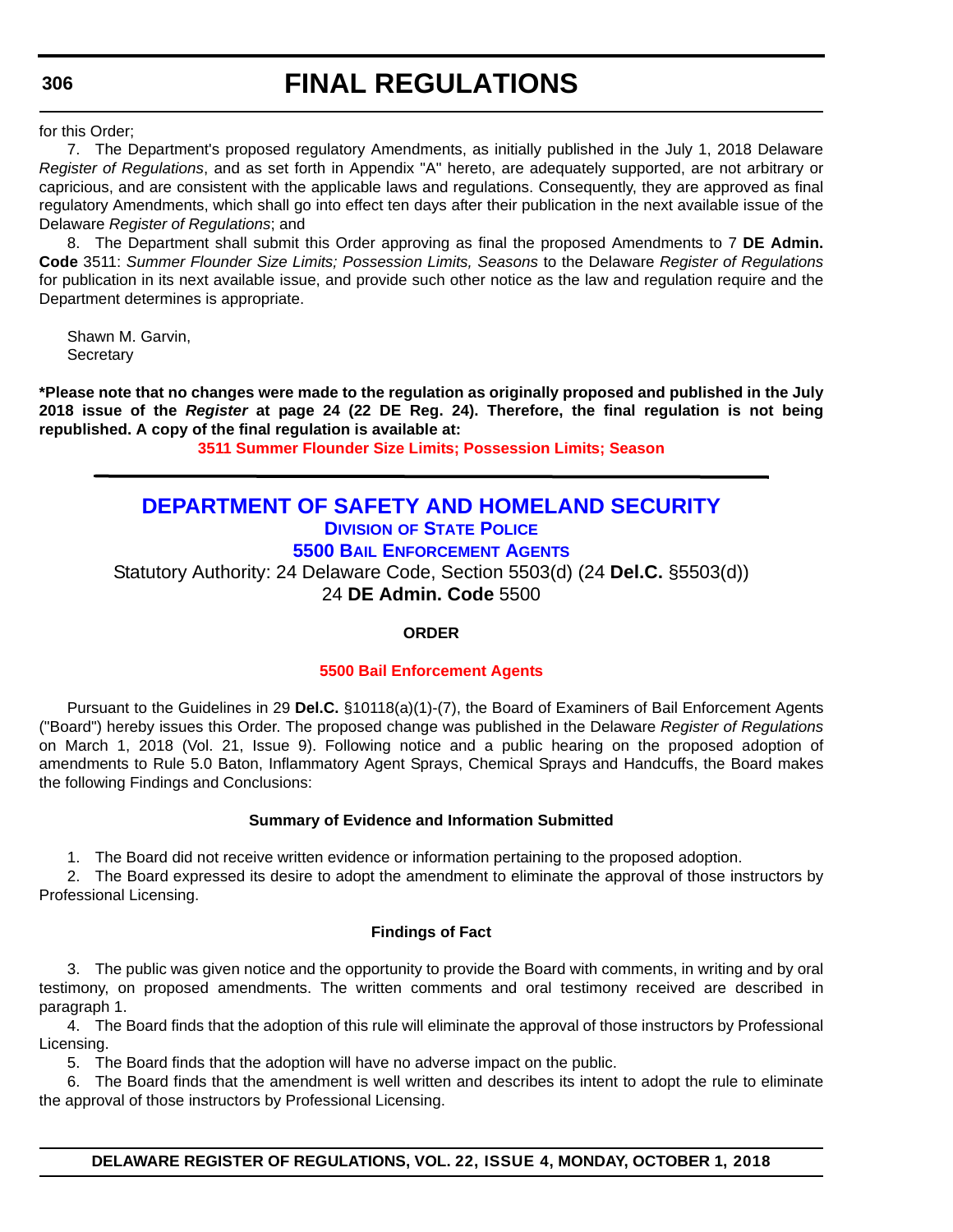#### **Conclusion**

7. The proposed rule adoption was published by the Board in accord with the statutory duties and authority as set forth in 24 **Del.C.** §5503 et seq. and, in particular, 24 **Del.C.** §5503(d)(2).

8. The Board deems this adoption necessary and expedient to the full and official performance of its duties under 24 **Del.C.** §5503 et. seq.

9. The Board concludes that the adoption of this rule will be in the best interests of the citizens of the State of Delaware.

10. The Board therefore adopts the amendment pursuant to 24 **Del.C.** §5503(d)(2) and guidelines of 29 **Del.C.** §10118 of the Administrative Procedures Act. See, Strauss v. Silverman, Del. Supr., 399 A.2d 192 (1979).

11. This adopted rule replaces in its entirety any former rule or regulation heretofore promulgated by the Board.

12. The effective date of this Order shall be October 11, 2018.

13. Attached hereto and incorporated herein this order is the amended rule marked as exhibit A and executed simultaneously on the  $30<sup>th</sup>$  day of August, 2018.

Major Melissa A. Zebley, Chairman Mr. Jack McGhee, II (absent) Director John Yeomans Mr. Brandon Habron (absent) Ms. Robin David **Kevin Hamilton, Bail Bondsman** Mr. Michael J. Dellose Mr. Harry O. Jennings (absent) Alexander W. Funk, Esquire (absent)

August 30, 2018

**\*Please note that no changes were made to the regulation as originally proposed and published in the March 2018 issue of the** *Register* **at page 683 (21 DE Reg. 683). Therefore, the final regulation is not being republished. A copy of the final regulation is available at:**

**[5500 Bail Enforcement Agents](http://regulations.delaware.gov/register/october2018/final/22 DE Reg 306 10-01-18.htm)**

#### **OFFICE OF [THE SECRETARY](https://dshs.delaware.gov/letter.shtml)**

Statutory Authority: 11 Delaware Code, Section 1444(f) (11 **Del.C.** §1444(f))

**ORDER**

#### **[102 Regulations Governing the Destructive Weapon Compensation Program \(DWCP\)](#page-4-0)**

#### **NATURE OF THE PROCEEDINGS**

At 22 **DE Reg.** 145 (August 1, 2018), The Department of Safety and Homeland Security (DSHS), pursuant to 11 **Del.C.** §1444(f)(1) and in accordance with 29 **Del.C.** §10115, published notice of intent to adopt regulations that will clarify and provide more detailed information regarding the Destructive Weapons Compensation Program (DWCP). At the same time, the DSHS submitted a Regulatory Flexibility Analysis and Impact Statement for this proposed regulation, as required by 29 **Del.C.** Ch. 104. The DSHS solicited written comments from the public for thirty (30) days as mandated by 29 **Del.C.** §10118(a).

#### **SUMMARY OF EVIDENCE**

In accordance with law, public notice regarding the proposed regulation was published in the Delaware *Register of Regulations*. The public comment period was open from August 1, 2018 through August 31, 2018. During this period, the DSHS did not receive any written responses.

**DELAWARE REGISTER OF REGULATIONS, VOL. 22, ISSUE 4, MONDAY, OCTOBER 1, 2018**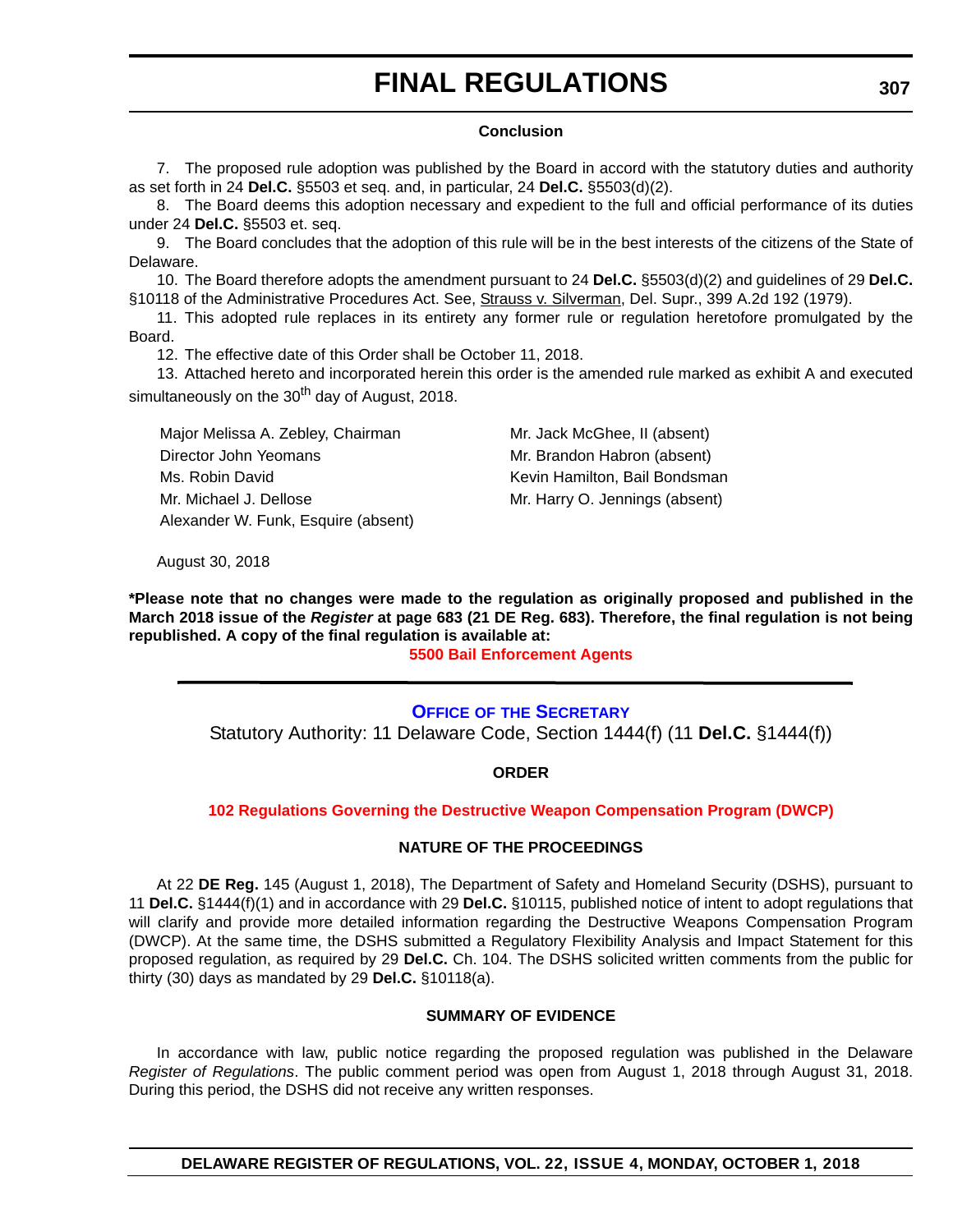#### **308**

### **FINAL REGULATIONS**

#### **FINDINGS OF FACT**

The public was given the required notice of the DSHS's intention to adopt the proposed regulation and was given opportunity to submit comments. The required Regulatory Flexibility Analysis and Impact Statement for this proposed regulation was submitted. No written response was received during the comment period. Thus, the DSHS finds that the proposed regulation should be adopted as submitted with one non-substantive change identified by the DSHS.

#### **EXPLANATION OF CHANGES**

§ 2.1.1 Funds will be distributed to the law enforcement agency locations in the form of gift cards.

**DSHS:** The DSHS has decided to add cash as an option due to the difficulty of obtaining gift cards in the amount of \$15.00. The revision will read "Funds will be distributed to the law enforcement agency locations in the form of gift cards **[or cash]**".

#### **EFFECTIVE DATE OF ORDER**

The actions hereinabove referred to were taken by the DSHS pursuant to 11 **Del.C.** §1444(f)(1). The effective date of this Order shall be ten (10) days from the date this Order is published in the Delaware *Register of Regulations*.

#### **ORDER**

NOW THEREFORE, under the statutory authority and for the reasons set forth above, the Department of Safety and Homeland Security does hereby ORDER this 10<sup>th</sup> day of September, 2018 that the regulations be, and that they hereby are, adopted to be enacted as set forth below.

Robert M. Coupe, Secretary, Department of Safety and Homeland Security

#### **102 Regulations Governing the Destructive Weapon Compensation Program (DWCP)**

#### **1.0 Definitions**

The following words and terms, when used in this regulation, shall have the following meaning unless the context clearly indicates otherwise:

> "**Bump stock**" means an after-market device that increases the rate of fire achievable with a semiautomatic rifle by using energy from the recoil of the weapon to generate a reciprocating action that facilitates repeated activation of the trigger.

"**Destructive weapon**" means a destructive weapon as described in 11 **Del.C.** §1444(a)(6).

"**DSHS**" means Delaware Department of Safety and Homeland Security.

"**DWCP**" means the Destructive Weapon Compensation Program.

"**Gift card**" means type of payment used by a law enforcement agency to pay for surrendered destructive weapons such as a VISA or MasterCard gift card.

"**Law enforcement agency**" means the Delaware State Police.

"**Program period**" means July 1, 2018 to June 30, 2019.

"**Secretary**" means the Secretary of Delaware Department of Safety and Homeland Security.

"**Trigger crank**" means an after-market device designed and intended to be added to a semiautomatic rifle as a crank operated trigger actuator capable of triggering multiple shots with a single rotation of the crank.

#### **2.0 Authorization**

2.1 Funds allocated pursuant to 11 **Del.C.** §1444 shall be maintained in the DSHS, Office of the Secretary.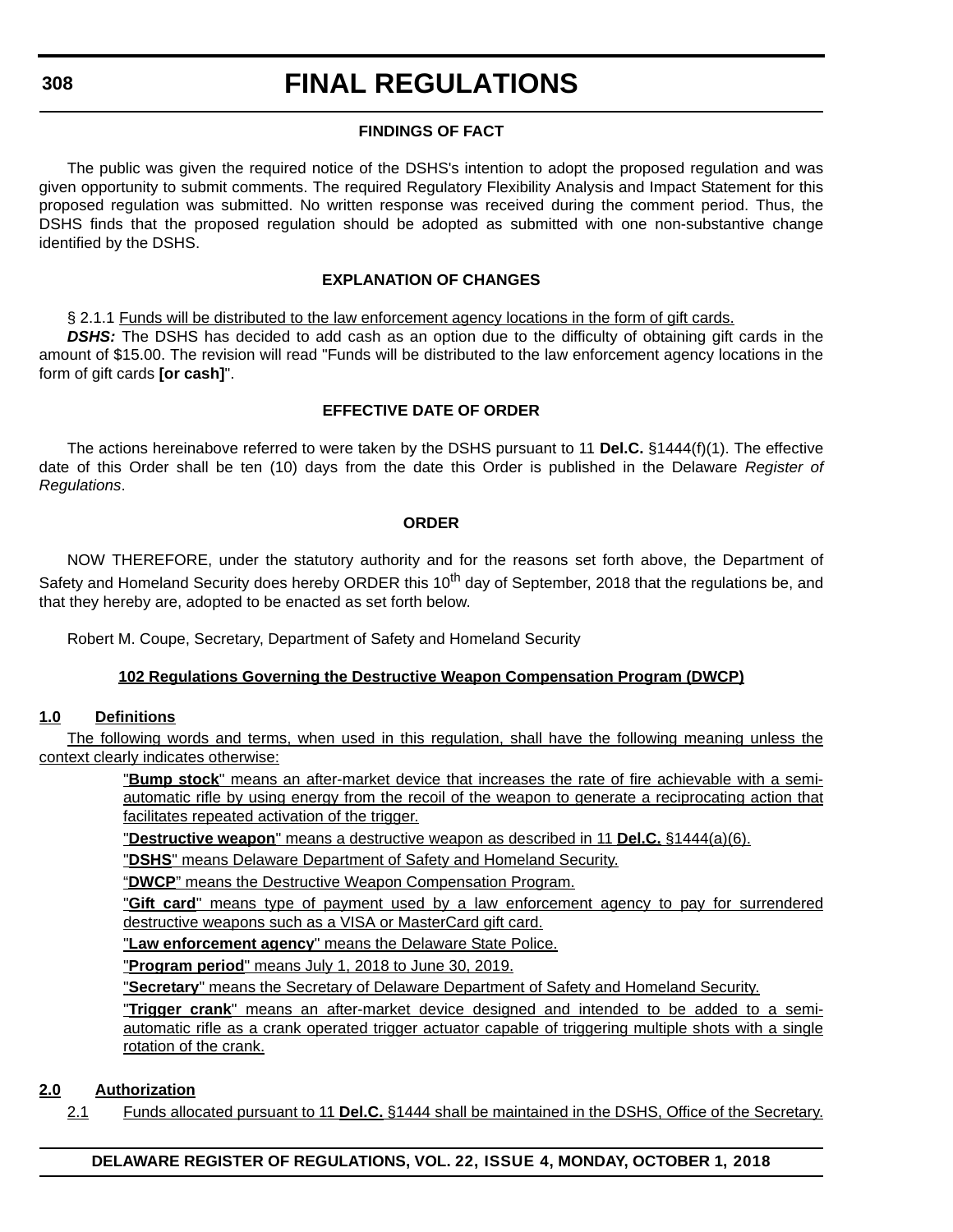- 2.1.1 Funds will be distributed to the law enforcement agency locations in the form of gift cards **[or cash]**.
- 2.2 The Secretary will designate which law enforcement agency locations will participate in the DWCP.
	- 2.2.1 An agency location designated to participate in the DWCP and receive funds shall make public notice upon designation by the Secretary, at least 14 days in advance of starting their program, indicating the following:
		- 2.2.1.1 The dates, times, location and duration for collection;
		- 2.2.1.2 The contact person for the DWCP responsible for maintaining the funds and/or inventory allocated by DSHS.
- 2.3 Within seven (7) days after the conclusion of the DWCP program period, the law enforcement agency shall submit to the Secretary an accounting of all funds allocated by DSHS under these regulations.
- 2.4 All unused funds shall be returned to DSHS in the form it was received, within seven (7) days of the conclusion of the DWCP program period.

#### **3.0 Collection and Disposition of Recovered Destructive Weapon**

- 3.1 Upon surrender, all destructive weapons shall be tagged or marked by the collecting agency as to where collected, whom collected by, who collected from, the date of collection, make, model and serial number if applicable.
- 3.2 Funds shall be issued for destructive weapons which, upon preliminary inspection, appear to be operational, in amounts not to exceed the following:

| <b>Bump Stock</b>    | \$100.00 |
|----------------------|----------|
| <b>Trigger Crank</b> | \$15.00  |

- 3.3 The law enforcement agency shall not have the discretion to pay an amount exceeding the amounts as described in subsection 3.2 during the DWCP program period.
- 3.4 Within seven (7) business days after the conclusion of the DWCP program period, a complete list of all destructive weapons collected shall be supplied to the Secretary containing information listed in subsection 3.1 of these regulations.
- 3.5 It shall be the responsibility of the law enforcement agency participating in the DWCP to dispose of the destructive weapons collected. Disposal may include any, or a combination, of the following;
	- 3.5.1 Destruction in a manner causing total destruction of the weapon through such methods as crushing, melting or shredding.
- 3.6 Agencies, upon destruction of weapons, shall furnish a list of all disposed destructive weapons to the Secretary within seven (7) business days.

#### **4.0 General Rules**

- 4.1 An agency conducting a DWCP shall be responsible for the security of the site, the surrounding area, the surrendered destructive weapons, transportation, unused funds and inventory.
- 4.2 To ensure safety, any agency conducting a DWCP shall have at least one person on site knowledgeable in the operation and safety of firearms.
- 4.3 Any individual who elects to surrender a destructive weapon anonymously at a DWCP designated location may do so; however, the individual will not be eligible for compensation.
- 4.4 Personal identification showing proof of Delaware residency shall be required to be presented at the time of the redemption.
- 4.5 The DWCP is only intended for individuals and does not apply to wholesale, retail, manufacturers and distributor business entities.
- 4.6 Destructive weapons relinquished to a law-enforcement agency of the state as part of the DWCP may be destroyed by that agency 30-days after relinquishment.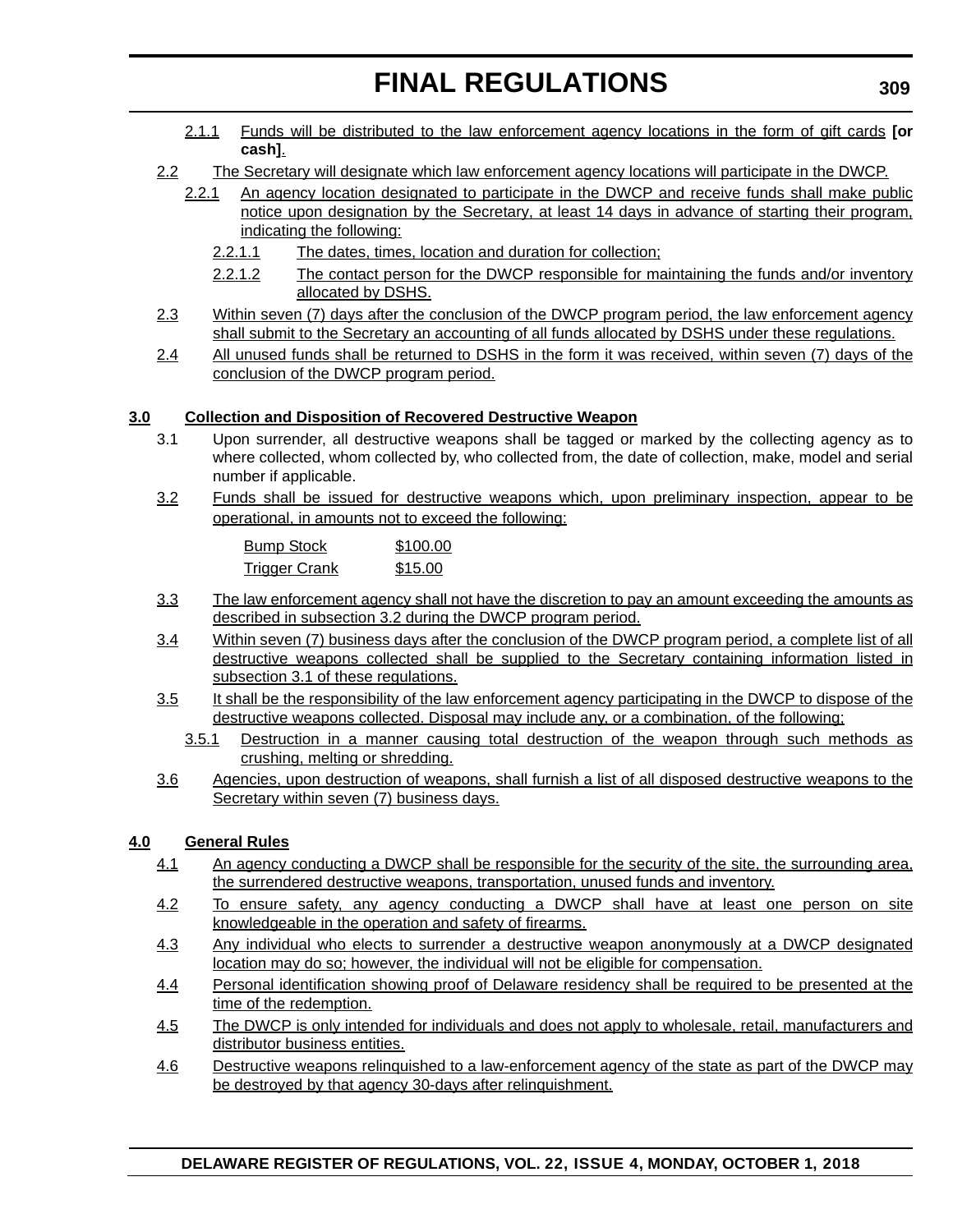### **310**

## **FINAL REGULATIONS**

4.7 Notwithstanding any law to the contrary, any person, provided the person is, in good faith, on an immediate, direct route to a designated law enforcement agency in the DWCP shall be immune from criminal prosecution for the criminal offenses defined in 11 **Del.C.** §1444.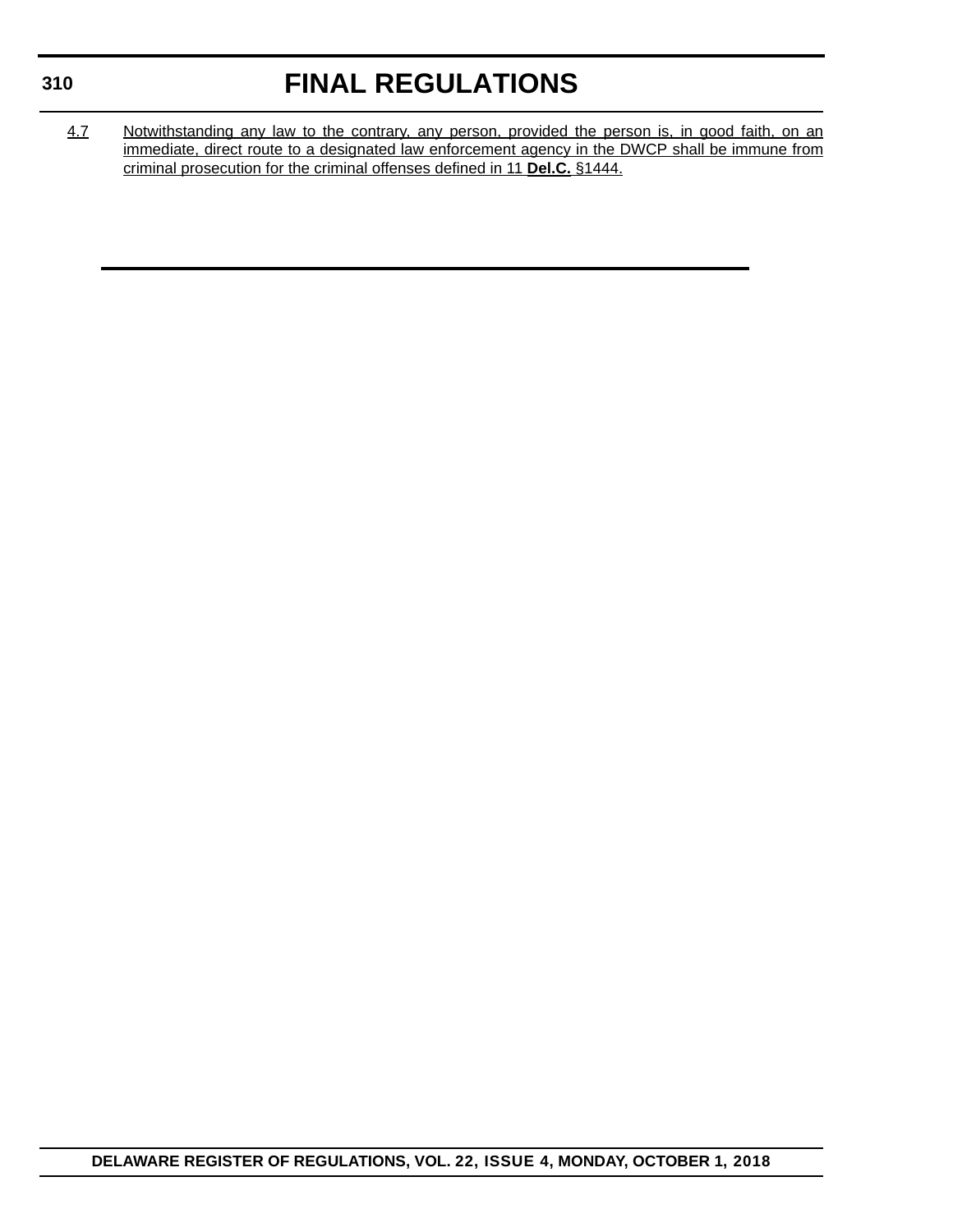### **[DELAWARE HEALTH INFORMATION NETWORK](https://dhin.org/)**

#### **[PUBLIC NOTICE](#page-4-0)**

#### **103 Delaware Health Care Claims Database Data Collection Regulation**

This regulation is promulgated under 16 **Del.C.** §10306 and supports implementation of 16 **Del.C.** Ch. 103, Subchapter II, The Delaware Health Care Claims Database. It summarizes the requirements for submission of claims data by a mandatory reporting entity, to include a reporting schedule and a template for a data submission and use agreement to be entered into between DHIN and each reporting entity.

The 149th General Assembly enacted SB 227 and the Governor signed it into law on August 29, 2018. This statute expands the definition of "Mandatory Reporting Entity" in 16 **Del.C.** §10312. Proposed amendments to the "Definitions" section of the Health Care Claims Database Data Collection Regulation remove language which merely quotes definitions established in the code and replaces it with a statement that the terms have the meaning assigned in the code. These changes will ensure that the regulation is always congruent with the governing statute.

#### **[DEPARTMENT OF AGRICULTURE](https://agriculture.delaware.gov/) [HARNESS RACING COMMISSION](https://agriculture.delaware.gov/harness-racing-commission/) [PUBLIC NOTICE](#page-4-0) 501 Harness Racing Rules and Regulations**

The Delaware Harness Racing Commission (DHRC) pursuant to 3 **Del.C.** §10005, proposes to amend its rules and regulations. The proposed regulation changes address needed amendments to maintain compliance with the United States Trotting Association, particularly related to improvements in horse identification technology, and thereby allowing rules more favorable to the welfare of the horse.

After discussions, which included technical experts, regulatory officials, and harness racing stakeholders, on June 12, 2018, the DHRC Rules Committee voted to recommend this rule amendment package to the full DHRC. On August 29, 2018, at its regular monthly meeting, the DHRC unanimously approved these proposed amendments. The DHRC rules committee meetings and DHRC regular monthly meetings are publically noticed open meetings. Subsequent to a 30-day comment period from October 1 to 31, 2018 and notice in the *Register of Regulations*, the DHRC plans to finalize the regulations on November 13, 2018 during its regularly scheduled monthly meeting. The meetings are held at the Delaware Department of Agriculture, 2320 South DuPont Highway Dover, DE at 10:00am. Written comments must be received by COB October 31, 2018. Those comments should be sent to the same address listed above for meeting location, attention Mr. Mark Davis.

#### **[THOROUGHBRED RACING COMMISSION](https://agriculture.delaware.gov/thoroughbred-racing-commission/) [PUBLIC NOTICE](#page-4-0)**

#### **1001 Thoroughbred Racing Rules and Regulations**

The Thoroughbred Racing Commission proposes to amend its Regulations adopted in accordance with Title 3, Chapter 101. The purpose of the amended regulations is to amend rule 8 Jockeys and Apprentice Jockeys to add new Rule 8.2.7 relating to Consent to Treatment forms for the athletic trainer and to revise Rule 8.10.2 to allow jockeys to use mobile electronic devices in the jockeys room subject to certain provisions. Other regulations issued by the Thoroughbred Racing Commission are not affected by this proposal. The Thoroughbred Racing Commission is issuing these proposed regulations in accordance with Title 3 of the Delaware Code. This notice is issued pursuant to the requirements of Chapter 101 of Title 29 of the Delaware Code.

A copy of the proposed regulations is being published in the October 1, 2018 edition of the Delaware *Register of Regulations*. A copy is also on file in the office of the Thoroughbred Racing Commission, 777 Delaware Park Boulevard, Wilmington, Delaware 19804 and is available for inspection during regular office hours. Copies are also published online at the *Register of Regulations* website: [http://regulations.delaware.gov/services/](http://regulations.delaware.gov/services/current_issue.shtml) [current\\_issue.shtml](http://regulations.delaware.gov/services/current_issue.shtml)

Interested parties may offer written comments on the proposed regulations or submit written suggestions, data,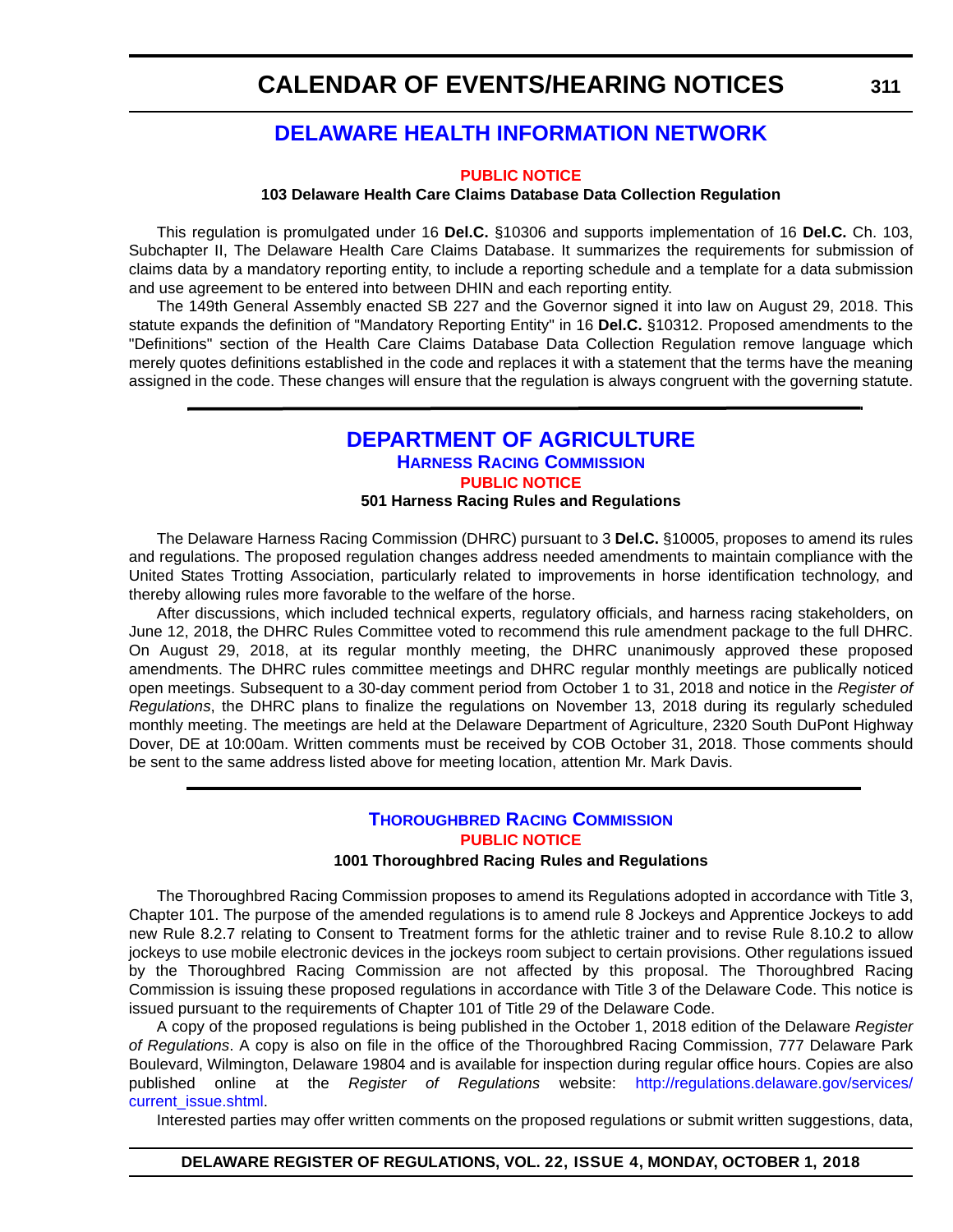briefs or other materials to the Thoroughbred Racing Commission at the above address as to whether these proposed regulations should be adopted, rejected or modified. Pursuant to 29 **Del.C.** §10118(a), public comments must be received on or before November 1, 2018. Written materials submitted will be available for inspection at the above address.

On or after November 1, 2018, following review of the public comment, the Thoroughbred Racing Commission will determine whether to amend its regulations by adopting the proposed rules or make additional changes because of the public comments received.

### **[DEPARTMENT OF EDUCATION](https://www.doe.k12.de.us/) [PUBLIC NOTICE](#page-4-0)**

The State Board of Education will hold its monthly meeting on Thursday, October 25, 2018 at 5:00 p.m. in the Townsend Building, Dover, Delaware.

#### **[DEPARTMENT OF FINANCE](https://finance.delaware.gov/) OFFICE OF [THE STATE LOTTERY](https://www.delottery.com/) [PUBLIC NOTICE](#page-4-0) 202 Delaware Lottery Rules and Regulations**

The Director of the Office of the State Lottery (Director) hereby gives notice of proposed amendments to 10 **DE Admin. Code** 202 relating to the Delaware Lottery Rules and Regulations.

The Director seeks to adopt general overall revisions to the main rules of the State Lottery's existing regulations, the Delaware Lottery Rules and Regulations (10 **DE Admin. Code** 202), to update and clarify these regulations. These collective changes are primarily administrative in nature. The revisions also serve in part to clarify the intent of the Director as enacted through these regulations. These revisions should not pose additional burdens on licensees or consumers. The Delaware Code authority for these proposed revisions is 29 **Del.C.** §§ 4805(a), 4805(b), 4806 to 4810, 4812 to 4814, 4818, 4823, and 4830.

The Office of the State Lottery does not plan to hold a public hearing on the proposed revisions to the existing regulation. The proposed revisions appear below. Members of the public may also request a copy of the revisions by visiting the Office of the State Lottery, 1575 McKee Road, Suite 102, Dover, Delaware 19904.

Any person may submit written comments, suggestions, or other materials regarding the proposed revisions to the existing regulation to the Office of the State Lottery at the same address noted above. Any written submission in response to this notice and the relevant proposed revisions to the existing regulation must be received by the Office of the State Lottery by no later than 4:30 p.m. (EST) on October 31, 2018.

### **OFFICE OF [THE STATE LOTTERY](https://www.delottery.com/) [PUBLIC NOTICE](#page-4-0)**

#### **203 Video Lottery and Table Game Regulations**

The Director of the Office of the State Lottery (Director) hereby gives notice of amendments to 10 **DE Admin. Code** 203 relating to the Video Lottery and Table Games Regulations.

The Director seeks to adopt substantive and procedural revisions to the State Lottery's existing regulations on video lottery and table games (10 **DE Admin. Code** 203) to clarify certain sections of the Delaware Code, to update the regulations to allow exemptions for certain ownership interests in video lottery agents, and to allow waivers for institutional investors. These revisions should not pose additional burdens or costs on individual licensees or small business licensees. The statutory authority for these revisions is 29 **Del.C.** §4805(a)(14), (a)(31), and (b)(13). The Office of the State Lottery does not plan to hold a public hearing on the proposed revisions to the existing regulations. The revisions appear below. Members of the public may also request a copy of the revisions by visiting the Office of the State Lottery, 1575 McKee Road, Suite 102, Dover, Delaware 19904.

Any person may submit written comments, suggestions, or other materials regarding the proposed revisions to

#### **DELAWARE REGISTER OF REGULATIONS, VOL. 22, ISSUE 4, MONDAY, OCTOBER 1, 2018**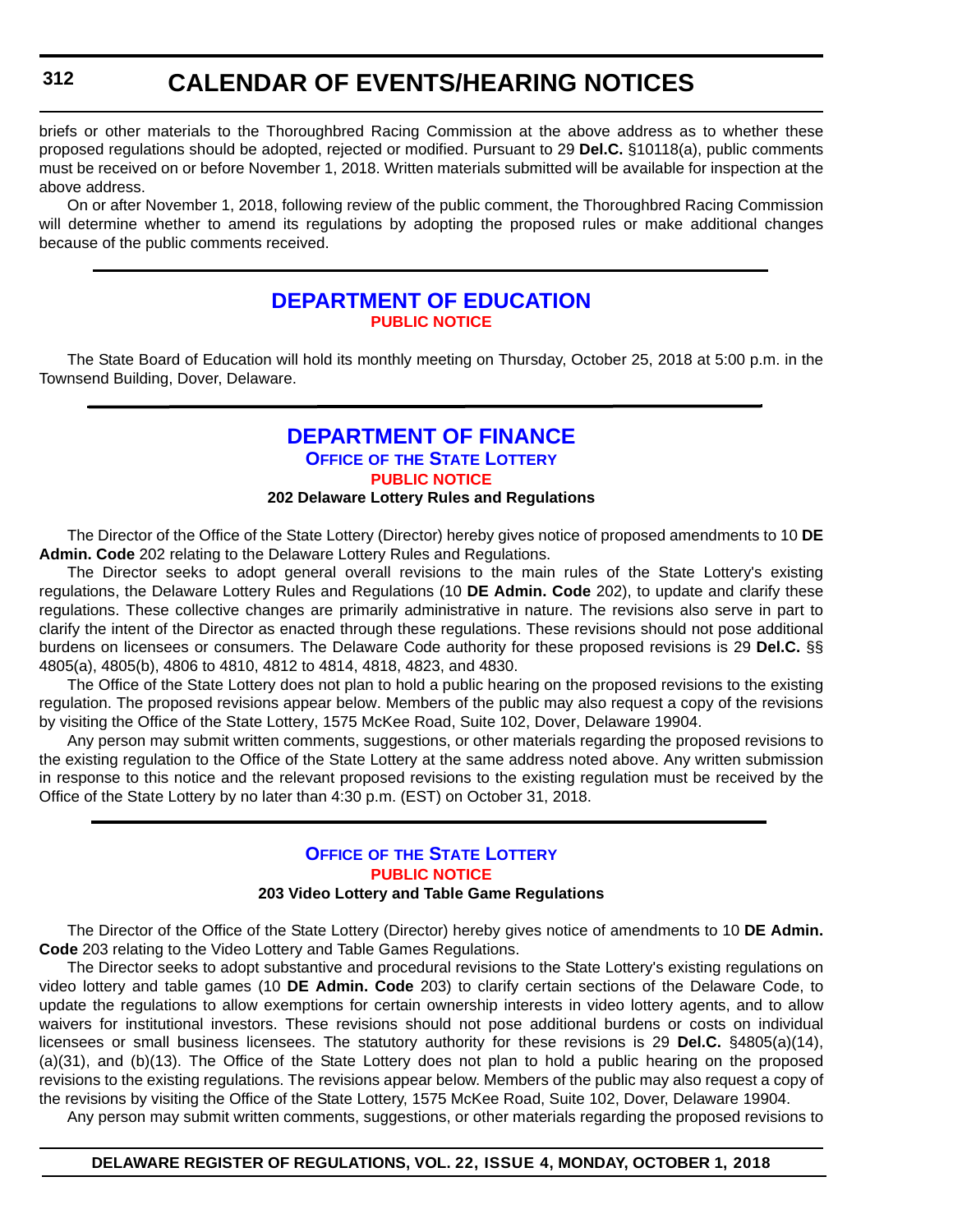the existing regulations to the Office of the State Lottery at the same address noted above. Any written submission in response to this notice and the relevant proposed revisions to the existing regulations must be received by the Office of the State Lottery by no later than 4:30 p.m. (EST) on October 31, 2018.

### **[DEPARTMENT OF HEALTH AND SOCIAL SERVICES](https://www.dhss.delaware.gov/dhss/index.html)**

**DIVISION OF MEDICAID [AND MEDICAL ASSISTANCE](https://www.dhss.delaware.gov/dhss/dmma/)**

**[PUBLIC NOTICE](#page-4-0)**

#### **Health Home Services**

In compliance with the State's Administrative Procedures Act (APA - Title 29, Chapter 101 of the Delaware Code), 42 CFR §447.205, and under the authority of Title 31 of the Delaware Code, Chapter 5, Section 512, Delaware Health and Social Services (DHSS) / Division of Medicaid and Medical Assistance (DMMA) is proposing to amend Title XIX Medicaid State Plan regarding Health Home Services, specifically, *to expand Delaware's Assertive Community Integration Support Team (ACIST) program which supports individuals with Severe and Persistent Mental Illness (SPMI) and intellectual and developmental disabilities (I/DD)*.

Any person who wishes to make written suggestions, compilations of data, testimony, briefs or other written materials concerning the proposed new regulations must submit same to, Planning, Policy and Quality Unit, Division of Medicaid and Medical Assistance, 1901 North DuPont Highway, P.O. Box 906, New Castle, Delaware 19720-0906, by email to [Nicole.M.Cunningham@state.de.us,](mailto:Nicole.M.Cunningham@state.de.us) or by fax to 302-255-4413 by 4:30 p.m. on October 31, 2018. Please identify in the subject line: Health Home Services.

The action concerning the determination of whether to adopt the proposed regulation will be based upon the results of Department and Division staff analysis and the consideration of the comments and written materials filed by other interested persons.

#### **DIVISION [OF SOCIAL SERVICES](https://www.dhss.delaware.gov/dhss/dss/) [PUBLIC NOTICE](#page-4-0) Child Care Eligibility**

In compliance with the State's Administrative Procedures Act (APA - Title 29, Chapter 101 of the Delaware Code), 42 CFR §447.205, and under the authority of Title 31 of the Delaware Code, Chapter 5, Section 512, Delaware Health and Social Services (DHSS) is proposing to amend the Division of Social Services Manual regarding Child Care Eligibility, specifically, to amend authorization requirements.

Any person who wishes to make written suggestions, compilations of data, testimony, briefs or other written materials concerning the proposed new regulations must submit same to, Planning, Policy and Quality Unit, Division of Medicaid and Medical Assistance, 1901 North DuPont Highway, P.O. Box 906, New Castle, Delaware 19720-0906, by email to [Nicole.M.Cunningham@state.de.us,](mailto:Nicole.M.Cunningham@state.de.us) or by fax to 302-255-4413 by 4:30 p.m. on October 31, 2018. Please identify in the subject line: Child Care Eligibility.

The action concerning the determination of whether to adopt the proposed regulation will be based upon the results of Department and Division staff analysis and the consideration of the comments and written materials filed by other interested persons.

### **[DEPARTMENT OF NATURAL RESOURCES AND ENVIRONMENTAL](https://dnrec.alpha.delaware.gov/)  CONTROL**

#### **DIVISION OF FISH [AND WILDLIFE](https://dnrec.alpha.delaware.gov/fish-wildlife/)**

**[PUBLIC NOTICE](#page-4-0)**

**3505 Striped Bass Commercial Fishing Seasons; Quotas; Tagging and Reporting Requirements**

Delaware's commercial striped bass fishery is allocated through an annual quota in accordance with the Atlantic States Marine Fisheries Commission's (ASMFC) Interstate Fishery Management Plan for Atlantic Striped

**DELAWARE REGISTER OF REGULATIONS, VOL. 22, ISSUE 4, MONDAY, OCTOBER 1, 2018**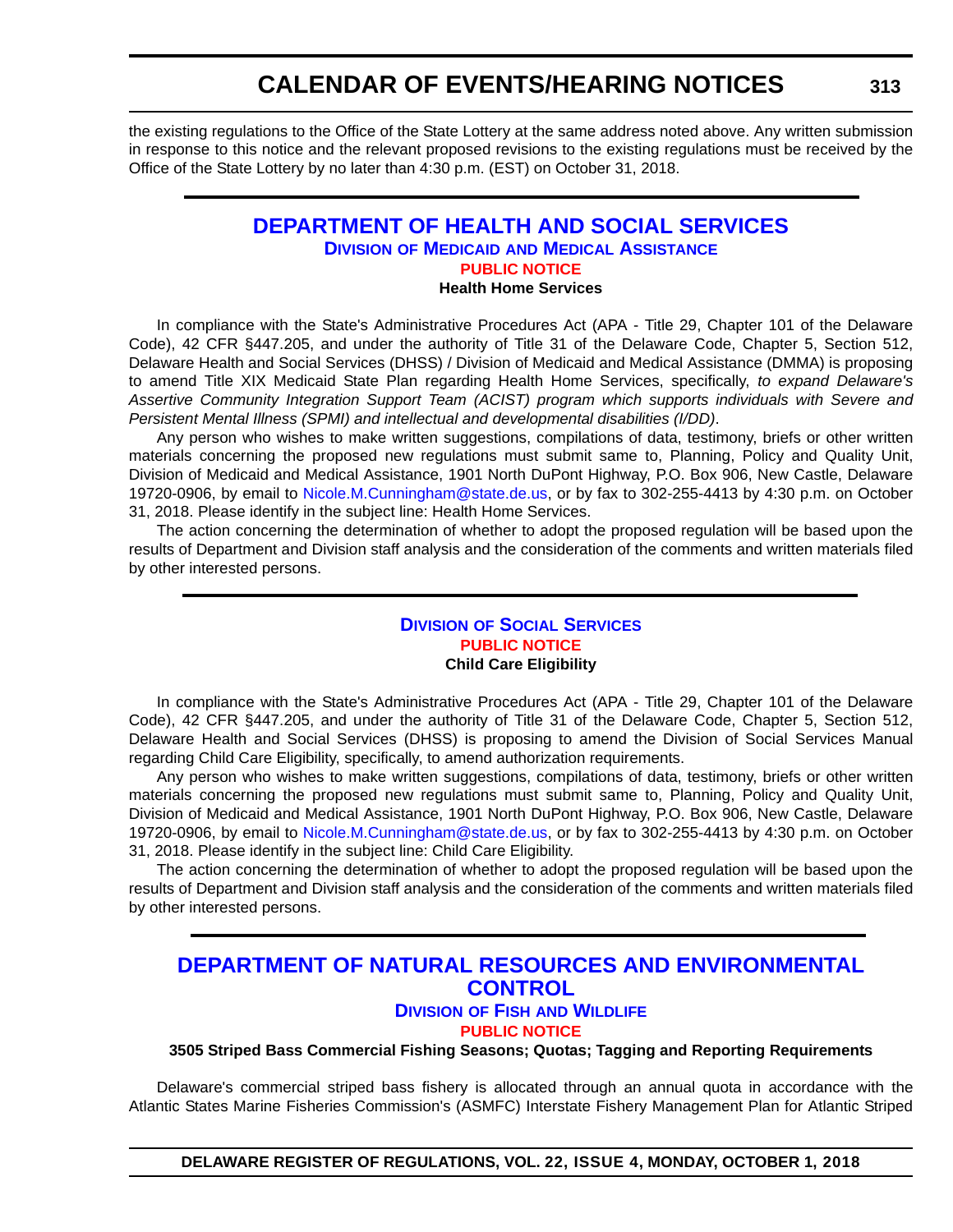Bass. Delaware's annual commercial striped bass quota allocation is apportioned by regulation to two gear types commercial gill net (GN) and commercial hook and line (HL). These are managed as separate fisheries, with different size limits, seasons and allocations in an effort to maximize fishing opportunities for each fishery, minimize dead discards and prevent growth overfishing. Eligible participants in each fishery are provided with an allotment of tags based on the number of participants, predicted size of the fish and annual quota. Tags are used to assist the Department with quota tracking and accountability. During the period 1990 - 96, 90% of Delaware's quota was allocated to the GN fishery and 10% was allocated to the HL fishery. In 1997, to better ensure full use of Delaware's quota, the striped bass allocation to the GN fishery was increased to 95%, but the less efficient commercial HL fishery was kept at 10% to maintain individual H&L quotas. This over-allocation improved quota attainment as the GN fishery routinely landed its 95% while the HL fishery, for various reasons, never landed more than 3% of the quota. Despite the over-allocation, Delaware did not have any quota overages during 1997 through 2017 because quota could not be transferred between the GN and HL fisheries.

The recent adoption of 7 **Del.C.** §903A provides for the transfer of striped bass quota (tags) between the GN and HL fisheries. This resulted in improved landing efficiency and, ultimately, a commercial quota overage in 2018. To prevent subsequent overages, the Department is ending over-allocation of the quota and is proposing two alternative allocation strategies. Option 1 would allocate 90% of Delaware's striped bass commercial quota to the gill net fishery and 10% to the H&L fishery. This option would match the proportions used prior to 1997. Historically, this option resulted in an underutilization of the quota. Option 2 would allocate 95% of Delaware's striped bass commercial quota to the gill net fishery and 5% to the H&L fishery. Option 2 is the allocation strategy recommended by the Advisory Council on Tidal Fin Fisheries as a way to better ensure full use of Delaware's quota.

In addition, the Department proposes to adjust the required registration date to participate in the commercial HL fishery from March 15 to February 1 to align with the commercial GN fishery and better accommodate tag transfers.

The hearing record on the proposed changes to 7 **DE Admin. Code** 3505 Striped Bass Commercial Fishing Seasons; Quotas; Tagging and Reporting Requirements will open October 1, 2018. Individuals may submit written comments regarding the proposed changes via e-mail to [Lisa.Vest@state.de.us](mailto:Lisa.Vest@state.de.us) or via the USPS to Lisa Vest, Hearing Officer, DNREC, 89 Kings Highway, Dover, DE 19901. A public hearing on the proposed amendment will be held on Wednesday, October 31, 2018 beginning at 6:00 PM in the DNREC Auditorium, located at the Richardson & Robbins Building, 89 Kings Highway, Dover, DE 19901. Public comments will be received until close of business Thursday, November 15, 2018.

### **DIVISION OF WASTE [AND HAZARDOUS SUBSTANCES](https://dnrec.alpha.delaware.gov/waste-hazardous/) [PUBLIC NOTICE](#page-4-0)**

#### **1302 Regulations Governing Hazardous Waste**

To provide greater environmental protection and to reduce human health risks, the Solid and Hazardous Waste Management Section (SHWMS) proposes to modify the DRGHW to incorporate federal amendments into Delaware's hazardous waste management program. The State is required to adopt these amendments in order to maintain its Resource Conservation and Recovery Act (RCRA) program delegation and remain current with the federal hazardous waste program. The SHWMS is also making certain technical changes for the purpose of correcting errors and to add consistency or clarification to the existing regulations.

A public hearing on the proposed amendments to DRGHW will be held on Monday, October 29, 2018 at 6:00 p.m. in the Richardson and Robbins Auditorium, 89 Kings Highway, Dover, DE. The hearing record on the proposed modifications will open on October 1, 2018. Interested parties shall submit comments in writing by November 13, 2018 and/or statements and testimony may be presented either orally or in writing at the October 29, 2018 public hearing. Written comments should be sent to: [lisa.vest@state.de.us](mailto:lisa.vest@state.de.us) or Lisa Vest, Hearing Officer, DNREC, 89 Kings Highway, Dover, DE 19901.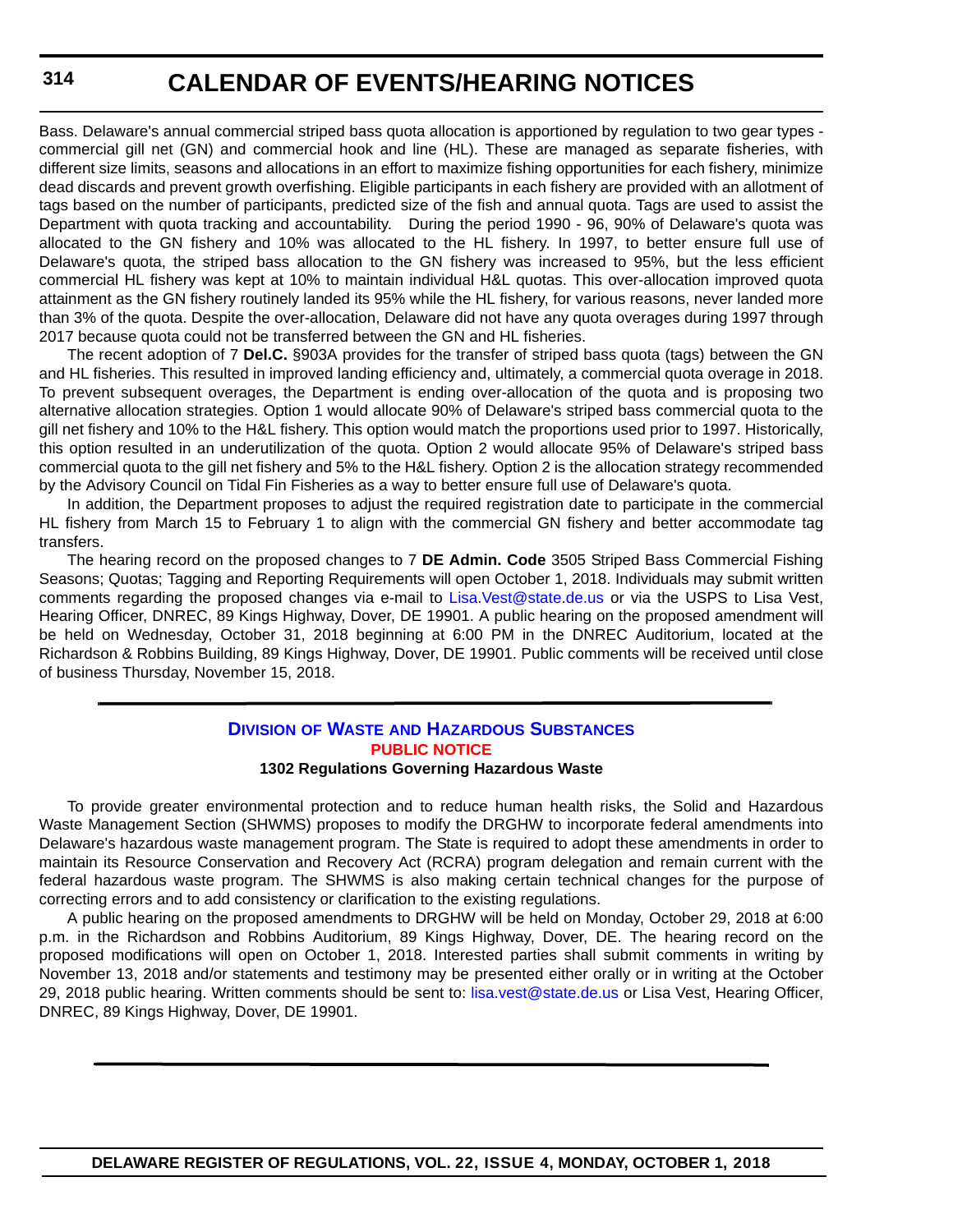# **CALENDAR OF EVENTS/HEARING NOTICES**

# **[DEPARTMENT OF SAFETY AND HOMELAND SECURITY](https://dshs.delaware.gov/) [DELAWARE SEX OFFENDER MANAGEMENT BOARD](http://somb.dshs.delaware.gov/#) [PUBLIC NOTICE](#page-4-0)**

#### **1100 Delaware Sex Offender Management Board**

The Sex Offender Management Board (SOMB), pursuant to 11 **Del.C.** §4120A(c)(8), proposes to revise its regulations. The proposed amendments, which were voted on in a General Meeting by the SOMB on April 30, 2018, seek to update, clarify and provide more detailed information regarding qualifications for Sex Offense Service Providers and the credentialing process.

The SOMB will allow for the submission of written comments, suggestions, or other materials regarding the proposed rules to the Criminal Justice Council Attn: Bridget V. Poulle, Carvel State Office Building, 10th Floor, 820 N French Street, Wilmington, Delaware 19801-3590 or e-mail BridgetV. Poulle@state.de.us. Any written submission in response to this notice and the relevant proposed regulations must be received by the Department of Safety and Homeland Security no later than 4:30 p.m. (EST) on October 31, 2018. A copy of this regulation may be viewed online at the Registrar of Regulation's website, [http://regulations.delaware.gov/services/](http://regulations.delaware.gov/services/current_issue.shtml) [current\\_issue.shtml](http://regulations.delaware.gov/services/current_issue.shtml).

# **[DEPARTMENT OF STATE](https://sos.delaware.gov/) DIVISION [OF PROFESSIONAL REGULATION](https://dpr.delaware.gov/) [1900 BOARD](https://dpr.delaware.gov/boards/nursing/) OF NURSING [PUBLIC NOTICE](#page-4-0)**

The Delaware Board of Nursing, pursuant to 24 **Del.C.** §1904(c), proposes to revise its regulations to bring them into conformity with the current enhanced Nurse Licensure Compact law, 24 **Del.C.** §1900A, *et. seq.*. The proposed changes strike the outdated regulations and incorporate by reference the current enhanced Nurse Licensure Compact regulations.

The Board will hold a public hearing on the proposed regulation changes on November 14, 2018 at 9:00 a.m., Second Floor Conference Room A, Cannon Building, 861 Silver Lake Blvd., Dover, DE 19904. Written comments should be sent to Dr. Pamela Zickafoose, Executive Director of the Delaware Board of Nursing, Cannon Building, 861 Silver Lake Blvd., Dover, DE 19904. Written comments will be accepted until November 29, 2018 pursuant to 29 **Del.C.** §10118(a).

### **DIVISION [OF PROFESSIONAL REGULATION](https://dpr.delaware.gov/) [2925 REAL ESTATE COMMISSION EDUCATION COMMITTEE](https://dpr.delaware.gov/boards/realestate/committee_members/) [PUBLIC NOTICE](#page-4-0)**

Pursuant to 24 **Del.C.** §2906(a)(1), the Delaware Real Estate Commission has proposed revisions to the Real Estate Commission Education Guidelines (the "Guidelines").

A public hearing will be held on November 8, 2018 at 9:00 a.m. in the second floor conference room A of the Cannon Building, 861 Silver Lake Boulevard, Dover, Delaware, where members of the public can offer comments. Anyone wishing to receive a copy of the proposed rules and regulations may obtain a copy from the Delaware Real Estate Commission, 861 Silver Lake Boulevard, Dover, Delaware 19904. Persons wishing to submit written comments may forward these to the Commission at the above address. Pursuant to 29 **Del.C.** §10118(a), the final date to receive written comments will be November 27, 2018. The Commission will deliberate on all of the public comments at its next regularly scheduled meeting, at which time the Commission will decide whether to adopt the revisions as proposed.

The Commission has proposed revisions to the Guidelines to provide that instructor and course application denials are subject to a written request for reconsideration. Instructor qualifications for pre-licensing, broker and continuing education courses have been revised to ensure instructor competence and experience. Pursuant to proposed amendments, continuing education programs must be a minimum of three hours and must be delivered

**DELAWARE REGISTER OF REGULATIONS, VOL. 22, ISSUE 4, MONDAY, OCTOBER 1, 2018**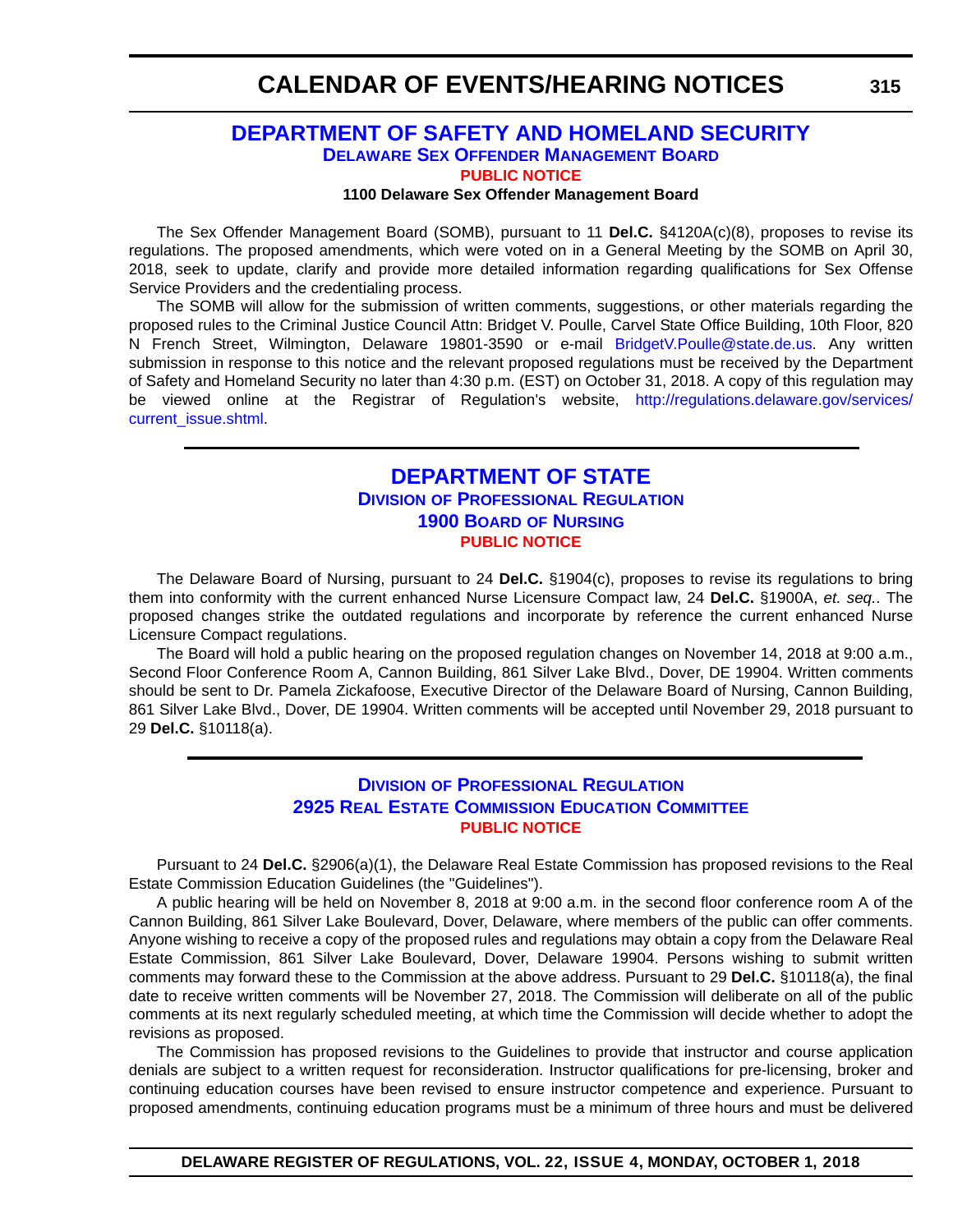# **CALENDAR OF EVENTS/HEARING NOTICES**

in three hour increments. Finally, the proposed revisions emphasize that course sponsors and providers are responsible for the qualifications and conduct of course instructors.

### **DIVISION [OF PROFESSIONAL REGULATION](https://dpr.delaware.gov/) 2930 COUNCIL [ON REAL ESTATE APPRAISERS](https://dpr.delaware.gov/boards/realestateappraisers/) [PUBLIC NOTICE](#page-4-0)**

Pursuant to 24 **Del.C.** §4006(a)(1), the Delaware Council on Real Estate Appraisers has proposed revisions to its rules and regulations. The rules pertaining to licensing qualifications are proposed to be amended to conform to new Appraisal Qualifications Board criteria.

A public hearing will be held on November 20, 2018 at 9:30 a.m. in the second floor conference room A of the Cannon Building, 861 Silver Lake Boulevard, Dover, Delaware, where members of the public can offer comments on the amendments to the rules and regulations. Anyone wishing to receive a copy of the proposed rules and regulations may obtain a copy from the Delaware Council on Real Estate Appraisal, 861 Silver Lake Boulevard, Dover, Delaware 19904. Persons wishing to submit written comments may forward these to the Board at the above address in accordance with 29 **Del.C.** §10118(a) by December 5, 2018.

# **[DEPARTMENT OF TRANSPORTATION](https://www.deldot.gov/index.shtml) [DELAWARE TRANSIT CORPORATION](http://web.dscc.com/Transportation-Passenger/Delaware-Transit-Corporation-519) [PUBLIC NOTICE](#page-4-0)**

#### **2287 Public Carrier Regulations**

Pursuant to the authority provided by 2 **Del.C.** §1802(b), the Delaware Department of Transportation (DelDOT), adopted the Public Carrier Regulations.

The Department, through the Delaware Transit Corporation, Office of Public Carrier Regulation, seeks to adopt general revisions to its existing regulation, Public Carrier Regulations, to address procedural changes and public safety concerns. These collective changes are promote public safety and serve, in part, to clarify the intent of the Department as enacted through these regulations.

DelDOT will take written comments on these proposed general revisions to 2 **DE Admin. Code** 2287, from October 1, 2018 through October 31, 2018. The public may submit their comments to:

Bruce R. Demeter, Director, Office of Public Carrier Regulation [\(Bruce.Demeter@state.de.us\)](mailto:Bruce.Demeter@state.de.us) or in writing to his attention, Delaware Transit Corporation Office of Public Carrier Regulation 119 Lower Beech Street Wilmington, DE 19805

#### **[DELAWARE TRANSIT CORPORATION](http://web.dscc.com/Transportation-Passenger/Delaware-Transit-Corporation-519) [PUBLIC NOTICE](#page-4-0) 2289 Transportation Network Companies**

Pursuant to the authority provided by 2 **Del.C.** §1922 and 21 **Del.C.** §302, the Delaware Department of Transportation (DelDOT), adopted the Transportation Network Companies regulation.

The Department, through the Delaware Transit Corporation, Office of Public Carrier Regulation, seeks to adopt general revisions to its existing regulation, Transportation Network Companies, to safeguard public safety through a regular review of Transportation Network Company engaged vehicles. These collective changes are promote public safety and serve, in part, to clarify the intent of the Department as enacted through these regulations.

DelDOT will take written comments on these proposed general revisions to 2 **DE Admin. Code** 2289 from

#### **DELAWARE REGISTER OF REGULATIONS, VOL. 22, ISSUE 4, MONDAY, OCTOBER 1, 2018**

**316**